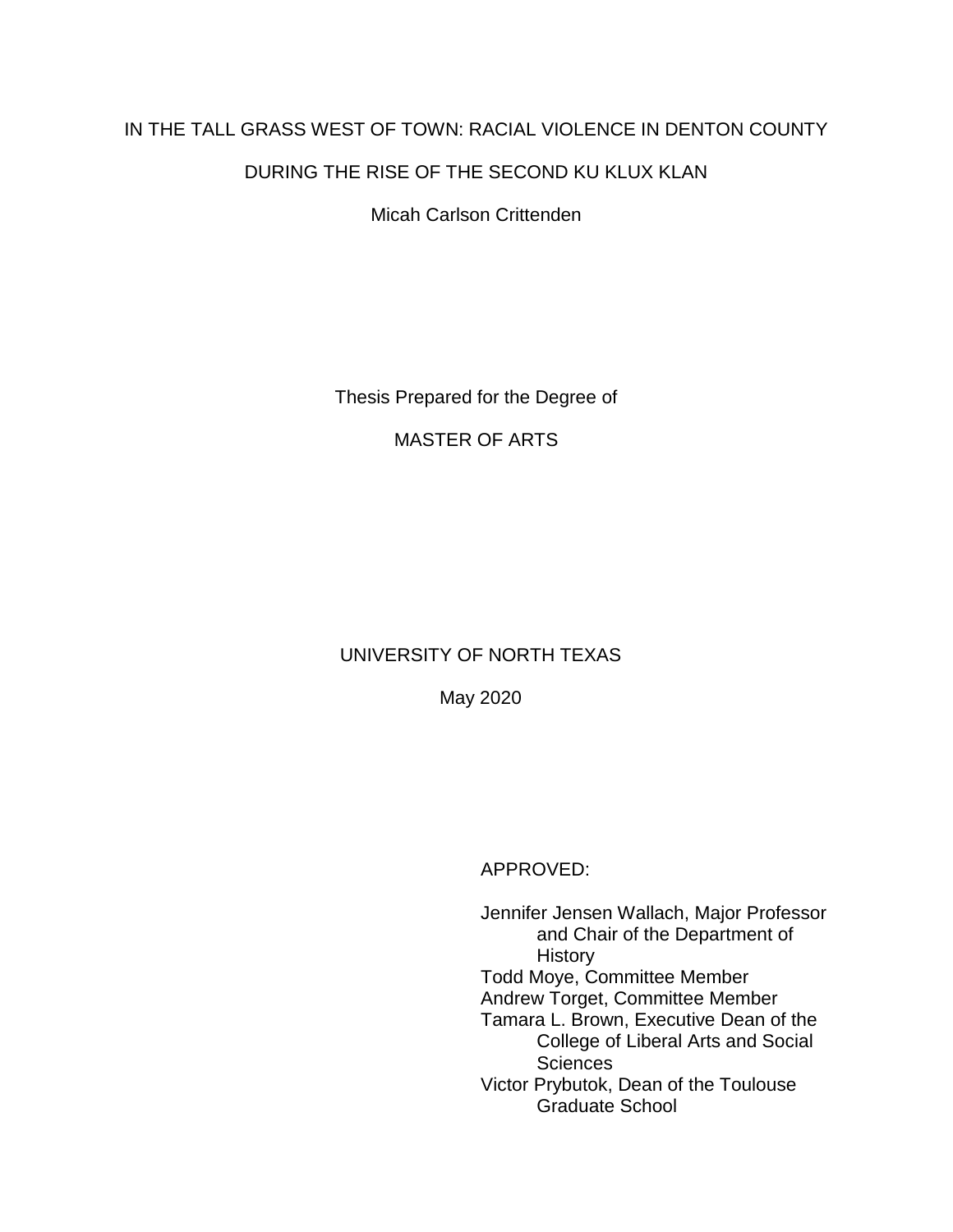Crittenden, Micah Carlson. *In the Tall Grass West of Town: Racial Violence in Denton County during the Rise of the Second Ku Klux Klan*. Master of Arts (History), May 2020, 145 pp., 3 figures, bibliography, 99 primary resources, 63 secondary resources.

The aim of this thesis is to narrate and analyze lynching and atypical violence in Denton County, Texas, between 1920 and 1926. Through this intensive study of a rural county in north Texas, the role of law enforcement in typical and systemic violence is observed and the relationship between Denton County Officials and the Ku Klux Klan is analyzed. Chapter 1 discusses the root of the word *lynching* and submits a call for academic attention to violence that is unable to be categorized as lynching due to its restrictive definition. Chapter 2 chronicles known instances of lynching in Denton County from its founding through the 1920s including two lynchings perpetrated by Klavern 136, the Denton County Klan. Chapter 3 examines the relationship between Denton County Law Enforcement and the Klan. In Chapter 4, seasons of violence are identified and applied to available historical records. Chapter 5 concludes that nonlynching violence, termed "disappearances," occurred and argues on behalf of its inclusion within the historiography of Jim Crow Era criminal actions against Black Americans. In the Prologue and Epilogue, the development and dissolution of the St. John's Community in Pilot Point, Texas, is narrated.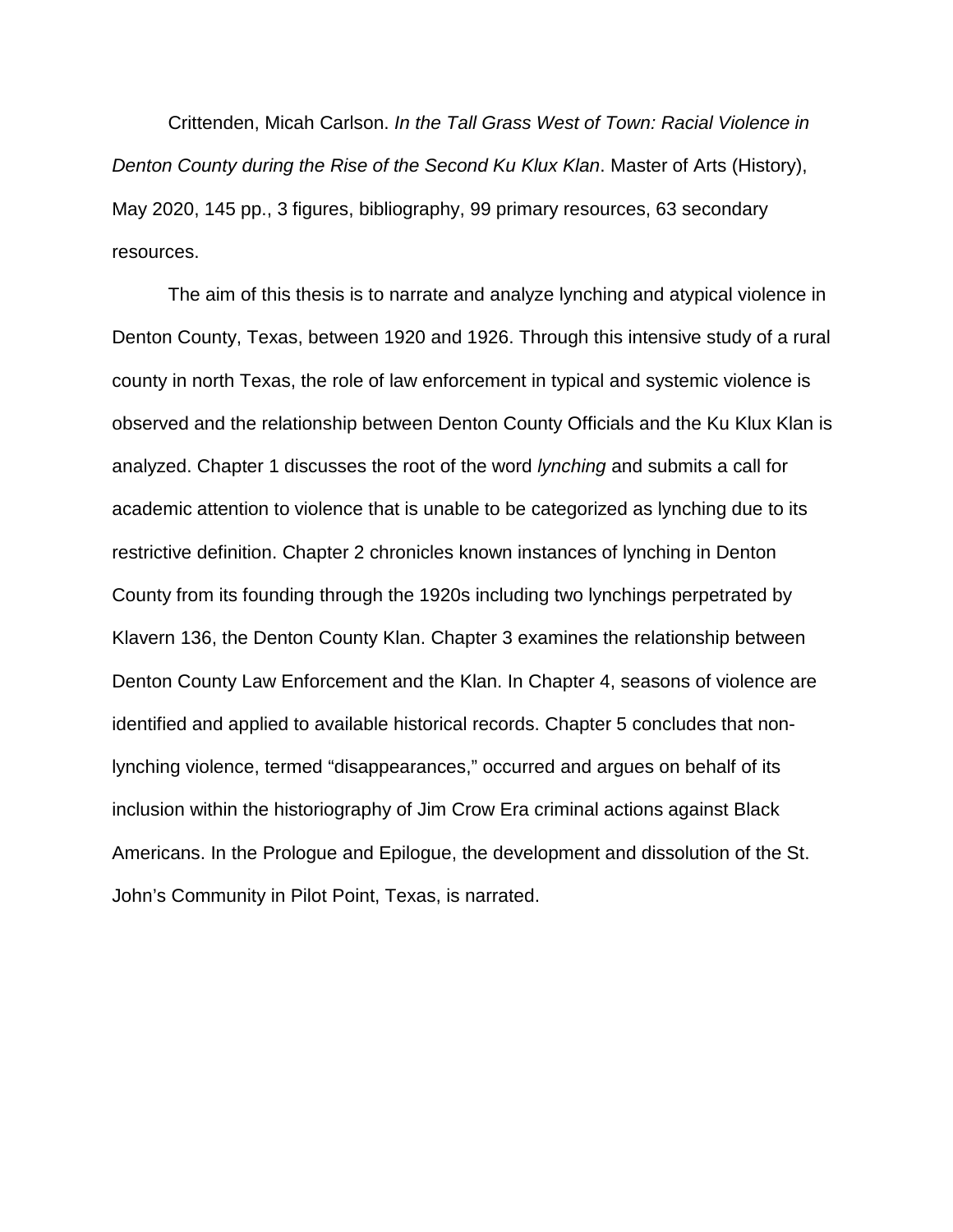Copyright 2020

by

Micah Carlson Crittenden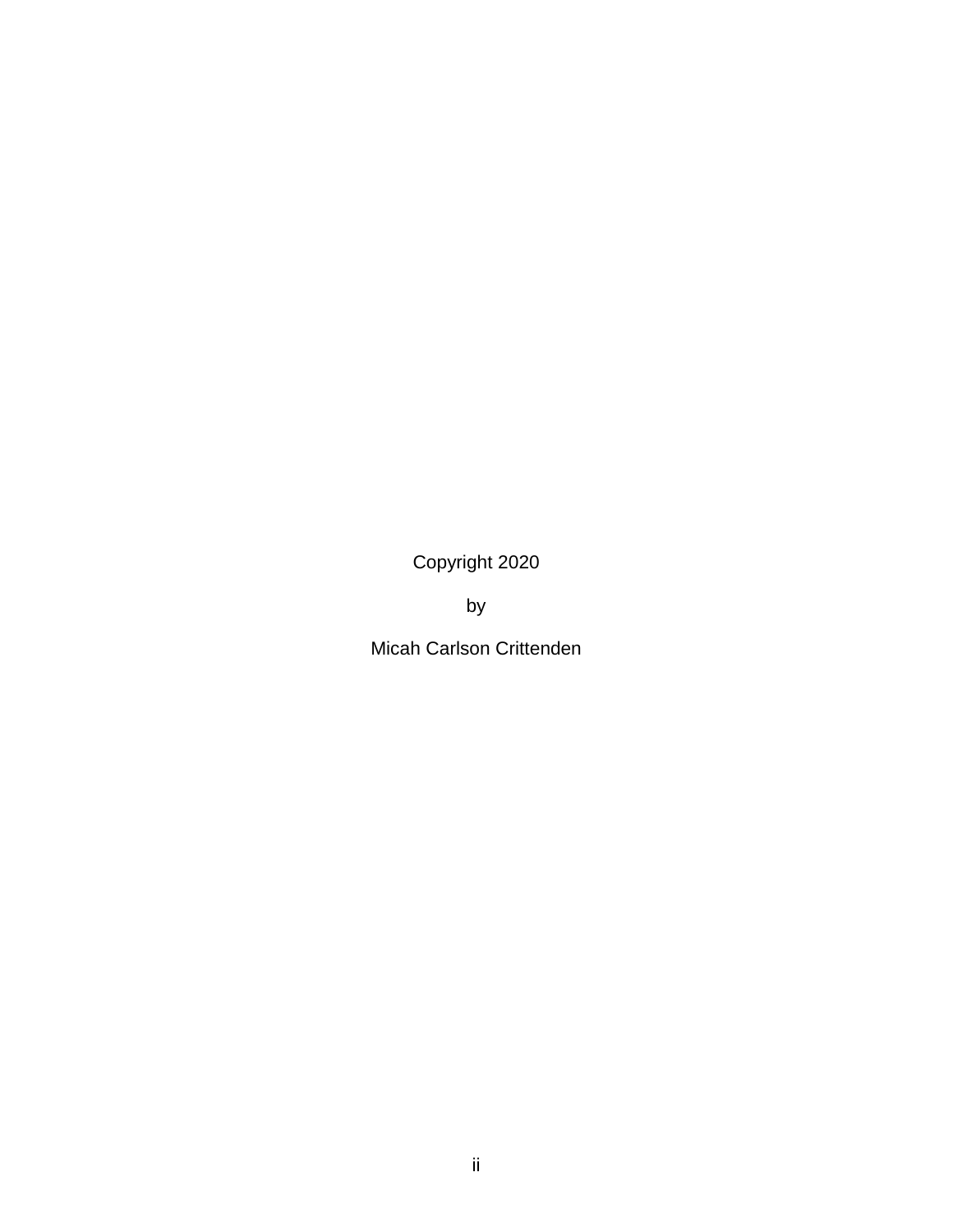#### ACKNOWLEDGEMENTS

<span id="page-3-0"></span>The work, writing, and thoughts presented within these pages would not have been possible without the guidance and grace given to me by my academic advisor and committee chair, Dr. Jennifer Jensen Wallach. I am grateful, as well, for the continued encouragement of Dr. Todd Moye and Dr. Andrew Torget. Additionally, my path has been immeasurably impacted by my friend and mentor Dr. Debra Liles. To each of you, I am grateful beyond words.

In the original St. John's course and subsequent semester of study, my research was driven by the work of many fellow students whose ideas have surely crafted my own. I am grateful for their deep thoughts, research, and above all else, their friendship during the difficult transition into graduate study. I am also grateful to the colleagues who became friends along this journey including Shane Silagi, Alicia Stafford, Cecelia Harris, and the entire Equal Justice Coalition in Denton County. I am especially thankful for the friendship of Chelsea Stallings, whose master's thesis on Quakertown paved the way for scholarship on race in Denton County.

Lastly, to my little family who has traveled with me to cemeteries, meetings, libraries, county offices, and storage units; who has listened to each of these stories hundreds of times and has yet to grow tired, I am and will always be grateful. To my daughters – Charlie, Sophie, and Chloe – thank you for being the best study buddies I could have imagined. I am also thankful to my mom and dad, who blazed the path into academia I am following today. Lastly and most importantly, my heart is full of gratitude for Johnny, my partner in life. Without you this would never have been possible.

iii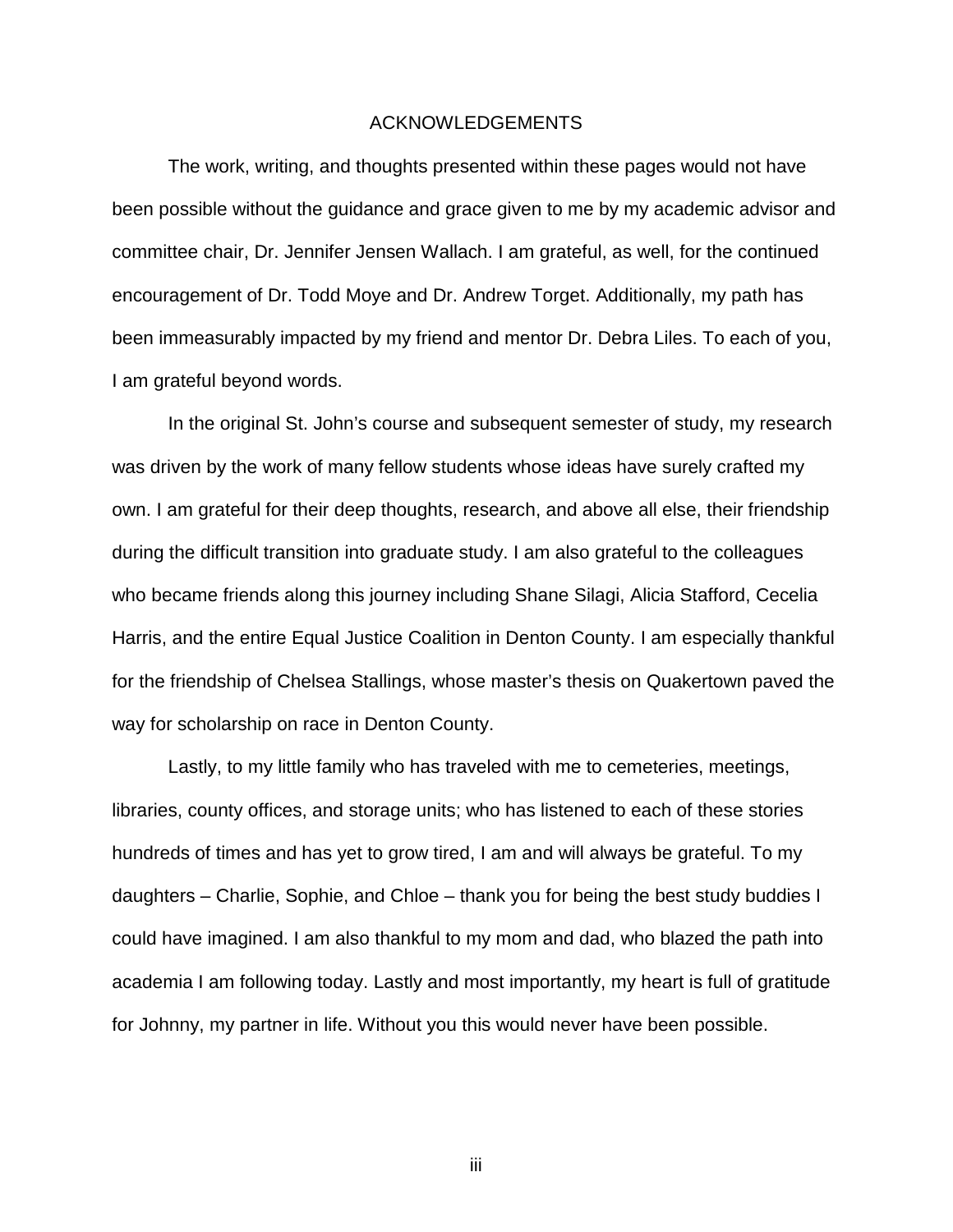# TABLE OF CONTENTS

| CHAPTER 1. LITERATURE REVIEW: VIOLENCE DEFINED BY LYNCHING 9 |  |
|--------------------------------------------------------------|--|
|                                                              |  |
|                                                              |  |
|                                                              |  |
|                                                              |  |
|                                                              |  |
|                                                              |  |
|                                                              |  |
|                                                              |  |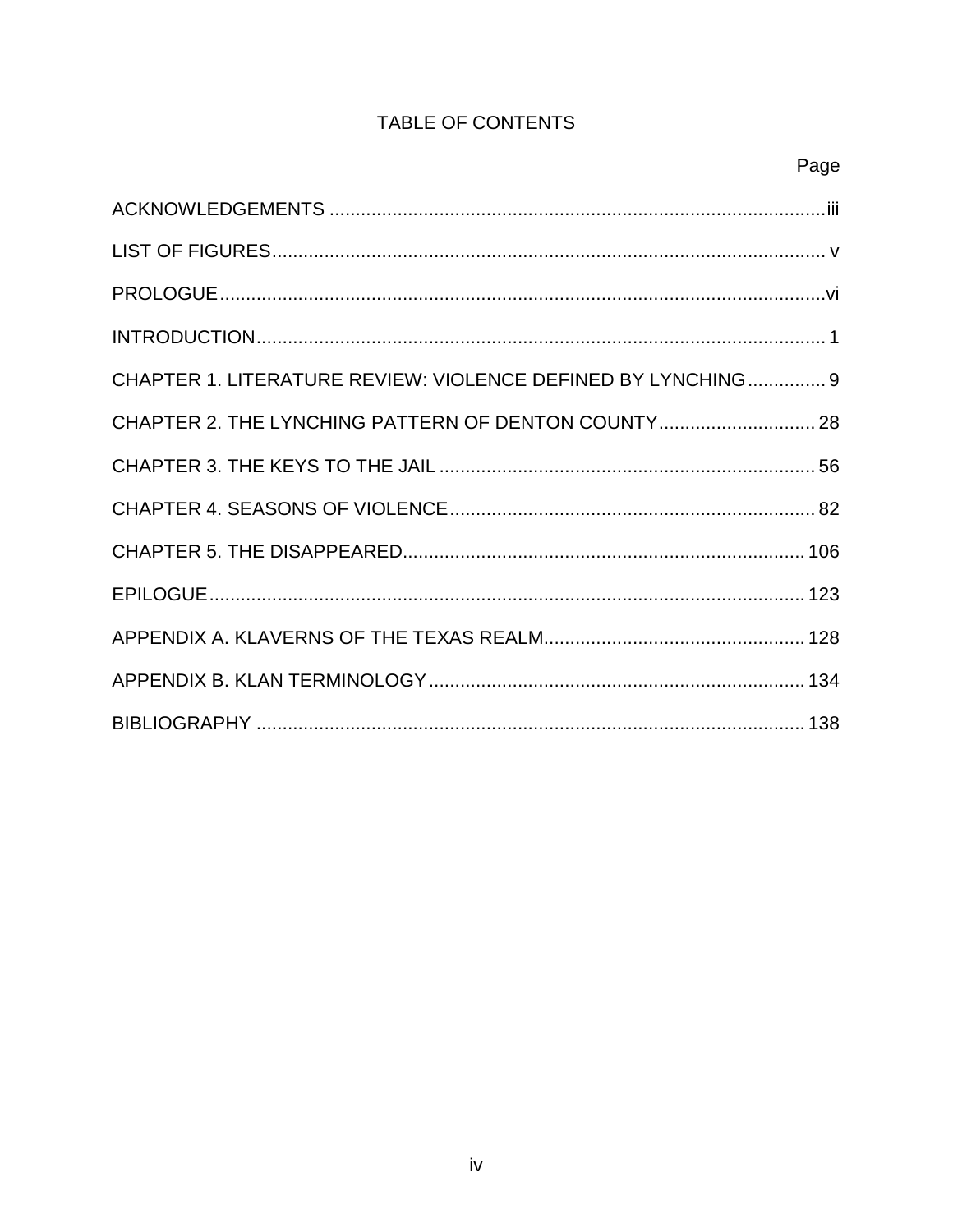## LIST OF FIGURES

<span id="page-5-0"></span>

|                                                                      | Page |
|----------------------------------------------------------------------|------|
| Figure 1: Violence, Arrests, and Homicides in Denton County 1921  89 |      |
| Figure 2: Violence, Arrests, and Homicides in Denton County 192290   |      |
| Figure 3: Violence, Arrests, and Homicides in Denton County 1923 91  |      |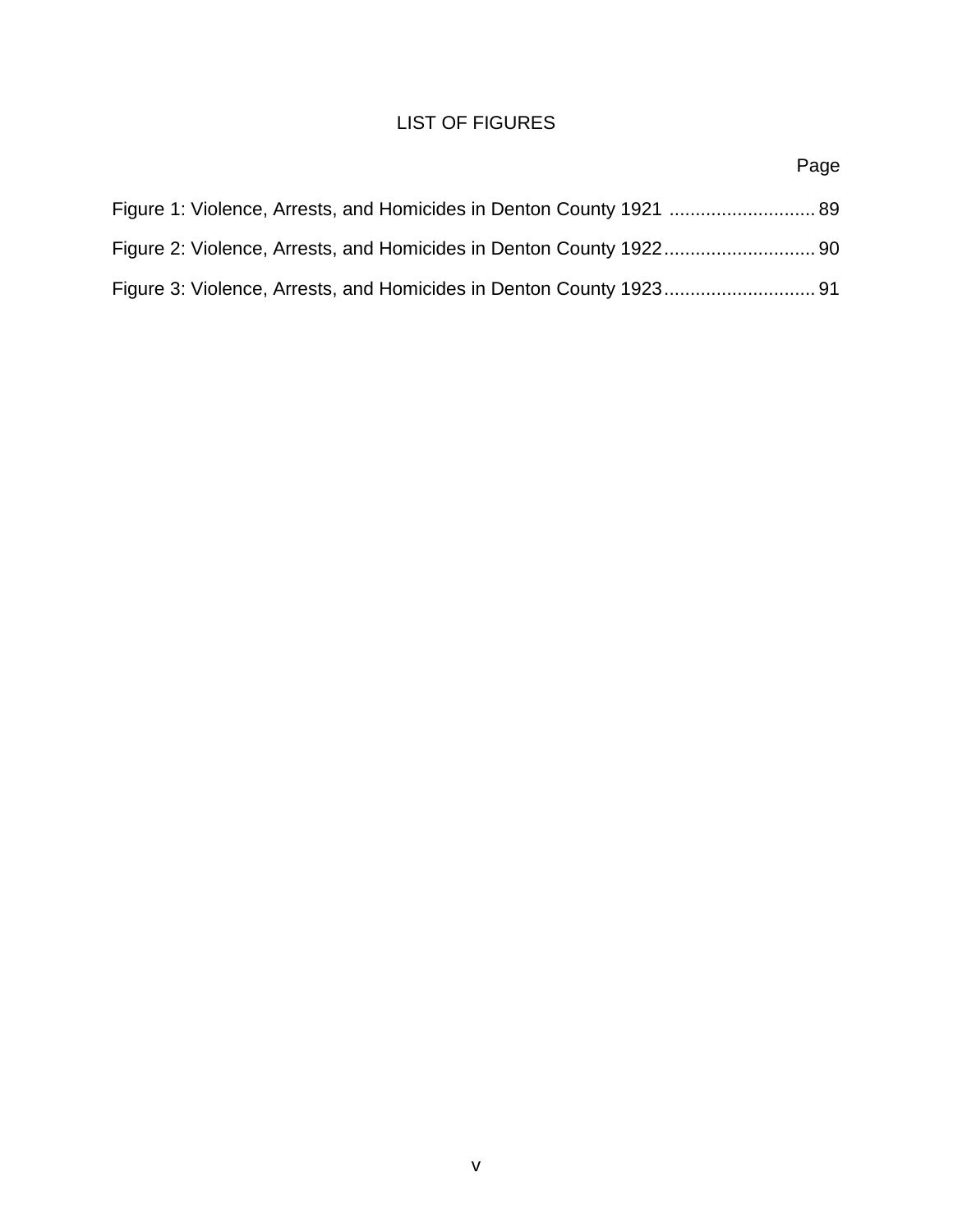### PROLOGUE

<span id="page-6-0"></span>In a grove of trees in the northeast corner of Denton County, Texas, lies St. John's Cemetery. Within its haphazard fencing are the final resting places of several hundred freedmen, women, and children who worked, worshipped, and built a community in Pilot Point, Texas, at the turn of the twentieth century. The first known burial in St. John's Cemetery is that of Angeline Williamson who died in 1882. Angeline lived in the Oakdale Community, just across the northern county line. The next two burials were also from Oakdale. Charles Oliver died in 1883 and was followed by his wife, Peggy, in 1884. Burials at St. John's picked up in 1889 and an average of one person per year was buried in the cemetery from 1889 until 1925. The last confirmed burial in St. John's was George Truitt who died on July 16, 1938.<sup>1</sup>

Louis Whitlow Sr., formerly enslaved in Chambers County, Alabama, saved money from emancipation until 1880 to move to Texas. He left Chambers County, Alabama after harvest in the fall of 1880 and took sixty-five freedmen and women by train to a new life in Sherman, Texas. Upon arrival, part of the group moved south and founded the Oakdale Community in southern Cooke County near the line with Denton

 <sup>1</sup> "Angeline Williams," *Uncovering St. John's*, May 2018; "Charles Oliver," *Uncovering St. John's*, May 2018; "Peggy Oliver," *Uncovering St. John's*, May 2018; "George Truitt," *Uncovering St. John's*, May 2018. This statistic is based upon an aggregation of death certificate and headstone data. While much effort has been made to use burial as a way of discerning community membership, the data available lends an alternative explanation. St. John's served the Pilot Point Freedmen's Community from 1882 until 1916 when Pilot Point Memorial Cemetery's use in interment began. Both cemeteries had burials between 1916 and 1925 when St. John's no longer had new burials (with the notable exception of two in the late 1930s). In fact, it appears as though any headstones in Pilot Point Memorial Cemetery prior to 1916 were moved there as a product of the cemeteries which were relocated during Lake Ray Roberts construction. Therefore, St. John's served as the cemetery for the totality of the Pilot Point Freedmen's Community until the early 1920s when burials were shifted to Pilot Point Memorial Cemetery near downtown Pilot Point, Texas. Denton County Tax Records, "R S Seal," 1894, Denton County Clerk, Denton (TX). FamilySearch shows the home of R. S. Seals in an area east of Sanger which was eventually flooded by Lake Ray Roberts. Seals now rests in Pilot Point Memorial Cemetery. He died in 1907. "R S Seals," Find-a-Grave, April 8, 2019. https://www.findagrave.com/memorial/135580962/r-sseals.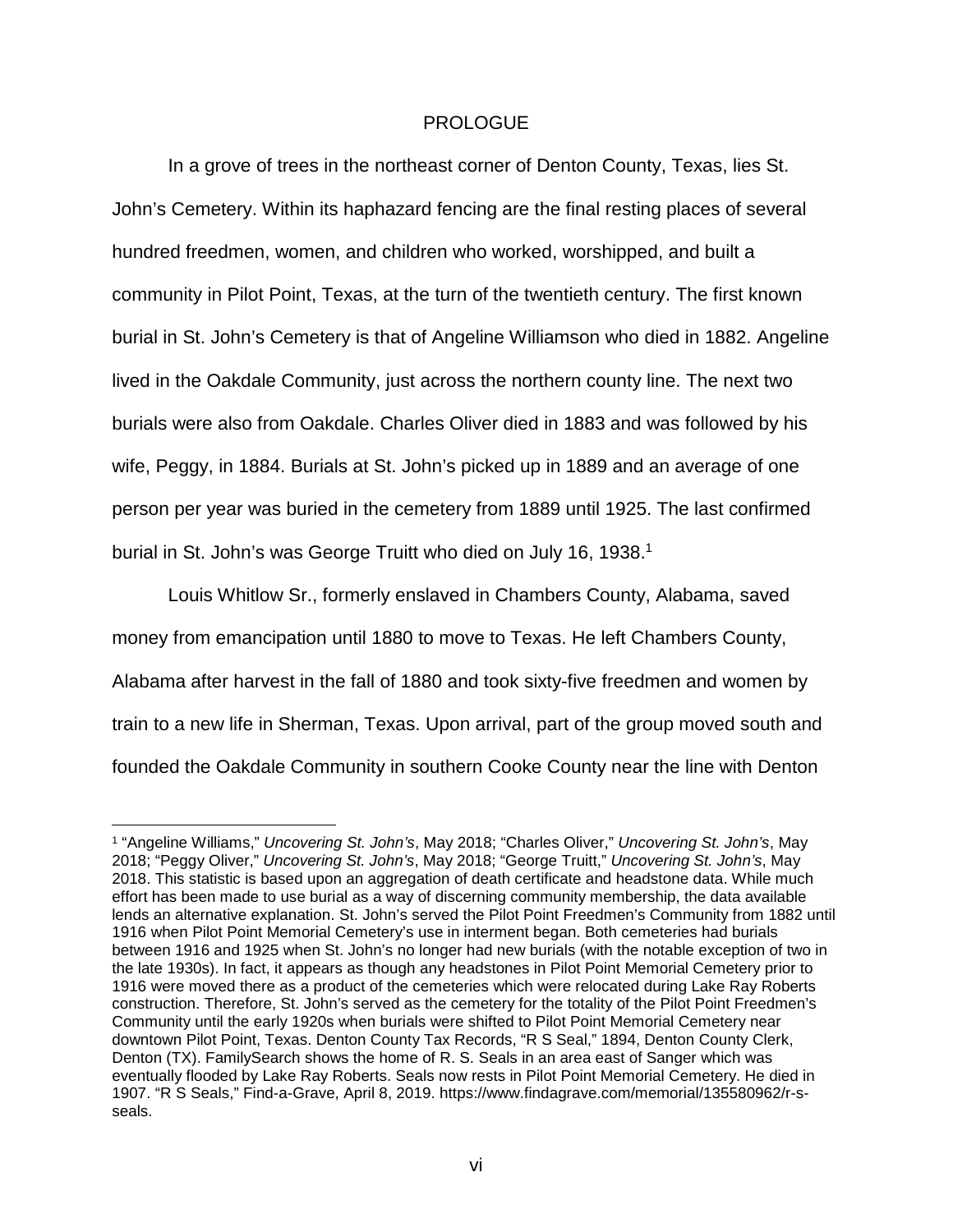County. The establishment of the Oakdale Community marked the beginning of the greater Pilot Point Freedmen's Community, the largest association of freedmen in Denton County, Texas.<sup>2</sup>

County Line Baptist Church was founded by Louis Whitlow Sr. in Oakdale in 1881. By 1890, Whitlow had saved enough money to purchase 150 acres – at the high price of twenty dollars per acre – in the southeastern corner of the Charles Smith survey, about three hundred yards from the northwest corner of the St. John's Community. The County Line Baptist Church was new and without common burial grounds in the early years, so when Washington Whitlow (the likely brother of Louis Whitlow Sr.) died in 1891, he was buried in the St. John's Cemetery. Cross membership was common as preachers delivered sermons on a circuit throughout the greater freedmen's community. In fact, two of the founding members of County Line Baptist Church, Aaron Phillips and Hezekiah Griffin Sr., both married women from the St. John's Community. Many years later, as their community disappeared, several St. John's congregants became members of the County Line Baptist Church.3

The first record of St. John's in Pilot Point was on January 30, 1886. The St. John's Community was geographically defined as the land which surrounds the St. John's Baptist Church and St. John's Cemetery. The center of this location is approximately four miles southeast of the town of Pilot Point, bracketed by Farm-to-

 2 "Local News," *Pilot Point Post-Signal*, August 24, 1939, accessed March 25, 2019. Ancestry. <sup>3</sup> "Local News," *Pilot Point Post-Signal*, August 24, 1939, accessed March 25, 2019. Ancestry; "Personal and Local," *The Post-Mirror* (Pilot Point, TX), March 17, 1888, accessed March 17, 2019, The Portal to Texas (UNT). The founding date of County Line Baptist Church is reported incorrectly in Valerie L. Scott, "County Line Baptist Church," *Texas Historical Commission*, 2007. [https://apps.dentoncounty.com/website/historicalmarkers/PDFs/County-Line-Baptist-Church.pdf;](https://apps.dentoncounty.com/website/historicalmarkers/PDFs/County-Line-Baptist-Church.pdf) Denton

County Land Records, "Land Deed: S. A. Porter (Grantor) Louis Whitlow Sr. (Grantee)," August 28, 1890, Denton County Clerk, Denton (TX).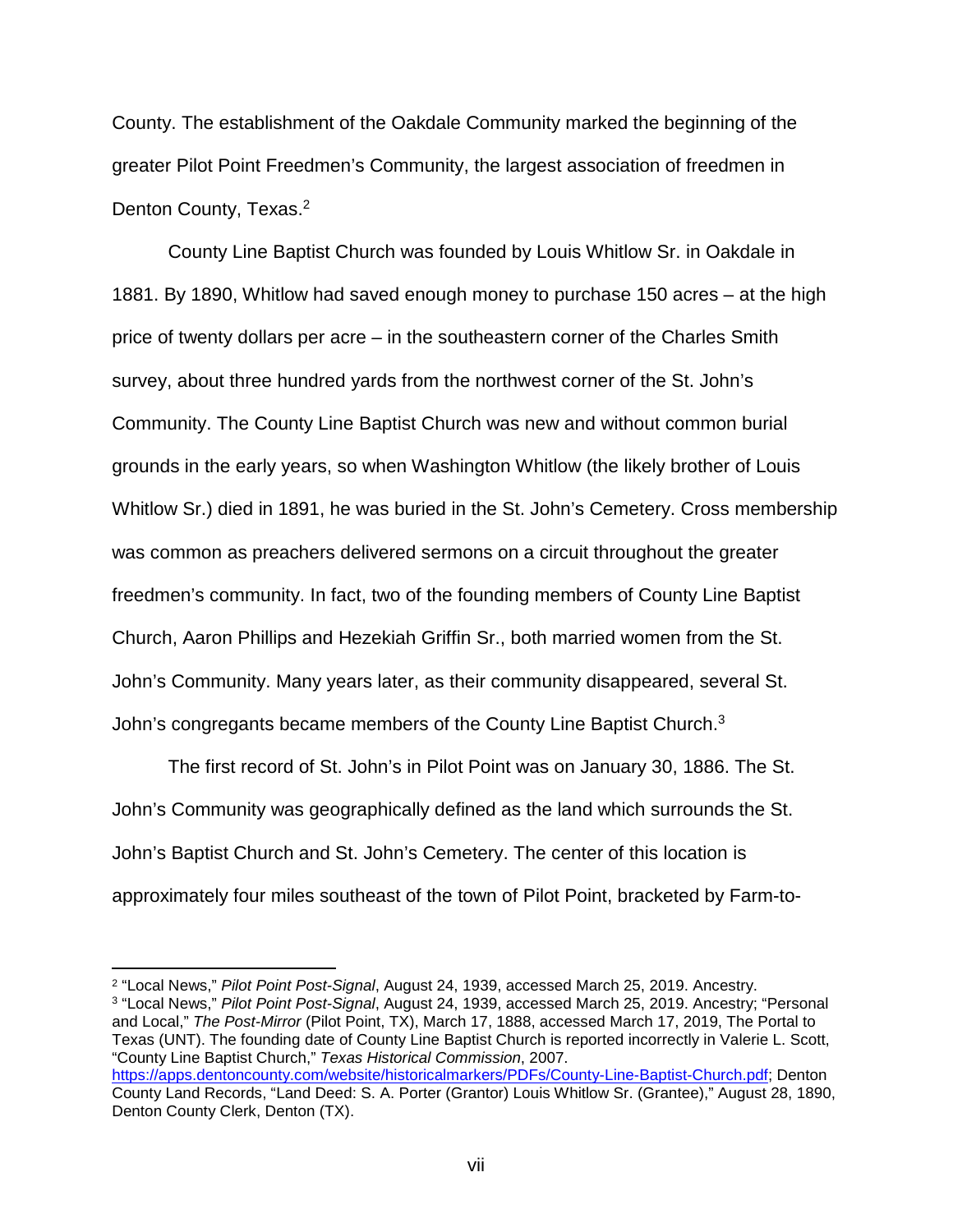Market Road 455 in the north, Sherman Dr. in the south, State Highway 377 in the east, and the Elm Fork of the Trinity River in the west. These boundaries, while rough, give a broad concept of the land which was home to dozens of farms and families in the area called St. John's by some and "Sam Allen's Community" by others.<sup>4</sup>

The St. John's Baptist Church is rumored to be a re-congregation of the eponymous church in Chambers County, Alabama.<sup>5</sup> As a center for the Pilot Point Freedmen's Community, St. John's served a religious function as a one-room Baptist Church, a scholastic function as the church shared a home with a one-room school, and a social function. Reverend C. C. Trimble hosted a debate society in 1888 for the members of St. John's. At their first meeting, they sought to answer the question, "who has been treated worse by white people: Native Americans or African Americans?" Native Americans won the debate. In 1888, a Colored Odd Fellows Lodge opened in Pilot Point with members from all three community centers. This was followed by the Black Masons in the 1920s. Events in St. John's were of interest to all people in the

 <sup>4</sup> "Personal and Local," The Post-Mirror (Pilot Point, TX), March 17, 1888. The Portal to Texas (UNT); "Texas General Land Office Land/Lease Mapping Viewer," Texas Land Office, March 25, 2019. http://gisweb.glo.texas.gov/glomapjs/index.html; "Dissipated Towns of Denton County: Elizabethtown, Drop, and Stony," Denton County Office of History and Culture (blog), March 29, 2019. https://dentoncountyhistoryandculture.wordpress.com/;Tenth Census of the United States, Denton County, Denton County Clerk, Denton (TX): Schedule 1 (Population). HeritageQuest (UNT); Twelfth Census of the United States, Denton County, Denton County Clerk, Denton (TX): Schedule 1 (Population). HeritageQuest (UNT). On methodology: The St. John's Community in the image above is defined based upon areas of high-density burial in the St. John's Cemetery, distance from alternative African American churches, and geographic features which would encourage and/or inhibit common travel. For the original version of the 1897 Denton County Land Map used, see "Map of <sup>5</sup> This oral tradition is not supported by historical documentation; however, that could be a product of the lack of St. John's Baptist Church records altogether. Denton County Land Records, "Land Deed: John Skinner (Grantor) John Burton, Joe Medders, and Abram Lyles (Grantees)," January 30, 1886, Denton County Clerk, Denton (TX); Denton County Tax Records, "Abram Lyles," 1885, Denton County Clerk, Denton (TX). Family Search; Denton County Tax Records, "J. R. Burton," 1885, Denton County Clerk, Denton (TX). Family Search. John Skinner sold two acres of land to John Burton, Joe Medders, and Abram Lyles for a Baptist Church. In 1885, Abram Lyles already owned six acres in the J. M. Moses survey and 100 acres of the Sylvester Williams survey. John Burton owned one half of an acre of the William Neil survey in the same year. Unless Joe Medders went by Meadows, he did not own land in 1885.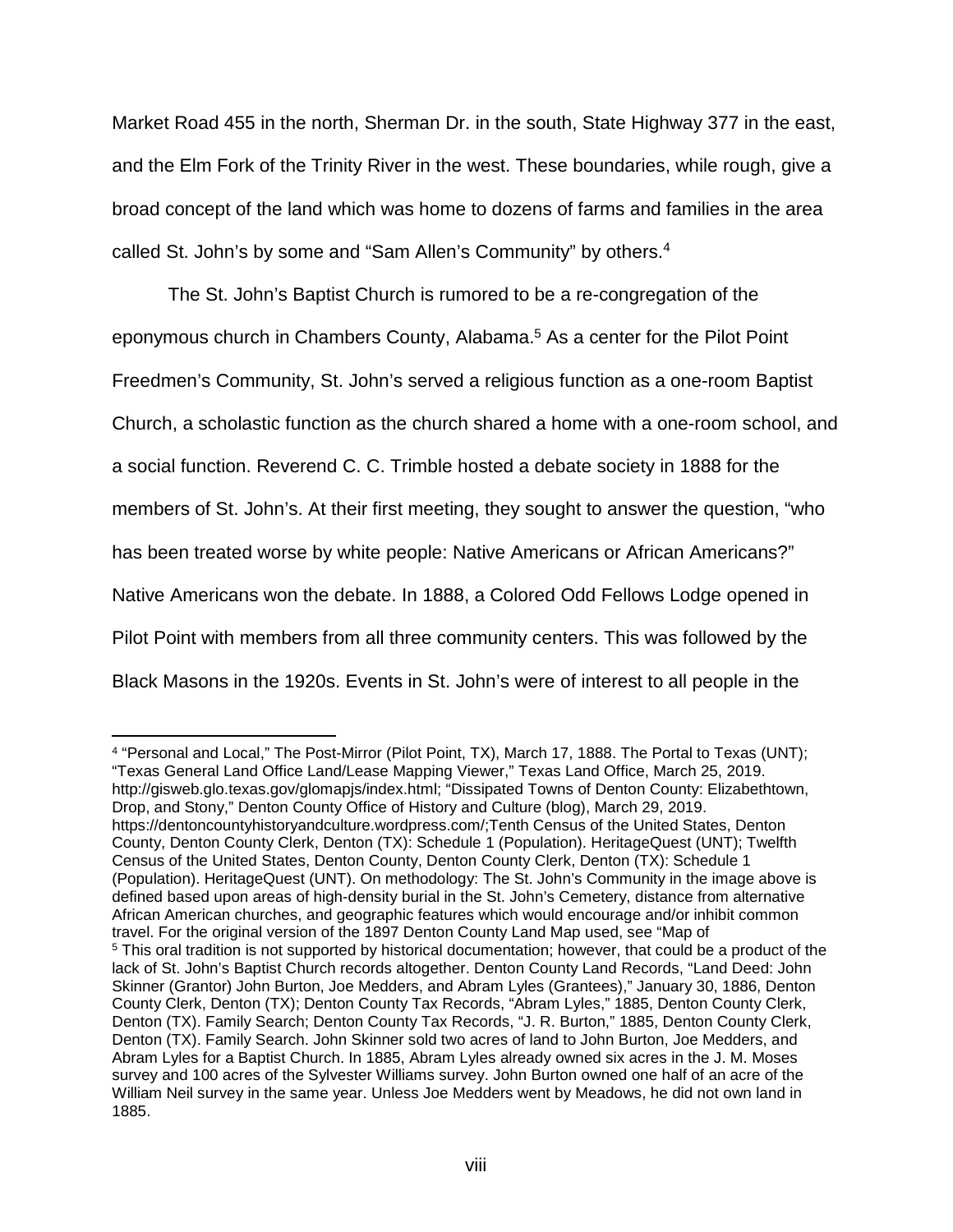1880s, including the white readership of the *Pilot Post-Mirror*. "The [C]olored people have been carrying on an interesting protracted meeting for two weeks at the [C]olored Baptist church," one article read. Another told the story of Mr. Jackson, who was hellbent on keeping his daughter from marrying. Jackson rode into town and informed the Justice of the Peace not to issue a marriage license for Ophelia Jackson and Bill Faust. But Ophelia had spent quite some time giving her father the wrong name of her sweetheart to avoid paternal interference. Minutes after Mr. Jackson left, a marriage license was issued to Ophelia Jackson and George Burton as he was most certainly not Bill Faust.6

St. John's was also a community of sharecroppers and tenant farmers. By 1895, most members of the St. John's Community owned a buggy or wagon, a pair of horses, a couple head of cattle, and a few hogs. They grew cash crops and raised livestock on reasonable acreage surrounding the church and cemetery. The St. John's Community used the Mustang alliance gin for their cotton. This reflects a solidly middle-class lifestyle compared to others in the Pilot Point and Denton County area.<sup>7</sup>

As a community, the St. John's membership supported one another through crises. On May 22, 1888, a storm destroyed much of the farmland and crops of the St. John's area. August 26, 1896, John Grundy's home burned and \$30 in donations were

 <sup>6</sup> "Personal and Local," The Post-Mirror (Pilot Point, TX), March 17, 1888. The Portal to Texas (UNT); "Personal and Local," The Post-Mirror (Pilot Point, TX), November 17, 1888. The Portal to Texas (UNT);"City and County," The Post-Mirror (Pilot Point, TX), August 7, 1891. The Portal to Texas History (UNT); "All Over the State," The Post-Mirror (Pilot Point, TX), August 17, 1894. The Portal to Texas History (UNT).

<sup>7</sup> "Mustang," The Post-Mirror (Pilot Point, TX), September 15, 1888. The Portal to Texas (UNT); Denton County Tax Assessment, 1895, Denton County Clerk, Denton (TX). FamilySearch.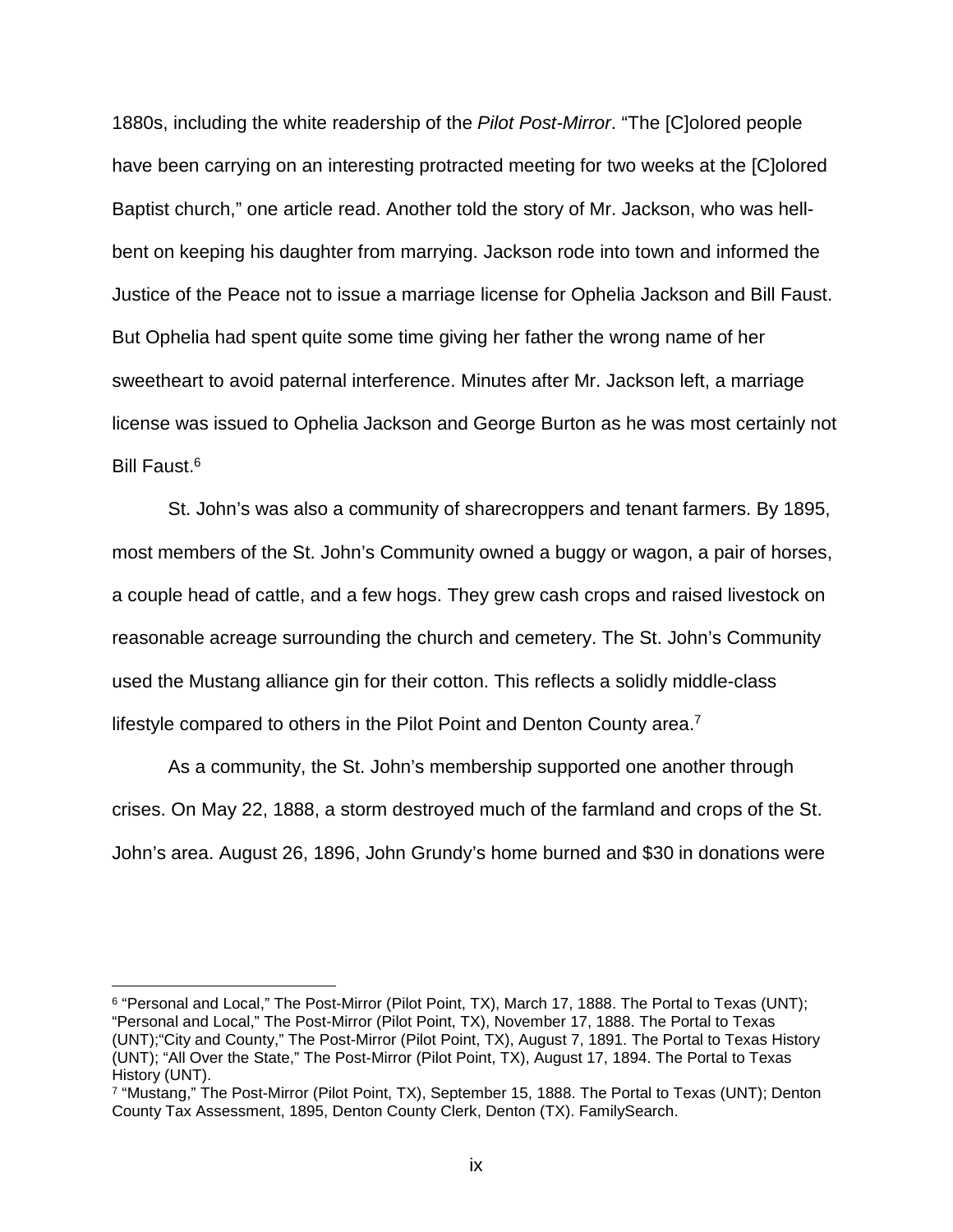made by both black and white citizens to help him get back on his feet. A thank you letter was printed in the newspaper signed by both Lewis Whitlow Sr. and Sam Allen.<sup>8</sup>

The people of St. John's lived and thrived together west of Pilot Point from 1880 until their peak population in 1900. Yet, after the turn of the century, the St. John's community saw vast membership loss. By 1930, the community was gone leaving a cemetery behind in a wooded area well off main access roads. Even with the visible population decline, it is unknown exactly when St. John's Baptist Church stopped congregating. Likely, it mirrored the burials in St. John's Cemetery and stopped around 1925. Some members of the St. John's Community were absorbed into the other corners of the greater Pilot Point Freedmen's Community, centered around either St. James Baptist Church or County Line Baptist Church in the early twentieth century. While few members moved into downtown Pilot Point, the remainder of St. John's Community membership left the area entirely. This begs the question: why did they leave?9

 <sup>8</sup> "The Storm," The Post-Mirror (Pilot Point, TX), May 26, 1888. The Portal to Texas (UNT); "Card of Thanks," The Post-Mirror (Pilot Point, TX), August 28, 1896. The Portal to Texas History (UNT). 9 "Local News," Pilot Point Post-Signal, August 24, 1939. Ancestry.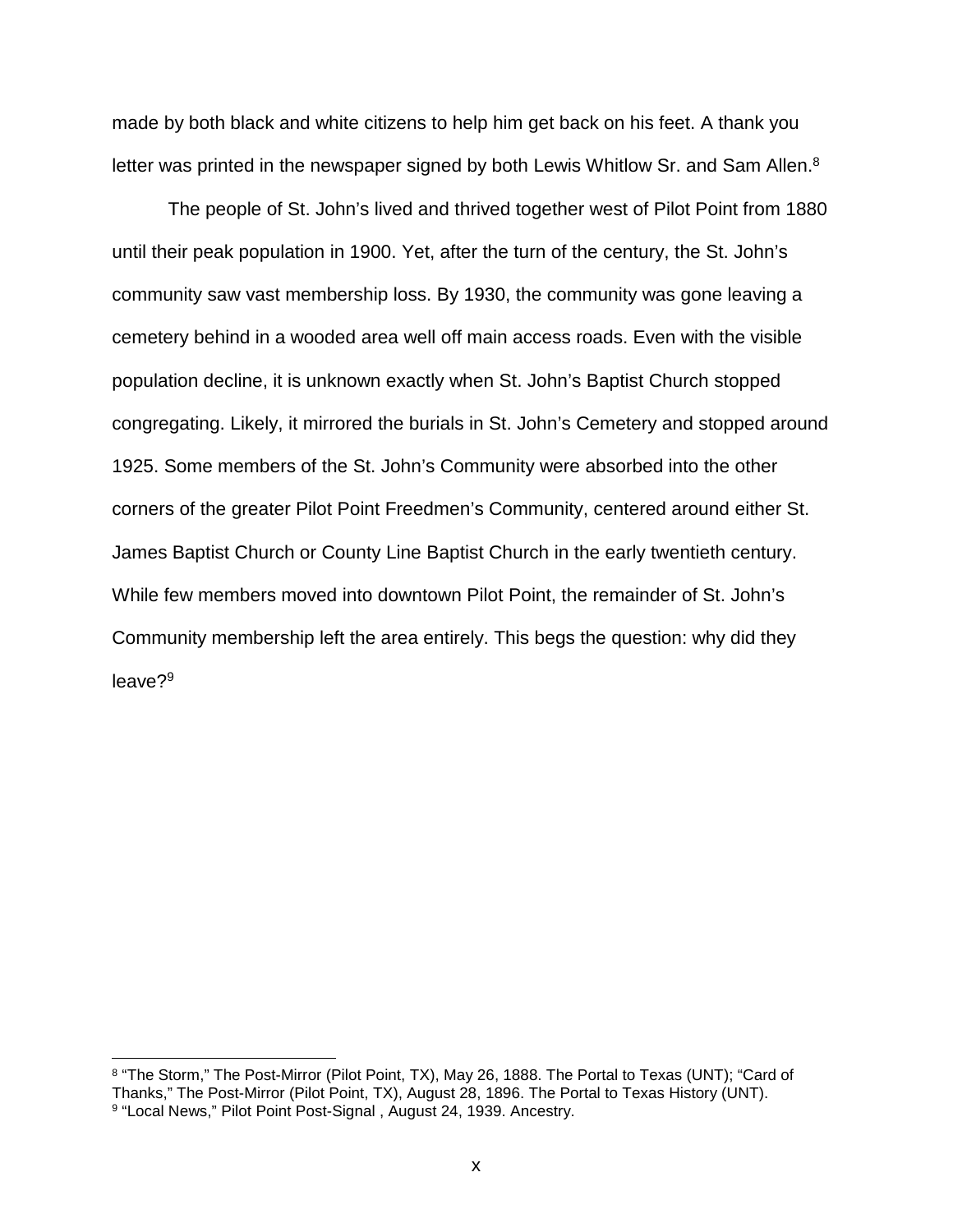#### INTRODUCTION

<span id="page-11-0"></span>According to folklore, there once was a Black goat farmer named Oscar Washburn who lived in the woods just north of the Old Alton Bridge in the southern portion of Denton, Texas. From his farm he grew a thriving business and the people of neighboring Alton called him "the Goatman." His popularity drove his business success, but his location in the woods was confusing to find. So, the Goatman erected a sign on the Old Alton Bridge to guide his visitors. It read, "This way to the Goatman."

As the story goes, in 1938 the Ku Klux Klan became enraged by the Goatman's sign and success and rode in full hood and robe to the Washburn family home. There, they snatched Oscar -- the Goatman -- away from his wife and kids and brought him to the Old Alton Bridge. The Klan members tied a noose around his neck and pushed him over the edge. What supposedly happened next has become an often-repeated local legend. Expecting a splash as his body encountered the creek, the hooded men became alarmed when no sound was made. Members climbed down the banks of the creek to ensure the Goatman was hanged but found the noose empty.

Concerned the Goatman escaped and would seek revenge, the Ku Klux Klan rode to the Washburn home. There, they massacred the Goatman's wife and children and burned his home to the ground. As the tale goes, if you drive to the Old Alton Bridge at night and honk three times the Goatman will appear and, if you have Klan blood running through your veins, he will exact his revenge.<sup>10</sup>

Folklore acts as an expression of the public belief system, like a historical

 $10$  The record shows that there was once an Oscar Washburn, but he was white and lived in Pilot Point with his wife and three children. In the fall of 1917, O.T. Miller, Washburn's brother-in-law, shot Oscar to death for abusing his sister. "Bond Not Yet Fixed for Alleged Slayer of Brother-in-Law," *Denton Record-Chronicle*, October 16, 1917, accessed February 16, 2020. Newspaper Archive (UNT).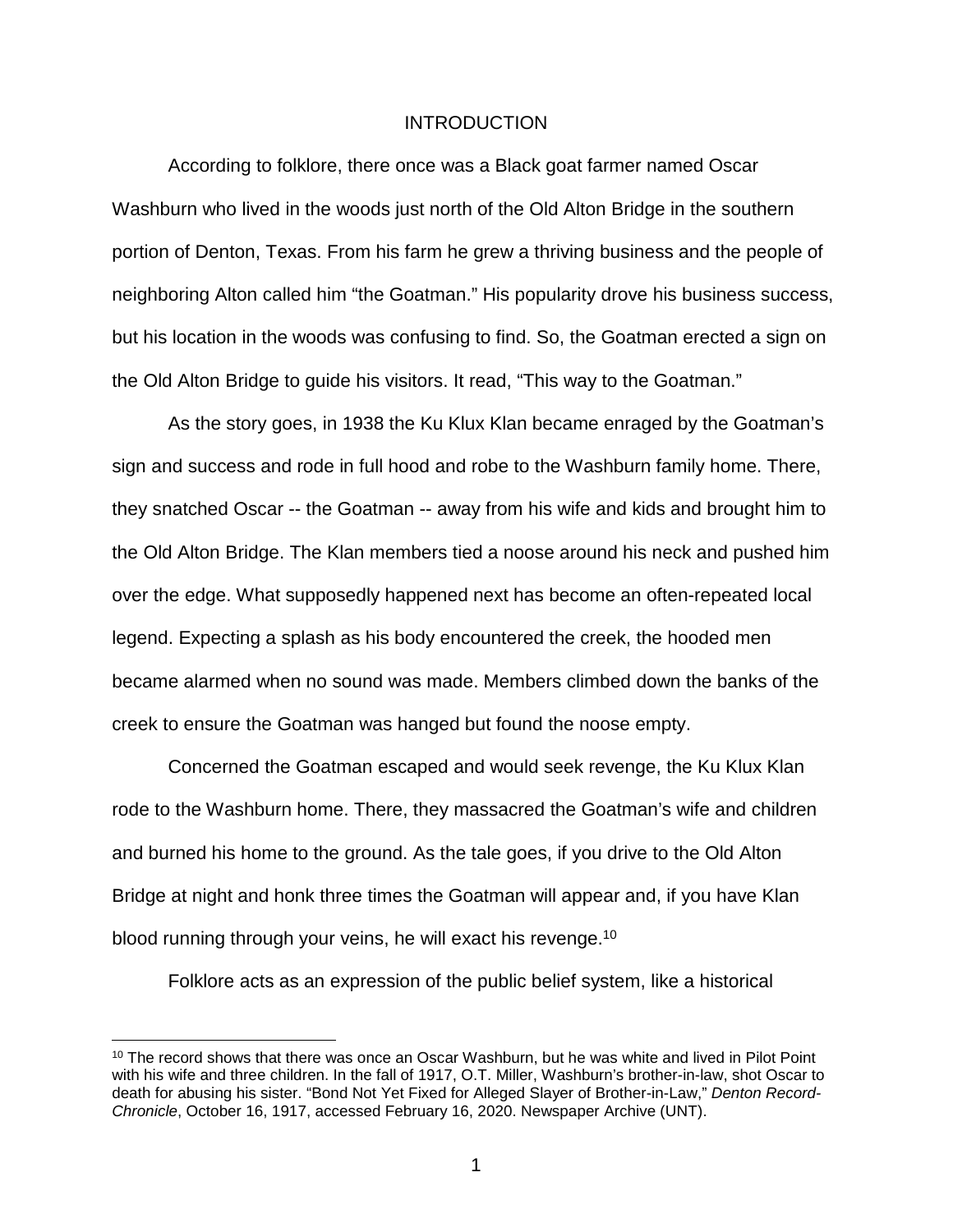Overton Window, and promises a glimpse into what regular people believe is possible. For a tale to catch steam, it must resonate with reality even as it injects a mystical component into everyday life. Through the story of the Goatman it can be surmised that Denton County residents believed the local Ku Klux Klan was not only in existence, but capable of the brutal murder of the Washburn family in 1938. They also believed the existence of a moderately successful Black farmer was enough to enrage hooded white citizens into the commission of heinous acts of violence. These acts would only be possible through the dehumanization of Black families, even those well known to the membership of the KKK.

While whispers of terror echo into the present through unprovable tales, the true stories of racial violence in Denton County have been systematically erased from the public memory and, similar to the disappearances Diana Taylor chronicles in Argentina, "forgetting had become official policy, much against the wishes of certain groups that had vowed never to forget." Records have been destroyed and the history has been sanitized of all untidy fragments of racial strife. Many citizens believe there was never a Ku Klux Klan in the rural county of Denton and until recently, the county proudly believed that they had never lynched a person of color.<sup>11</sup>

The action of visually observing – or staring at -- violence against Black bodies is sometimes an expression of power, as bell hooks reminds us in her work on the oppositional gaze. When I glance at this story with my brown eyes and pale skin, I wrestle with this concept. Is this research and work an expression of power because it

 <sup>11</sup> Diana Taylor, *Disappearing Acts: Spectacles of Gender and Nationalism in Argentina's "Dirty War"* (Durham, NC: Duke University Press, 1997), 13; "Editorial," *Denton Record-Chronicle*, December 14, 1922, accessed February 10, 2020. Newspaper Archive (UNT).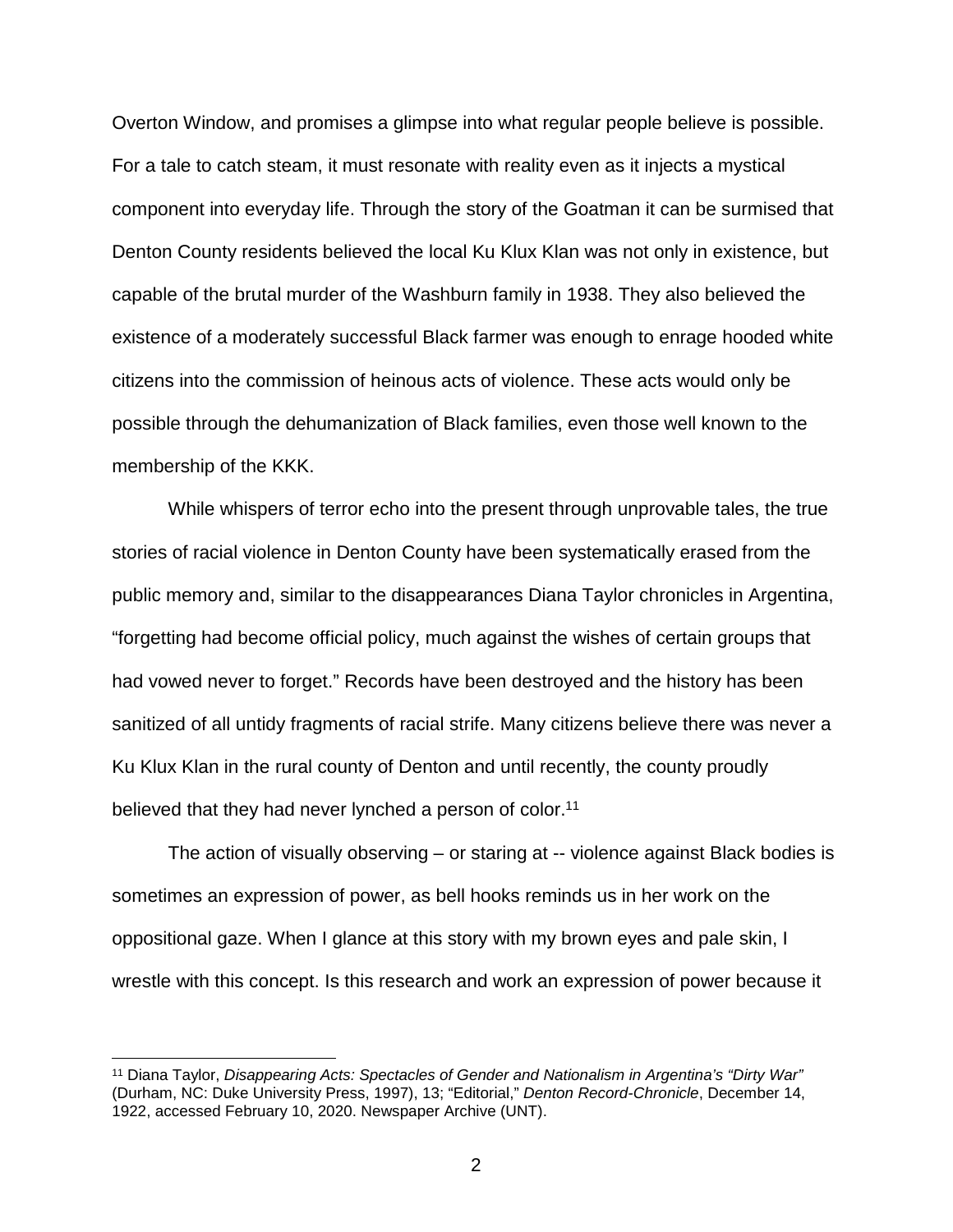gazes at violence against Black bodies? It is this question that draws me, as author, directly into the narrative because it is incomprehensible to separate my race, my privileged class, from the stories I aim to tell. These stories are about the intersection of white supremacy, Black life in the Jim Crow South, and horror. What is to be done about the similarity of my pinkish complexion and white womanhood to that of the women who falsely cried rape to avoid the social consequences of a mutual relationship with a Black man? For this and many reasons, I acknowledge my personal role within this story. To do otherwise would be dishonest to the relationship I have, as a writer, to the research and narratives of Black lives.12

Therefore, what is the purpose – as a white woman – of telling these stories of violence? As bell hooks asserts, the gaze is a political act and I am, in this thesis, using it as such. Disappearance does work by removing the identity, the uniqueness, the life stories of Black men and women and, subsequently robs communities of both the individual and the oppositional gaze. Detailing the lives of the victims of disappearance is my form of praxis. In this work, I am taking specific action to re-identify the nameless and paint, to the best of my ability, what is left of their unique character in historical records. This is my way of deconstructing the ongoing work that disappearance does in the present. Without names, faces, and stories, men like Burl Stephens continue to rest, unnamed, in city cemeteries.

By describing violence, I am acknowledging its *realness*, something that is lacking specifically in Denton County, and demanding empathy for crimes that have

 <sup>12</sup> bell hooks, *Reel to Real: Race, Sex, and Class at the Movies* (New York: Routledge, 2008), 253; Nancy K. Miller, "But Enough About Me, What Do You Think of My Memoir?" *The Yale Journal of Criticism* 13, no. 2 (Fall 2000): 421-436.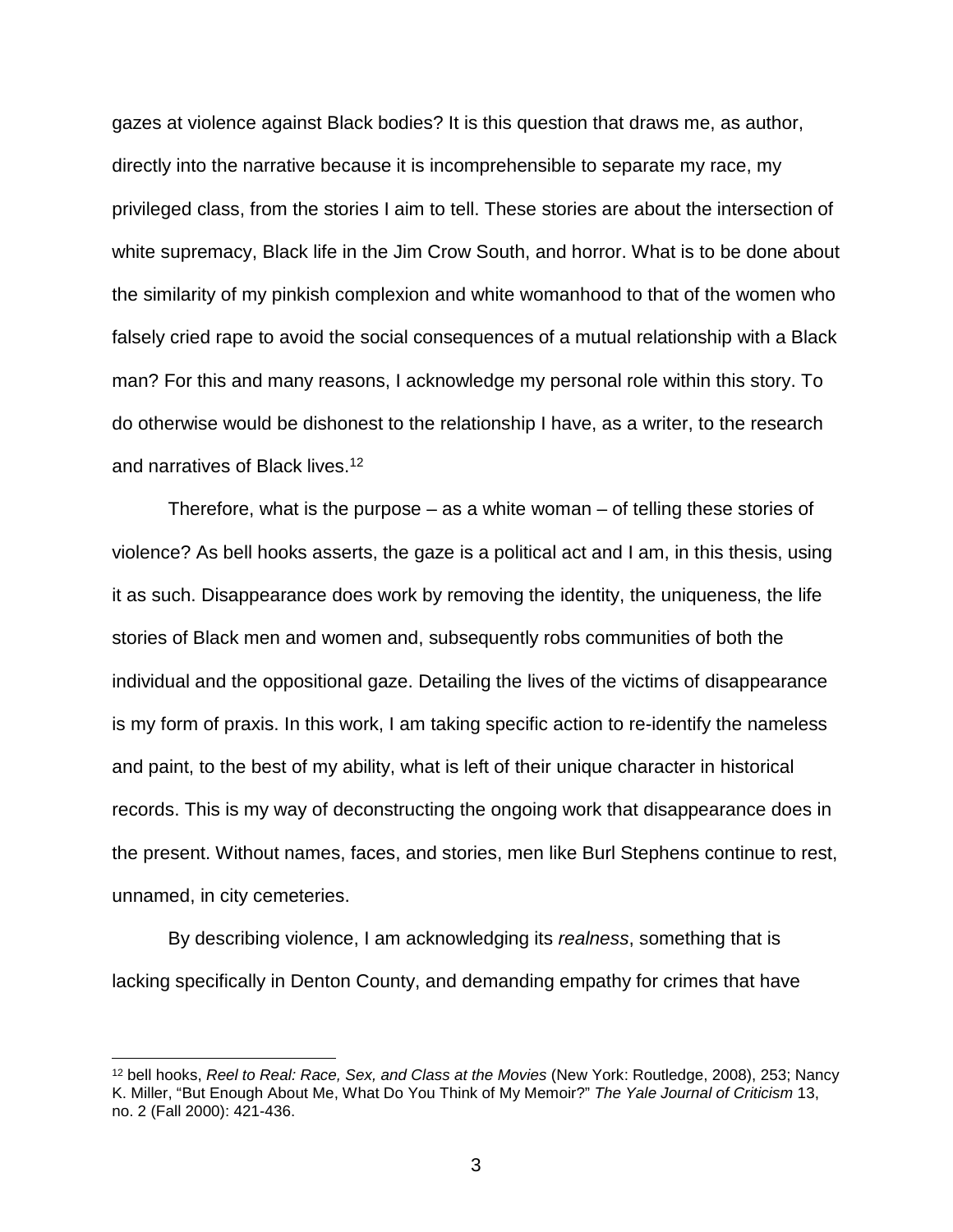been unacknowledged. Horror serves a purpose and while bell hooks and others who critique the folk pornography of lynching studies are right – we should not dwell there too long – I believe they are missing something important. It is our job, like those who hear stories of the holocaust, to "bear witness" to the atrocities of Jim Crow. Bearing witness is a powerful form of gaze, one that must be utilized to view this, our national crime. Yes, the destruction, criminalization, murder of Black bodies in cinema and even on the nightly news is a fetishized practice – but that is not what this work does. This work seeks to acknowledge crimes unstudied from a past that is still doing work in the present.

I entered this story of racial violence in Denton County through a research course on a freedman's community in Pilot Point called St. John's. It was co-taught by Dr. Andrew Torget and Dr. Todd Moye and I was assigned to the group tasked with writing biographies of each person we could identify as buried at the St. John's Cemetery. I developed a deep feeling of responsibility to the men and women buried there as, together with a group of six other students, I wrote the stories of their lives from whatever documents could be found. Together our class built an online museum entitled *Uncovering St. John's* to share the information with the community.13

As the semester drew to a close, I felt the story was incomplete and brought together a group of four students to trace the St. John's Community forward into the 1920s. Our goal was to understand and share why this thriving community of exslaves in Pilot Point, Texas, disbanded and moved away. We planned to consider economic, social, and personal factors -- to identify migration groups and where they moved -- but

<sup>&</sup>lt;sup>13</sup> The St. John's Online Museum is available here:<https://omeka.library.unt.edu/s/stjohns/page/welcome>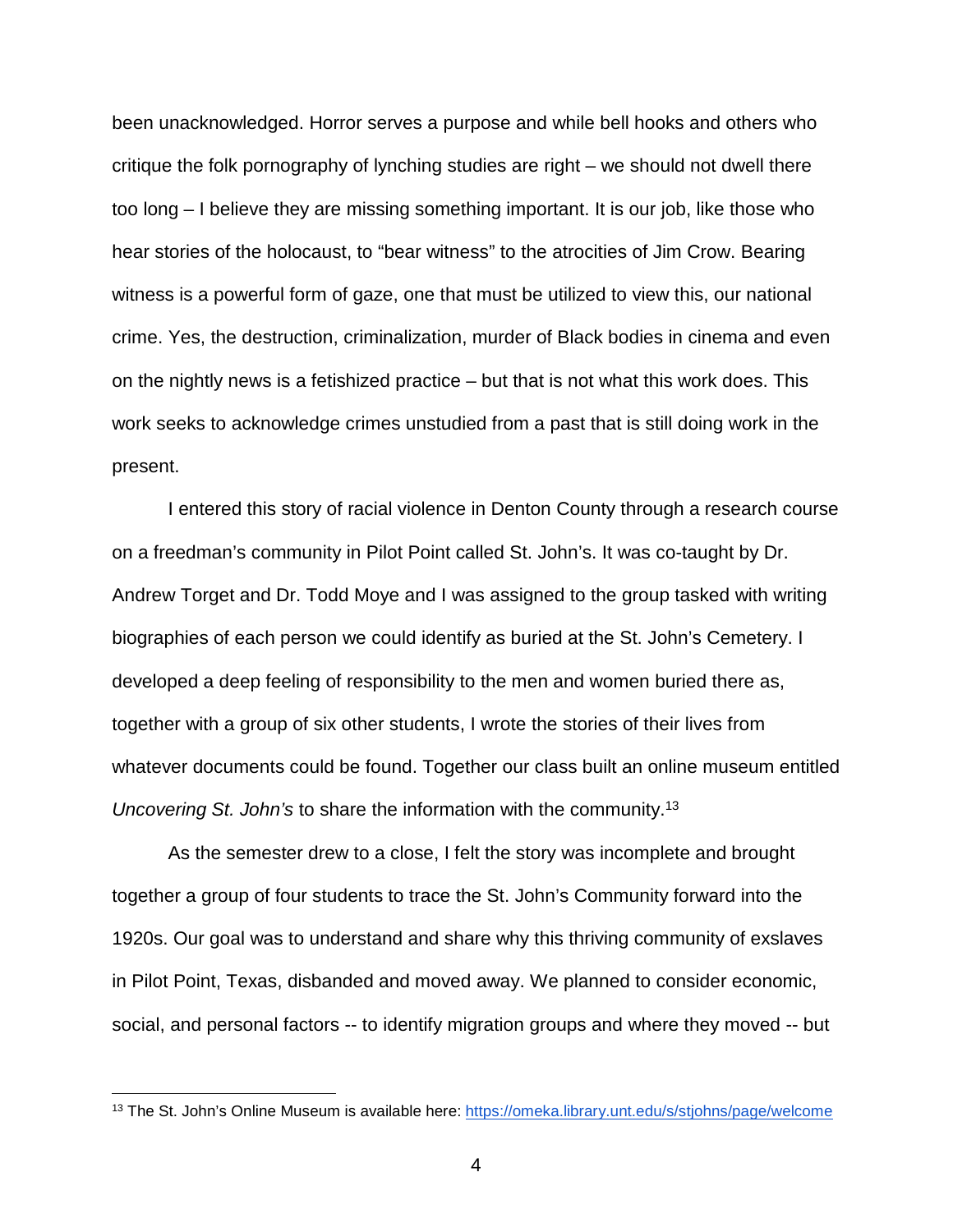in the summer of 2018, Dr. Torget forwarded me a newspaper article about the lynching of two Black men in Pilot Point on December 14, 1922. At first glance, I did not see the connections between that horrific story and the lives I was trying to trace. The lynching seemed to fall outside my concept of the St. John's Community and I felt it was off topic. For six months I was told that Denton County was not racially violent and had internalized that belief by fellow students who grew up in the area, Denton County officials, and residents. I believed them when they told me that Denton had both very little slavery and subsequently, very little racial strife, because the narrative was so widespread.

Meanwhile, I was unable to find what happened to the husband of one of my first St. John's biographical subjects -- Risom Shears -- and so, after much prodding by my research team, I began a search for the two men lynched in Pilot Point to take my mind off the Shears family. I also learned that the two unnamed Black men had a memorial beam at the National Memorial for Peace and Justice, which honors the victims of lynching in America with individual beams upon which their names are etched; but on the beam where a name should be, the Denton County memorial reads "unknown, unknown." It became my mission to find the names which belonged on the beam in that museum.<sup>14</sup>

At first, I searched death certificates in my naive belief that one would read, "death by lynching." That was a fruitless endeavor. I followed the death certificate search up with a newspaper search in both Denton County and the surrounding metropolitan area for mentions of this act of violence. While they did not produce a

<sup>&</sup>lt;sup>14</sup> For more on the National Memorial for Peace and Justice see:<https://museumandmemorial.eji.org/>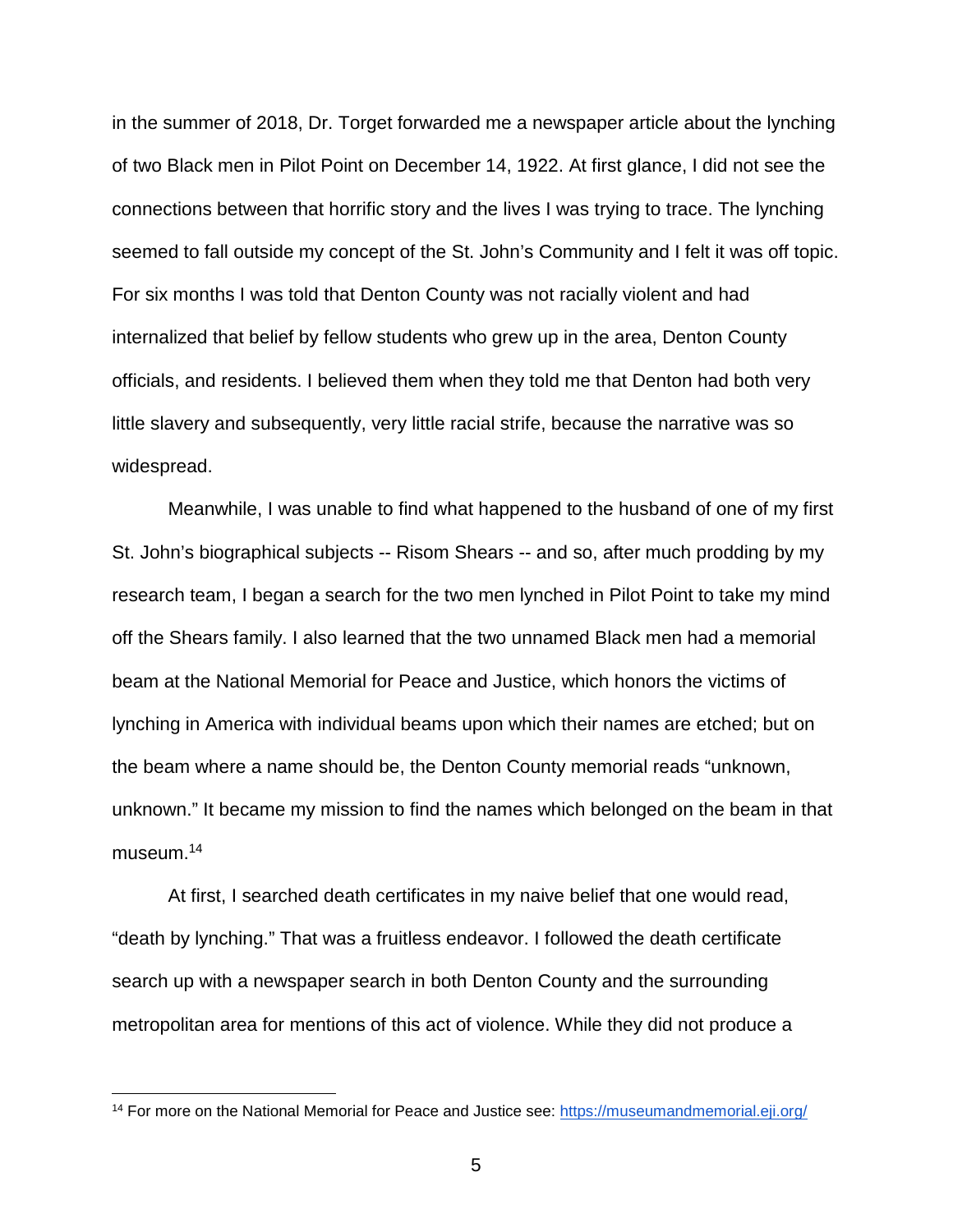name, the newspaper articles held clues to the men's identities. One had previously been in the penitentiary and was "well known" in the Denton County court system.

So I began a new search. I looked for Black men who had an encounter with the Justice System in Denton County prior to December 14, 1922. I found that court records were unavailable so I relied upon reports in the *Denton Record-Chronicle*. What I believed would be a brief search, instead, produced hundreds of articles about arrests. With a Black population under ten percent, why were so many Black men and women arrested for crimes such as stealing a silver pencil, vagrancy, and borrowing a coat? Access to means to pay the excessive fines leveed was a struggle for many of those arrested and banal crimes often resulted in extended jail stays, time on the "chain gang," or a term working off their debts as a part of the convict-lease system. As I researched, I found that this search process placed oppression within the Jim Crow Justice System on display. I was profoundly moved by the casual violence of policing.

From there, I began to chronicle arrests, homicides, and acts of violence against Black men and women in Denton County between 1909 and 1925 to identify if the prevailing narrative was wrong. Was Denton County more racially violent than anyone knew? From the newspapers alone I developed a list of 326 unique instances of arrest, violence, or homicide. For a county with a 1920 population of around 3,000 Black citizens, that was nearly a one-in-nine chance of arrest, violence, or homicide in a sixteen-year span. It was clear that Denton County had a violent racial past.

I began to compare the names on my list with tax and census records, marriage and death records, to identify anyone who did not survive past December 14, 1922. What I found was that over twenty of the men who were arrested between 1921 and

6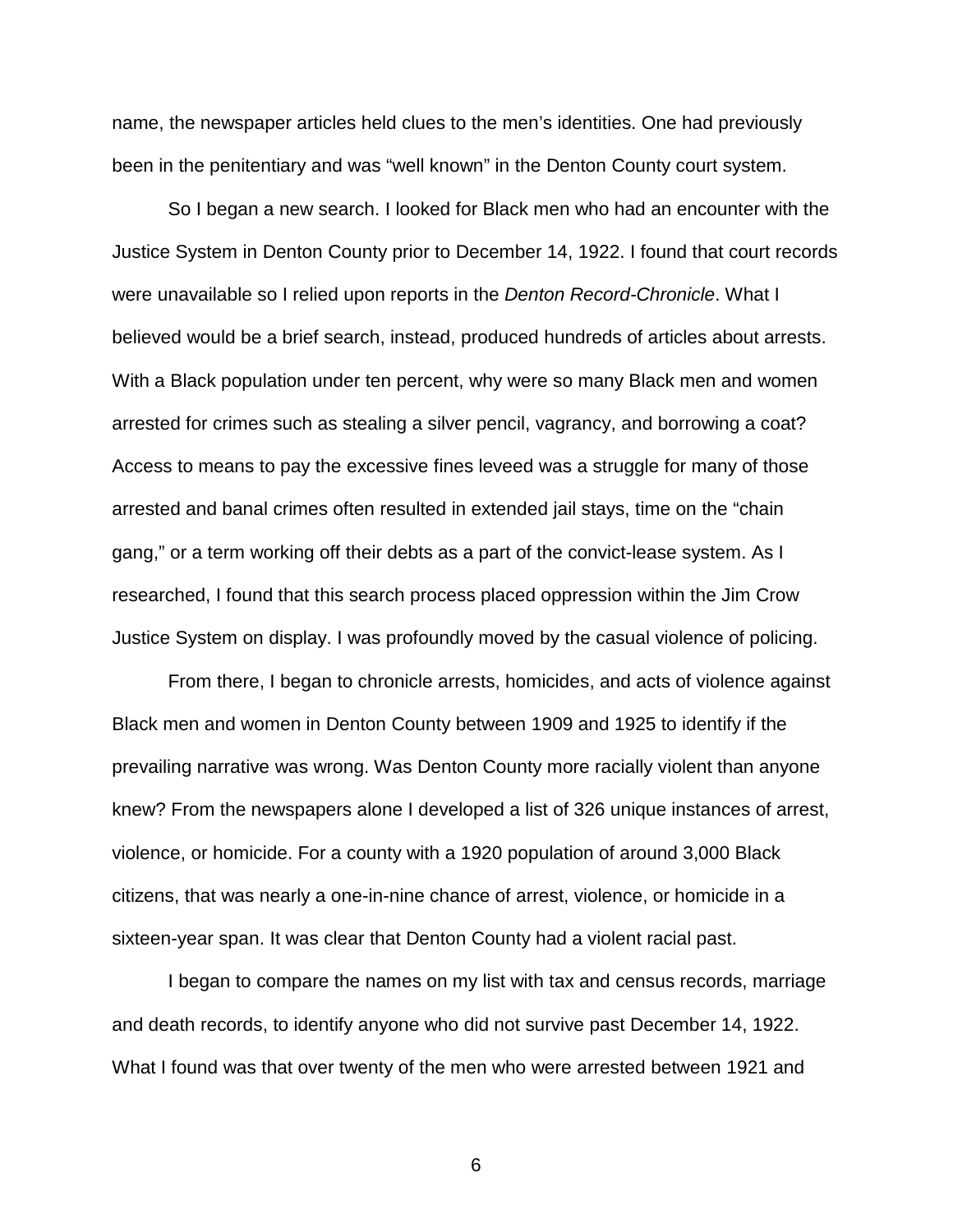1924 were untraceable following their arrest. Some of their stories appear in this text. Why did so many Black men seemingly *disappear* after an arrest in Denton County? This became my central research question. What I found was staggering. In Denton County, during the 1920s, a partnership was formed between law enforcement and the Ku Klux Klan which utilized the Jim Crow Justice System to perpetrate and obscure racial violence.

In this thesis I use two methodological approaches to identify victims of racial violence. The first is a qualitative method comprised of the shared characteristics of two known lynchings in 1920s Denton County. The second is a quantitative method based upon the list of 326 arrests, acts of violence, and homicides paired with a list compiled by my research partners which chronicles Ku Klux Klan activity during the same time period. Both methods are discussed in detail in Chapter 4.

In Chapter 1, I discuss what differentiates a lynching from other forms of violence and define the unique character of lynching in Texas. This is built upon the history of the word lynching, modern lynching scholarship, and research into the lynching history of Denton County.

In the next chapter, I discuss the incidents of lynching which were recorded in Denton County. Beginning in 1860 and culminating in the December 14, 1922 lynching in Pilot Point, I break down the key components of the practice. I also distill the lynchings into qualitative components to identify the pattern of racial violence that was unique to Denton County.

In Chapter 3 the relationship between the Ku Klux Klan and law enforcement in Denton County is explored through an examination of the relationship between arrests

7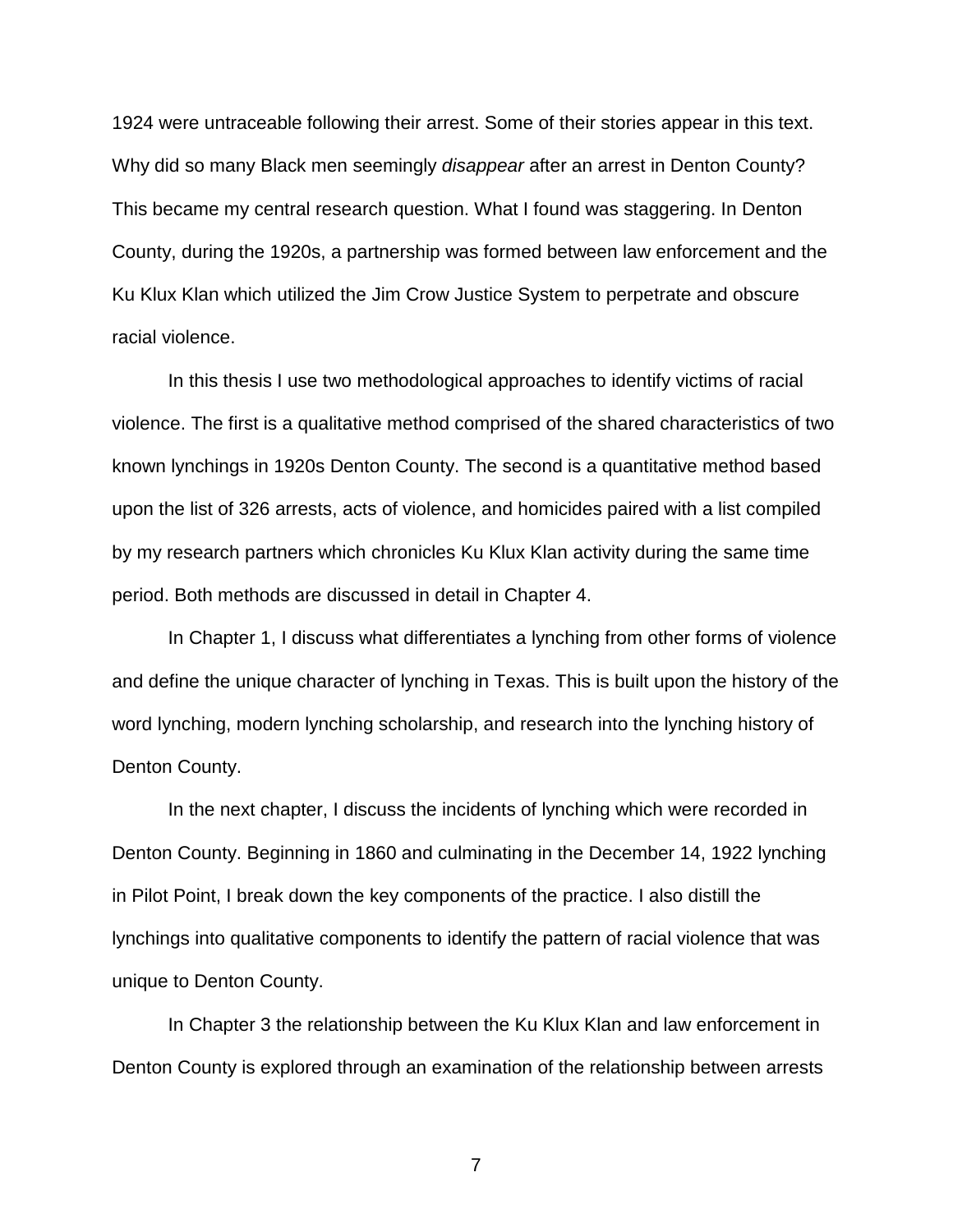and Klan activity. Therein, I answer the question of whether the Ku Klux Klan had the keys to the Pilot Point and Denton County jails.

In Chapter 4 I establish a methodology for identifying obscured acts of violence. Through the analysis of the relationship between arrests, acts of violence, and Klan activity, seasons of violence are visible and analyzed.

In Chapter 5 I argue on behalf of a new term – "disappearance" -- for violence that does not fit under the definition of lynching. I also discuss the relationship between language that surrounds racial terrorism and power.

Utilization of silence as a historical record leaves many questions unanswered. It is not possible, in this work or others similar, to speak definitively on any individual act of violence; however, there is truth nestled in the compilation of these unanswered questions and historical gaps. Through a micro study which contextualizes the local space, violence otherwise hidden seeps through the page. It is this very violence that has been (and continues to be) obfuscated by missing historical records. Without an intensive micro study, the true stories of disappearance would remain invisible and without honesty in our history, we will never heal the wounds of the past. Because of this, truth-telling is an essential component of healing from racial violence. In her book on the legacy of lynching, Sherrilyn A. Ifill writes, "A truth and reconciliation process for lynching would create the conditions in which for the first time [B]lacks and whites would collaboratively retell the complex history of the communities in which they live." It is the aim of this work, and this author, to aid in that healing process.15

 <sup>15</sup> Sherrilyn A. Ifill, *On the Courthouse Lawn: Confronting the Legacy of Lynching in the Twenty-First Century* (Boston: Beacon Press, 2007), xviii.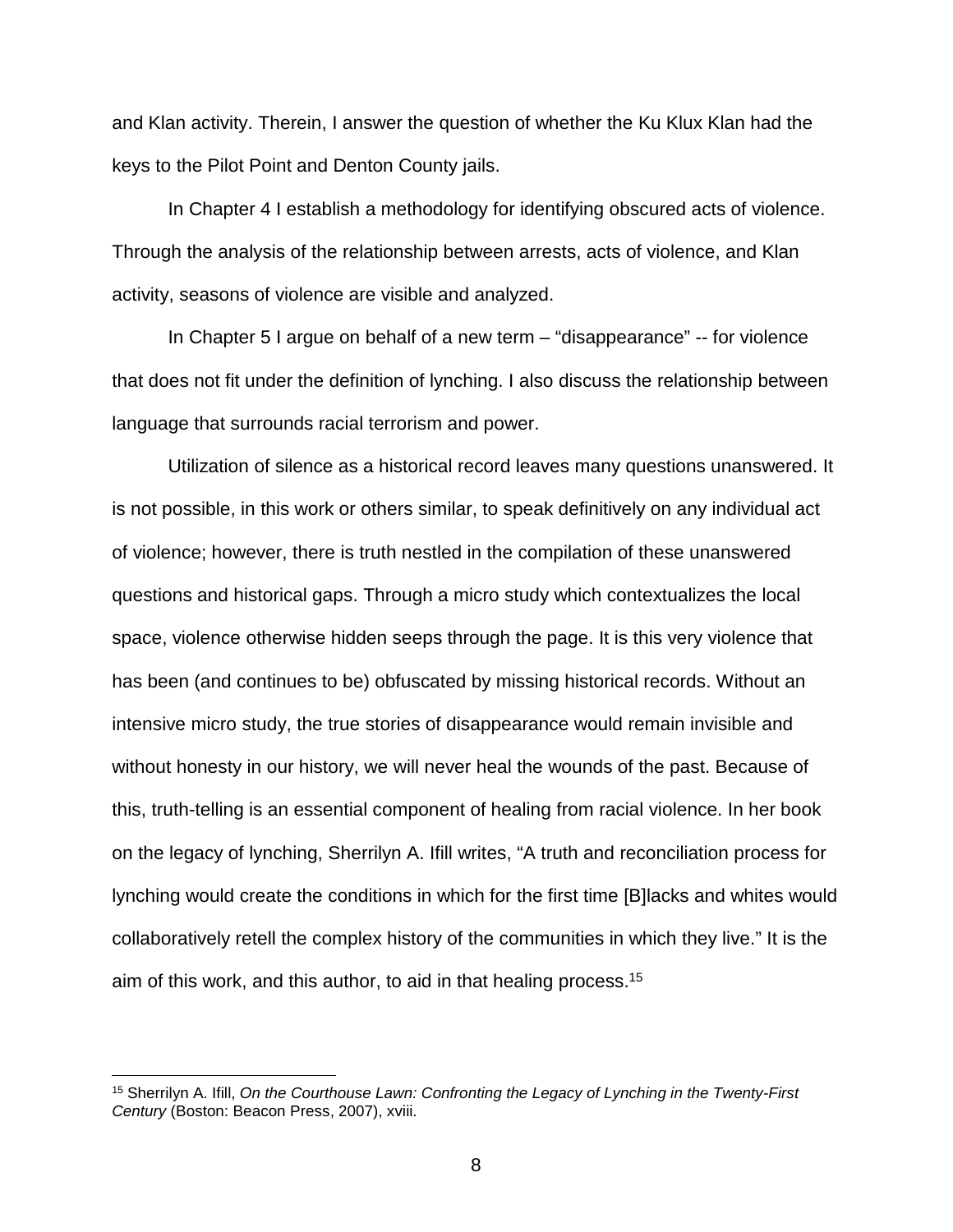#### CHAPTER 1

### LITERATURE REVIEW: VIOLENCE DEFINED BY LYNCHING

<span id="page-19-0"></span>At the close of Reconstruction following the Civil War, a cluster of *de facto* norms and *de jure* legal structures emerged which enforced segregation and second-class positioning for African Americans, particularly -- though not exclusively -- in the American South. This power structure, which established a racial caste system in the United States, was known as Jim Crow, named for a stereotyped Black theatre character known for his ability to trick white power brokers during enslavement. Written laws were selectively enforced and crafted with the intent of racial targeting while unwritten laws were enforced extra-judicially. While the *de facto* and *de jure* laws of segregation appeared to be enforced by separate entities, in the 1920s white supremacist power structures fused legal and extra-legal enforcement. This culminated in the murder of thousands of Black men and women through a method called *lynching*. In spite of its long and horrific history, identification of what was and was not a lynching remains historically complex. Therefore, to begin a discussion on racial violence in Denton County we must first step back and examine the discourse which defines lynching and then observe how this discourse intentionally impacts our ability to retroactively identify acts of racial terrorism.16

Any study of lynching must begin, as Ashraf H. A. Rushdy notes in *American Lynching*, with the question of "what constitutes a lynching?" While many readers may find an image reminiscent of Billie Holliday's *Strange Fruit* when the word is evoked, the parameters of the word lynching are fraught with scholastic contention. For example, is

<sup>16</sup> William H. Chafe, Raymond Gavins, and Robert Korstad, *Remembering Jim Crow: African Americans tell about Life in the Segregated South*, (New York: The New Press, 2014), xxiv.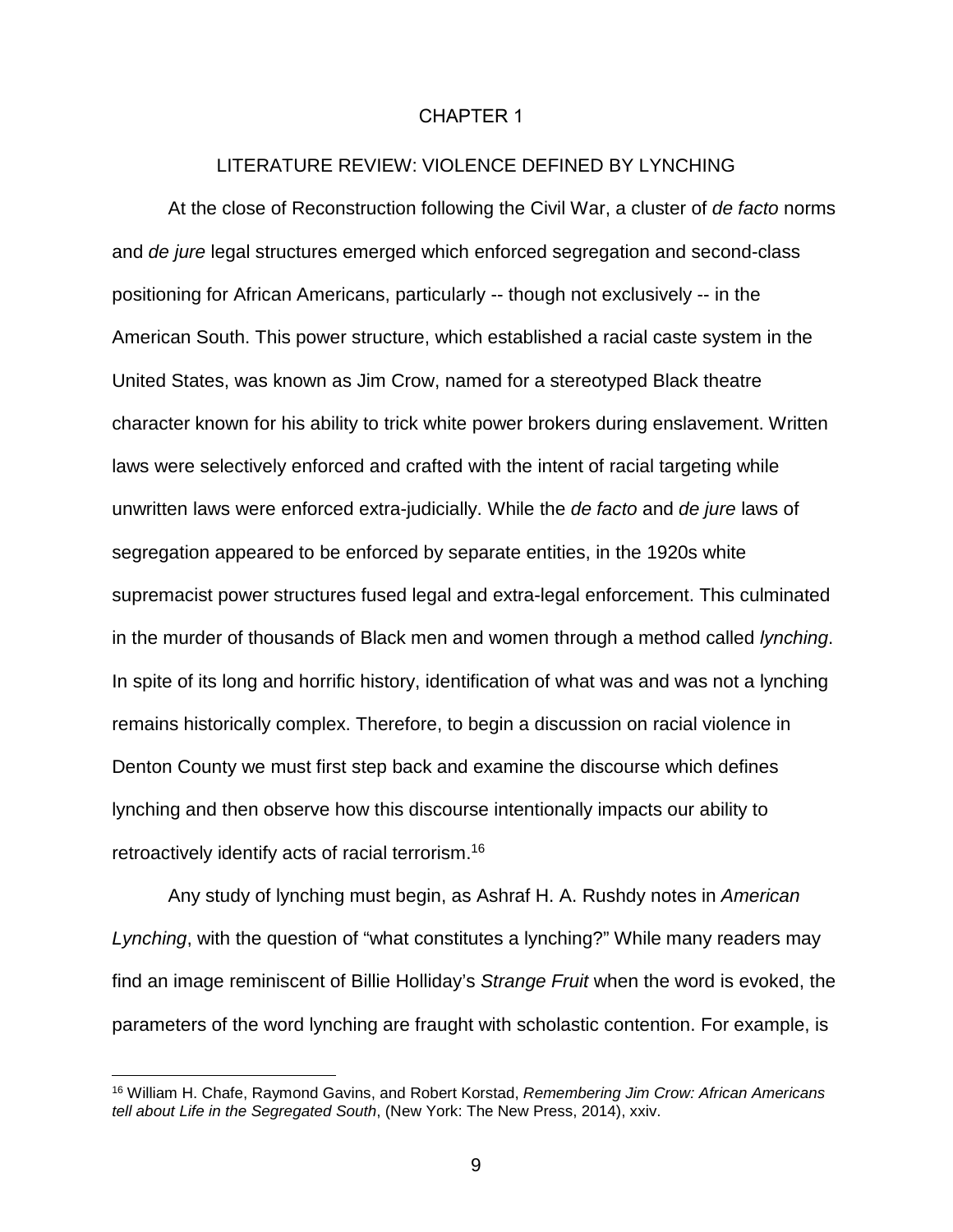lynching tied to a specific technology of violence (e.g. rope) or does it encompass a broader use of tools (e.g. burning, firearms, whipping)? Must a lynching be fatal or is it possible for a lynching to be successful and for the victim to survive? Must the victim be accused of a crime or can lynching occur without the excuse of criminality? It is because of these questions and many others that Christopher Waldrep finds the term itself cannot be defined and Rushdy argues that lynching is "more evocative than descriptive." Simply, in order to identify acts of lynching one must first determine what defines a particular type of violence as such and, to study the acts of violence hidden within the Jim Crow Era, one must apply that definition to differentiate between what is and is not a lynching.17

Inclusion within the scope of lynching is a powerful tool wielded by activists and historians alike. In 1905, James Elbert Cutler published the first historical study of lynching entitled, *Lynch-law: An Investigation into the History of Lynching in the United States*. Therein, Cutler defines lynching as "an illegal and summary execution at the hands of a mob, or a number of persons, who have in some degree the public opinion of the community behind them." Five years earlier, in her speech to an anti-lynching rally in Chicago in January of 1900, Ida B. Wells-Barnett proclaimed:

Our country's national crime is lynching. It is not the creature of an hour, the sudden outburst of uncontrolled fury, or the unspeakable brutality of an insane mob. It represents the cool, calculating deliberation of intelligent people who openly avow that there is an "unwritten law" that justifies them in putting human beings to death without complaint under oath, without trial by jury, without opportunity to make defense, and without right of appeal.

Lynching remains powerful as a symbol of racial injustice and does work as a more extreme version of the term hate crime. The categorization of a crime as a lynching

 <sup>17</sup> Ashraf H. A. Rushdy, *American Lynching*, (New Haven: Yale University Press, 2012), 4-7.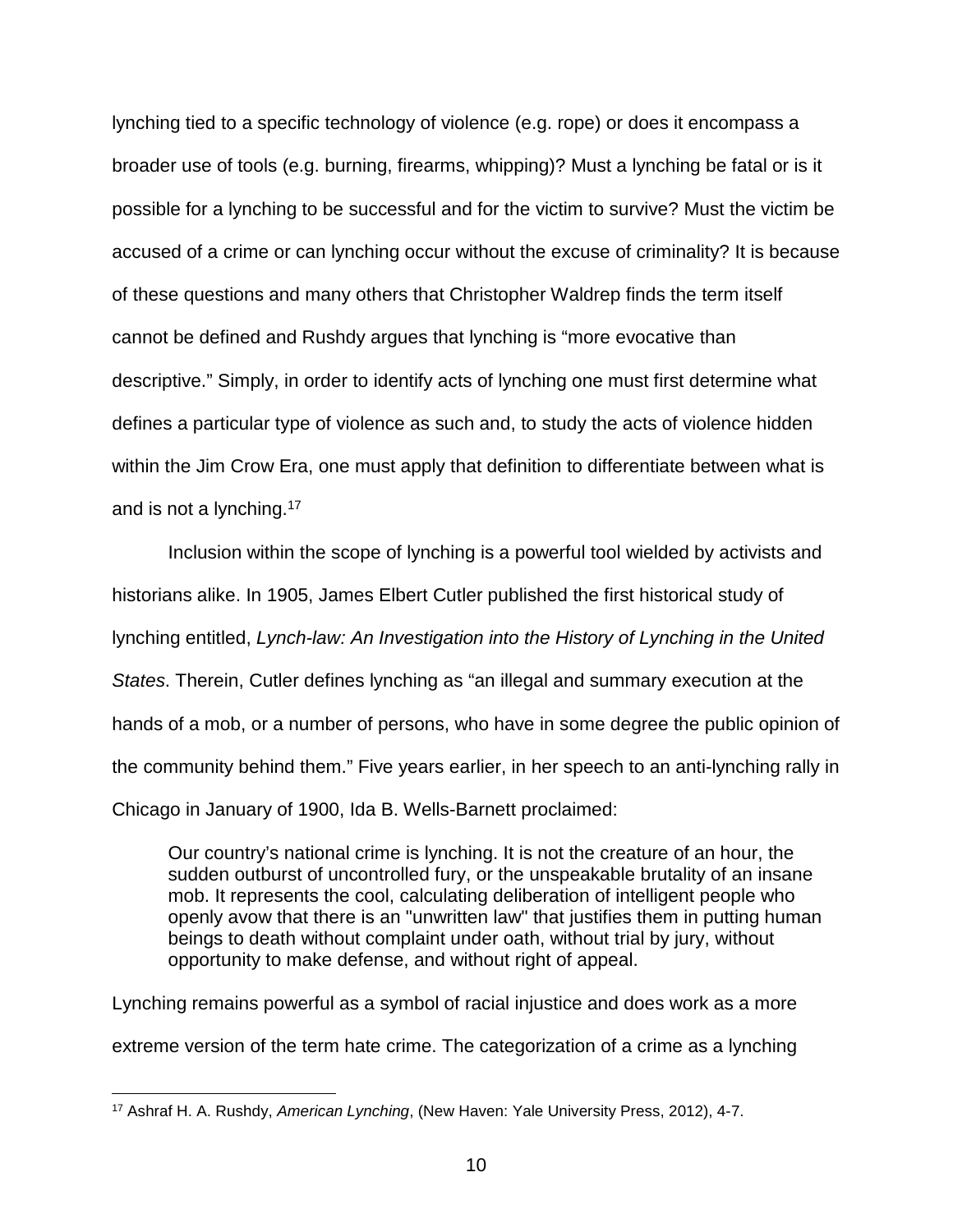results in public outrage while other crimes (like excessive use of force by police) are debated and acquitted. Thus, exclusion from the accepted parameters of lynching downgrades the gravity of a crime and, in some cases, denies justice altogether.18

The inclusion of crimes under the category of lynching has, historically, been debated through the definition of the word itself. Prior to Cutler and Wells, the Tuskegee Institute began cataloguing and compiling lynchings of Black individuals in 1882. Tuskegee was followed by the *Chicago Tribune* and eventually the National Association for the Advancement of Colored People (NAACP) also published annual lynching statistics. This was the beginning of the anti-lynching movement and the debate to define lynching. The NAACP often reported the largest number of lynchings as leadership in the organization viewed racial terrorism as a visual manifestation of all racial injustice in the nation. They feared without a broad definition, many lynchings would not be recognized as such and that the battle to end lynching would result in underground racial violence.19

At the same time that the NAACP, *Chicago Tribune*, and Tuskegee Institute were compiling statistics on lynchings in America, the Association of Southern Women for the Prevention of Lynching (ASWPL) advocated for a narrow definition. Jessie Daniel Ames, a leader in the ASWPL, believed that lynching had become normalized in white Southern society and her goal was to show, through lynching reporting, that lynching

 <sup>18</sup> James Elbert Cutler, *Lynch-law: An Investigation into the History of Lynching in the United States*, (New York: Negro Universities Press, 1969); Ida B. Wells, speech, January 23, 1900, Chicago (IL), accessed January 6, 2020, [https://speakola.com/ideas/ida-b-wells-lynching-chicago-speech-1900;](https://speakola.com/ideas/ida-b-wells-lynching-chicago-speech-1900) Philip Dray, *At The Hands of Persons Unknown: The Lynching of Black America* (New York: The Modern Library, 2002), viii.

<sup>19</sup> Walter L. Buenger, *The Path to a Modern South*, (Austin: University of Texas Press, 2001), 26; Christopher Waldrep, "War of Words: The Controversy over the Definition of Lynching 1899-1940," *The Journal of Southern History* 66, no.1 (February 2000): 75-100.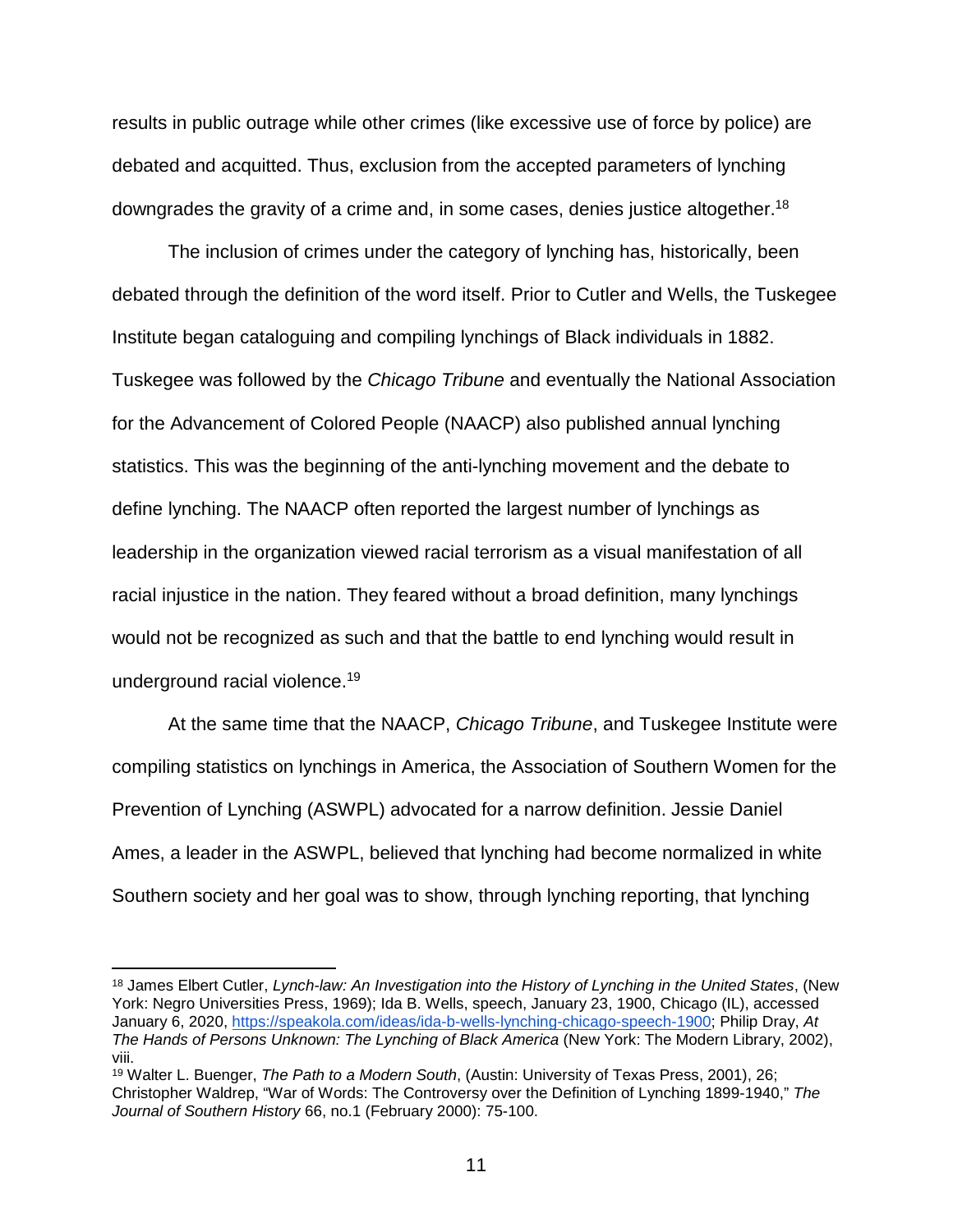was an abnormal practice. Therefore. the ASWPL set a "lynchless year" as their target and used a narrow definition to decrease the number of lynchings reported, thereby denormalizing the practice. The ASWPL believed that, while a narrow definition might exclude many lynchings, the perceived decrease in lynchings would forecast a real decrease in lynchings and eventually end the practice.20

This debate on the definition of lynching had a confusing impact on the populace who read, in some accounts, that the first lynch-free year occurred between May 1938 and May 1939; yet, during that same period, the NAACP identified six lynchings. Therefore, in December 1940, the three major anti-lynching groups met (along with representatives from International Labor Defense who argued for the inclusion of police brutality and labor strike retaliation in lynching statistics) to create a common definition of lynching. The Tuskegee Institute, led by sociologists and social scientists like Monroe N. Work, W. E. B. DuBois, and Walter White believed that the world could be changed through statistical data. Following in the tradition of Ida B. Wells, Tuskegee often produced statistics that were in between the goals of the NAACP and the ASWPL and therefore faced pressure from both sides. The Tuskegee Institute arrived in December 1940 with their definition of lynching, "an activity in which persons not officers of the law, in open defiance of the law, administer punishment by death to an individual for an alleged offense or to an individual with whom some offense has been associated."21

 <sup>20</sup> Christopher Waldrep, "War of Words: The Controversy over the Definition of Lynching 1899-1940," *The Journal of Southern History* 66, no.1 (February 2000): 75-100.

<sup>21</sup> Christopher Waldrep, "War of Words: The Controversy over the Definition of Lynching 1899-1940," *The Journal of Southern History* 66, no.1 (February 2000): 75-100; ASWPL Papers, quoted in Waldrep, "War of Words," 97.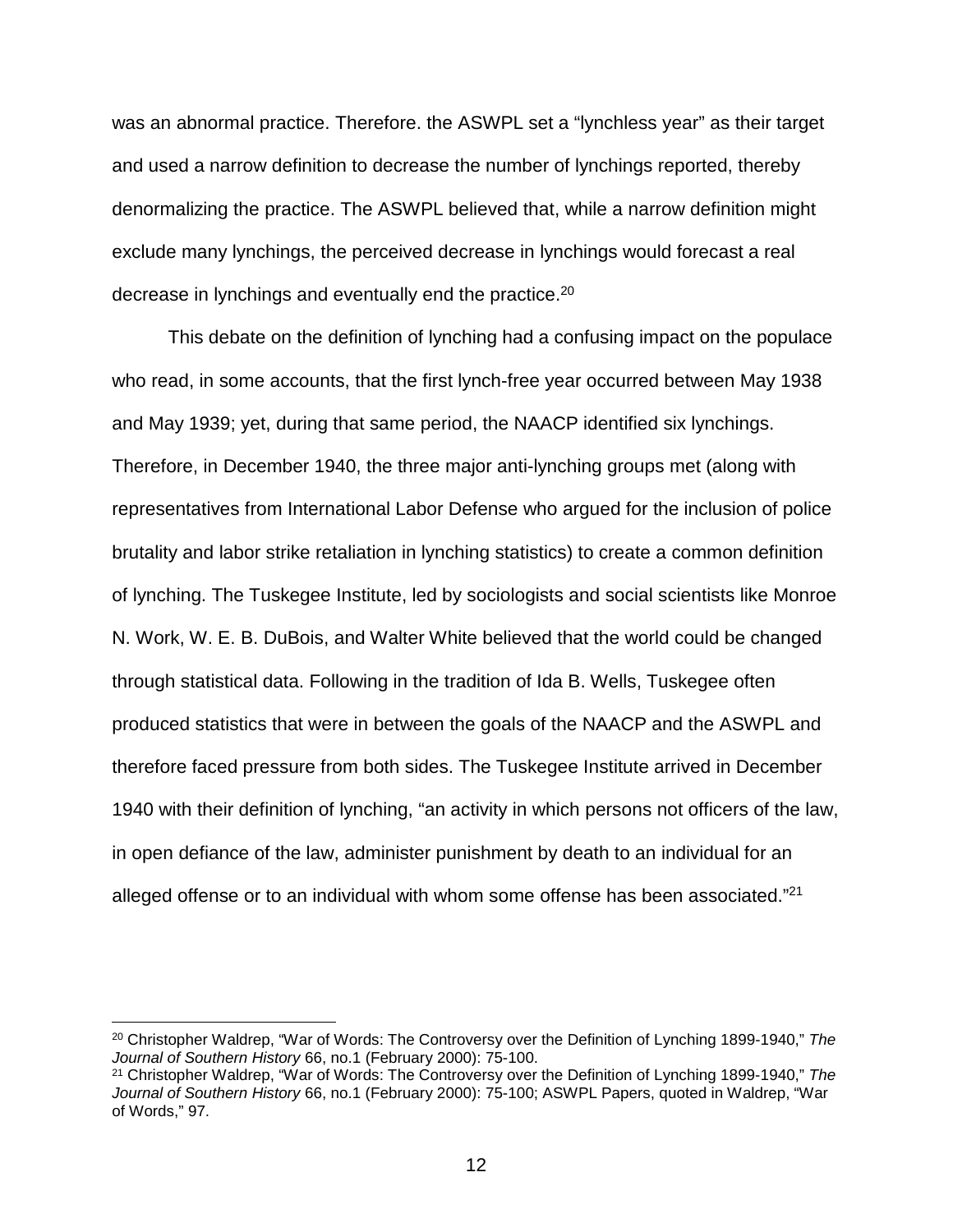Through the 1940 conference, major points of contention were identified. The NAACP and the International Labor Defense were displeased as Tuskegee's definition excluded deaths caused by law enforcement and secret -- or hidden -- lynchings. The ASWPL was equally displeased with the definition because it did not clearly require a corpse and a legal record of the event. The ASWPL felt as though the Tuskegee definition was a form of propaganda and that the only way to end lynching was to convince white Southerners that lynching had ended, not to increase its presence in the press. After considerable debate, the conference agreed on four key components which must be present to label a murder as a lynching: (1) the presence of a dead body; (2) the murder had to take place outside of the law; (3) it must be done by a group; (4) the group must have acted "under pretext of service to justice, race, or tradition."22

This debate underscores an inherent problem within the study of lynching. The definition of the word itself was used, contemporaneously, to combat the act of lynching. All definitions of lynching based upon historical context are written from the perspective of anti-lynching activists who expanded and contracted its meaning in an effort to both raise awareness and end the practice. Because of this, it is evident that the word lynching has never possessed a common definition. It has always been employed for its utility and illustrative capacity. Yet, without a firm definition of lynching it is impossible to determine the breadth and scope of this form of racial terrorism. The result is a wide variation in statistics, characteristics, and trends based upon the subjective decision of each author on the subject. This problem is a crack in the foundation of any study of lynching as the pinnacle of racial violence during the Jim Crow Era.

 <sup>22</sup> Waldrep, "War of Words," 98.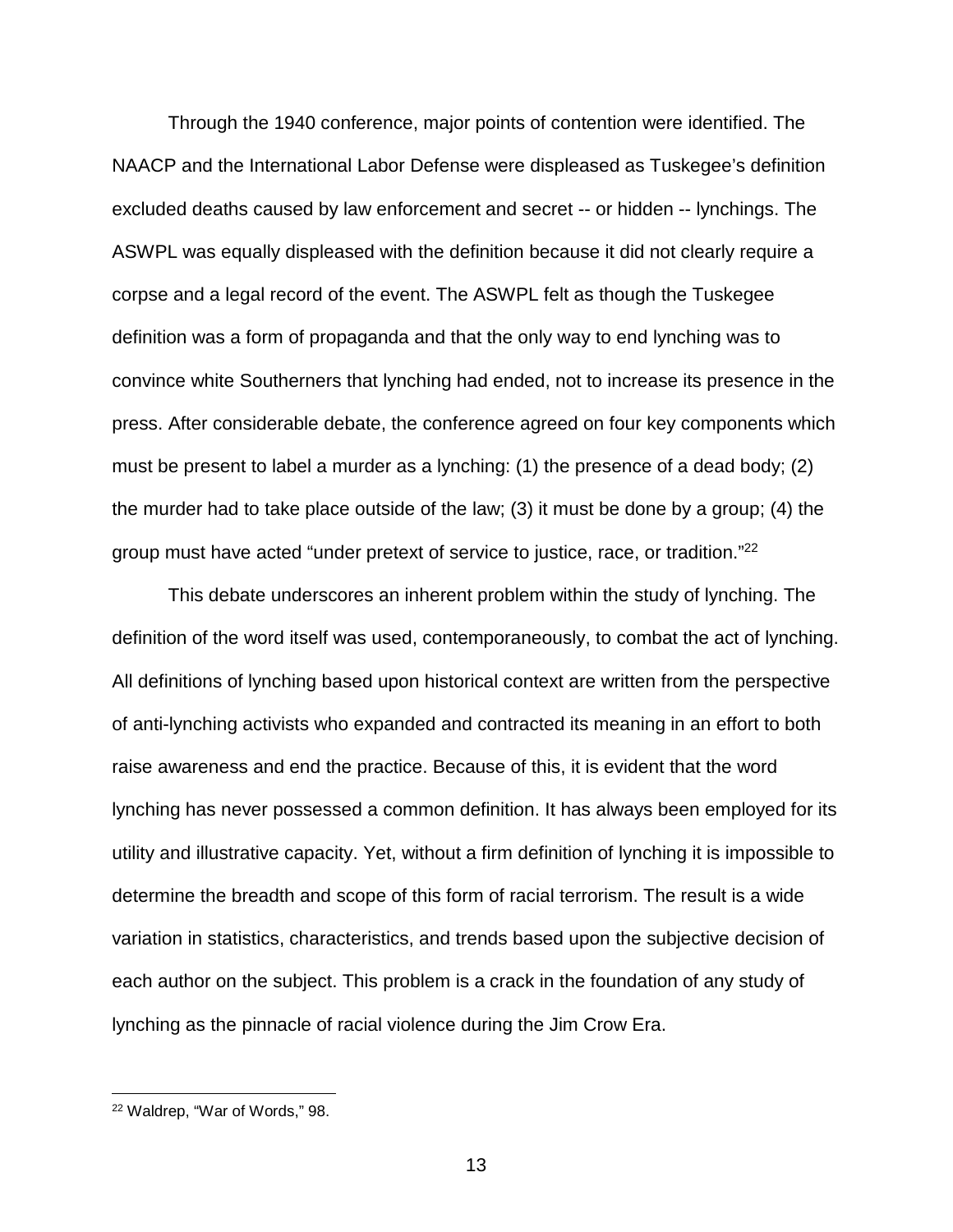Today, lynching definitions remain crafted by and for their intended use, but many adhere to the same debates waged in 1940. The question of whether to include proof of death encompasses a broader question. Is it necessary for an act of violence to be verified as fatal to be considered a lynching? On October 1, 1894, Texas Governor James Stephen "Big Jim" Hogg described lynching as "the wanton, cruel, unhuman execution of defenseless citizens and prisoners by murderous bands of criminals." The use of the word execution is indicative of Hogg's belief that lynching was, indeed, fatal, and is mirrored by William D. Carrigan in his 2006 book *The Making of a Lynching Culture* where he defines lynching as a "summary execution committed by a selfappointed group without regard for established legal procedures." Federal legislation supported by the NAACP and tabled in 1922 defined lynching broadly but included fatality as well, stating that lynching is "three or more persons acting in concert for the purpose of depriving any person of his life without authority of law." On the other hand, a 1934 anti-lynching bill expressed a growing open-mindedness on the requirement of lethality. Therein, the bill asserts that lynching is a "mob or riotous assemblage composed of three or more persons acting in concert, without authority of law, to kill or injure any person in the custody of any peace officer, with the purpose or consequence of depriving such person of due process of law or the equal protection of the laws." Lynching historians such as Cynthia Skove Nevels and Trudier Harris similarly omit death as a requirement in their books on the subject.<sup>23</sup>

 <sup>23</sup> E. R. Bills, *Black Holocaust: The Paris Horror and a Legacy of Texas Terror*, (Fort Worth: Eakin Press, 2015), 33; William D. Carrigan, *The Making of a Lynching Culture: Violence and Vigilantism in Central Texas 1836-1916*, (Urbana, IL: University of Illinois Press, 2006), 10; Philip Dray, *At The Hands of Persons Unknown: The Lynching of Black America* (New York: The Modern Library, 2002), viii.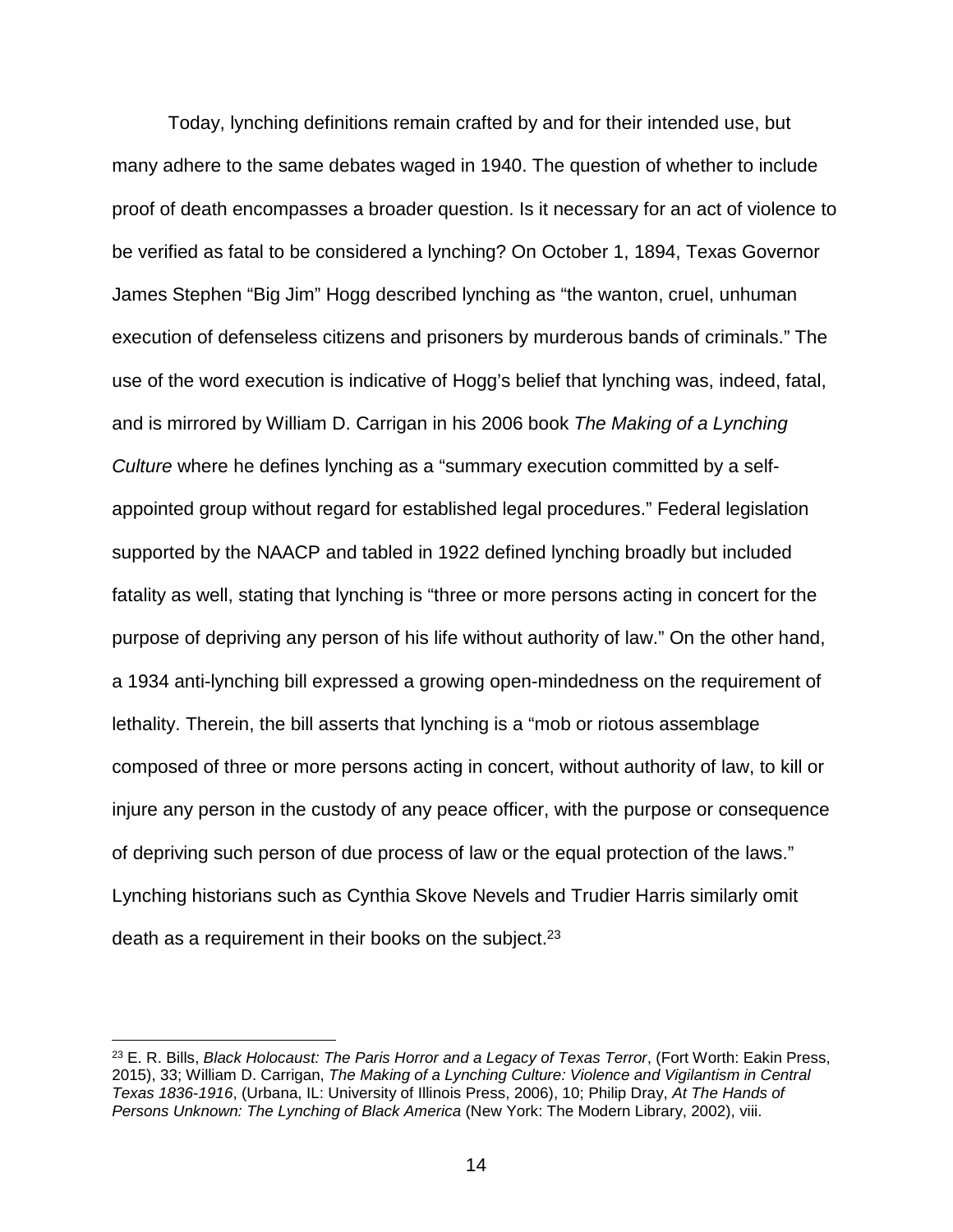Even the modern use of lynching as a symbol of racial injustice does not require explicit lethality but instead uses lethality as a metaphor. This is exemplified by Supreme Court Justice Clarence Thomas's reference to allegations of sexual harassment and assault as a "high tech lynching" in 1991. This usage draws a parallel between the lethal lynchings of the 1920s and what Justice Thomas perceived as an attempt to "kill" his nomination. The symbolic use of the word lynching further muddies an already complex debate and increases the difficulty of writing in the present about lynchings of the past.

Not only is the debate on the presence of a dead body about whether lynching is, by definition, a murder, but it is also about whether hidden acts of violence are lynchings as well. If a lynching is required to have a body but no body is ever found, was the person lynched or simply murdered? Even if an act of violence fits all other criteria of a lynching, if we accept this requirement and the body of a victim is buried in an unmarked grave or left in a deep body of water -- as many were -- historians cannot categorize the event as a lynching. Furthermore, this component leaves questions about victims who were unnamed by historical records and "whereabouts unknown." This question and many others about victim erasure will be explored further in Chapter Four.24

The second criteria of modern debate on the definition of lynching revolves around the relationship between lynchings and the justice system. In the 1940 consensus definition, lynchings took place outside of the law. In his book *Hangings and Lynchings in Dallas County, Texas 1853-1920,* Terry Baker agrees and limits the scope

<sup>&</sup>lt;sup>24</sup> This is a reference to the poem at the beginning of Chapter Five.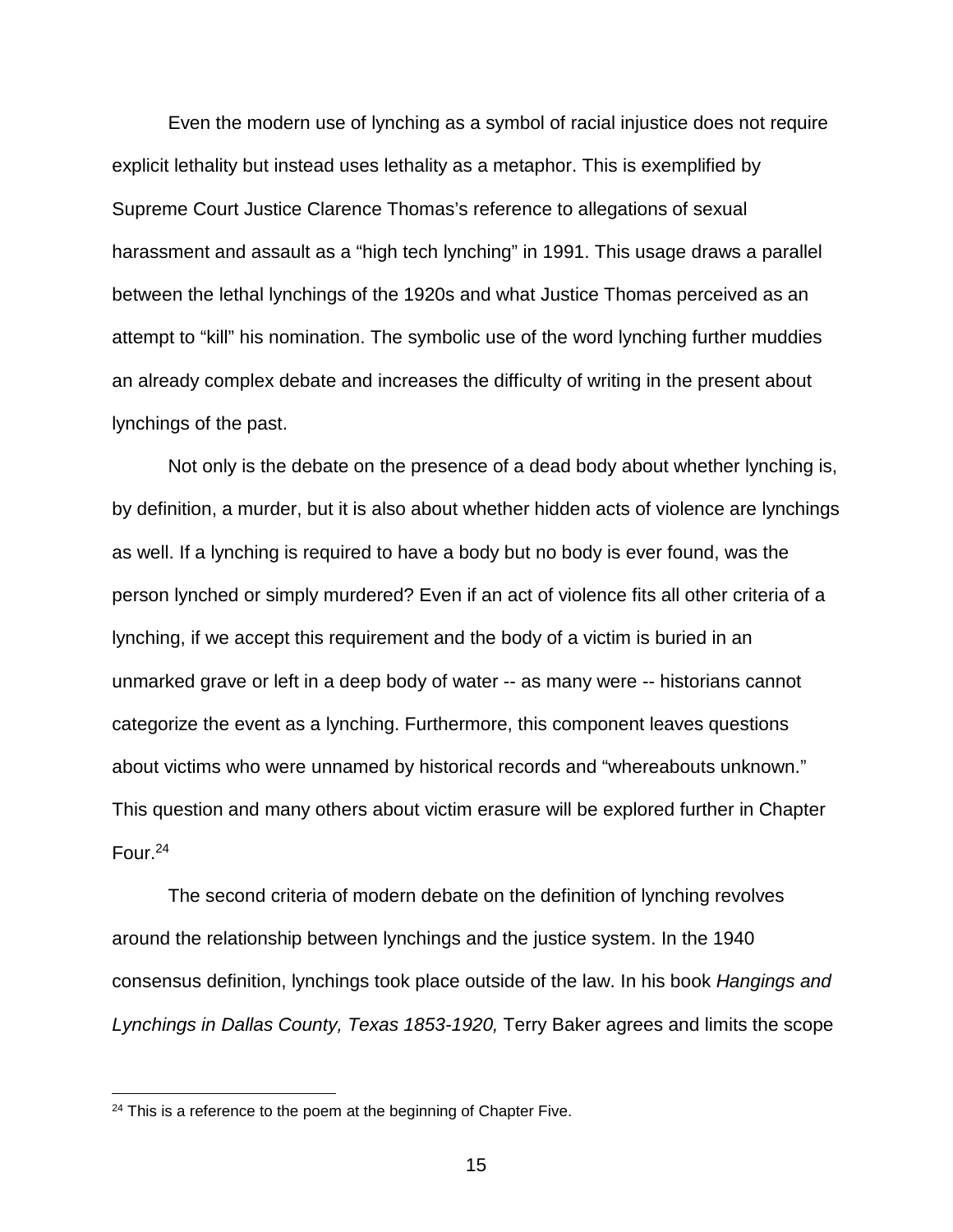of lynching to illegal hangings adding that lynching acted "as a service to justice, or revenge, without the due process of law." Similarly, in his monograph *American Lynching*, Ashraf H. A. Rushdy discusses the need for a comprehensive definition which fits lynching across time, not just in the peak period of spectacle lynching between 1880 and 1930. This definition, Rushdy argues, is "an act of extralegal collective violence by a group alleging pursuit of summary justice." Both authors find the extralegal component essential in defining this heinous form of violence; however, this component, like the first, is not universal in its inclusion. Ersula J. Ore argues the opposing side through her broad definition in *Lynching: Violence, Rhetoric, and American Identity*. Therein, Ore identifies all instances of "legally sanctioned eradication of [B]lack life" as lynching. This definition places an emphasis on the role of a complicit justice system in racial terrorism rather than its occurrence outside of the jail. The primary problem with the inclusion of the word extralegal is that its use considers neither the relationship between the lynch mob and local law enforcement nor the lack of legal consequence for the perpetrators of the lynching crime. Lynching, while not the legal result of a guilty verdict, was inextricably linked to the justice system and any definition which does not take this factor into account is missing a significant component of the crime.25

Next, use of the word "group" as a distinguishing feature of lynching has nearunanimous support in lynching discourse. It is intended to reference the lynch mob, which many attempted to quantify in the early portion of the twentieth century. Some

 <sup>25</sup> Terry Baker, *Hangings and Lynchings in Dallas County, Texas 1853-1920*, (Fort Worth: Eakin Press, 2016), vi; Rushdy, *American Lynching*, 20; Ersula J. Ore, *Lynching: Violence, Rhetoric, and American Identity*, (Jackson, MS: University Press of Mississippi, 2019), 11.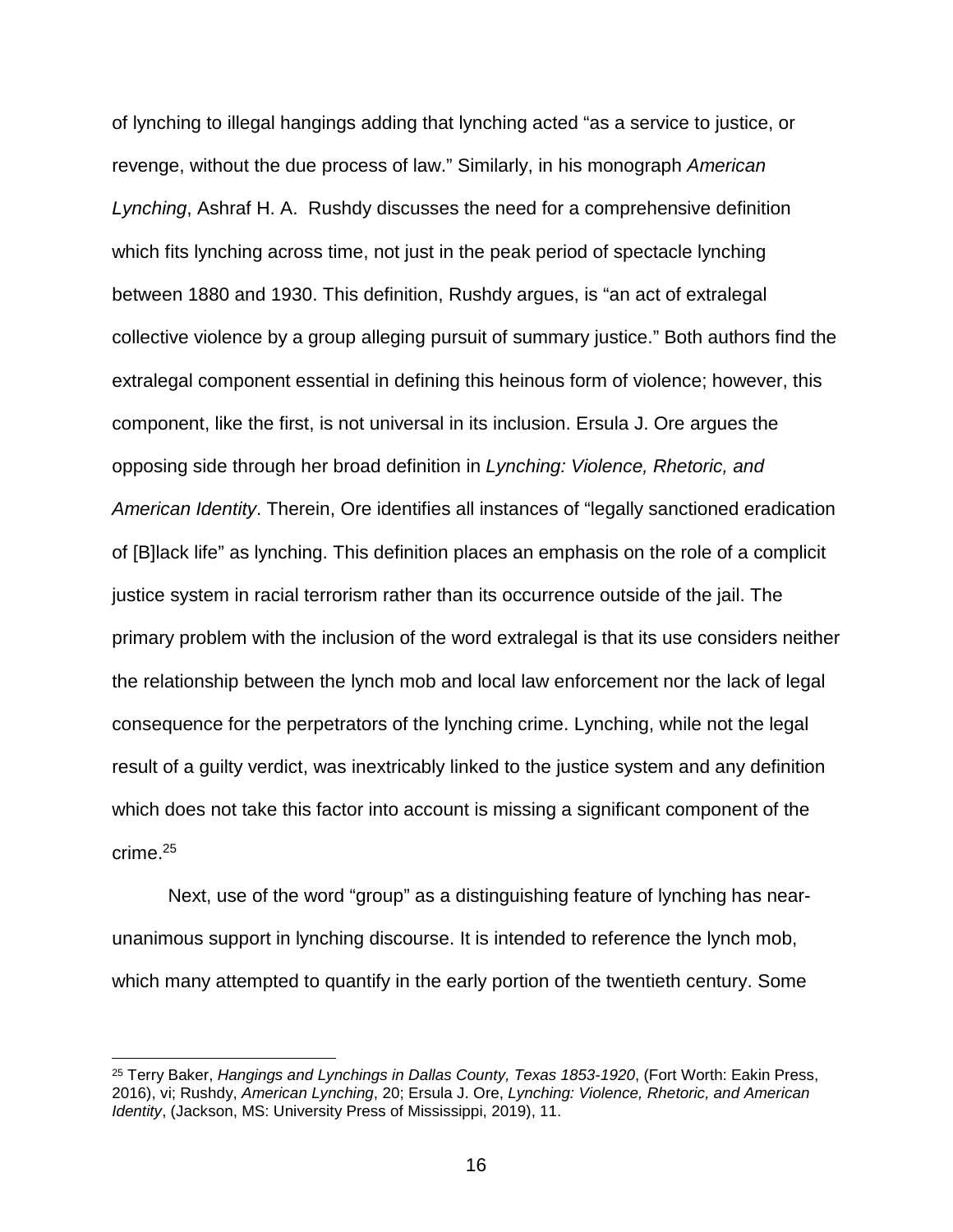definitions required three or more persons while others required five. Governor Hogg's definition referred to "murderous bands of criminals" while the 1934 anti-lynching bill read "a mob or riotous assemblage composed of three or more persons acting in concert." Carrigan and Rushdy agree and reference "a self-appointed group" and "group" respectively. In the end, most scholars agree with the consensus definition's use of the word group without specificity on the number of members needed to constitute a mob.26

The last point of contention is the inclusion of a phrase which defines the motivation of the mob. The 1940 consensus definition asserts that the perpetrating group must act "under pretext of service to justice, race, or tradition." In his 1973 thesis, David L. Chapman writes "lynching is an act of mob violence which results in the killing or maiming of a person or persons charged with or suspected of a serious crime." Chapman draws focus on the alleged criminality of victims of lynching through his reference to suspicion of a "serious crime." Ashraf H. A. Rushdy similarly includes "alleging pursuit of summary justice" in his definition. This is problematic as its inclusion codifies an excuse for racial violence. The racial component of a modern definition of lynching, as expressed by Ersula Ore, is a common theme in lynching discourse. Trudier Harris joins with Ore in the argument that lynching is a form of American ritual that was "carefully designed to convey to [B]lack persons in this country that they had no power and nothing else whites were obligated to respect." Cynthia Skove Nevels describes lynching as the "most deadly form of racial domination" and argues for a complex pairing of psychosexuality, social pressure, cultural definition, and religion as

<sup>&</sup>lt;sup>26</sup> Elizabeth Jane Hall, "The Crusade Against Lynching," (master's thesis, North Texas State University, 1975), ii.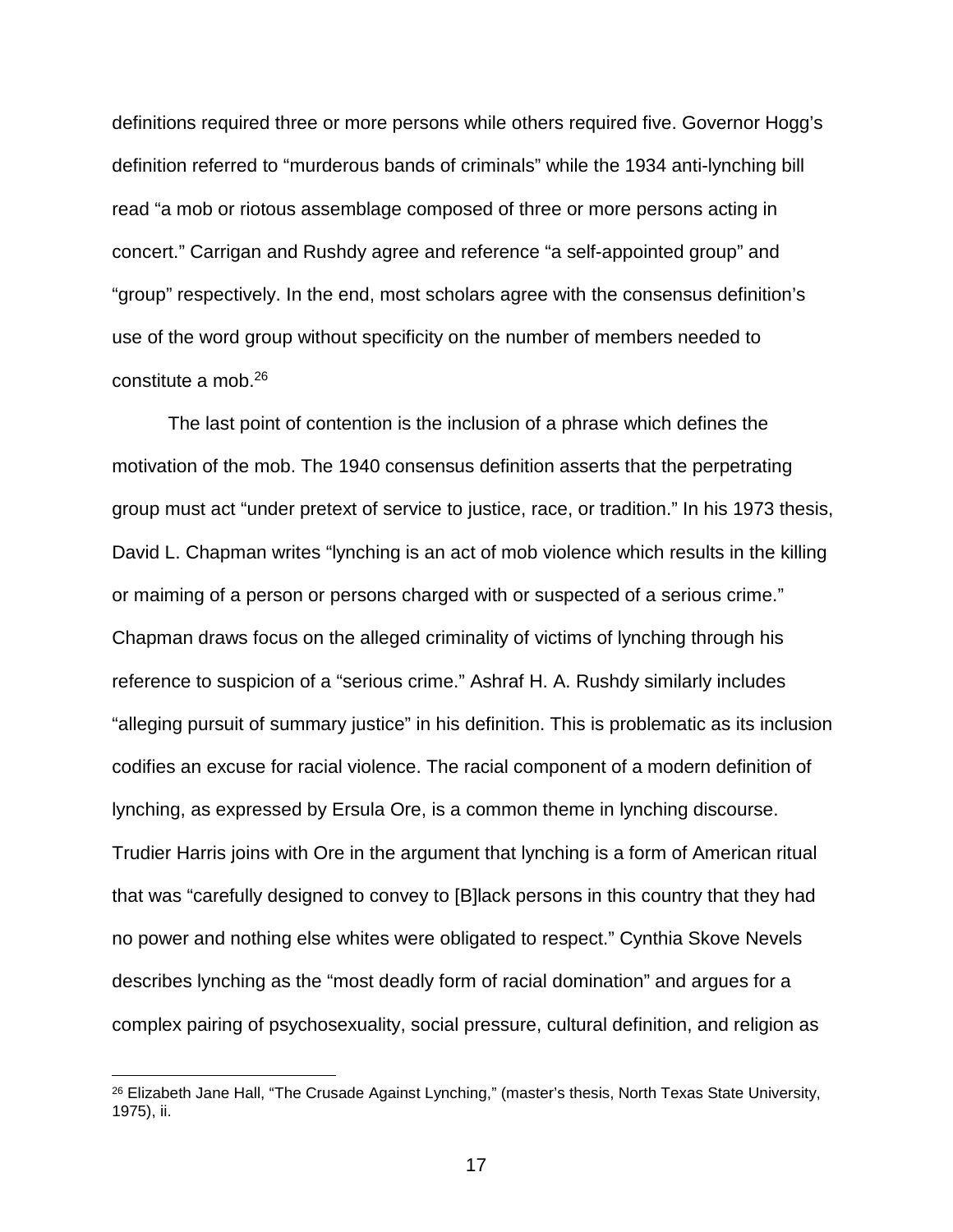its causes in her book on borderland lynchings entitled *Lynching to Belong*. Other authors, such as Leon Litwack, argue on behalf of an intended secondary audience for lynchings -- the Black community. In addition to its "random nature," Litwack writes that lynching "seemed designed not only to punish the alleged offenders but also to send a message to the entire community."27

Modern scholarship on lynching is also available from the Equal Justice Initiative (EJI), a non-profit legal representation initiative which advocates on behalf of Black interests in the criminal justice system. EJI distinguishes between "terror lynchings," hangings, mob violence, and "racial terror lynchings." The topic of interest, both of EJI and this work, is racial terror lynching which they define as terrorism and "horrific acts of violence whose perpetrators were never held accountable." The institute goes on further to state that "racial terror lynching was a tool used to enforce Jim Crow laws and racial segregation -- a tactic for maintaining racial control by victimizing the entire African American community, not merely punishment of an alleged perpetrator for a crime."<sup>28</sup>

These disagreements over the essential components of a lynching underscore the power wielded by the term's application. Lynching is widely understood to be barbaric, racially motivated murder which exists in a category of crime to itself. Yet, in response to debate over its meaning, Philip Dray calls the definition of lynching "ambiguous" and believes the term is used in the present as a symbol. Similarly, Texas historian William D. Carrigan avoids a narrow definition of lynching in his 2004 book on

 <sup>27</sup> David L. Chapman, "Lynching in Texas," (master's thesis, Texas Tech University, 1973), 1; Trudier Harris, *Exorcising Blackness: Historical and LIterary Lynching and Burning Rituals*, (Bloomington, IN: Indiana University Press, 1984), x; Cynthia Skove Nevels, *Lynching to Belong: Claiming Whiteness Through Racial Violence*, (College Station: Texas A&M University Press, 2007), 3; Leon F. Litwack, *Trouble in Mind: Black Southerners in the Age of Jim Crow*, (New York: Random House, 1998), 13. <sup>28</sup> Equal Justice Initiative, "Lynching in America: Confronting the Legacy of Racial Terror," 3rd ed., 2017.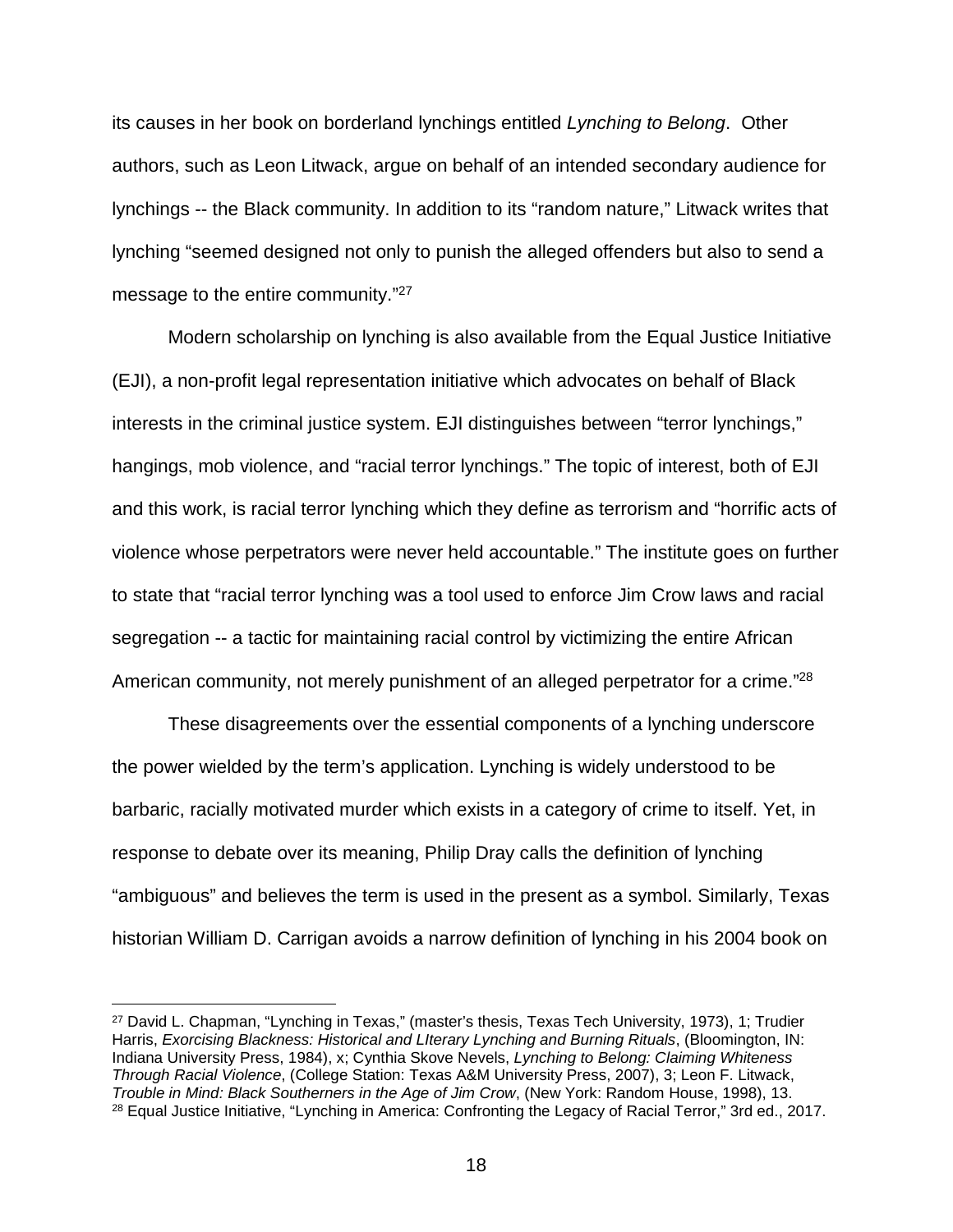lynchings in Central Texas because the word itself is defined by historical memory that has changed over time. For the purposes of this work, it seems fitting to follow the guide of recent scholarship and utilize a broad definition: *Lynching is a form of terrorism, employed as a substitute for due process, committed by a group that is functionally immune from prosecution.29*

This definition rests upon the work of many authors who have wrestled with the definition of lynching. The term terrorism is utilized by many modern scholars and I include it to describe both the personal violence of lynching and the intended impact on the greater community as described by both EJI and Leon Litwack. The second component of this definition -- a substitute for due process -- speaks to the myriad of criminal and moral allegations which were used as justification for murder and violence throughout the history of the practice. It is also in conversation with the breakdown of county-level and statewide legal systems that occurred during the height of the lynching era. Like both the NAACP and Tuskegee Institute, I include the word group and intentionally leave its definition open to interpretation to avoid exclusion of events due to hazy records which surround the mob of perpetrators. Lastly, I argue for a new component to lynching definition discourse. The phrase "functionally immune from prosecution" is new but its conceptual framework is intrinsic in the field. The men who performed the ritual of lynching believed their actions would be shielded from prosecution due to the involvement of law enforcement, socio-political power of individual mob members, and the silence of spectators. Without effective protection

 <sup>29</sup> Philip Dray, *At The Hands of Persons Unknown: The Lynching of Black America* (New York: The Modern Library, 2002), viii; William D. Carrigan, *The Making of a Lynching Culture: Violence and Vigilantism in Central Texas 1836-1916* (Urbana (IL): University of Illinois Press, 2004), 10-12.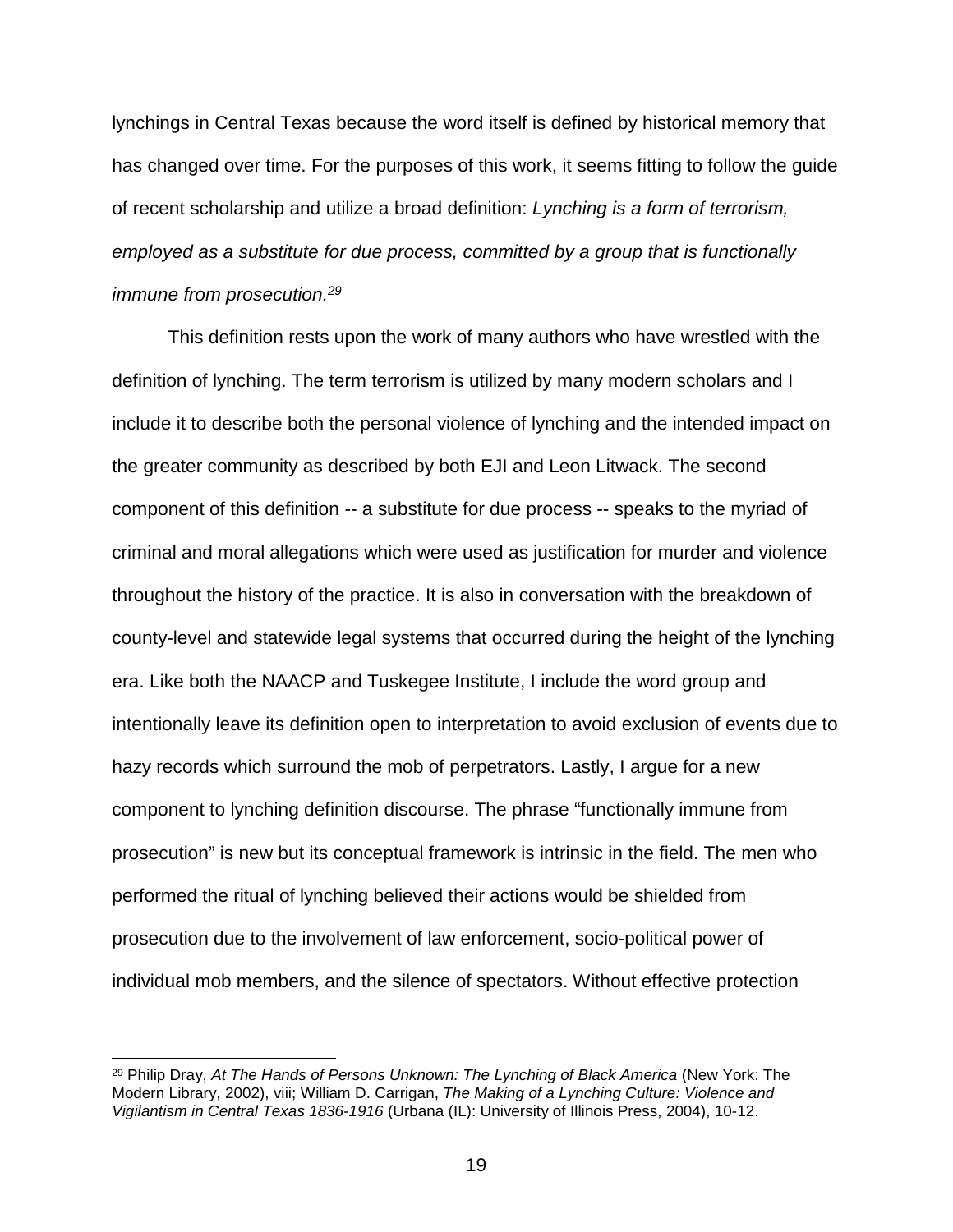from legal recourse, such acts of violence would have been investigated, prosecuted, and therefore disincentivized.

While my definition does not include specificity regarding the *causus belli* of lynching, during the Jim Crow Era the predominant explanation for racial violence given by proponents of lynching was a false narrative of interracial rape. White Southerners believed, or claimed to believe, that Black men committed rape against white women at a disproportionate and increasing rate following emancipation. This fear was produced by a mixture of stereotyped Black male bodies and religious revivalism, the second of which claimed that miscegenation was a crime against God. Therefore, forced miscegenation was considered both brutal (due to a prevailing belief that lingered from slave auctions that Black men had abnormally large phalluses) and unnatural.<sup>30</sup>

Willful sex between a white woman and a Black man was considered a sin against both the white community and God. White female participants were punished socially for such perceived aberrations while Black men were punished with violence. As such, if a Black man and a white woman were found to be in a covert consensual relationship, it was in the white woman's self-interest to assert the tryst was forced. In doing so, she preserved her social standing and avoided the personal consequences of interracial love. The result was a Prisoner's Dilemma paradox for the white woman and certain brutality for the Black man. Often, white women cried rape as a result.<sup>31</sup>

 30 The "trope" of rape was debunked as early as 1892 by Ida B. Wells. See also: Ida B. Wells-Barnett, *Southern Horrors: Lynch Law in All its Phases*, (Aberdeen, Scotland: Thomas and Duncan Printers, 1892); Ida B. Wells-Barnett, *The Red Record*, (Chicago: Donohue and Henneberry, 1895).  $31$  The Prisoner's Dilemma is a game theory paradox where, if two individuals commit a crime and are held and questioned separately from one another, cooperation is generally disincentivized. For more on the Prisoner's Dilemma see Steven Kuhn, "Prisoner's Dilemma," *The Stanford Encyclopedia of Philosophy* (Winter 2019). https://plato.stanford.edu/archives/win2019/entries/prisoner-dilemma.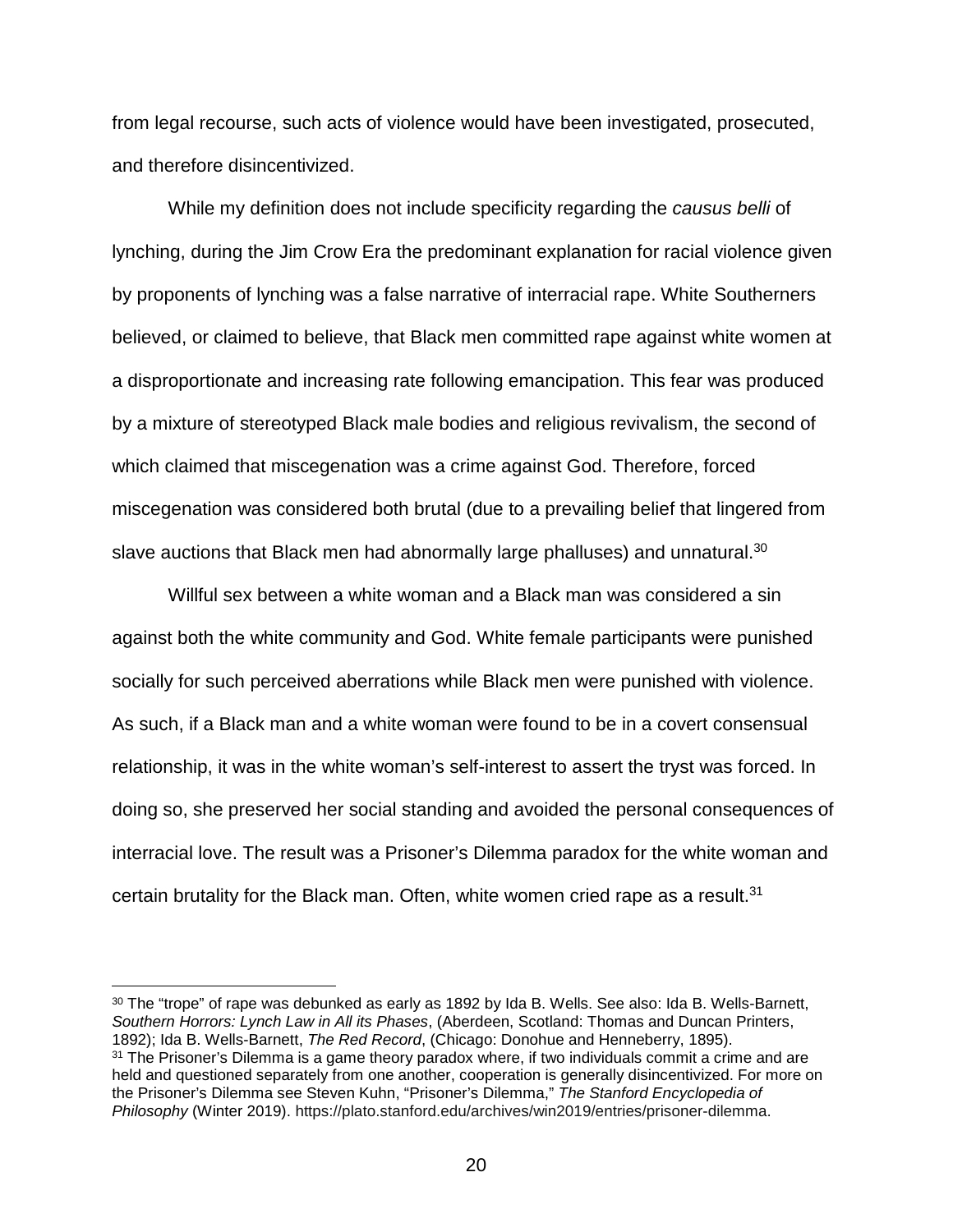The fervor against the Black rape of white women was so strong that "many felt even execution to be small justice if it came too late to impress other would-be criminals with the consequences of such criminal activities." Paired with the belief that justice would not be served, whether due to a lack of evidence or a legal technicality which freed the accused, lynch mobs believed they were taking justice into their own hands. The result was a willful breakdown of the law and a violent enforcement of protestant values by mobs of unelected white men who "gather[ed] quickly, [did their] fatal work, and dispers[ed] speedily."32

This perversion of due process is reminiscent of the role citizens play in a representative democracy. Officials are elected to do the will of the people and, if they are otherwise unable to do so, they are removed and replaced with someone who is capable of executing the public will. The perception of structural roadblocks to the will of the people (such as laws which require equal protection and the right to due process) led to a belief that democracy was not functioning properly and therefore fair representation was impossible. The remedy was, in the minds of spectators and mob membership, to return judicial powers to the people. Lynching was therefore perceived as a democratic act by citizens empowered by the constitution to choose their own governance; however, in combination with increasing fears of modernity and crime which swept the nation during the industrial revolution, mob fever reigned, and masssanctioned violence was its result. In the period between Reconstruction and World War II, lynching was used as a tactic to deny Black Americans constitutional rights with the implicit -- and often explicit -- permission of the white community at large.

<sup>32</sup> Chapman, "Lynching in Texas," 11; Richard Maxwell Brown, "The Historical Patterns of Violence in America," quoted in Chapman, "Lynching in Texas," 15.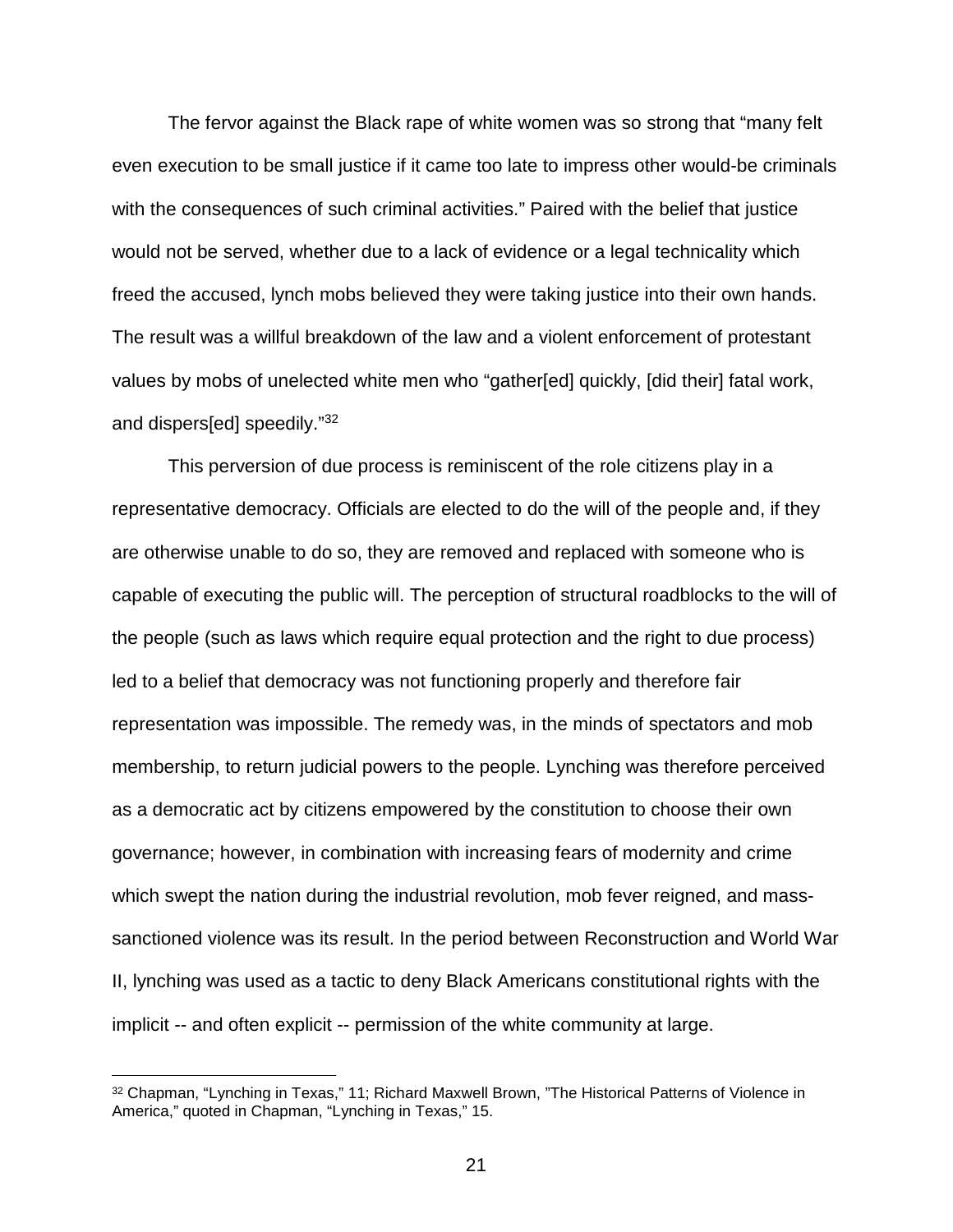Lynching was a widespread atrocity, especially in the former Confederacy. According to statistics from the NAACP, there were 3,858 lynchings in the United States between 1889 and 1962, of which 2,834 were perpetrated in the South. Modern estimates place the total number of lynchings closer to 4,500. During this time period, Texas lynched hundreds of individuals of which seventy-one percent were Black. Further, NAACP statistician Walter White argued that many Black men in Texas lost their lives to lynching in the three years following the Civil War. His estimate includes 1,035 "possible lynchings" based upon homicide statistics in 1870. Texas lynching statistics are notably varied and incomplete.<sup>33</sup>

With few exceptions, scholarship on lynching in Texas remains focused on the role of the public and the composition of the lynch mob. This outcome is tempted by the dearth of historical records about the lynchings themselves, especially those committed in the rural reaches of the state. Most available records were, at some point of culpable clarity in the past, destroyed or whitewashed to obscure the crimes themselves. While professors William D. Carrigan and Christopher Waldrep both advocate for expanded work on the international spread of the word lynching as a method for deeper understanding of the phenomenon itself, what they miss is the absence of comprehensive work on Texan lynchings which continues to limit the innovative approaches to lynching so desired by the academy. It seems scholars of racial violence have, for almost a century, assumed a work which does not yet exist. To date, a comprehensive academic book has yet to be written on lynching in the State of Texas.<sup>34</sup>

 <sup>33</sup> Chapman, "Lynching in Texas," 5; Equal Justice Initiative, "Racial Terror Lynching," 2020, accessed January 12, 2020, [https://eji.org/reports/lynching-in-america/;](https://eji.org/reports/lynching-in-america/) Chapman, "Lynching in Texas," 6, 39. 34 For record destruction specific to Denton County see: "Lost, Waterlogged, Destroyed: Fate of Old Denton Criminal Justice Records," *Denton Record-Chronicle*, January 4, 2020, accessed January 4,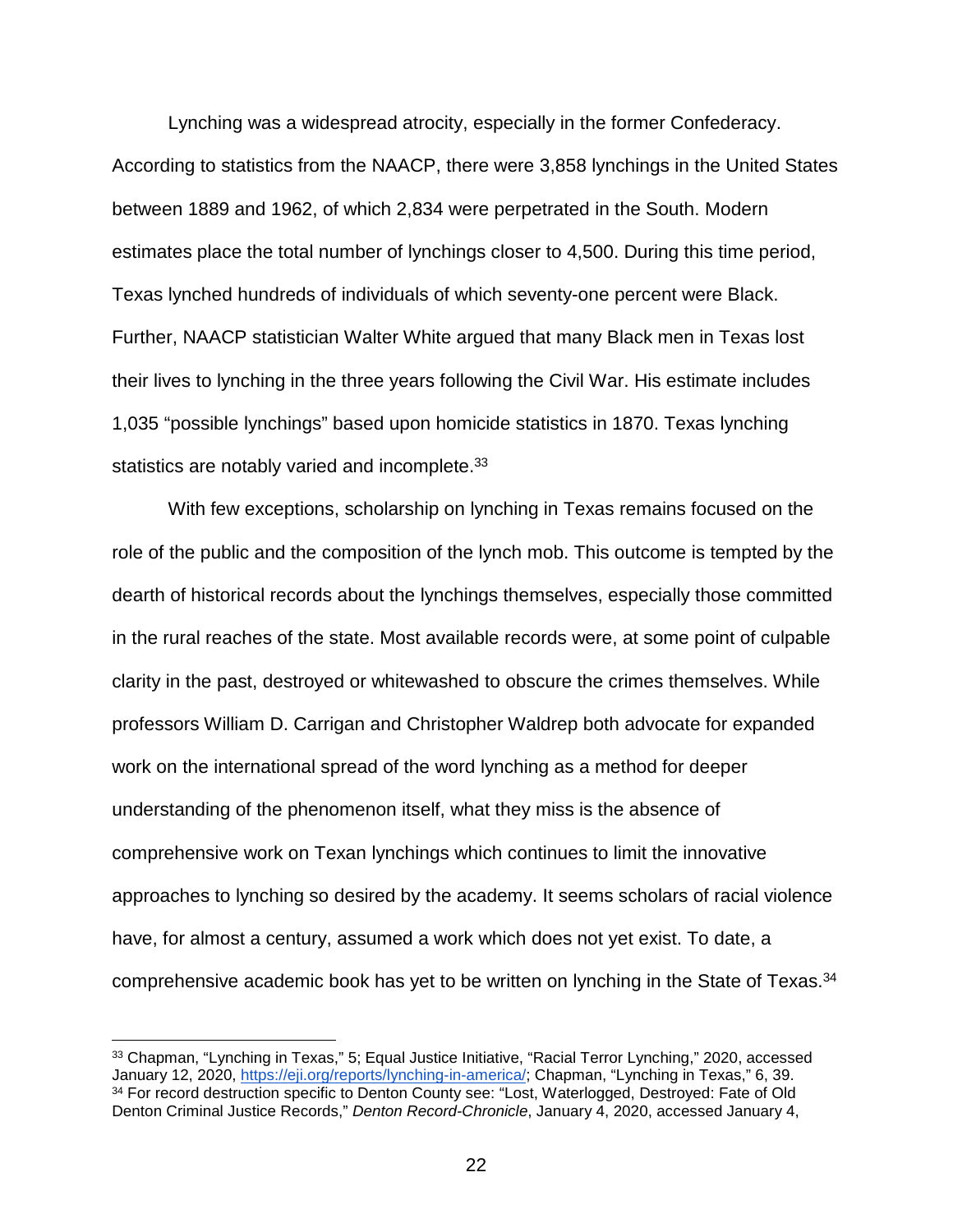The lack of comprehensive scholarship on lynching in Texas is underscored by the variation in the number of lynchings that exists in scholarship on the topic. The *Handbook of Texas* entry on lynching, written in 2016, claims between 1885 and 1942 there were 468 lynchings in Texas of which 339 of the victims were Black. In 2001, Walter L. Buenger asserted 522 lynchings in Texas of which 366 of the victims were Black. In 1938, Frank Shay identified 549 lynchings of which 384 victims were Black. As of 2020, the collaborative online project *Lynching in Texas* has identified over 600 lynchings in the state between 1882 and 1942, utilizing the 1940 coordinated definition. In 1995, Stewart E. Tolnay and E. M. Beck found the number of lynchings in Texas is much closer to 1,200, but they included the years between 1819 and 1885. This number was found to be low in Clifford R. Caldwell and Ron DeLord's 2015 collaboration entitled *Eternity at the End of a Rope*. Therein, Caldwell and DeLord identify 650 additional cases of lynching between 1819 and 1942, which brings their total to nearly 1,850 victims. As a result of this scholastic debate, an entire book could be written on the choices made by scholars to include and exclude victims of extralegal mob violence in Texas. To provide a true and accurate portrayal of lynching in Texas, hundreds of micro-studies must be completed to identify victims that have been otherwise obscured by poor, county-level record retention.<sup>35</sup>

Despite the lack of a comprehensive study and a consistent definition, it is possible to categorize lynching in Texas into five distinct periods. The first period, pre-

<u>.</u>

<sup>2020;</sup> William D. Carrigan, "No Ordinary Crime: Reflections on the Future of the History of Mob Violence," *The Journal of American History* 101, no. 3 (December 2014): 847-849.

<sup>35</sup> John R. Ross, "Lynching," *Handbook of Texas Online*, June 21, 2016, accessed January 17, 2020; Buenger, *The Path to a Modern South*, 21; Frank Shay, *Judge Lynch, his First Hundred Years* (New York: Ives Washburn, 1938), 114; Jeffrey L. Littlejohn, "Lynching in Texas," Sam Houston State University, 2020, accessed February 7, 2020; Clifford R. Caldwell and Ron DeLord, *Eternity at the End of a Rope: Executions, Lynchings, and Vigilante Justice in Texas 1819-1923* (Santa Fe: Sunstone Press, 2015), 13.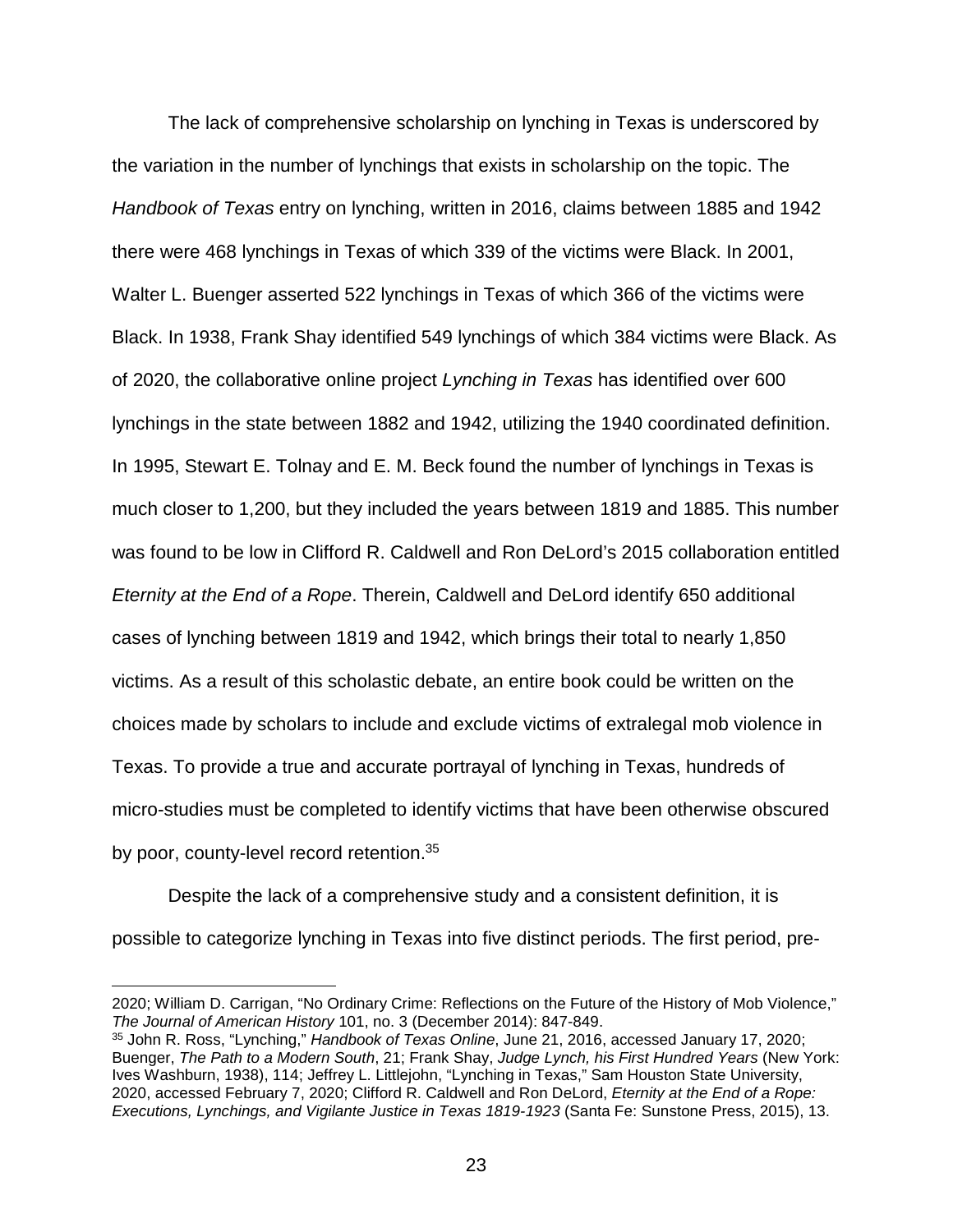1860, was marked by vigilante action against perceived criminality outside the reach of law enforcement. The second period, 1860-1880, was marked by secessional conflict and the immediate racial fears following emancipation. These first two periods bore witness to steadily increasing public attention and by 1880, a new lynching era arrived in Texas: spectacle lynching. From 1880 through 1920, Texans performed frequent ritualistic public killings primarily against Black and Mexican men, and these murders were witnessed by, at times, thousands of spectators. Special trains sold destination tickets to the rural reaches of the state to carry thousands of witnesses to watch the gruesome spectacles. In 1916, one particularly brutal lynching was perpetrated against Jesse Washington in Waco, Texas, as he was burned alive in front of thousands. Pictures of this grim act were spread across the nation and fueled anti-lynching activism as well as efforts toward a federal anti-lynching bill. The resultant negative national attention following the lynching of Jesse Washington slowly ended the era of spectacle lynching in Texas; however, in the fall of 1920 the second Ku Klux Klan arrived in Houston and rapidly spread across the state. This fourth period of lynching between 1920 and 1924 was more controlled and calculating than its predecessor. With the fear of federal legislation to penalize lynchers and their home counties in mind, the lynchings of the second Ku Klux Klan in Texas were compartmentalized and the public, aware and supportive, remained silent as these acts of terror were committed in the dark of night. The final phase of lynching in Texas, born out of the silence of the Ku Klux Klan era, was underground lynchings. From 1925 until at least 1942, lynchings were committed quietly against men of color and elected officials performed increasingly realistic attempts to stop the practice altogether. As the public perception of lynching shifted

24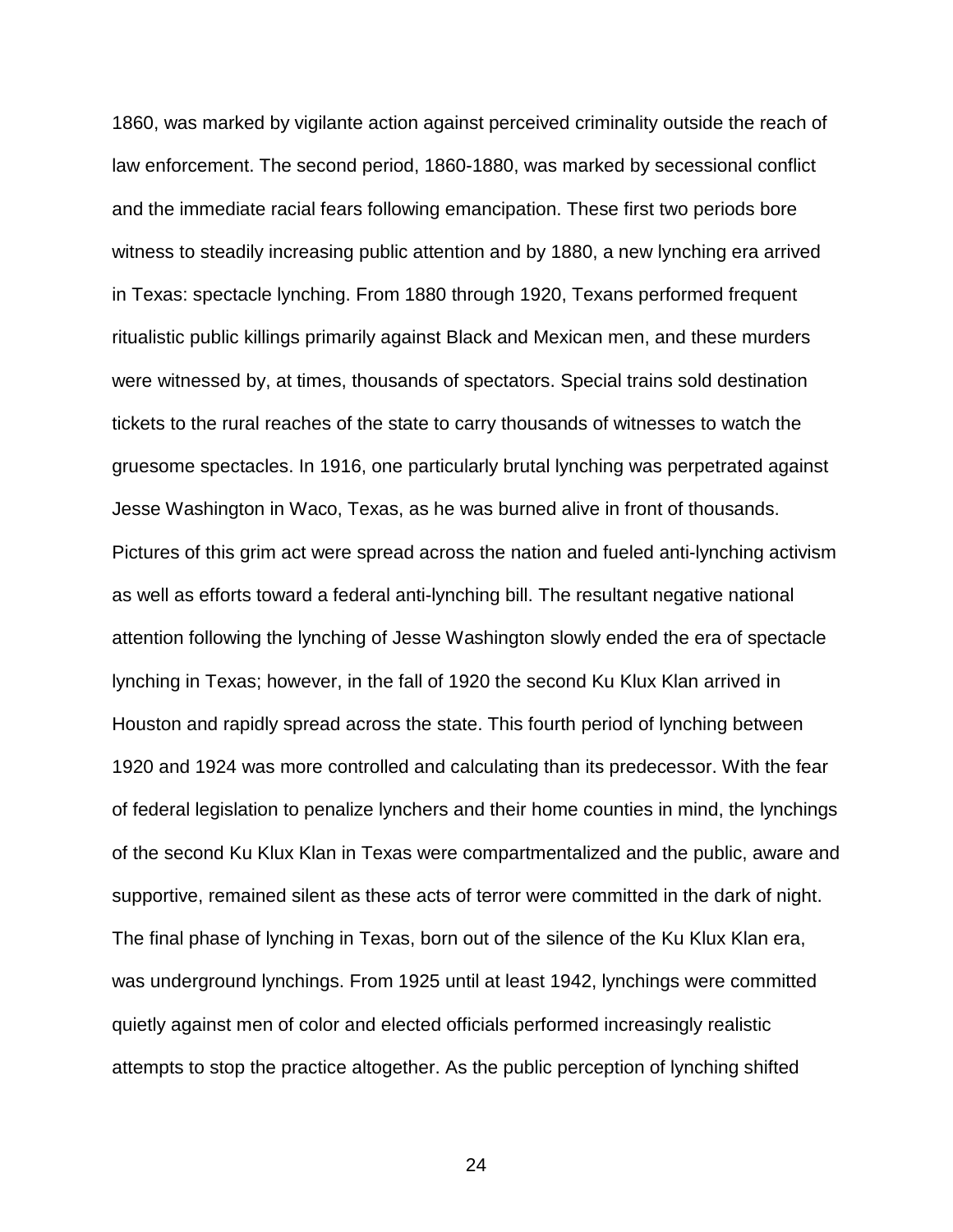from a necessity to a crime, racial violence after 1924 was difficult to identify and infrequently reported by the press.

Texas was the third most prolific state in its number of racial terror lynchings, behind only Georgia and Mississippi and, in 1922, Texas lynched more individuals than any other state. This is a significant point as most nationwide lynching scholarship identifies a marked decrease in lynchings which began in 1919, but in Texas this decrease did not take place until the statewide movement against the second Ku Klux Klan in 1924.

Texas was, similar to the rest of the South, attached to the rhetorical coagulation of rape and lynching; yet, between 1889 and March 1935, seventeen percent of lynching victims in Texas were accused of rape, less than the nearly twenty-four percent who were accused of a trivial (non-felony) crime such as "being troublesome generally" or "quarrelling over profit-sharing." These accusations were often front-page stories and thus, as more lynchings are discovered in the state, the proportion of lynchings attributable to alleged rape has decreased over time. In total, only seventy-one men were accused of rape in Texas and lynched. Based on Frank Shay's finding of 549 lynchings between 1882 and 1938, this represents only thirteen percent of total lynchings in the state.<sup>36</sup>

To identify persistent trends within lynching and the broader crime of racial violence, local study of individual actors, victims, and power structures is necessary. All too often, these studies are completed in areas of high-density lynching and they therefore miss other silent acts of violence perpetrated during the Jim Crow Era.

 <sup>36</sup> NAACP, "Anti-Lynching Campaign Reports on Anti-Lynching Legislation, Burning at the Stake, and Lynching Statistics," *NAACP Papers*, 67.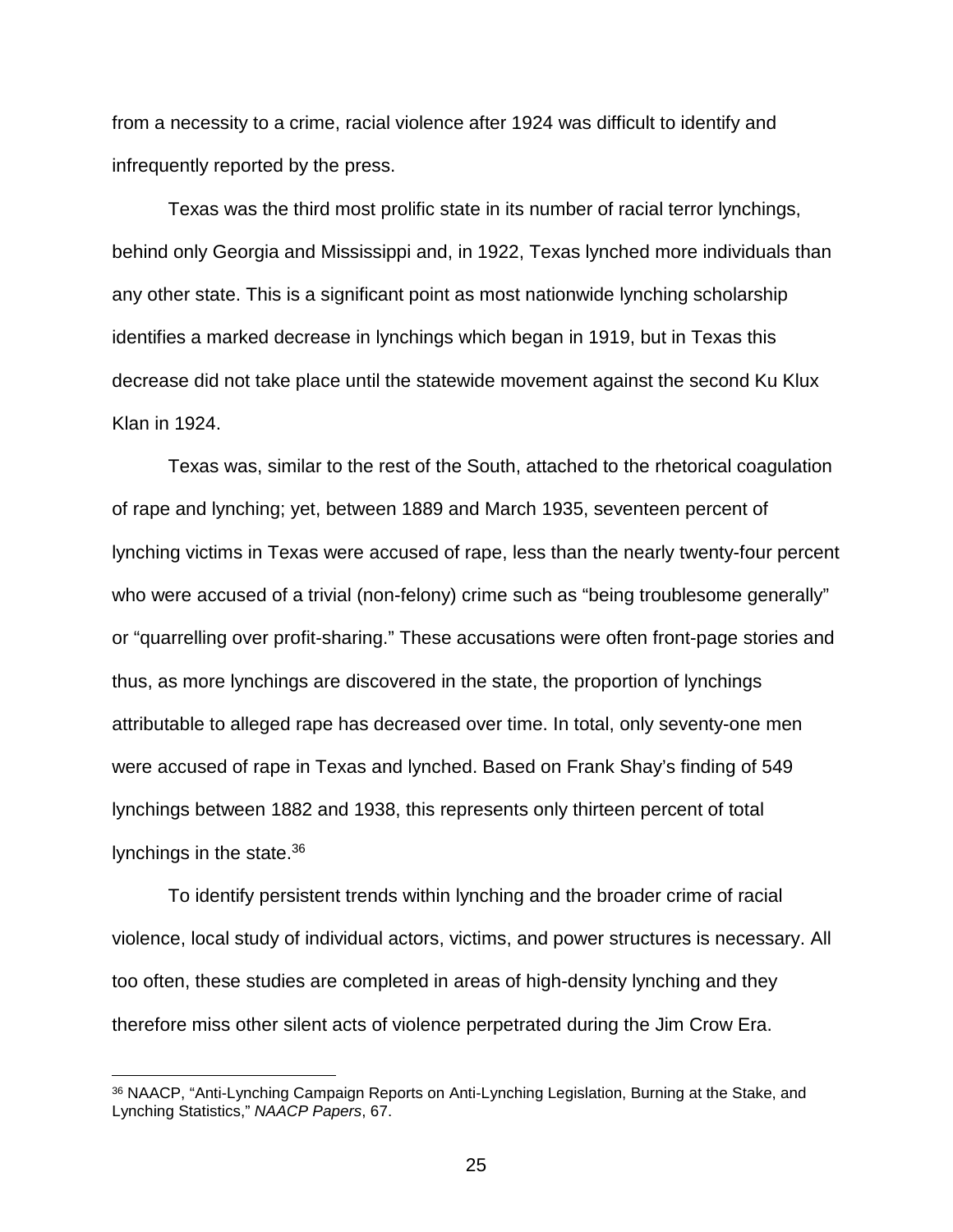However, in the absence of high-density lynching, a thorough survey of racial violence is possible. Therefore, for the purposes of this work, I have selected Denton County, a rural county on the northern edge of the Dallas/Fort Worth Metropolitan Area for this deeper study of racial violence during the rise of the second Ku Klux Klan.

From a bird's eye view, the few lynchings recorded in Denton County appear statistically insignificant; however, to tell the full and accurate history of lynching in Texas it is essential to share more than just the stories of Henry Smith and Jesse Washington interspersed with statistics from areas of high-density lynching. By telling every story rather than the broad characteristics of the practice in The Lone Star State, historians center the victims whose humanity was stripped by white mobs rather than the groups of perpetrators. This local research, done in county offices and small-town museum basements, should be the future of lynching studies.

The inconsistency present in the study of lynching in Texas is an example of the ramifications of a century-long debate over the scope of the word lynching. Even with the best of intentions, the history of the word is political in nature and will remain thus. The act of quantifying and qualifying lynching persists as a racialized tool in the present and therefore consensus remains elusive on a macro scale. It is only through countylevel research on racial terrorism that historians can approach the true scope of lynching. This is an essential act, as many white communities have worked to erase the memory of their own histories of terror perpetuated against their own Black citizens. Denton County is one such place, missed by macro statistics, where the history of lynching has been nearly forgotten by most of its white populace. Despite the work on

26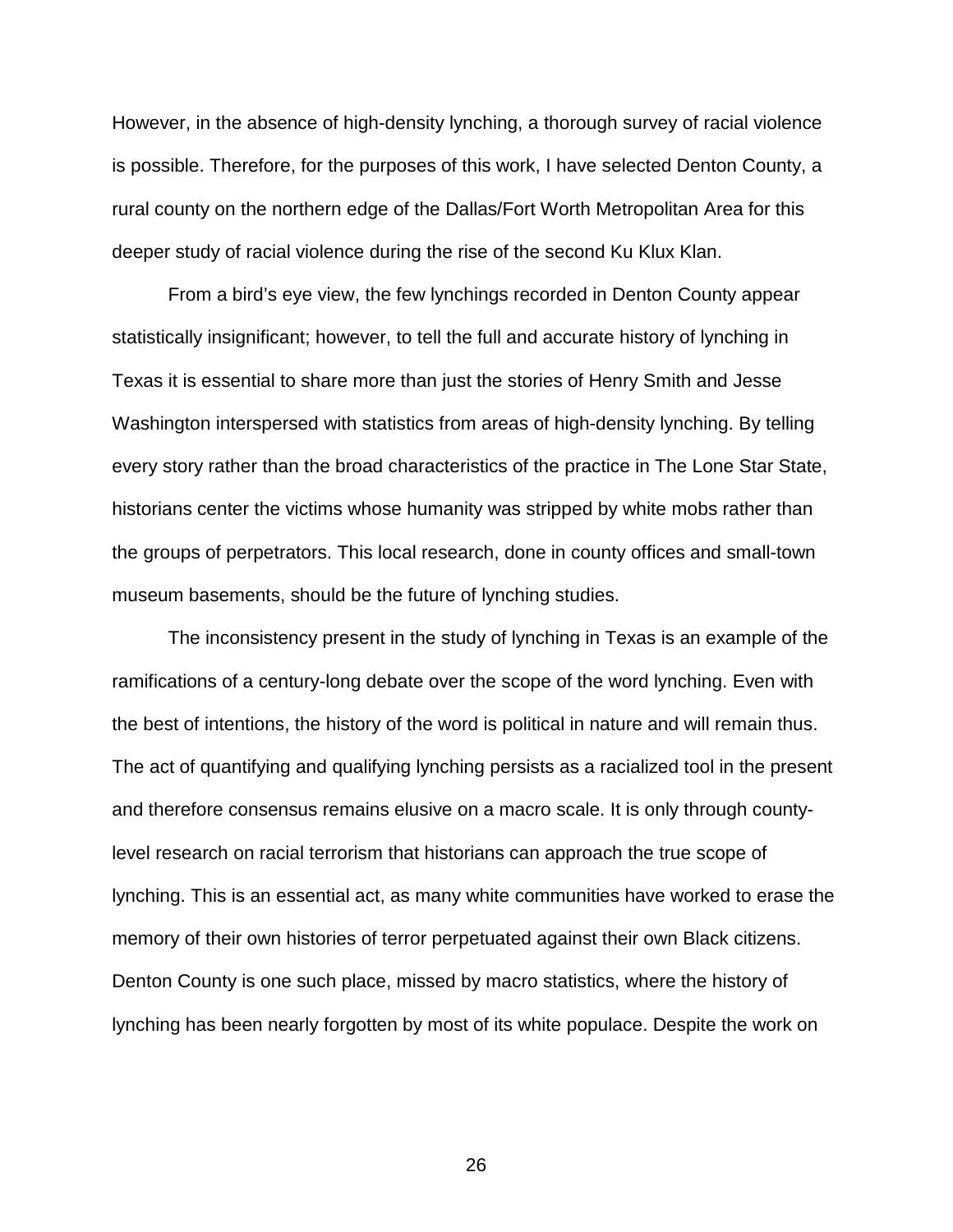lynchings across Texas which has been completed, very little has been written on lynching in Denton County. This work aims to correct this omission.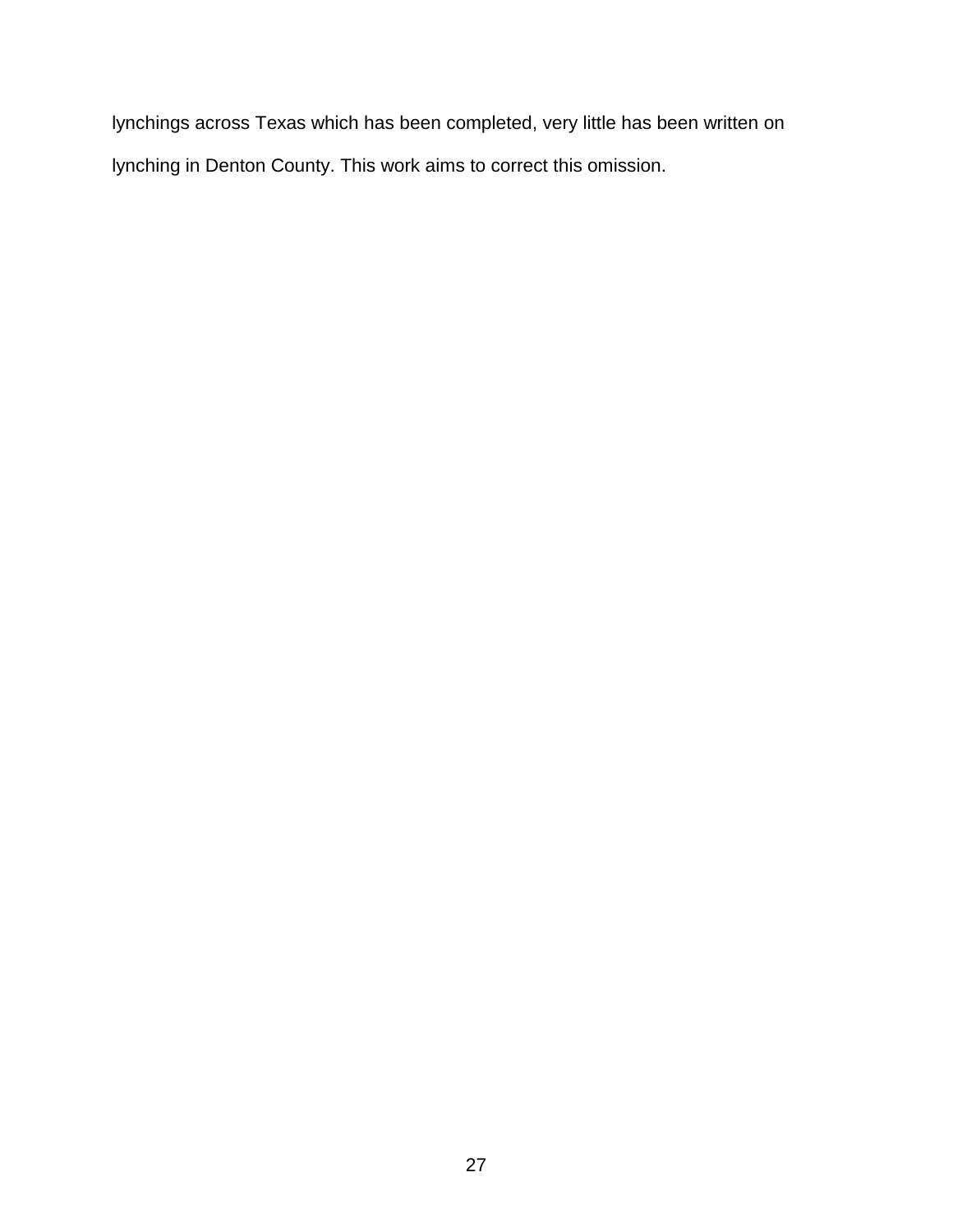## CHAPTER 2

## THE LYNCHING PATTERN OF DENTON COUNTY

Until recently, many Denton County citizens believed that racial violence, specifically lynching, did not occur in their small rural community. Stories of terrorism against Black citizens and spectacle lynchings were from Paris, Waco, Dallas, and East Texas -- areas formerly of high-density slavery. In a county where under ten percent of the population identifies as African American, it seemed possible that the prevailing narrative about Denton County was true and the county was unique in its lack of racial violence. However, between 1860 and 1880, Denton County lynched at least seventeen men and one boy in eight separate lynching events. Some accounts of the era refer to many others who were extralegally hanged for similar offenses, but their names and alleged crimes are unknown. This boom of extralegal violence during the secessionist period was followed by a period of forty years without a publicly recorded lynching. With the rise of the Ku Klux Klan in Denton County, lynching returned in the 1920s. During this period, in less than fourteen months, four Black men were arrested by law enforcement for crimes with which they were never charged, taken from jail, and lynched. These are not the actions of a county free of racial violence. Through a careful study of the remaining records of these acts of violence, both the methodology and essential partnerships of the Ku Klux Klan in Denton County, are visible and can be organized into a ritualized pattern to identify other obscured acts of violence during the Klan Era in Denton County.37

<sup>&</sup>lt;sup>37</sup> Throughout my research into this topic, I have been told by countless Denton residents that Denton was not a county where racial violence occurred and, if it did, it was subtle and geared toward displacement of Black communities like Quakertown (see Chelsea Stallings, "'Removing the Danger in the Business Way'"). These narratives date back to articles printed by the *Denton Record Chronicle*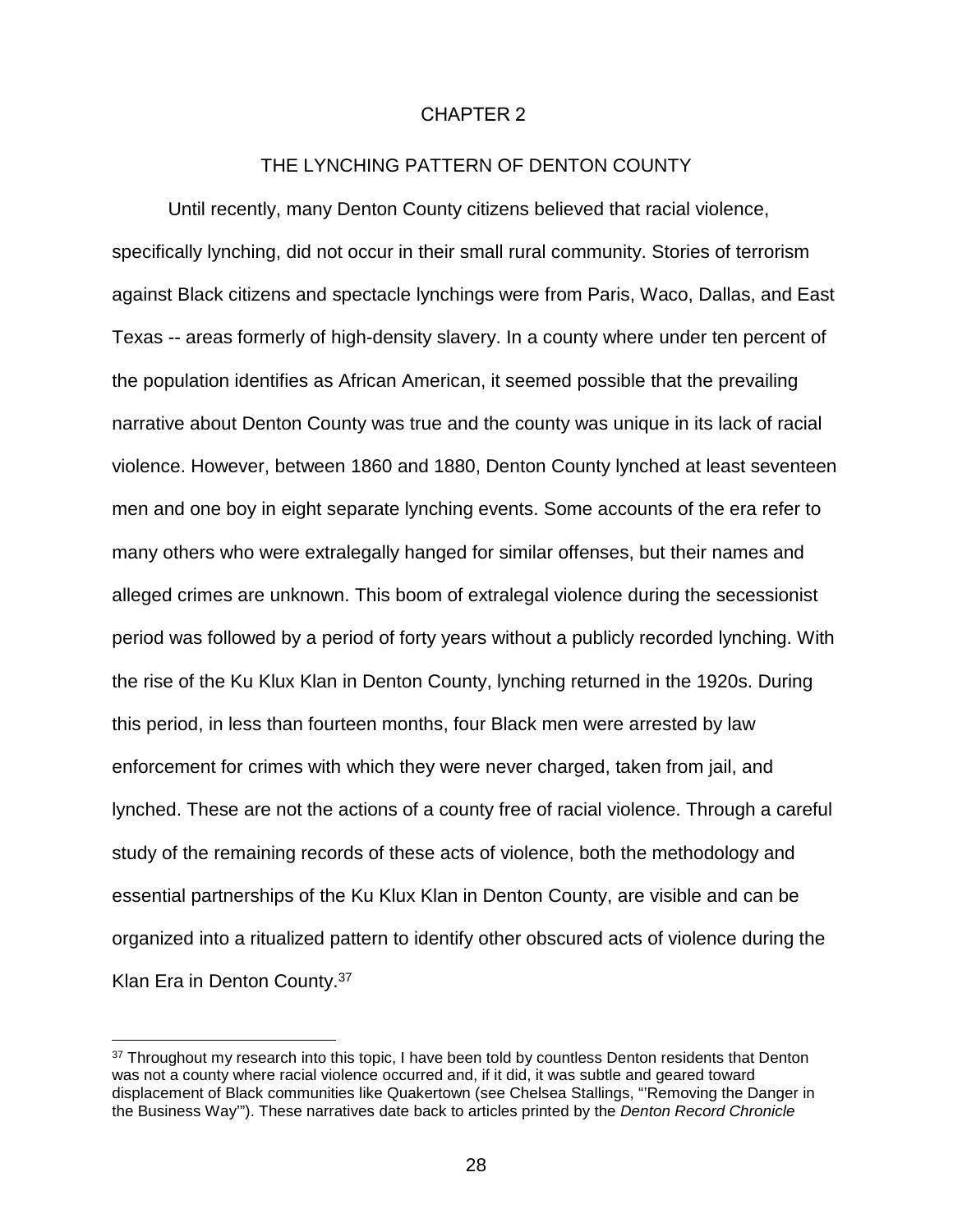Lynching was perpetrated in Denton County during two distinct eras. The first wave occurred in the period of secessionist lynchings, between 1860 and 1880. These lynchings were publicly perceived as expedient justice and often imitation courts or judges were recruited to participate in the proceedings. Due to shifts in the public perception of white criminality and lynching as a violation of due process, white lynchings in Denton County stopped in 1880 and never resumed. Their actions added a sense of legitimacy to an illegitimate act of violence. Racial distinctions in appeals to justice, alleged offenses, and victim selection are also visible during the first wave of lynchings and were predominant across the second wave, which exclusively targeted Black men and occurred during the rise of the second Ku Klux Klan, 1920-1924.

From its founding in 1857 through the present, there have been four known lynching events in Denton County with white victims. The first occurred in early 1863, less than a year after the establishment of the Confederate draft and during the height of the Civil War. Following the Great Hanging in Gainesville, the largest mass hanging in United States history, "home guards" -- comprised of men who could not be conscripted into Confederate service (primarily those who were over sixty or under twenty) were organized to protect the home front from threats within and outside the county. The home guard in Denton County lynched three white men "in a grove between Panther Creek and Doe Branch in the eastern part of the county," rumored to have stolen horses. In *History and Reminiscences of Denton County*, Ed Bates writes: "It was secretly done. The bodies were cut down and buried under the tree, and old

where it is explicitly stated that Denton has never experienced a mob lynching. See: "Editorial," *Denton Record-Chronicle*, December 14, 1922, accessed February 10, 2020. Newspaper Archive (UNT). See Ed Bates, *History and Reminiscences of Denton County*.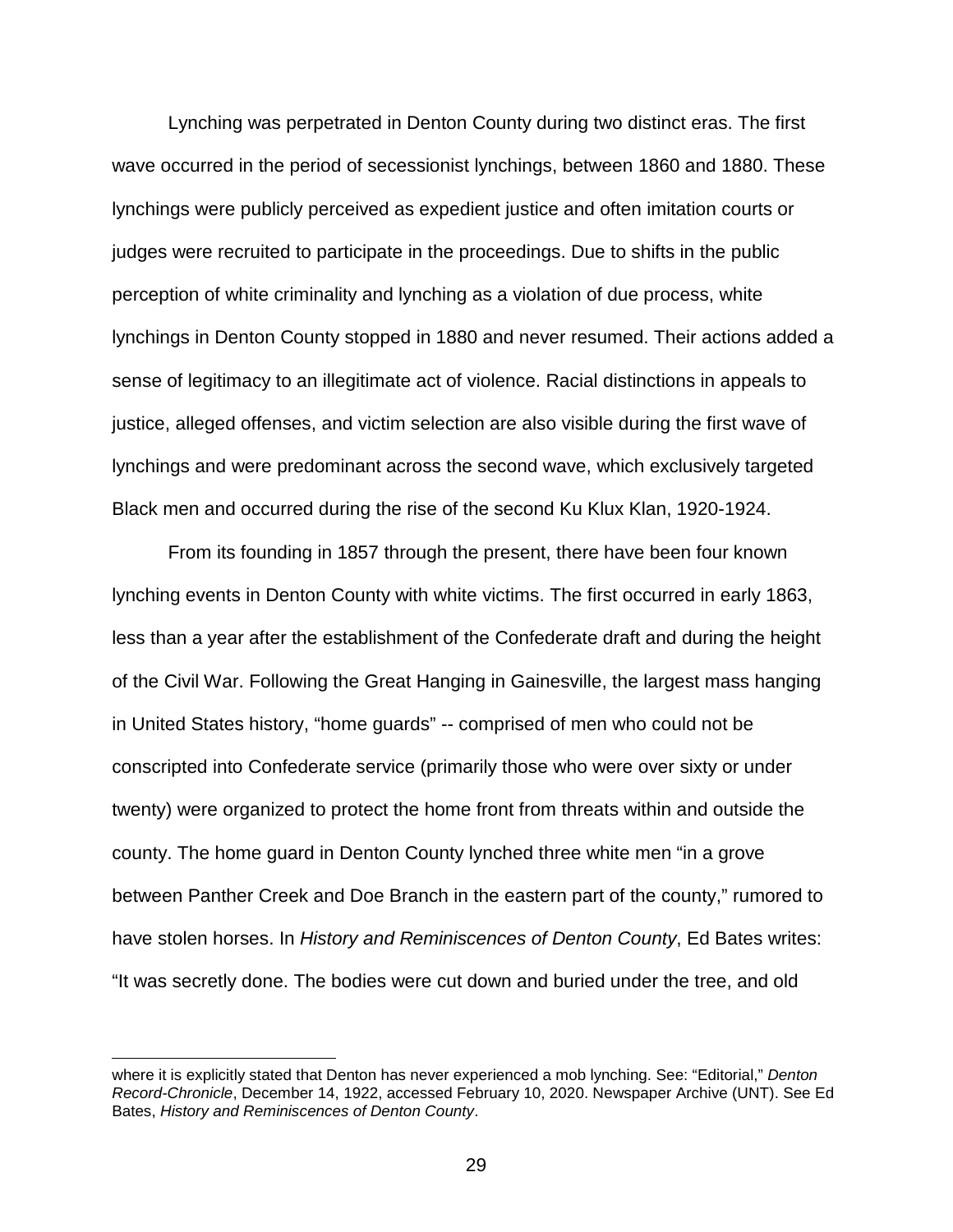saddles which had belonged to the dead men were left setting close by." Bates goes further to tell the story of another man lynched in 1863 who was "found hanging on a tree in the public square of Denton, on the west side." A note had been fastened to the man's shirt reading "Caught riding a horse not his own." These were not the only lynchings committed by the home guard during the Civil War, Bates explains, and the remainder of the lynchings were of a similar "mysterious character."38

In October 1869, five men and one boy were lynched for horse theft. Two of the men were hanged from a tree, then, a pole was hammered into the tree, extending out from the split. The three remaining men and the boy were hanged from the pole. In its report on the incident, *The Washington Reporter* in Washington, Pennsylvania, entitled their article on the lynching "A Good Deal of Such Fruit Is Raised in Texas," and concluded that "...one can get away with murder in Texas, but not horse theft." In May 1880, Matt Henderson, son of a wealthy farmer in Tarrant County, and Charles Gray were also lynched for horse theft. Their bodies were found on the "Grapevine Prairie," hanging from a tree and their bodies bore signs which clearly stated their alleged crime. The editorial staff of the *Denton Monitor* found this lynching to be outside the range of acceptability and wrote of the lynchers, "They should be hunted down and punished for seeking to stain the good name of Denton County with the blame of a deed belonging to Tarrant. We believe our sheriff, Capt. R. H. Hopkins, will so move in the matter as to bring these shirking lynchers to the responsibility of their own affair, and relieve Denton

 <sup>38</sup> Edmond F. Bates, *History and Reminiscences of Denton County -- Primary Source Edition* (Denton, TX: McNitzky Publishing, 1918), 104-7.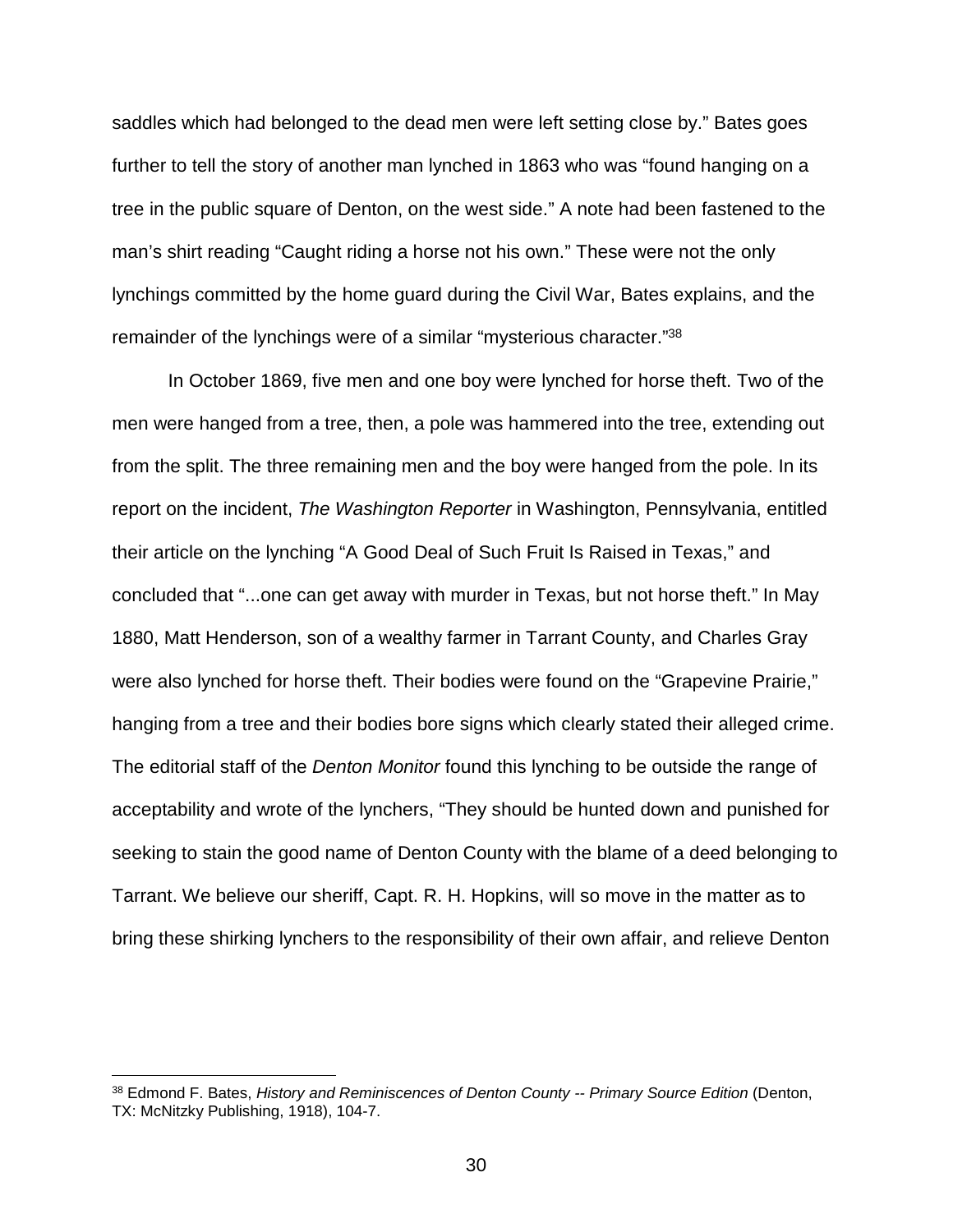of a stigma which does not belong to her." The only cause of white lynching in Denton County was horse theft.39

Unlike the lynchings of white men in Denton County, vigilante violence against Black men was based upon racially stereotyped fears. These alleged crimes often spoke to power and were the result of collective hysteria. In every case of white lynching in the county, the victims were hanged to death -- a method which mirrored official executions at the hands of the justice system -- while the execution method of, and subsequent care for, the body of Black men varied. The first lynching of white men in 1863 underscores this key difference. The bodies of white men were hanged unmutilated and this method of killing left the remains intact for identification and subsequent burial in a marked grave. To be hanged to death without disfigurement or torture highlighted the mob's acknowledgement of the victim's humanity in spite of their alleged criminality. Saddles which belonged to the men were not stolen or taken as tokens in memory of the ritual killing; rather, they were carefully placed alongside the bodies. This attention to the condition of the body postmortem is a privilege of white lynching victims. On the contrary, Black victims were gunned down, unnamed, and buried in unmarked graves.

Another feature of white lynching in Denton County is the location chosen for execution. White victims were found hanged from trees in groves, prairies, and in the town square -- each area with high visibility and therefore a high likelihood of the body being found and buried. Black victims were chased down haphazardly, peppered with

 <sup>39</sup> Caldwell and DeLord, *Eternity at the End of a Rope*, 178-9; "Texas Facts and Fancies," *The Weekly Democratic Statesman* (Austin, TX), May 13, 1880, accessed February 7, 2020. Library of Congress *Chronicling America*; "Texas Facts and Fancies," *The Weekly Democratic Statesman* (Austin, TX), May 13, 1880, accessed February 7, 2020. Library of Congress *Chronicling America*.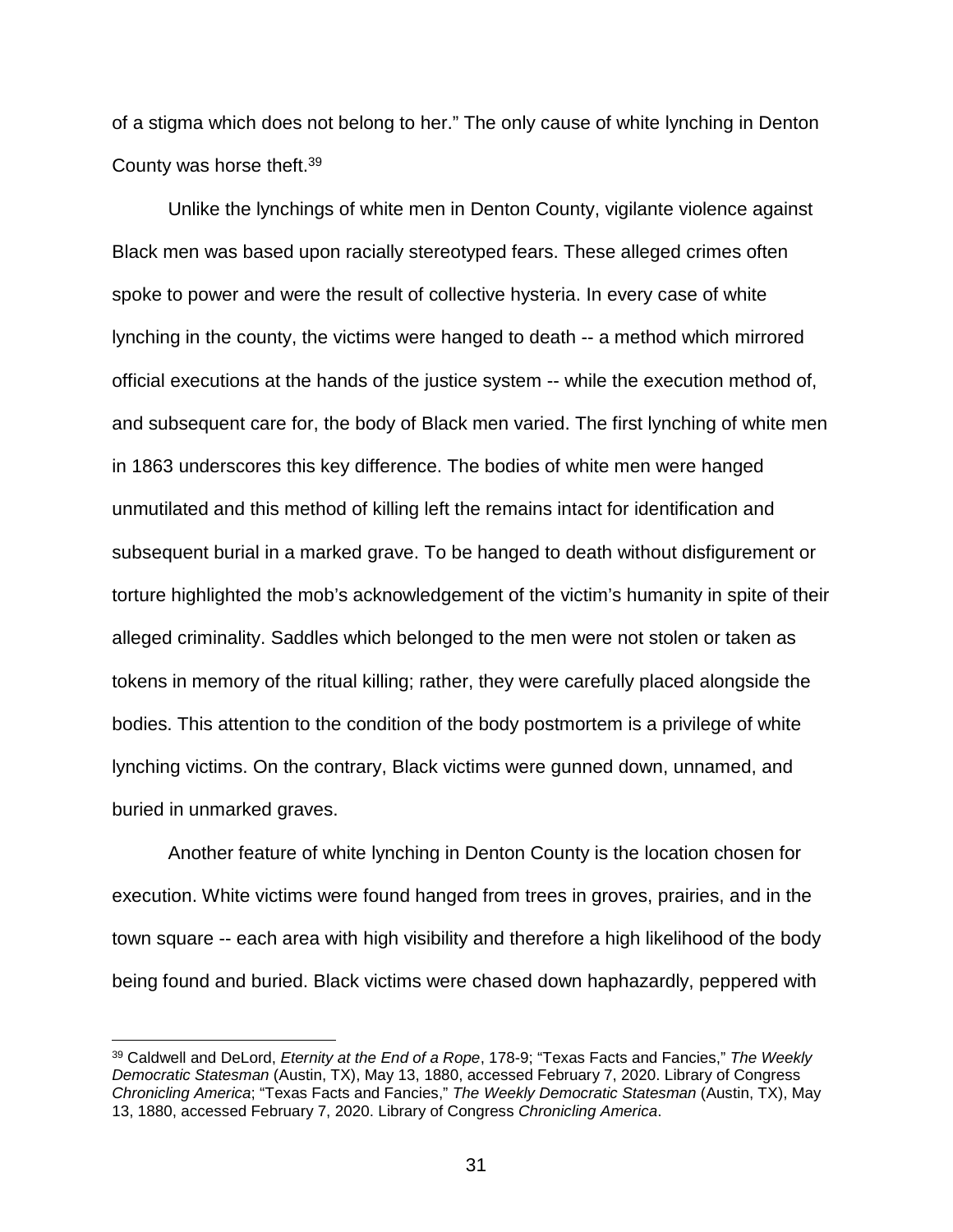bullets, hanged on private property the next county over, or found at the bottom of a creek. In other white lynchings in the county, notes were left which identified the crime and pinned to the clothing of the deceased. No such record was left for Black victims.

Between 1860 and 1870 there were four lynching events with six Black victims, and, except for the earliest lynching, each man was taken to a hasty form of court with no real jurisdiction over the alleged crime and "sentenced" to death. This disparity in lynching method between white and Black victims underscores the faith each mob had in their trial officiant to rule against a Black suspect and conversely the doubt they had that a similarly comprised makeshift trial would result in conviction and execution for a white man accused of stealing horses.

The earliest recorded lynching in Denton County occurred in May 1860 in response to widespread fears of a slave insurrection in North Texas. In early May, an enslaved youth in neighboring Collin County brutally murdered his master and the master's family. He was lynched on May 18, 1860 for his crimes, but within a few days, three additional Black men were detained for an unclear role in the death of the Kincaid family. The men were held and summarily executed by the people of Pilot Point for an accessory role in the plot to kill the Kincaid family in nearby Kentuckytown, Texas. The death of these three men, according to the diary of C.B. Moore, constituted the earliest recorded lynching in Denton County.40

Three years later in 1863, thirty-year-old Pess White was accused of the attempted rape of a "war widow," a woman whose husband was away in service to the Confederacy. White was immediately detained by the home guard and taken to the

 <sup>40</sup> Caldwell and DeLord, *Eternity at the End of a Rope*, 82.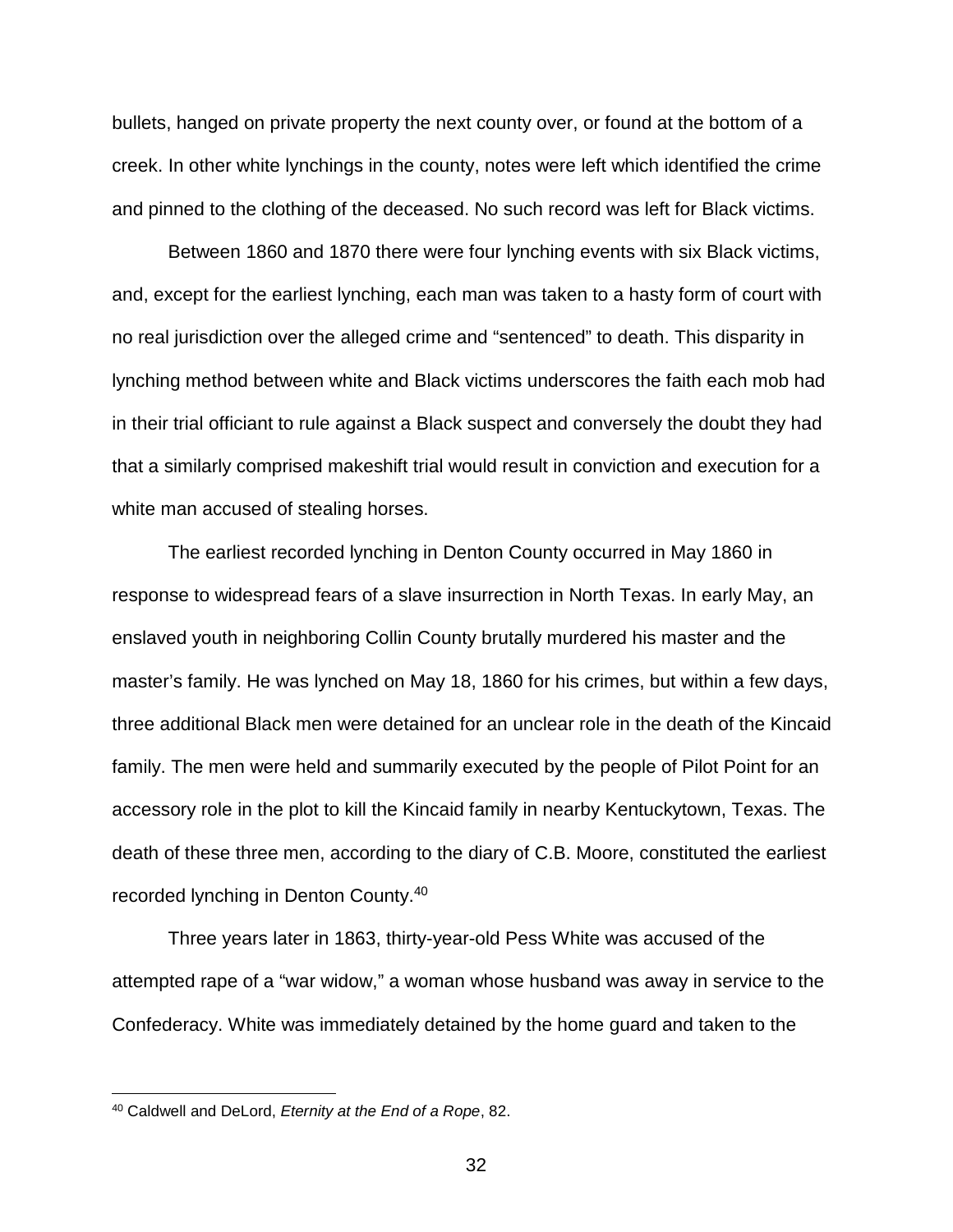Justice of the Peace in Little Elm where he was "given a speedy trial" and quickly "condemned to death." The lynching occurred at sunset, just across the county line in Collin County in a pasture belonging to Lighter Hoffman. White was given fifteen minutes to pray prior to his execution and his hands and feet were tied in a prayer-like position for that purpose. While White prayed, he was shot in the chest by the "executioner." During the same year, Nelse Dougherty, a Black man enslaved by the Dougherty brothers, was similarly "charged" by the home guard with attempting to poison a "war widow" and convicted by the Justice of the Peace in Little Elm. Nelse was hanged from a tree in Denton for his alleged crime. <sup>41</sup>

On March 17, 1869, a freedman named George Crawford was accused of "outraging" a socialite in Denton named Sarah Newland. After the incident, Crawford fled and was tracked down by a group of men in a cabin in the woods. There the men voted to "lynch him on the spot" but they were eventually convinced that this would result in reprisal by the federal military presence in Texas. The mob took Crawford to a lawyer named John McCombs who had a trial outside of the judicial system. Because Crawford was not in police custody, he had to be transported to sympathizer homes for meals. On the morning after his extrajudicial trial, on the way to the home of Mrs. Lauderdal for breakfast, Crawford escaped. The mob shot at their prisoner, but he escaped and was found in the Elm Bottoms where he either died of gunshot wounds from the escape or died of lynching by gunshot upon his discovery. In his 1918 reflection upon the lynching of Black men across the history of Denton County, Ed Bates writes,

The execution of these…[N]egroes may seem unauthorized and barbarous, but when compared to the lynchings and the use of the torch of this age, which took place in our adjoining counties, we can but commend the wisdom, patience, and

 <sup>41</sup> Bates, *History and Reminiscences of Denton County*, 108.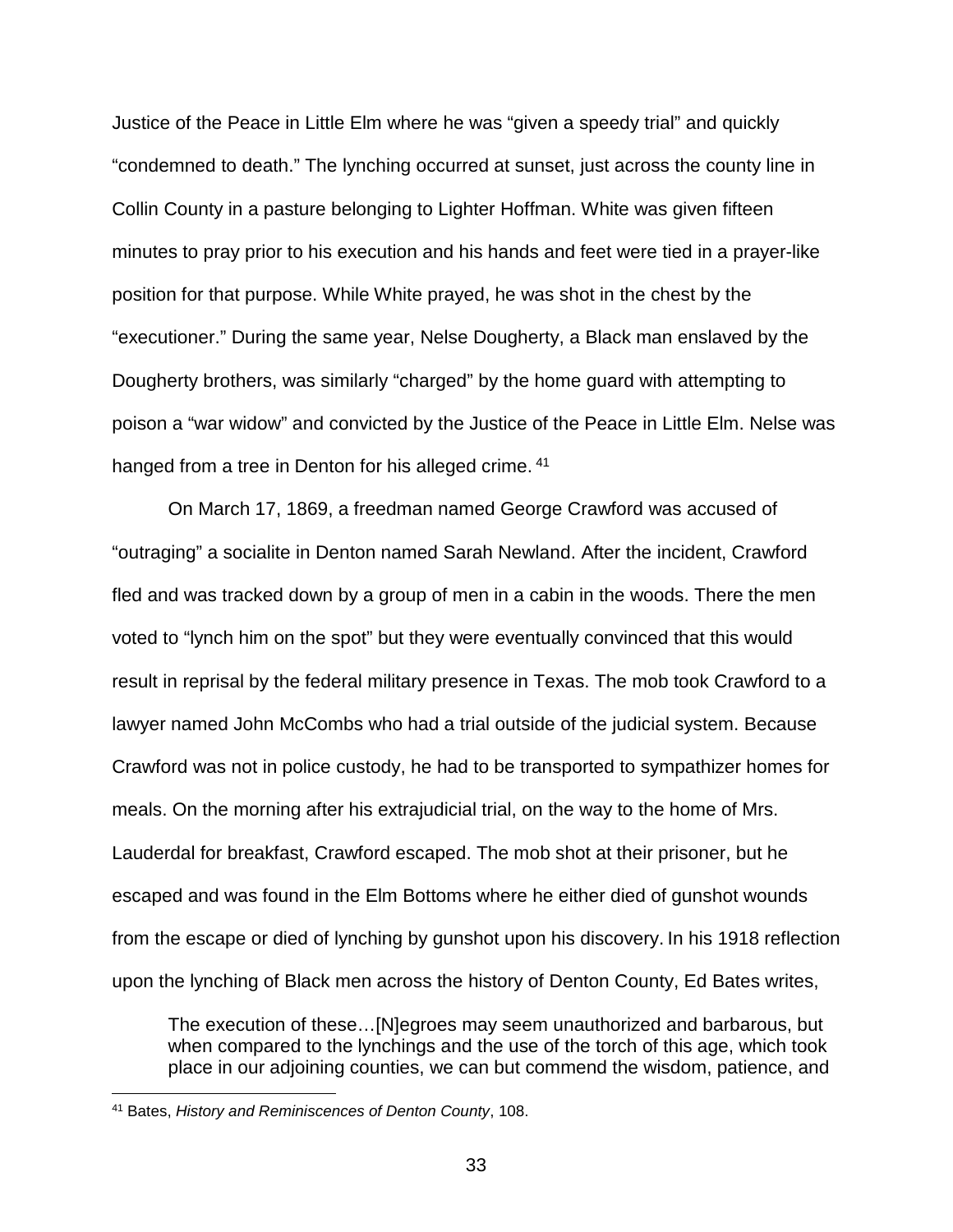mercy of the home guards of 1861-65 in their effort to protect the women and children of Denton County. Fifty-two years have passed and...The people have made rapid progress in every other line but the [N]egro question is still unsettled in the matter of crimes against white women. Lynchings are of frequent occurrence, and the wild passions of men seemingly cannot be controlled...when these horrible crimes are committed. Denton County has never yet burned a man at the stake.

Through this excerpt, Bates acknowledged in 1918 what few acknowledged in 2018 - lynchings have been a frequent occurrence in Denton County. While several white men were lynched for horse theft prior to 1880, the practice of extralegal violence was utilized against Black men for a cluster of crimes directly related to their position in society.<sup>42</sup>

The lynching of Black men between 1860 and 1870 occurred as retribution for an alleged *intimate crime* -- a crime in which the perpetrator violates private spaces while simultaneously disregarding emotionally based norms such as interpersonal trust or the protected status of women and children. Intimate crimes are unique in a racial caste system, as the commission of an intimate crime threatens the positional power of white men. This concept could be further applied to studies of masculinity and crimes which violate masculine power. In comparison with the crimes for which white men were lynched (horse theft), allegations of Black criminality spoke directly to the fears of Southern reconstruction society. The commission of intimate crimes fomented hysteria about rising Black power and increased concerns about whether legal equality would result in the Black invasion of white spaces, namely its power preeminence.

 <sup>42</sup> The word "outrage" has a fascinating history. Generally, outrage was used as a polite term for rape; however, according to Rushdy, outrage was also utilized in place of the word lynching to describe acts of mob violence without categorizing the event as a lynching. This dual use is worthy of future study. Caldwell and DeLord, *Eternity at the End of a Rope*, 171-2; Bates, *History and Reminiscences of Denton County*, 109.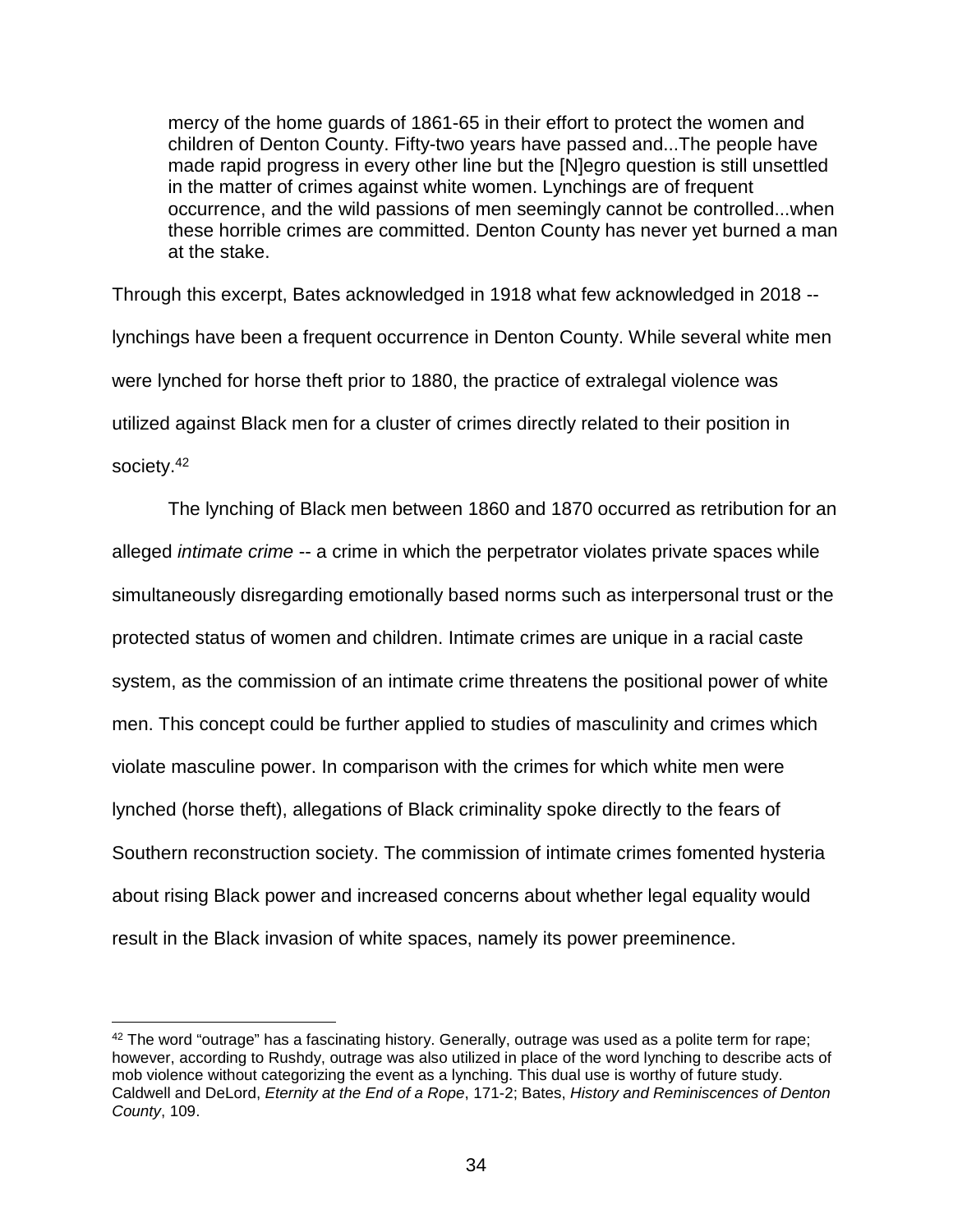While available records indicate the practice of lynching Black men stopped in 1869 and did not revive again until 1921, Denton County citizens and newspaper editors celebrated and participated as spectators in the spectacle lynchings of nearby counties in the interim. When Henry Smith, a mentally disabled seventeen-year-old Black young man from Paris, Texas, killed three-year-old Myrtle Vance in 1893, at least one prominent Dentonite traveled to Lamar County to witness the lynching and burning. "People carried off knee caps and ribs for mementos," wrote the editor of *Denton County News*, "Surely this execution is beyond parallel." In an allusion to unrecorded lynchings, the same newspaper printed, "Every day we see an account of an outrage of some [B]lack brute in our own state, notwithstanding lynchings are frequent. Our people do not participate in these lynchings for vengeance alone, but for warnings as well...were our citizens to let the law take its slow course, there would be twenty outrages where there is now only one." Other editions described how the county's most "bloodthirsty" citizens could catch the special train to go witness a threatened lynching occur.43

The lynching of Black men in Denton County mirrored racial sentiment which persisted in the county well into the twentieth century. In his 1947 memoir *Down in the Cross Timbers*, Judge, former Representative, and newspaper owner Worth S. Ray wrote,

Nearly two hundred years ago a bunch of patriots signed a historical document in which they declared that it was self-evident, among other things 'that all men were created equal.' If they had intended to consider [N]egroes as 'men' no bigger lie was ever written…Down in the cross timbers it is conceded that

 <sup>43</sup> "Slowly Roasted Alive," *Denton County News*, February 9, 1893, accessed February 8, 2020. The Portal to Texas History (UNT); "Editorial," *Denton County News*, June 8, 1892, accessed February 8, 2020. The Portal to Texas History (UNT); "A Lady Murdered," *Denton County News*, October 31, 1895, accessed February 8, 2020. The Portal to Texas History (UNT).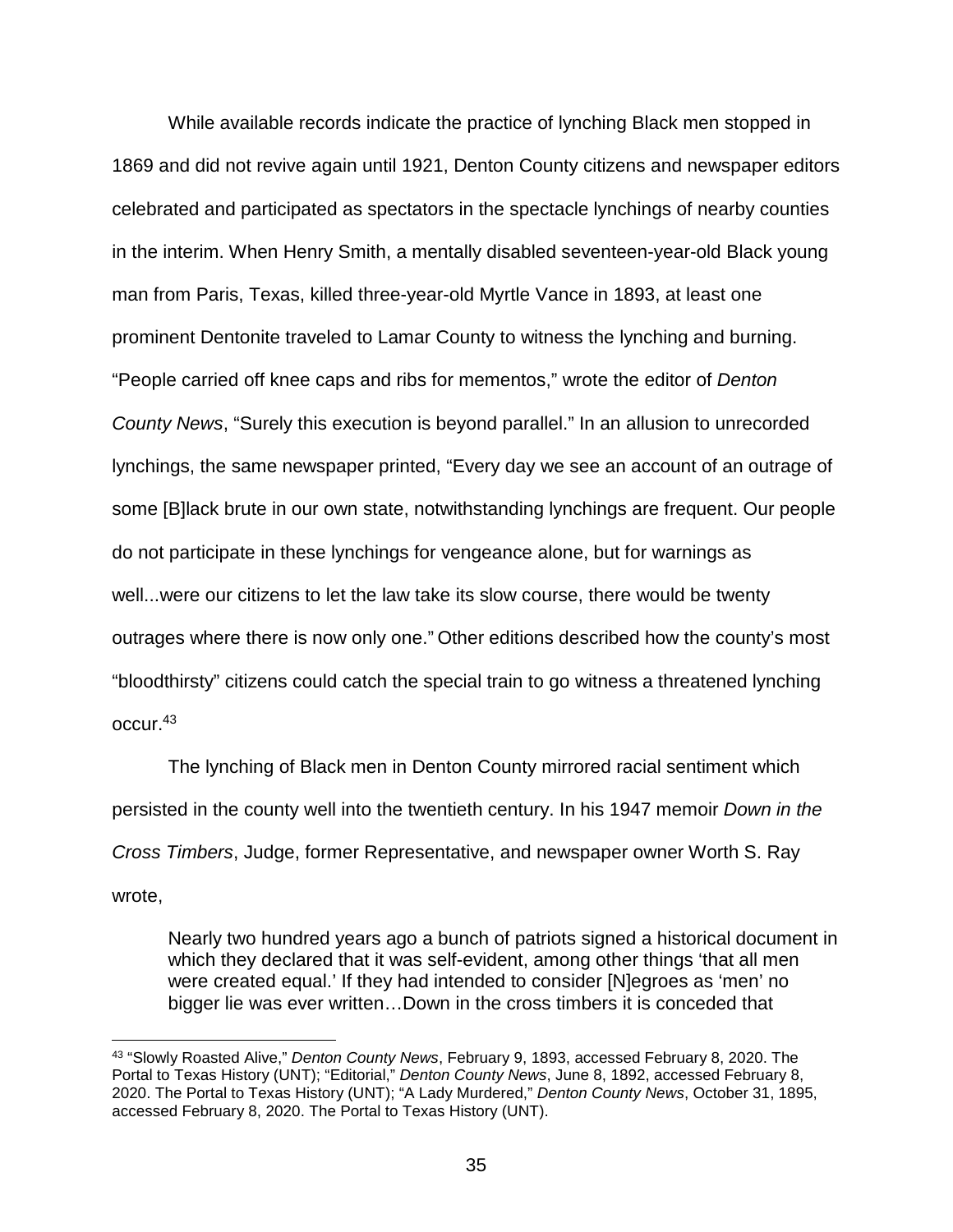according to law the [N]egro belongs to the human race. But that don't make him ipso facto a member of the Democratic Party"...People up North who voted for [the Fifteenth amendment] thought they had us 'sewed up' and didn't know they left a hole in the thing that a cow could crawl through.<sup>44</sup>

While it is unclear whether lynchings occurred in Denton County between 1869 and 1921, when lynching manifested in Denton County after World War I, it was perpetrated by the Ku Klux Klan. While many lynchings occurred in Denton County, during the rise of the second Ku Klux Klan, racial terror lynchings were obscured from federal and state law enforcement due to fear of anti-lynching legislation. The resulting historical records are often incomplete, and it is difficult to ascertain the true story of events. Two lynching events occurred during the Klan period in Denton County, both of young Black men, and similar in circumstance; yet, one was contemporaneously called a lynching and the other was never referred to as such. Due to the methodological and ritualistic behavior of the Ku Klux Klan, these two lynching events establish a pattern unique to Denton County's Klavern and, this pattern is useful in the identification of other acts of racial violence during the same four-year period.

Pilot Point, Texas, lies in the far northeast corner of Denton County and, in 1921, it was an isolated and segregated community with both a healthy collection of wealthy white elite and the largest thriving freedmen's community in the county. This freedmen's community, originally isolated to sharecropping contracts on the sandy dirt in the western portion of town, spread into downtown and north to the county line during the World War I period. The lines of demarcation between white areas and Black areas were blurred and contested. The remote nature of Pilot Point created an insular community and, often, it took days before officials from Denton investigated crimes

 <sup>44</sup> Worth S. Ray, *Down in the Cross Timbers* (Austin: Worth S. Ray, 1947), 155-6.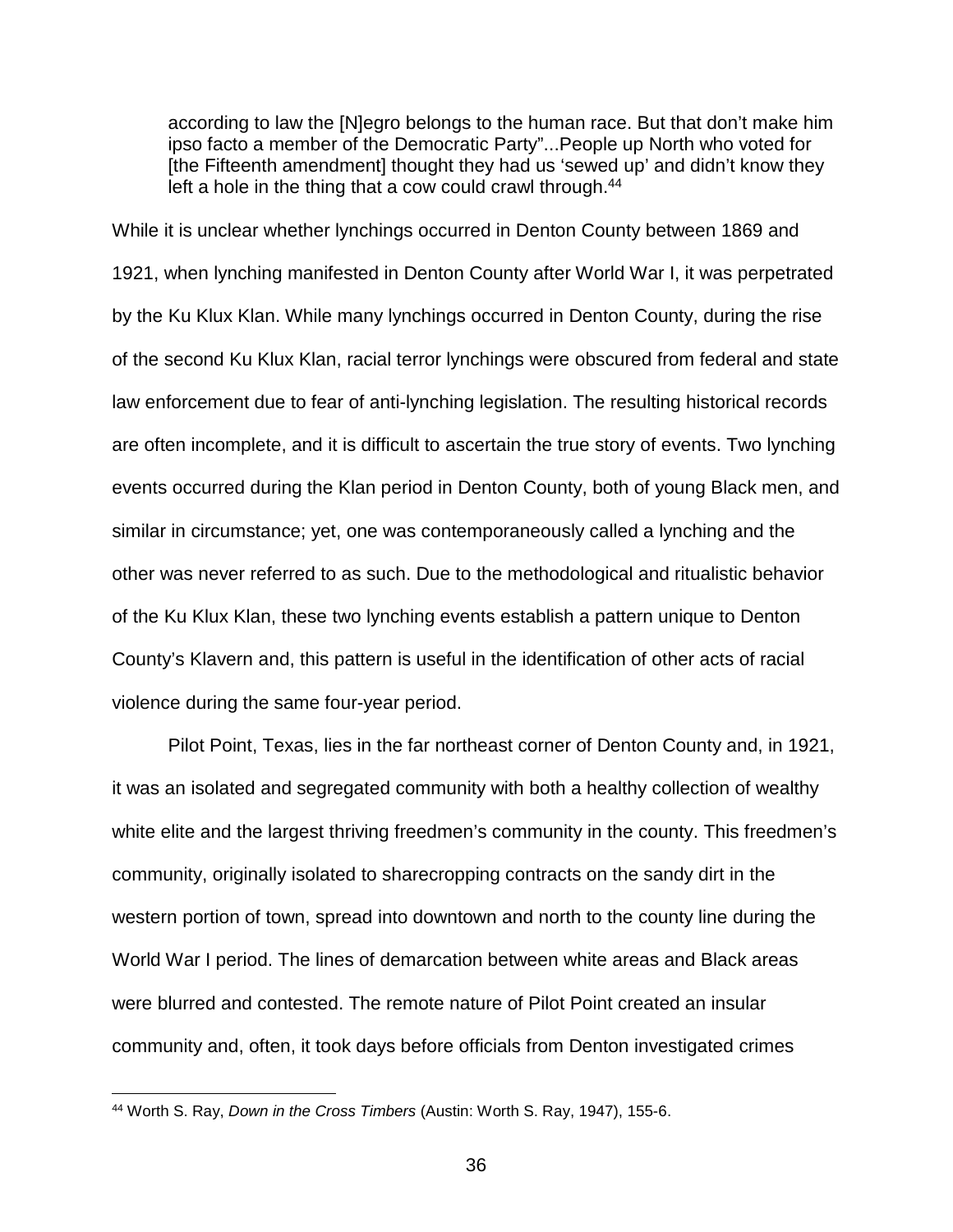committed there. In the rural county of Denton, Pilot Point was and remains an isolated town surrounded by scrub trees, winding creeks, and vast swaths of unoccupied land.

Sam Norrod -- the owner of the local dry goods store -- and his family lived and worked in Pilot Point. On Wednesday, October 19, 1921, in the dark of night, two Black teenagersentered the Norrod home while he and his family laid asleep. The motive of the intruders was unclear as no property was stolen; however, prior to their departure the young men were spotted by thirteen-year-old Mary Norrod. This spotting proved valuable as her account of the break-in would become the basis for legal action. The next morning, based upon the descriptions provided by Mary Norrod, two Black teenagers were arrested and placed in the Pilot Point jail under suspicion of "immoral conduct involving white women," an allegation based upon the thirteen-year-old's sighting of the young men in her home rather than any reported interaction between the three teenagers.45

Charges against the young men were withheld as the Pilot Point police investigated the crime and the two teenagers were held in jail while law enforcement worked. The suspects were outsiders, from Texarkana, and while one of the teenagers spent his formative years in Pilot Point, their names were not taken by the police and therefore remain unknown. This was, in part, because the Pilot Point police anticipated a transfer of their prisoners to Denton County jail upon discovery of incriminating material. Law enforcement simply did not believe a long stay in the jail in Pilot Point was

 <sup>45</sup> "Pilot Point Negroes Given a Flogging," *The Eagle* (Bryan, TX), October 21, 1921, accessed October 27, 2019. Newspapers.com; "'Two Negroes Taken From Jail at Pilot Point and Whipt,'" *Denton Record-Chronicle*, October 21, 1921, accessed October 27, 2019. Newspaper Archive (UNT); *Fourteenth Census of the United States*, Denton County Clerk, Denton (TX), Schedule 1 (Population), accessed October 27, 2019. Ancestry..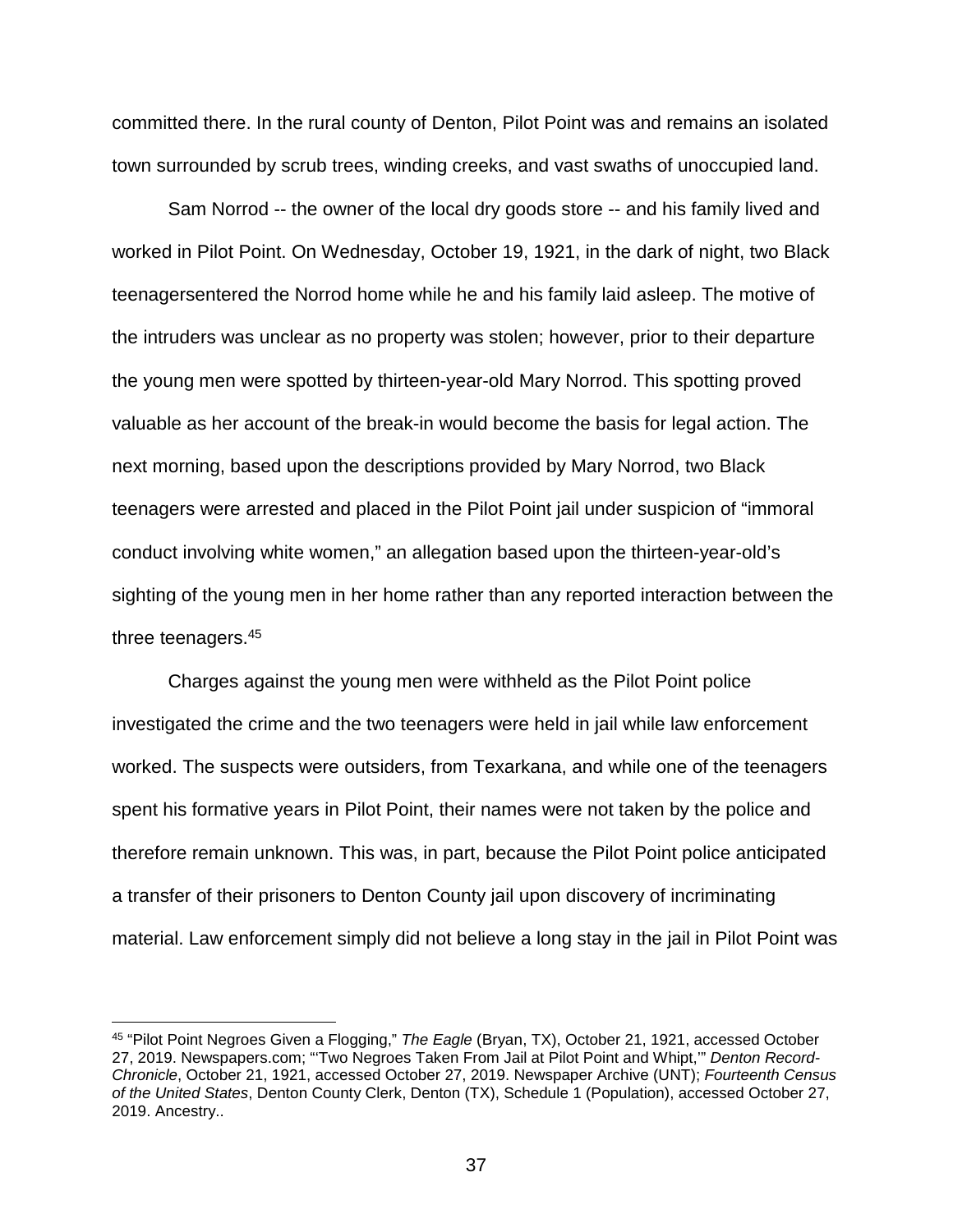possible and therefore, did not bother with the collection of essential facts of information such as the names and ages of their prisoners.<sup>46</sup>

The investigation of the Norrod home invasion progressed, but remained incomplete as night approached and so, the two unnamed young men prepared to spend the night together, without guards or any law enforcement presence, in the Pilot Point jail. At 11pm that night, three vehicles approached downtown Pilot Point and parked near the jail. Onlookers were unable to determine if the men who exited the cars were masked and the darkness cloaked all their identifying features. It took only a handful of minutes for the faceless group to enter the unguarded jail, capture the unarmed teens, and place them into one of the cars, which departed immediately for an undisclosed location.47

While the official record is hazy following the kidnapping of the two teenagers from the Pilot Point jail, some facts can be gleaned from newspaper coverage. On Thursday, October 20, 1921, the same night the young men were taken from jail, twelve vehicles were left parked in a pasture north of town belonging to influential Pilot Point banker, Joe B. Burks. In accounts of Klan ritual, cars were often parked near to the event rather than stored in a separate location and the headlights of the cars of Klansmen were sometimes used to illuminate the proceedings in darkness. Because the *Denton Record-Chronicle (DRC)* was operated by Will C. Edwards, a Klan candidate for

 <sup>46</sup> "'Two Negroes Taken From Jail at Pilot Point and Whipt,'" *Denton Record-Chronicle*, October 21, 1921, accessed October 27, 2019. Newspaper Archive (UNT). The rationale for not taking the names of the men when they were taken into custody was that their stay was anticipated to be short. Because of this, the names of these two men are unknown to the present day.

<sup>47</sup> "'Two Negroes Taken From Jail at Pilot Point and Whipt,'" *Denton Record-Chronicle*, October 21, 1921, accessed October 27, 2019. Newspaper Archive (UNT). This was standard operating procedure in areas with an entrenched Ku Klux Klan presence. By October 1921, zero Klansmen had been convicted based on their violent behavior in Texas.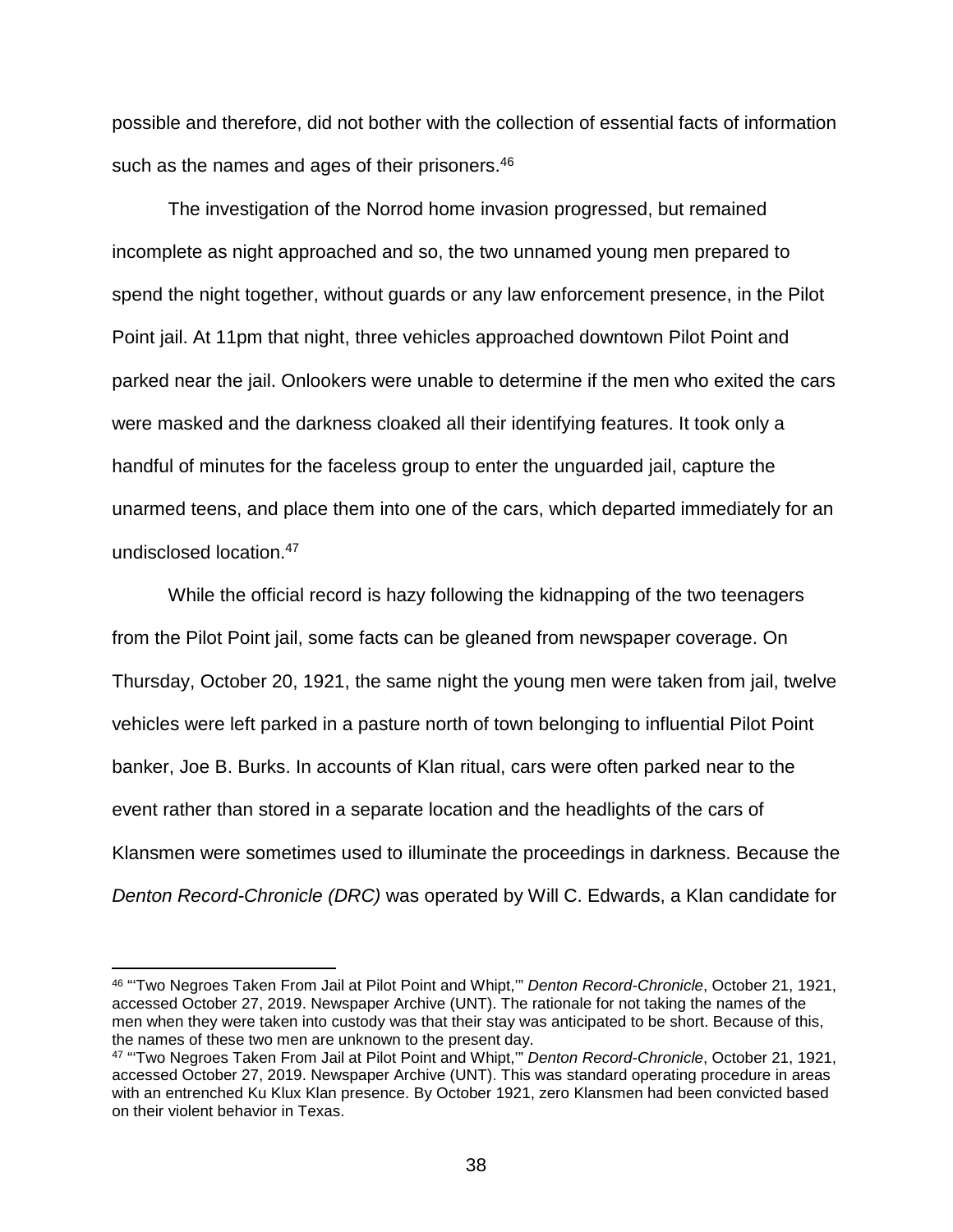the Texas State House of Representatives in 1922 and Lieutenant Governor in 1924, newspaper coverage of the Ku Klux Klan by the *DRC* should be viewed as propaganda. While the *Denton Record-Chronicle* maintained that it was "unknown" where the cars and young men headed following the abduction, it is reasonable to assume, because the location of the cars was included in the article, that the teenagers were taken to the land belonging to local bank co-founder Joe B. Burks.<sup>48</sup>

While in the custody of the mob, the young men were beaten and the extent to which they were brutalized beyond the "flogging" has been erased from historical records. But, before the mob went home for the night, they penned a message which was left at the newspaper offices in downtown Pilot Point. The note was left on the back of a white envelope, tacked to the office door of the editor of the *Pilot Point Post-Signal* - - W. J. Miller -- and clearly visible when he opened the office door on Friday morning. Scrawled in pencil across the white paper was a message left for Miller's dissemination: "Yes we did it -- applied the lash. This should be a warning to all loafers and lawbreakers. K. K. K."49

 <sup>48</sup> "'Two Negroes Taken From Jail at Pilot Point and Whipt,'" *Denton Record-Chronicle*, October 21, 1921, accessed October 27, 2019. Newspaper Archive (UNT); *Fourteenth Census of the United States*, Denton County Clerk, Denton (TX), Schedule 1 (Population), accessed October 27, 2019. Ancestry; Both Joe Burks and Sam Norrod were members of the oldest Masonic Lodge in Denton County "Joseph B. 'Joe' Burks," *Find-a-grave*, accessed October 27, 2019,

[https://www.findagrave.com/memorial/26857161/joseph-b\\_-burks;](https://www.findagrave.com/memorial/26857161/joseph-b_-burks) "S. H. Norrod of Pilot Point Dies," *Denton Record-Chronicle*, March 30, 1943, accessed October 27, 2019. Newspapers.com; US Congress, House, *Congressional Record: Proceedings and Debates of the Second Session of the Sixty-Eighth Congress*. Volume LXVI - Part I US Government Printing Office; Interestingly, Klan candidates frequently denied their affiliation for political reasons. This was not seen as abandoning the cause, but rather, it was viewed in a Machiavellian light. See "Edwards Says He is Not a Klansman," *Denton Record-Chronicle*, August 9, 1924, accessed December 8, 2019. Newspaper Archive (UNT).

<sup>49</sup> "Investigation Made of Whipping of Two Pilot Point Negroes," *Denton Record-Chronicle*, October 22, 1921, accessed October 28, 2019. Newspaper Archive (UNT); "Negro Taken From Jail and Lashed," *The Port Arthur News*, October 22, 1921, accessed October 27, 2019. Newspapers.com; "'Two Negroes Taken From Jail at Pilot Point and Whipt,'" *Denton Record-Chronicle*, October 21, 1921, accessed October 27, 2019. Newspaper Archive (UNT).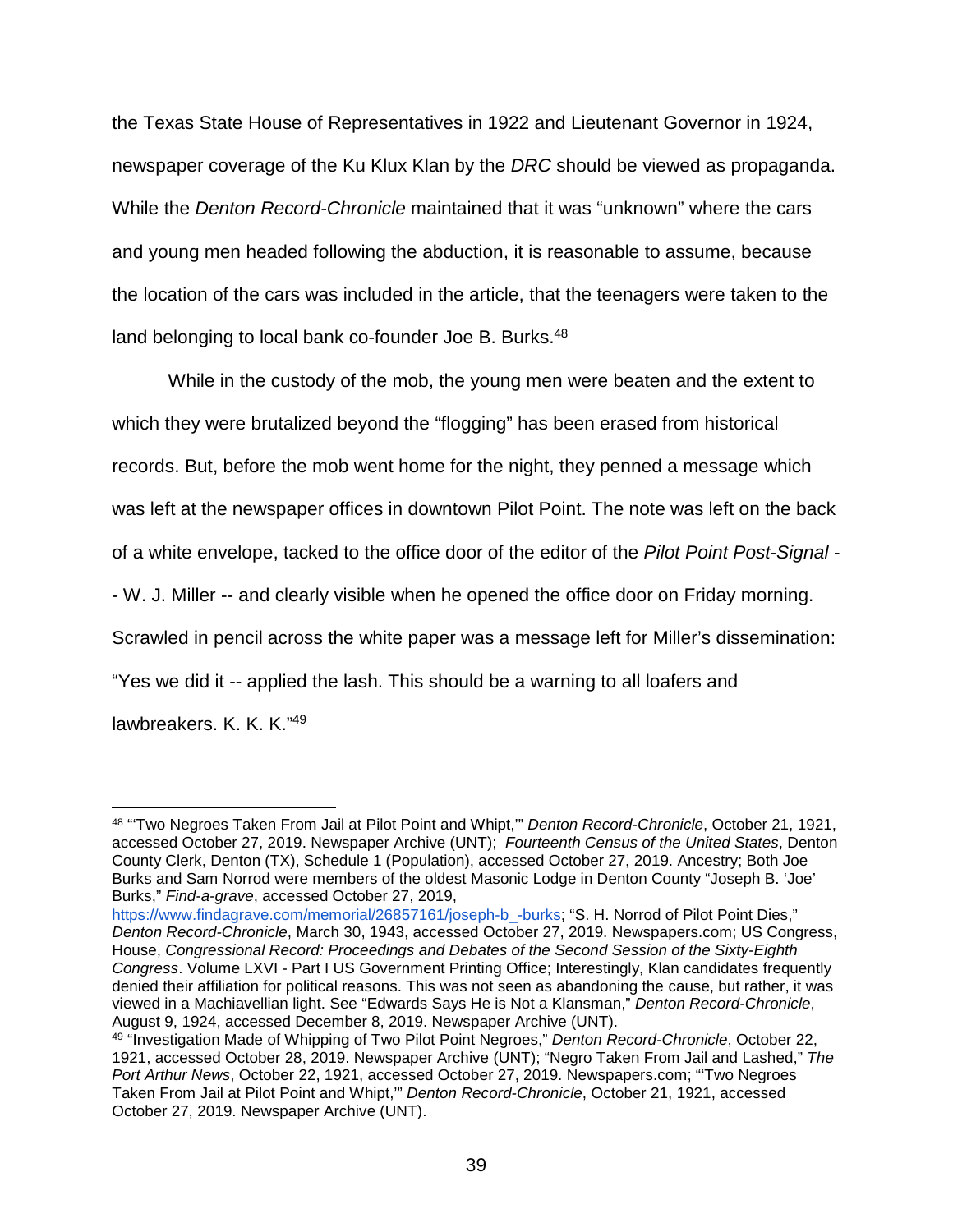Denton County Sheriff James Goode did not receive official notice of the events in Pilot Point through normal law enforcement means and as of 12:30am on Friday, the Denton County Sheriff's Department had not been formally informed of the kidnapping. When pressed about an investigation of the Pilot Point jail, Goode stated that Deputy Sheriff Decker had other business in Pilot Point that day and would investigate the events while he was up there. This response was not enough and on the morning of Saturday, October 22, 1921, Sheriff James Goode and County Attorney B. W. Boyd headed to Pilot Point to investigate the disappearance.<sup>50</sup>

While in Pilot Point, Goode and Boyd found the "two young [N]egroes" were taken from jail by "a crowd of men," given a "severe whipping" on their backs, and then disappeared. Sheriff Goode refused to make a statement beyond those basic facts until after he conferred with District Judge Pearman who was "out of the city" for the weekend and unavailable until Monday morning.

Lynchings and racial violence were front page matter in the 1920s and news of this open Klan activity was reported on the *Associated Press* wire the following morning. The story reached as far as the *Washington Post*. Regardless of the national press attention which surrounded the crime, by Monday, October 24, 1921, no action had been taken -- District Judge Pearman was busy with court -- and by Tuesday all newspaper coverage of the disappearance ceased. Despite the many witness accounts and the investigation conducted by high-ranking Denton County law enforcement, "no trace of [the young men] was ever found."51

 <sup>50</sup> "Investigation Made of Whipping of Two Pilot Point Negroes," *Denton Record-Chronicle*, October 22, 1921, accessed October 28, 2019. Newspaper Archive (UNT).

<sup>51</sup> "Investigation Made of Whipping of Two Pilot Point Negroes," *Denton Record-Chronicle*, October 22, 1921, accessed October 28, 2019. Newspaper Archive (UNT); "Pilot Point Mob Takes Negroes From Jail;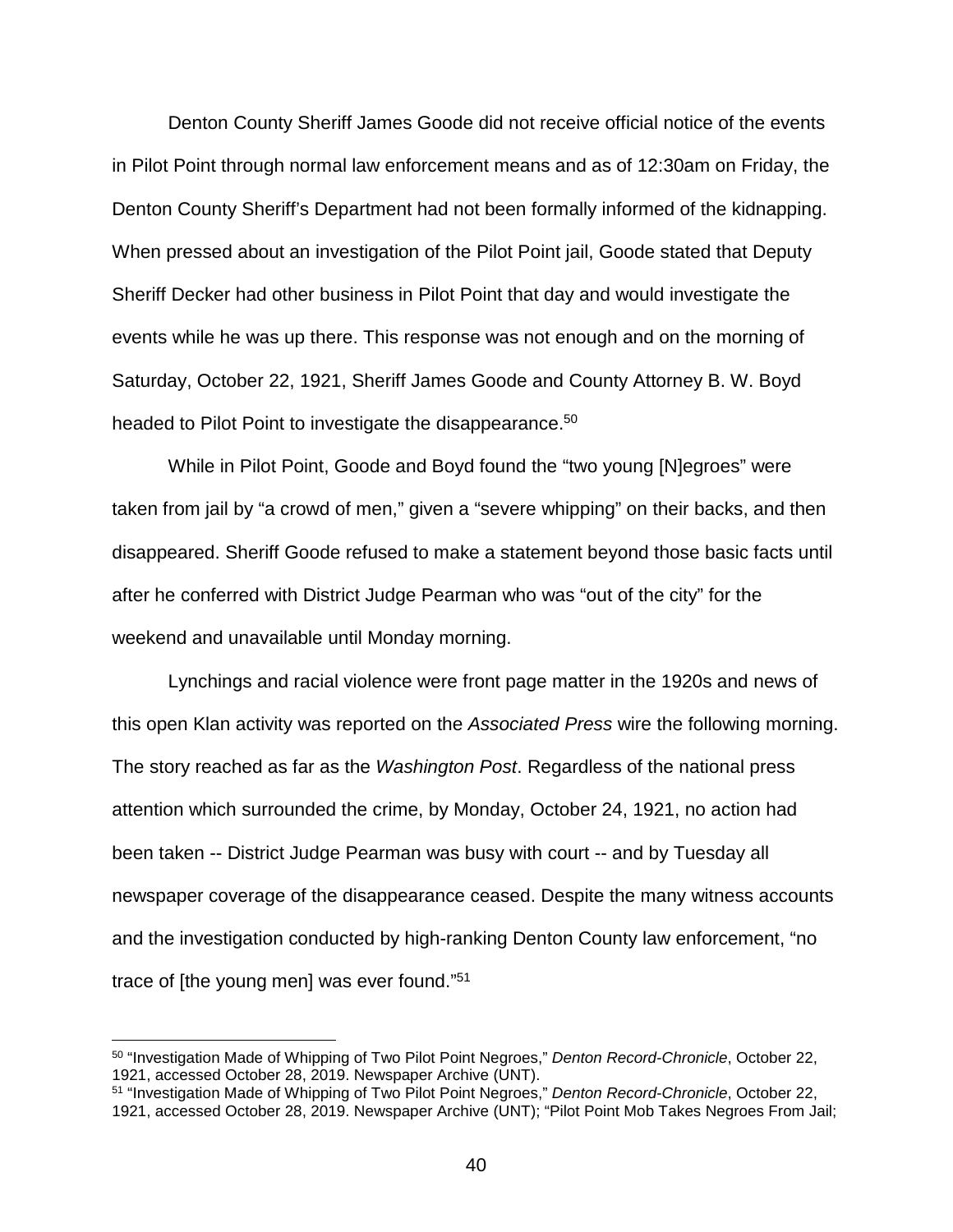Like the notice left on an envelope in October 1921, another note was found on the door of the *Pilot Point Post-Signal* by Editor-in-Chief W. J. Miller fourteen months later on the morning of Thursday, December 14, 1922. This time, it was written on plain white paper with a pencil and "bore no signature," but the implications were clear. "Both the [N]egroes were given what they had coming. Let this be a warning to all [N]egro loafers. Negroes, get a job or leave town." This message was left by or, more accurately, *created* by the local Denton County Klan, Klavern 136. Therein, the Klan referenced another pair of Black men from Pilot Point kidnapped, taken from jail after they were accused of a crime, and disappeared by a mob of white men. The series of events which culminated in the lynching of two Black men just after midnight on December 14, 1922, began three days prior at the home of Sam Gertin.<sup>52</sup>

Gertin, a Black long-time resident of Pilot Point, owned a small home at Jefferson and Main Street, on the white side of the downtown square, and a yard where he kept two horses. Gertin's two sons, Roscoe and Jim, were nearly lynched on March 3, 1910 for causing a disturbance on the front lawn belonging to a white family and the pair spent time in jail for the infraction. On the night of Monday, December 11, 1922, two of Gertin's horses went missing and he promptly reported the suspected theft to the

Lash Them," *The Austin American-Statesman*, October 21, 1921, accessed October 27, 2019. Newspapers.com; "Band Flogs Two Negro Boys," *Washington Post*, October 22, 1921, accessed October 27, 2019. Newspapers.com; "No Action Taken As Yet on Pilot Point Whipping," *Denton Record-Chronicle*, October 24, 1921, accessed October 28, 2019. Newspaper Archive (UNT); "Notice on Door Says Negroes Got What Was Coming," *Longview News-Journal*, December 14, 1922, accessed October 27, 2019. Newspapers.com.

<sup>52</sup> "Negroes Taken From Jail," *New York Times*, December 15, 1922, accessed November 4, 2019. Newspapers.com; "Letter Warns Negro Loafers in Pilot Point," *Denton Record-Chronicle*, December 14, 1922, accessed November 4, 2019. Newspaper Archive (UNT); "Negroes Vamoose and Warning Left on Door of Jail," *Abilene Daily Reporter*, December 14, 1922, accessed November 4, 2019. Newspaper Archive (UNT); "Prisoners Spirited from Unguarded Jail," *The Appeal* (St. Paul, MN), December 30, 1922, accessed November 4, 2019. Newspapers.com.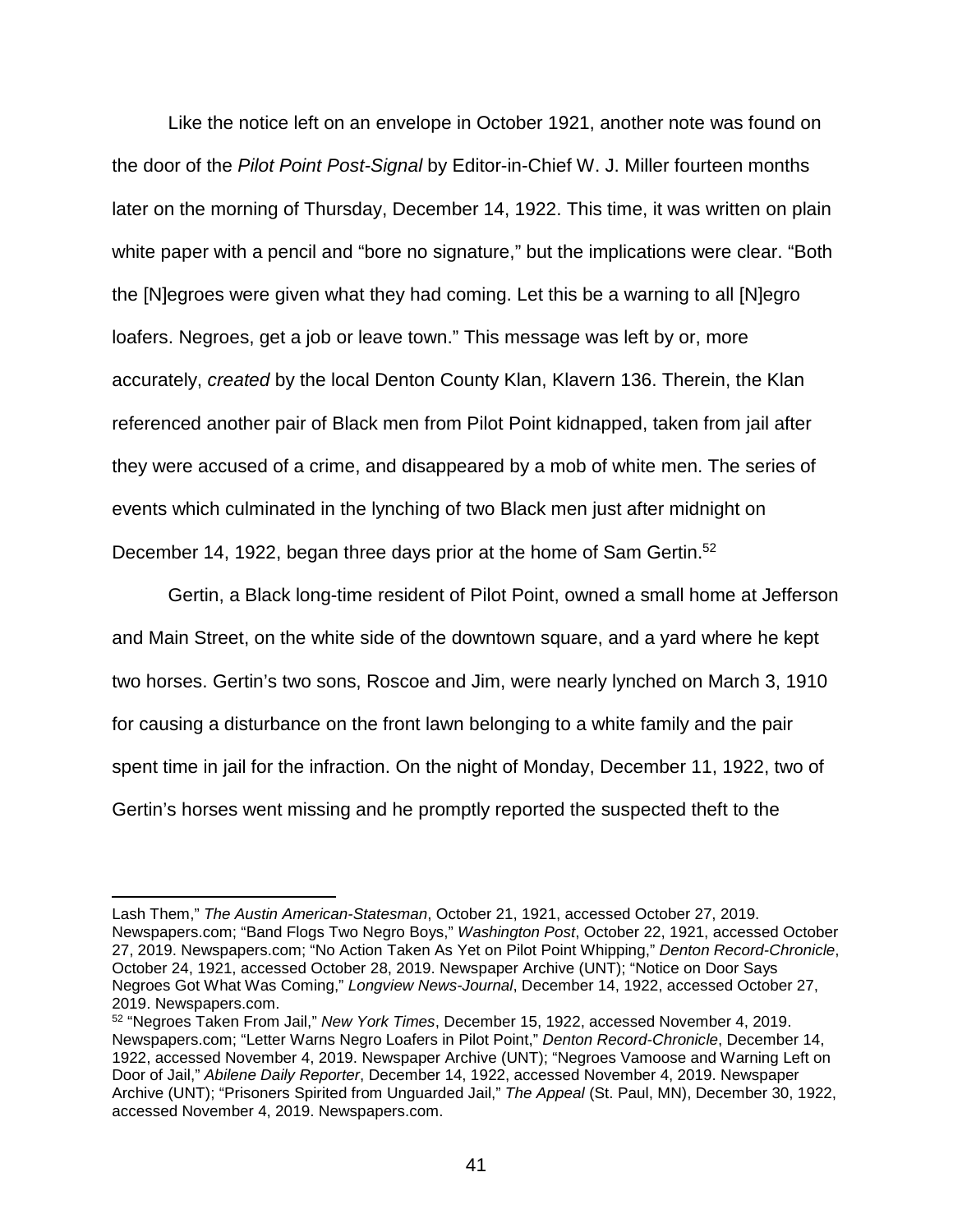authorities. The Sheriff's Department was unable to investigate the crime until Wednesday morning. By the time that Denton County Sheriff James Goode and Deputy Nick Akin arrived to investigate, the bridles, saddles, and blankets from Gertin's horses were found in the tall grass west of town and the horses themselves reappeared in Gertin's yard. <sup>53</sup>

While it appeared, the mystery had been solved, Sheriff Goode and Deputy Akin arrested two Black men in connection with the disappearance of Gertin's horses. They were not charged with a crime. The unnamed Black men were placed in the Pilot Point "calaboose," a makeshift jail, to be held overnight. Had the men lived to the following morning, they would have heard Sheriff Goode announce that the authorities "did not find sufficient evidence to warrant filing charges."54

On the night of Wednesday, December 13, 1922, like the "flogging" on October

20, 1921, two incarcerated but uncharged Black men were taken from the unguarded

Pilot Point jail and lynched by members of the Ku Klux Klan. The following morning,

around the same time W. J. Miller found the letter on his door, Pilot Point officers

discovered the jail door open and the cell devoid of its prisoners.<sup>55</sup>

 <sup>53</sup> "Lynching at Pilot Point Threatened," *Denton Record and Chronicle*, March 10, 1910, accessed February 9, 2020. The Portal to Texas (UNT); *Fourteenth Census of the United States*, Denton County Clerk, Denton (TX), Schedule 1 (Population), accessed November 4, 2019. Heritage Quest (UNT); "Letter Warns Negro Loafers in Pilot Point," *Denton Record-Chronicle*, December 14, 1922, accessed November 4, 2019. Newspaper Archive (UNT).

<sup>54</sup> "Letter Warns Negro Loafers in Pilot Point," *Denton Record-Chronicle*, December 14, 1922, accessed November 4, 2019. Newspaper Archive (UNT).

<sup>55</sup> "Two Negroes Held in Texas Jail Missing," *Hutchinson News* (Hutchinson, KS), December 14, 1922, accessed November 4, 2019. Newspaper Archive (UNT); "Two Negroes Mysteriously Disappear from Jail — No Trace — Second Such Case," *Corsicana Daily Sun*, December 14, 1922, accessed November 4, 2019. Newspaper Archive (UNT); "Editor's Note," *Lincoln Evening State Journal* (Lincoln, NE), December 15, 1922, accessed November 4, 2019. Newspaper Archive (UNT); "Telegraph Briefs," *Lincoln Nebraska State Journal*, December 16, 1922, accessed November 4, 2019. Newspaper Archive (UNT); "Prisoners Spirited from Unguarded Jail," *The Appeal* (St. Paul, MN), December 30, 1922, accessed November 4, 2019. Newspapers.com; "Letter Warns Negro Loafers in Pilot Point," *Denton Record-Chronicle*, December 14, 1922, accessed November 4, 2019. Newspaper Archive (UNT); "Negroes Taken From Jail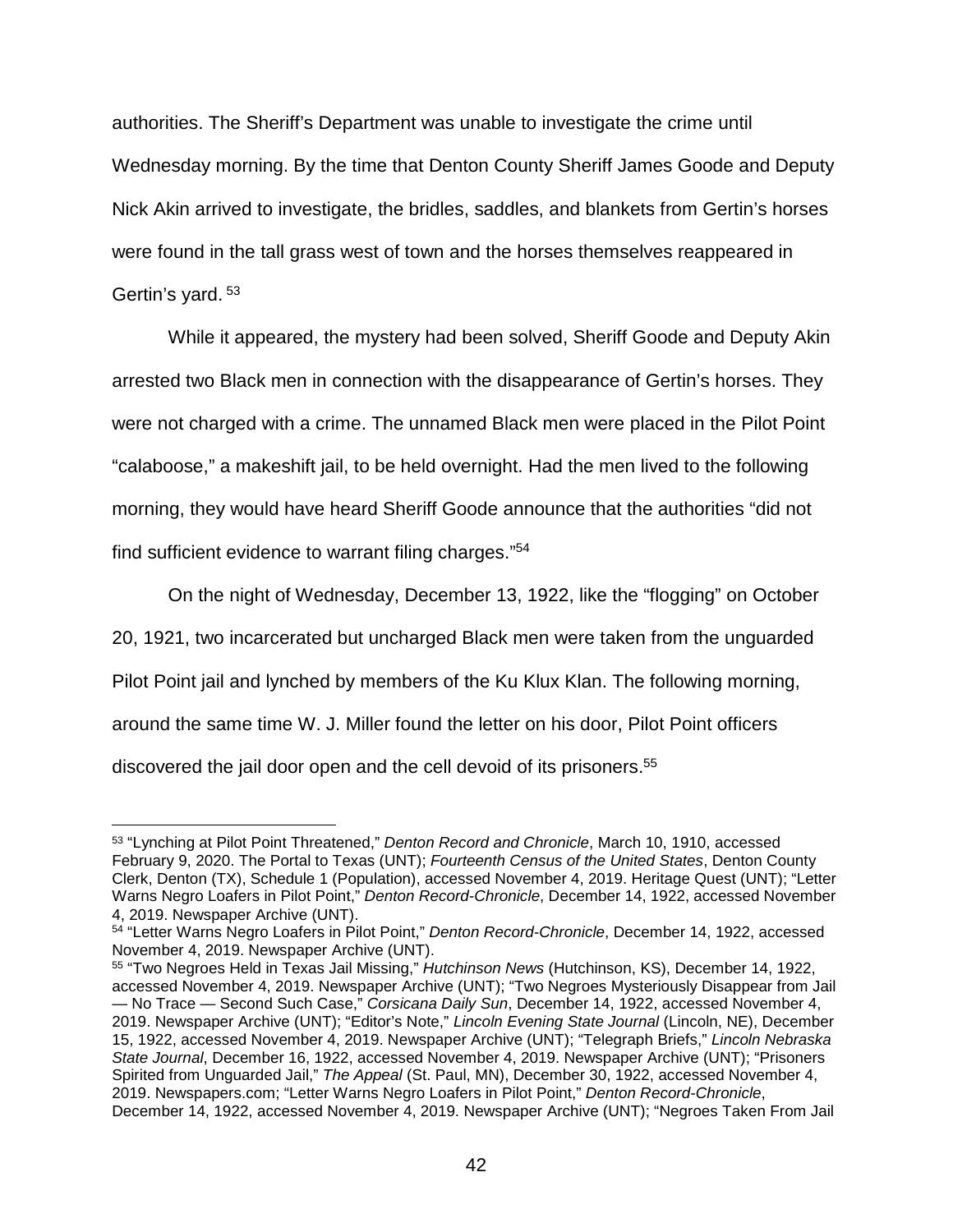Sheriff Goode addressed the reason for the kidnapping indirectly through his argument in favor of their guilt. "We were convinced the [N]egroes arrested got the horses," Goode extolled, "but we could find no witnesses to support our suspicions." If law enforcement was unable to convict the men that the Denton County Sheriff was certain were guilty, it meant that the justice system was constrained in such a way as to allow criminals to roam free. This matches the narrative used in the development of the Denton and Gainesville klaverns -- that the system of due process led to free-range criminals -- and with a crime spree reported in the major newspapers of record, this caused public fear. In addition, just two months prior to the lynching, the Denton County Sheriff's Department reported that they were *overwhelmed* by criminal activity in the county and *incapable* of effectively policing it on their own. The lack of evidence, Goode stated, was the reason the sheriff's department did not "bring [the men] to Denton Wednesday night," a precaution that would have saved their lives. On the day of the lynching, Sheriff Goode, Deputy Nick Akin, and County Attorney B. W. Boyd were already in Pilot Point on official business outside of the Gertin case. Mr. and Mrs. Joe Burks informed the newspaper that they would be traveling to Denton on December 14, the day of the attack. Sheriff Goode, Deputy Nick Akin, and County Attorney Boyd were back in Denton Thursday morning with no leads on the whereabouts of the men who "disappeared" from the Pilot Point jail.<sup>56</sup>

at Pilot Point," *Fort Worth Star-Telegram*, December 14, 1922, accessed November 4, 2019. Genealogy Bank; "Negro Prisoners Gone," *Fort Scott Daily Tribune* (Fort Scott, KS), December 14, 1922, accessed November 4, 2019. Newspapers.com.

<sup>56</sup> "Change of Venue Applied for in Sam Skinner Liquor Case," *Denton Record-Chronicle*, October 4, 1922, accessed March 25, 2019. Newspaper Archive (UNT); "Letter Warns Negro Loafers in Pilot Point," *Denton Record-Chronicle*, December 14, 1922, accessed November 4, 2019. Newspaper Archive (UNT); "Personal Mentions," *Denton Record-Chronicle*, December 14, 1922, accessed November 5, 2019. Newspaper Archive (UNT); "Personal Mentions," *Denton Record-Chronicle*, December 15, 1922, accessed November 4, 2019. Newspaper Archive (UNT); "Two Negroes Held in Texas Jail Missing,"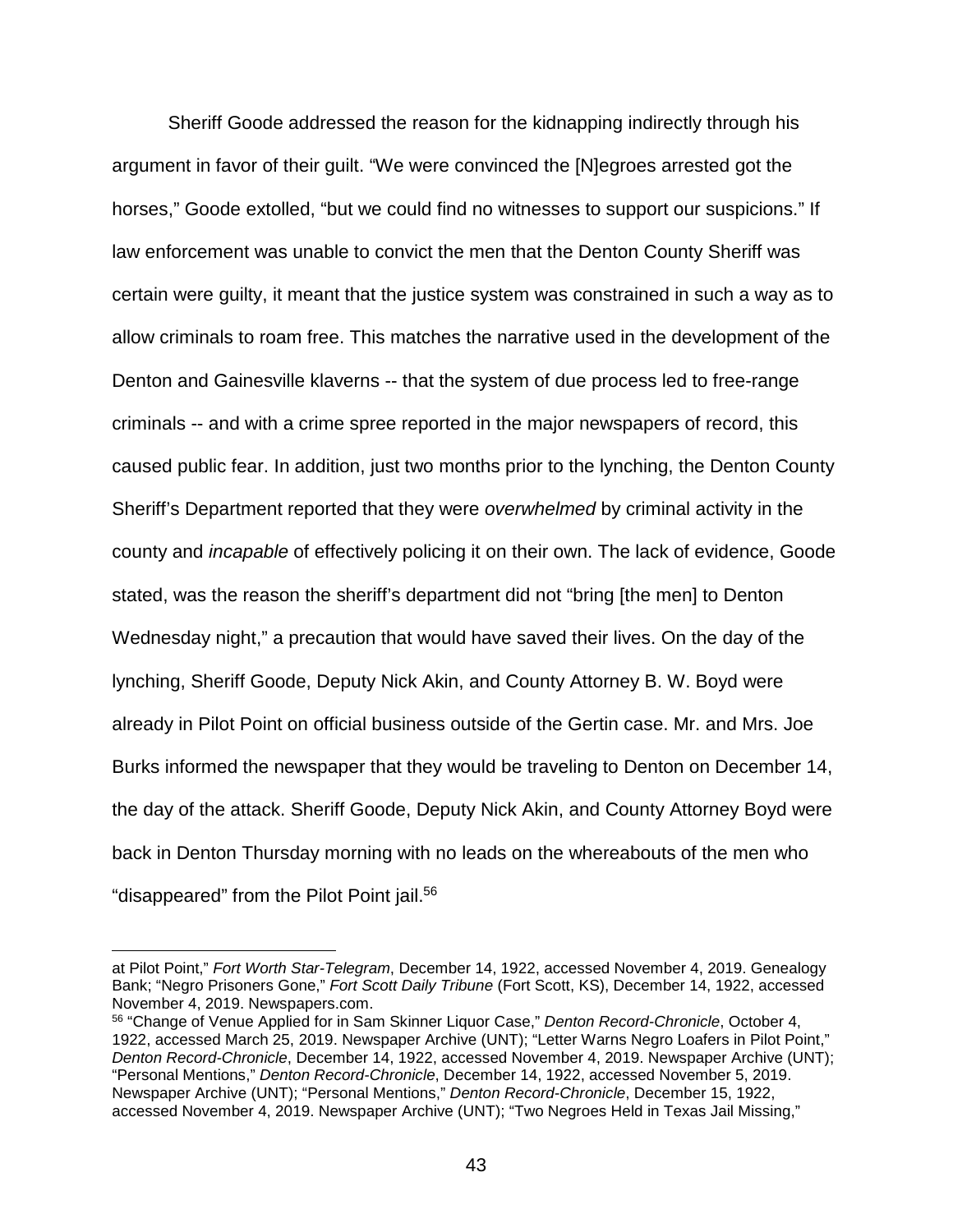The story of this "abduction" was incredibly popular on the AP wire. Unlike the

*Denton Record-Chronicle*, *Fort Worth Star-Telegram*, and *Dallas Morning News* whose

coverage was sparse and referred to the lynching as a mysterious disappearance,

newspapers around the country were less inclined to utilize the talking points of the Ku

Klux Klan in their reporting. "Two [N]egroes missing at Pilot Point, Tex., are supposed to

have been lynched" read an editor's note in Lincoln, Nebraska; "Lynched Two

Prisoners?" asked *The Pittsburg Daily Headlight*. A publication in Atchison, Kansas, was

more direct and printed "Disposed of Two Negroes" as the article's headline.<sup>57</sup>

<sup>-</sup>*Hutchinson News* (Hutchinson, KS), December 14, 1922, accessed November 4, 2019. Newspaper Archive (UNT).

<sup>57</sup> Some of this coverage is available in "Negroes Taken from Jail and Spirited Away," *Brownwood Bulletin*, December 14, 1922, accessed November 4, 2019. Newspaper Archive (UNT); "Negro Horse Thieves Missing, Warning," *Carbondale Free Press* (Carbondale, IL), December 14, 1922, accessed November 4, 2019, Newspaper Archive (UNT); "Telegraph Briefs from Entire World," *Lincoln Star*, December 15, 1922, accessed November 4, 2019. Newspaper Archive (UNT); "Two Negroes Vanish; Note Hints Reason," *Springfield Leader and Press* (Springfield, MO), December 14, 1922, accessed November 4, 2019. Newspapers.com; "Left Note; Warning Negro," *The Parsons Daily Sun* (Parsons, KS), December 14, 1922, accessed November 4, 2019. Newspapers.com; "Two Negroes Missing," *The Coffeyville Daily Journal* (Coffeyville, KS), December 14, 1922, accessed November 4, 2019. Newspapers.com; "Notice on Door Says Negroes Got What Was Coming," *Longview News-Journal* (Longview, TX), December 14, 1922, accessed November 4, 2019. Newspapers.com; "Stole Negroes from Jail," *The Junction City Daily Union* (Junction City, KS), December 14, 1922, accessed November 4, 2019. Newspapers.com; "Got What Was Coming," *The Tuscaloosa News* (Tuscaloosa, AL), December 14, 1922, accessed November 4, 2019. Newspapers.com*;* "Negro Horse Thieves Missing; Warning," *The Daily Free Press* (Carbondale, IL), December 14, 1922, accessed November 4, 2019. Newspapers.com*;* "Are Taken From Jail," *The Salina Evening Journal* (Salina, KS), December 14, 1922, accessed November 4, 2019. Newspapers.com; "Two Negro Thieves Disappear From Jail, Note Tells Grim Story," *The Selma Times-Journal* (Selma, AL), December 14, 1922, accessed November 4, 2019. Newspapers.com; "Negroes Taken From Jail," *The Huntsville Times* (Huntsville, AL), December 14, 1922, accessed November 4, 2019. Newspapers.com; "Negroes Told to Work or Move," *Colorado Springs Gazette*, December 15, 1922, accessed November 4, 2019. Genealogy Bank; "Pilot Point, Tex.," *Flint Journal*, December 17, 1922, accessed November 4, 2019. Genealogy Bank. This is, by no means, a comprehensive list of everyone who reported the events in Pilot Point; "Editor's Note," *Lincoln Evening State Journal* (Lincoln, NE), December 15, 1922, accessed November 4, 2019. Newspaper Archive (UNT); "Telegraph Briefs," *Lincoln Nebraska State Journal*, December 16, 1922, accessed November 4, 2019. Newspaper Archive (UNT); "Lynched Two Prisoners?" *The Pittsburg Daily Headlight* (Pittsburg, KS), December 14, 1922, accessed November 4, 2019. Newspapers.com; The *Topeka State Journal* referred to the event as a "Texas Sentence" in "Negroes Taken from Jail," *The Topeka State Journal*, December 14, 1922, accessed November 4, 2019. Newspapers.com. While *The Journal and Tribune* asserts that the "contents of the note were unmistakable" in "Contents of Note Were Unmistakable," *The Journal and Tribune* (Knoxville, TN), December 15, 1922, accessed November 4, 2019. Newspapers.com; "Disposed of Two Negroes," *The Atchison Daily Globe* (Atchison, KS), December 14, 1922, accessed November 4, 2019. Newspapers.com. Many newspapers printed headlines which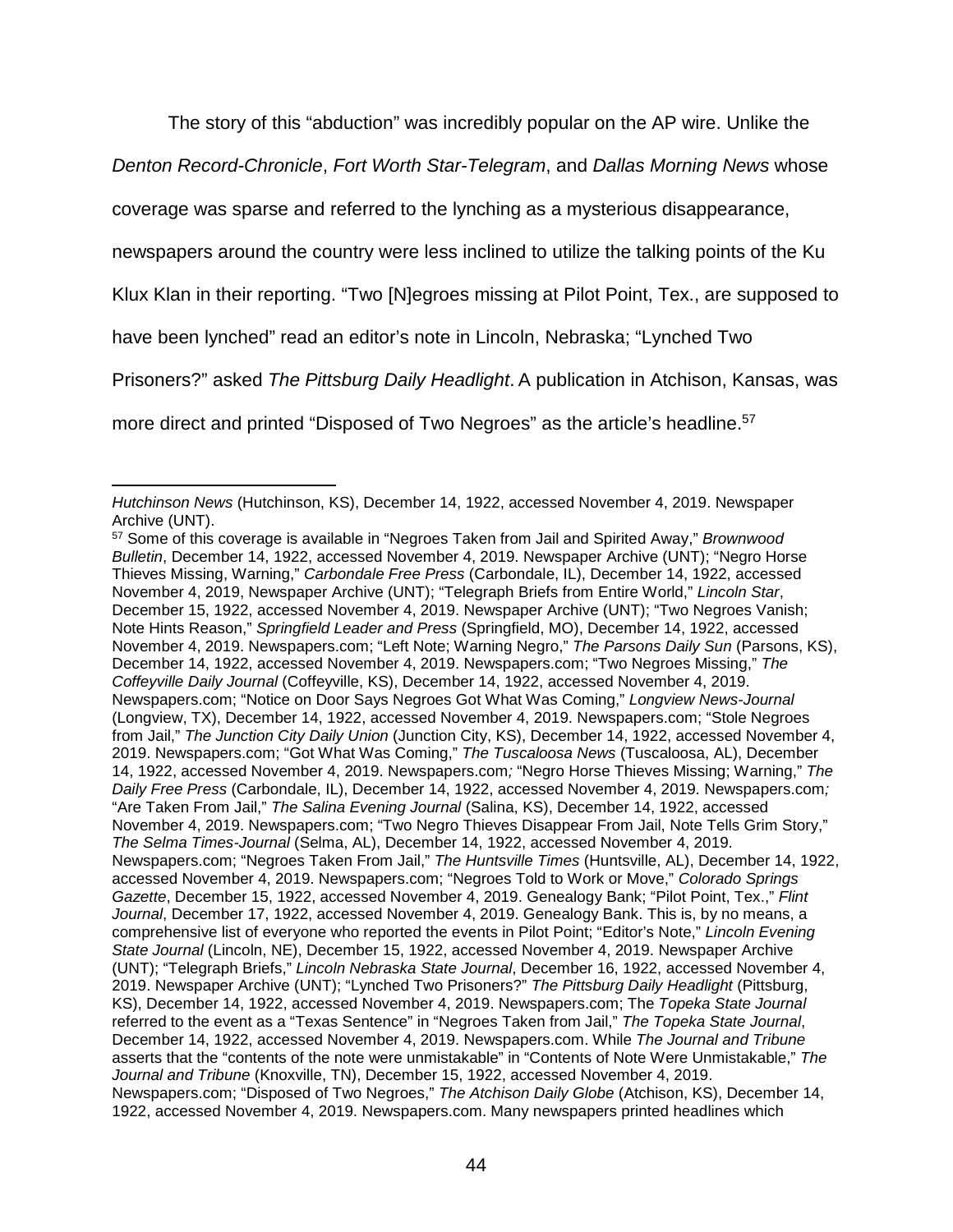In the days and weeks that followed, there was great variation in the content of reports on the lynching of two Black men in Pilot Point, but a singular fact was printed in every article — this has happened before. Each paper printed that "two [N]egroes disappeared from the Pilot Point jail in a similar manner several months ago," and that of the four men who vanished out of the custody of law enforcement, "no trace of any of them was found." The event referenced was the "whipping" of two Black teenagers on October 20, 1921 — an event that was never contemporaneously called a lynching. However, in response to the nearly 100 articles on the 1922 extralegal murder in Pilot Point and the persistent comparison to the "whipping" in 1921, it must be considered as more than possible that the two young men who disappeared on Thursday, October 20, 1921 suffered the same fate as those who disappeared on Thursday, December 14, 1922. As the *Austin American-Statesman* printed, "nothing has been learned as to what became of the two [N]egroes who previously disappeared, officers said, and they are likewise without information as to the whereabouts of the [N]egroes who were arrested yesterday." It is therefore plausible that all four men were killed in a similar fashion, north of town on the property of Joe B. Burks, in the dark of night.<sup>58</sup>

referenced the event as a lynching "Possible lynching," *The Salt Lake Tribune*, December 15, 1922, accessed November 4, 2019. Newspapers.com; "Texas Negroes Lynched?" *St. Joseph News-Press* (St. Joseph, MO), December 14, 1922, accessed November 4, 2019. Newspapers.com; "Negro Prisoners are Gone; May be Slain," *Muskogee Times-Democrat*, December 14, 1922, accessed November 4, 2019. Newspapers.com; "Negroes Missing, Lynched Perhaps," *Reno Gazette-Journal* (Reno, NV), December 14, 1922, accessed November 4, 2019. Newspapers.com; "Two Negroes Missing in Jail. Believe Lynched," *The Indianapolis Star*, December 15, 1922, accessed November 4, 2019. Newspapers.com; "Note Indicates Two Negroes Are Lynched," *The Montgomery Advisor* (Montgomery, AL), December 15, 1922, accessed November 4, 2019. Newspapers.com; "Fear Negro Lynched," *The South Bend Tribune* (South Bend, IN), December 15, 1922, accessed November 4, 2019. Newspapers.com. <sup>58</sup> "Negroes Disappear Mysteriously from Pilot Point Jail," *Brownsville Herald*, December 14, 1922, accessed November 4, 2019. Newspaper Archive (UNT); "Two Negroes Taken from Pilot Point Jail; Fate Unknown," *Austin American-Statesman*, December 14, 1922, accessed November 4, 2019. Newspapers.com. On Friday, December 15, 1922, the Pilot Point Masonic Lodge donated \$67 to the Boy Scouts to build a small wooden cabin on the Joe B. Burks pasture just north of town. "Pilot Point Budget," *Denton Record-Chronicle*, December 18, 1922, accessed November 5, 2019. Newspaper Archive (UNT).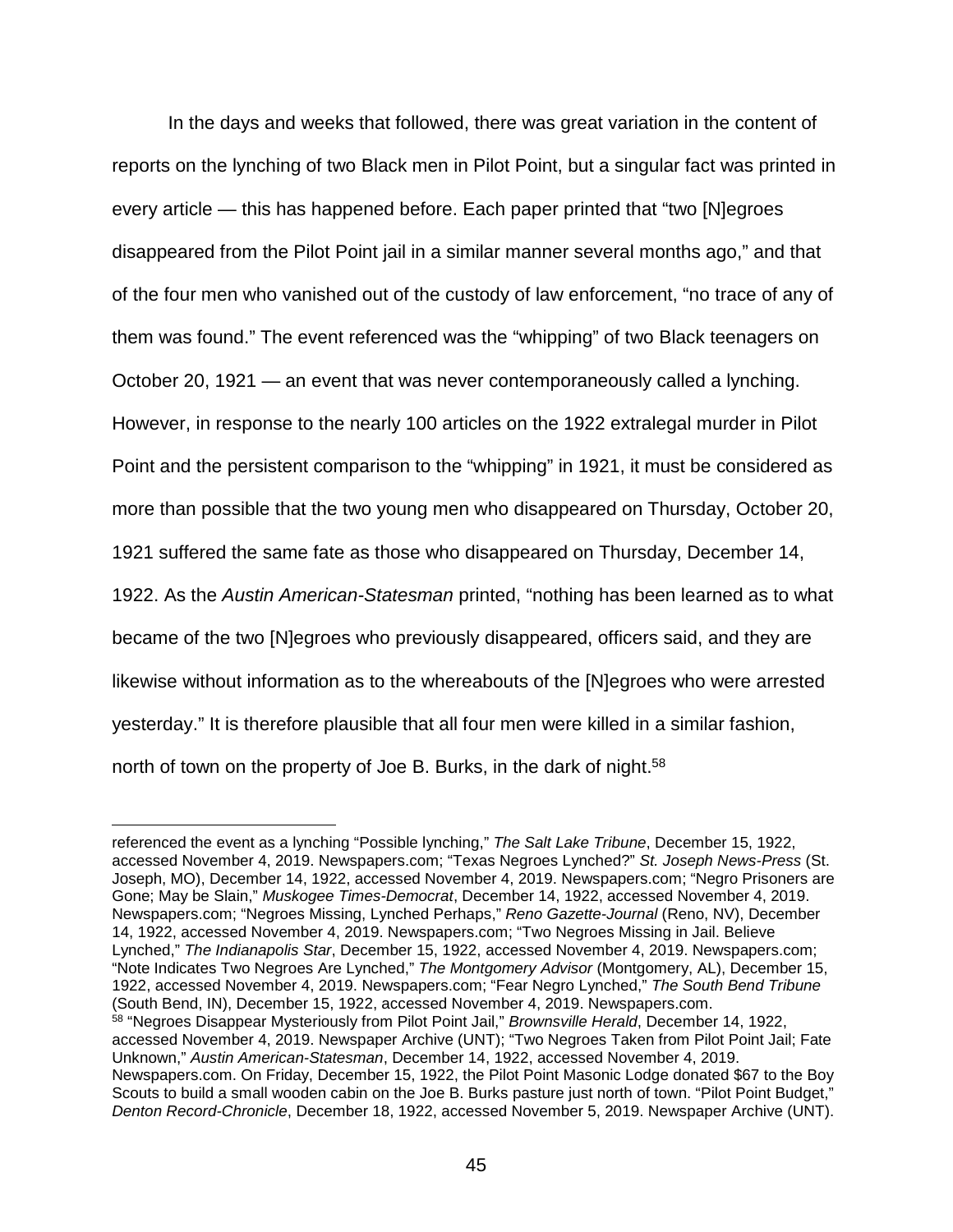There are reasons not to trust the official account of these events. The lynching of two men on December 14, 1922 was not called a lynching by any local newspapers. In fact, the only people who directly attributed the event to a Klan lynching were outside of the state of Texas. In contradiction to the reported "whipping" on October 22, 1921, every newspaper account of the December 14, 1922 lynching states that a similar event happened months earlier -- a direct reference to the actions of Klavern 136 on October 20, 1921. If we take these accounts as originating directly from Klan-affiliated newspapers (the *Denton Record-Chronicle* and the *Pilot Point Post-Signal*) and therefore as honest to the violence as the Klan desired for it to be a deterrent, then the October 22, 1921 "whipping" should instead be re-categorized as a lynching.59

As for the question of whether the October 20, 1921 lynching was lethal, it is apparent through the coverage of the October 20, 1921 disappearance that Klavern 136 desired both for the disappearance of Black bodies to be publicly known and for the end result of their kidnapping to remain mysterious. Were the two teenagers to have lived past their "whipping," the silence of reporting and investigation would not have been necessary. Men in the mob would have become folk heroes. Conviction for "whipping" a Black criminal, for a first-time white offender, would have resulted in, at most, a suspended sentence by Judge C. R. Pearman. That outcome would also have required felony charges to be filed against the mob of men in a county friendly to racial violence. Actual consequences for a "whipping" were unlikely. Therefore, Denton County Klan members did not seek notoriety for their lynchings because they learned from the

 <sup>59</sup> "Prisoners Spirited from Unguarded Jail," *The Appeal* (St. Paul, MN), December 30, 1922, accessed November 4, 2019. Newspapers.com.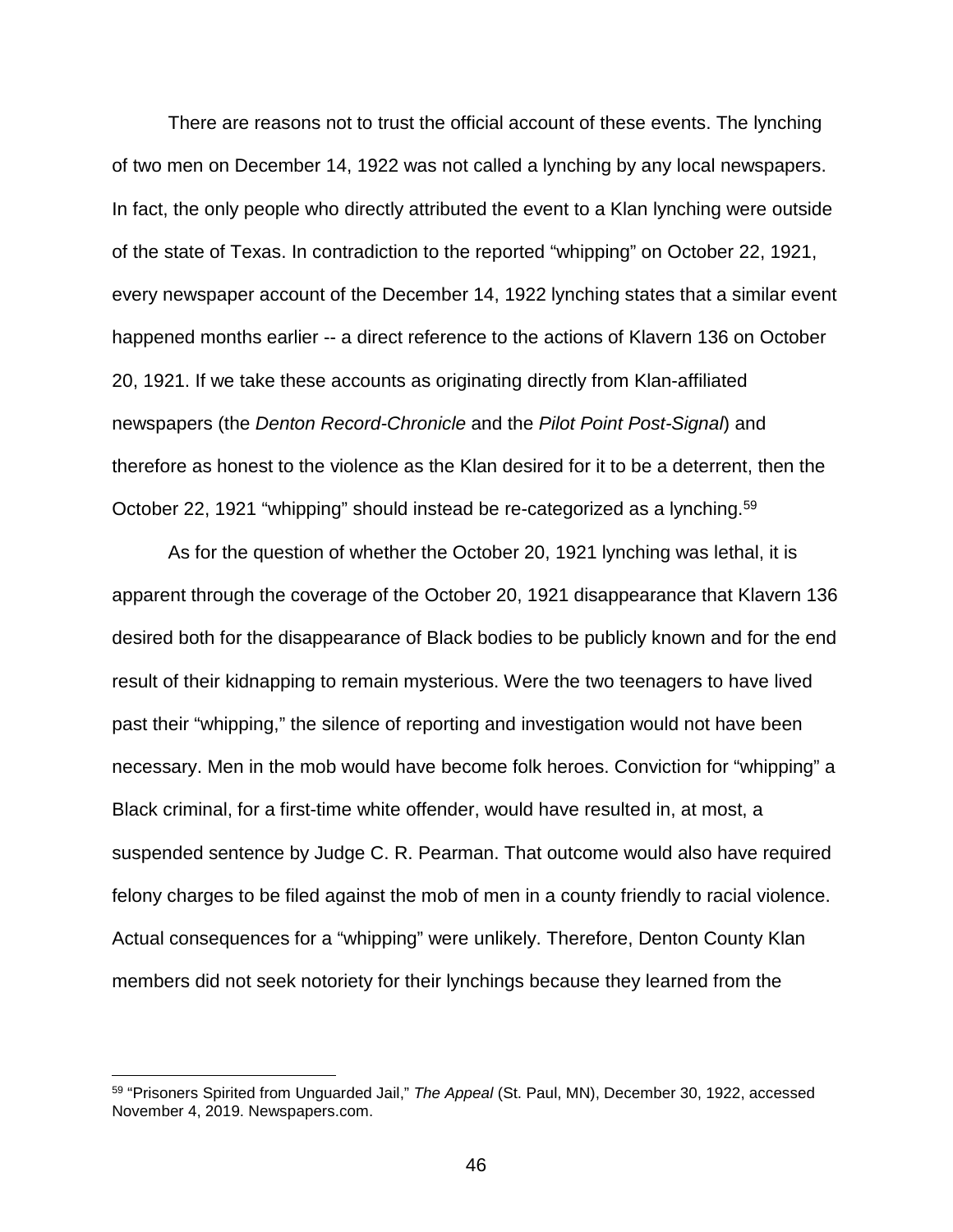attempted prosecution of mob members in nearby Dallas and Fort Worth the importance of unprovable circumstances.<sup>60</sup>

Additionally, the racial violence on October 20, 1921 fits the definition of lynching. The note left behind as a "warning" indicates the violence committed against the young men was done with the intention of terrorizing the Black community, or, more specifically, the goal was to convey a message to Black citizens of Denton County. Second, the teenagers were arrested by Pilot Point police officers and held in jail for an alleged crime that was being investigated by law enforcement. This investigation was ongoing when the Ku Klux Klan removed the prisoners and "applied the lash" as punishment. The actions of the Ku Klux Klan violated the due process rights of the teenagers who were already awaiting charges and were likely too young to be charged with a felony. Also, the perpetrators of this racial violence formed a group to abduct the young men from jail and were never charged with a crime. The day-after-day delay of investigation by Sheriff Goode and resultant lack of action makes clear that the Ku Klux Klan was functionally immune from prosecution in Denton County.

Details are significant as they repaint a picture that has been forgotten due to erasure. Not only were the men erased from their communities and lives, so too were the records erased of their existence. This silence of records does work in the present to steal humanity from the deceased and leaves in its place fear, rather than fact. It is also our task in the present to bear witness to the atrocities committed against Black bodies during the Jim Crow Era. Sharing the stories of these two lynchings is a historical form of the oppositional gaze and, as such, it is an intentional act of praxis.

 <sup>60</sup> State of Texas, Sixteenth District Court, *Criminal Minutes and Indexes, 1914-1941* (Denton, TX). Denton County Archives.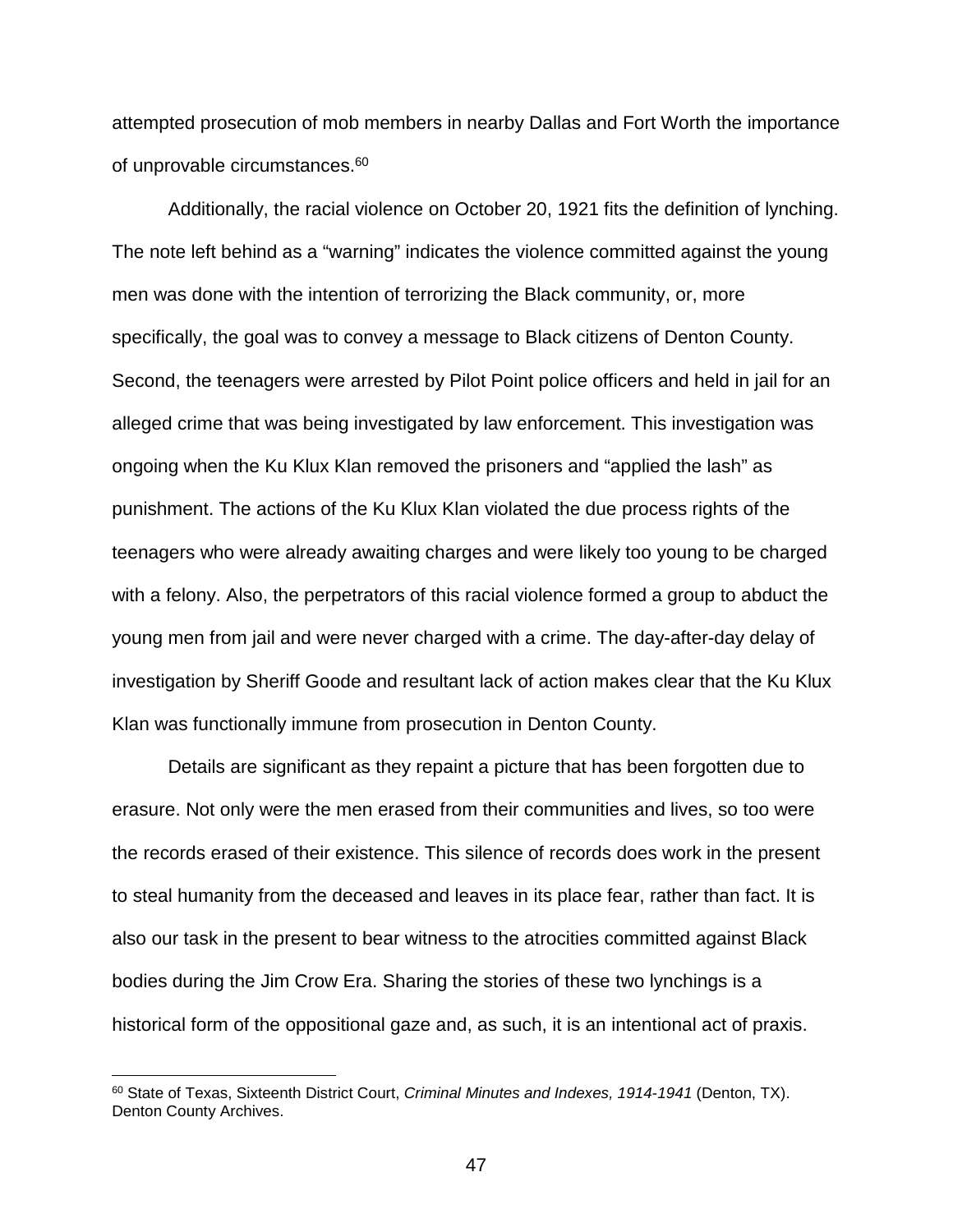These two lynchings during the Klan era have many similarities. Both events victimized a pair of Black males in Pilot Point and all four men were left unnamed by the press, even though three of the men were from Pilot Point and both the newspapers and the officers likely knew who they were. In both cases, the mob membership was also obscured. This was significant. If the men were reported as masked, it meant their actions were certain to be attributable to the soon-to-be-announced Denton County Klan, Klavern 136 in 1921, or the recently announced Klavern in 1922. If they were unmasked, their identities would have been visible, and those individuals would have been able to be prosecuted for the actions of the mob. The omission of this fact both by the public and the press was standard practice in areas with robust public support for the Ku Klux Klan. It is similarly important that this detail was unable to be ascertained by local law enforcement following an investigation and brings into question the apparatus of support that shielded the men from responsibility. The public was also unable to identify the men "because of the darkness." This mirrors other accounts of Klannishness in Texas where license plates were unable to be read, faces unable to be recognized, and stories evolved to omit key identifying details to protect the members of the mob from prosecution, indictment, and/or conviction.

This propaganda-style relationship with the press was also a common factor between the two lynchings. The role of the press is highlighted by the 1921 disappearance from Pilot Point jail. The envelope was tacked by the Ku Klux Klan to the office door of the *Pilot Point Post-Signal* rather than the front door, which indicates that the Denton County Klan had access to the keys to the *Post-Signal*. It was also written, not on paper, but on an envelope -- an office supply -- that could easily be procured

48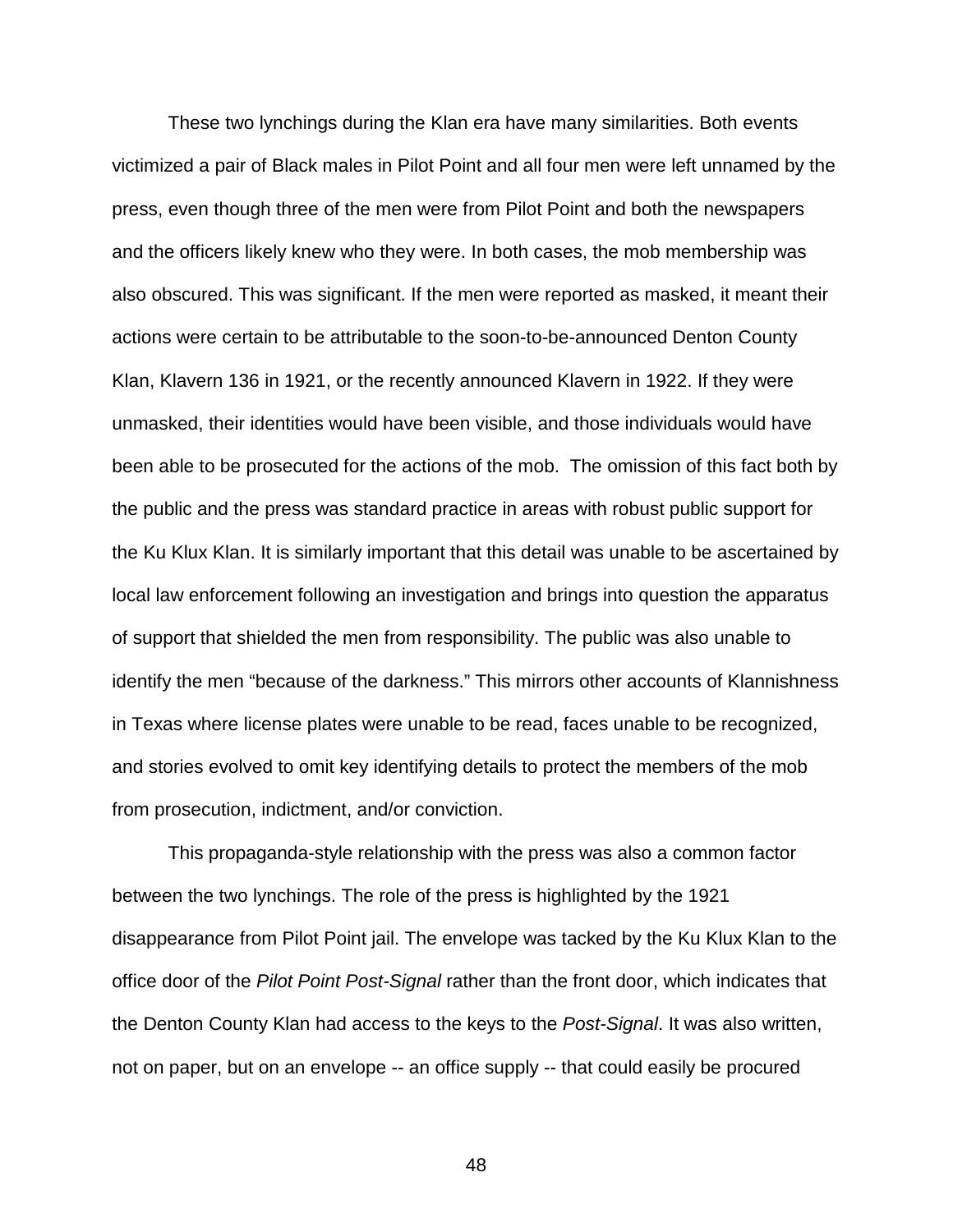from the office of the *Post-Signal*. By 12:30am, news of the disappearance was reported to the AP wire, complete with a tale of confusion surrounding the location of the two young men. The story was reported by the *Post-Signal*, out of their Pilot Point offices, as it ran nationally from Pilot Point rather than Denton. Therefore, the complete story of events was available to the national press *before* W. J. Miller discovered the note on his office door, an event that occurred on the morning of Friday, October 21. Had the story been reported by another staff member at the *Post-Signal*, Miller would have awoken surprised to find reports of a note on his door *prior* to finding the note himself. With these facts in mind, it can be concluded that W. J. Miller witnessed, if not participated in, the disappearance of two men from the Pilot Point jail and either witnessed the writing of or personally wrote the note left on his own office door. A similar series of events occurred following the lynching on December 14, 1922. <sup>61</sup>

Similarly, Klan member and editor-in-chief of the *Denton Record Chronicle*, Will C. Edwards, editorialized about lynchings on December 14, 1922. The editorial was above the fold on page two, one page behind the story of the previous night's lynching. Therein, Edwards argues that areas with reported lynchings have higher incidences of Black crime, particularly the crimes most feared by the white pro-lynching populace. Edwards concludes the editorial by writing, "...there are dozens of counties in the State - - Denton is one of them -- in which there has never been a case of mob violence and in which it also will be found that crimes of the type responsible for such outbreaks in other

 <sup>61</sup> On a weird note, the editor of the *Pilot Point Post-Signal* gave an eight-pound sweet potato to the state press the morning after the two young men disappeared. The sweet potato was obtained from the head of the local rest cottage and *Dallas Morning News*, who did not cover the disappearance, was very grateful for the lunch. See: "The State Press," *Dallas Morning News*, October 22, 1921, accessed October 27, 2019. Genealogy Bank.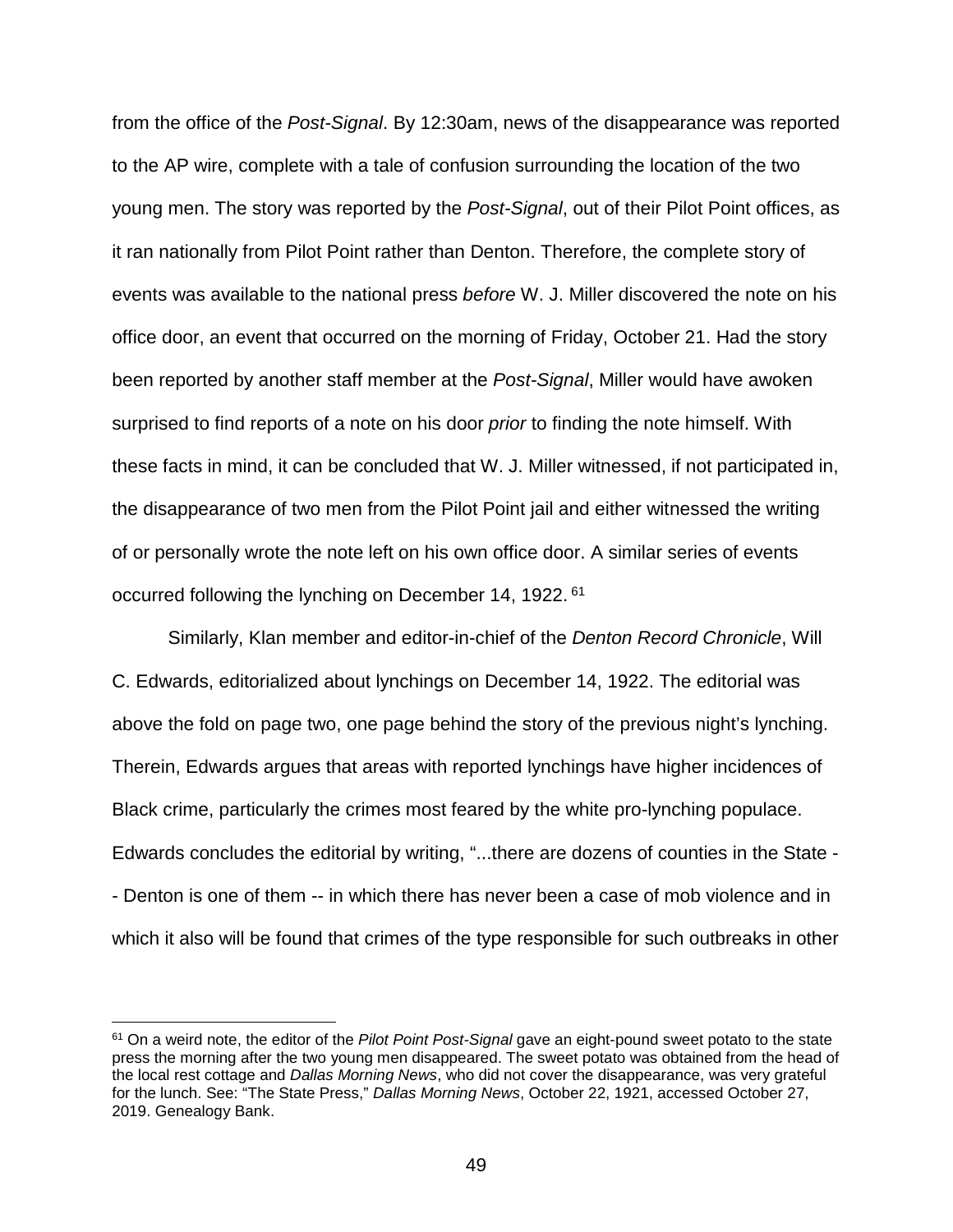counties have been extremely few or none at all." Through this piece, the Klan is writing its own narrative of the night's lynching. First, they impress that in areas where lynchings are acknowledged as such, crime rises as a result. Second, they state that Denton County has never experienced an act of mob violence -- in direct contradiction of the story printed on the front page of the very same newspaper. Last, they explain that the lack of acknowledged mob violence is why Denton County has less violent Black crime. <sup>62</sup>

Another commonality regarding the press coverage of both events is found in the coverage prior to the violent attacks. On the day of each lynching, the *Denton Record-Chronicle* printed articles about anti-lynching activism on its front page. On the day of the October 20, 1921 lynching, an article was published on the front page of the *DRC* entitled, "Favorable Report on Anti-Lynching Measure is Made." Therein the article describes the penalties listed in the Dyer Anti-Lynching Bill which would befall members of a mob who took the life of its prisoner. "Any member of a mob which puts anyone to death," the article reads, "shall be imprisoned for life or not less than five years." Even more poignantly, the article specifies punishment for derelict law enforcement officers stating, "state and municipal authorities who thru(sic) neglect of duty fail to prevent a lynching shall be imprisoned for not more than five years or fined not more than \$5,000." While the Dyer Bill never passed, many feared that it would. Perhaps as a result of this front page coverage, mob members were intentionally unable to be identified and the death of the teenagers was never referenced -- neither in the note left by the K.K.K. nor in the newspaper coverage which surrounded the violence. Without a

 <sup>62</sup> "Editorial," *Denton Record-Chronicle*, December 14, 1922, accessed February 10, 2020. Newspaper Archive (UNT).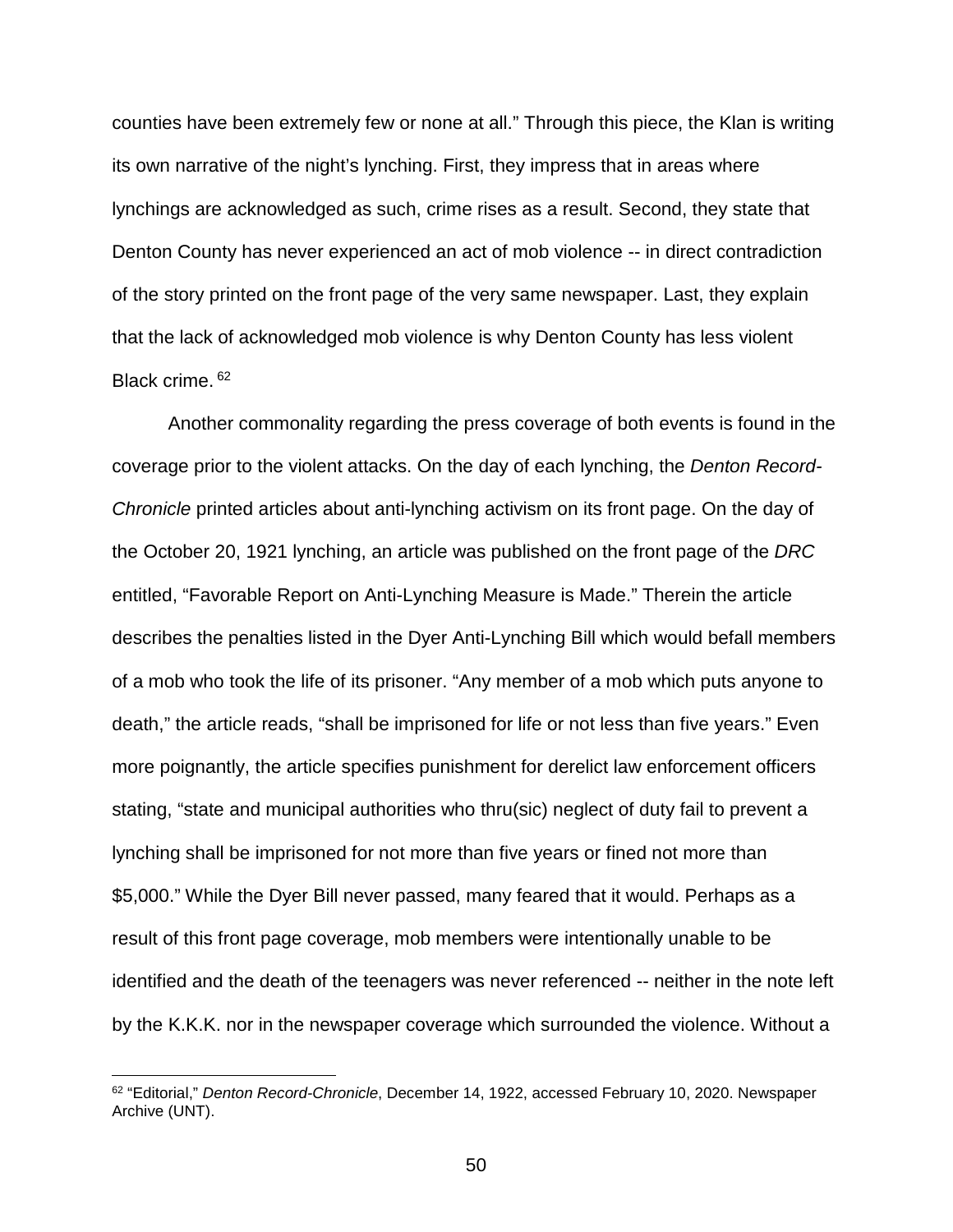clear proof of death, how would someone prosecute the mob for a lynching? Similarly, the following year, on the morning of December 13, 1922, the *DRC* printed an article about a Governors' Conference slated to begin the following day which would discuss the problem of the Ku Klux Klan. It is, therefore, possible that the newspaper's focus on the Ku Klux Klan led directly to the omission of a Klan signature on the note left behind at the *Pilot Point Post Signal*'s office following the December 14, 1922 lynchings. 63

Lastly, both lynchings received front page coverage from county newspapers. Therein, both the violence and the whereabouts of the victims were obscured, but the alleged crimes were placed in central positioning. The words written by the Klan in their notes to the press were printed in full and in both instances, they included the words "warning" and "loafers," clearly speaking to the Black community. These messages were successful. The week of December 19, 1922, two Texas rangers visited Pilot Point in search of prohibition violations and four more Black men from the Pilot Point community were arrested. In the days following the lynching, the Black people of northeast Denton County fled. "Since the men have been kidnapped" wrote one source, "scores of men, women, and children have left the vicinity." "There are not many [C]olored people here and opportunities for employment are scarce," penned *The Appeal*. The exodus of Black bodies from Denton County in late 1922 was also influenced by the warning campaign run by the Klan prior to the lynching which stated, "stop stealing and go to work."64

 <sup>63</sup> "Favorable Report on Anti-Lynching Measure is Made," *Denton Record-Chronicle*, October 20, 1921, accessed February 10, 2020. Newspaper Archive (UNT); "Dry Law, Klan, Movies and Business Conditions Coming Before Governors' Conference," *Denton Record-Chronicle*, December 13, 1922, accessed February 10, 2020. Newspaper Archive (UNT).

<sup>64</sup> "Negroes Disappear Rangers Investigate," *McKinney Daily Courier*, December 30, 1922, accessed November 4, 2019. Newspaper Archive (UNT); "Prisoners Spirited from Unguarded Jail," *The Appeal* (St. Paul, MN), December 30, 1922, accessed November 4, 2019. Newspapers.com; "Horse Thieves are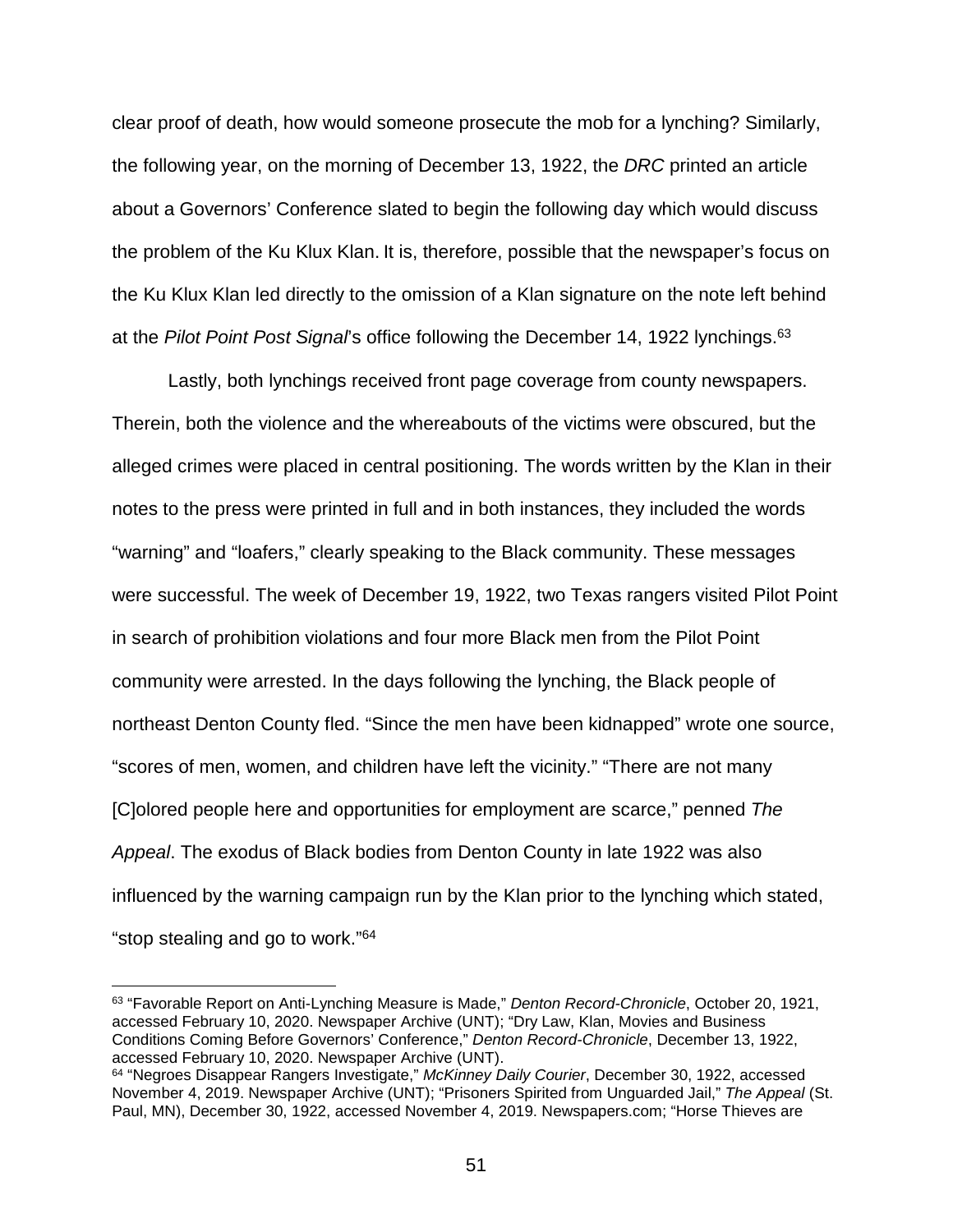Despite the wide similarities in press coverage, the most significant commonalities are those pertaining to the justice system due to its predictability. First, all four men lynched were arrested for, but uncharged with, crimes that were uncertain to have legitimately occurred. In the case of the Norrod home break-in, the only witness was thirteen-year-old Mary Norrod and nothing was taken from the home. The charges posited were not burglary or breaking and entering, but rather an unspecified "immoral conduct involving white women." No information was reported or retained by local authorities which supported the idea that a crime occurred. Similarly, the crime of which the two men were accused in 1922 -- horse theft -- had resolved itself prior to their arrest. The horses had returned, all horse accessories were recovered, and no witnesses could place the two men either with the horses or at the scene of the crime.

This finding leads to the second significant similarity between the two lynchings. Both were investigated by the Denton County Sheriff's Department and neither investigation produced enough information to bring charges. This indicates that neither crime would have been able to be successfully prosecuted. The investigations moved slowly and broadcast to the public that a conviction would be unlikely. This very lack of evidence was utilized as the reason why the victims were not transferred to Denton County Jail for their safety. Had enough evidence existed for a conviction, the Denton County Sheriff's Department was prepared to safely house the men while they awaited

Missing from Jail," *Bryan Daily Eagle*, December 14, 1922, accessed November 4, 2019. Newspaper Archive (UNT); "Negro Thieves Spirited From Jail in Texas," *The Daily Ardmoreite* (Ardmore, OK), December 14, 1922, accessed November 4, 2019. Newspapers.com; "Query — Where Did Negroes Go?" *Spokane Chronicle* (Spokane, WA), December 14, 1922, accessed November 4, 2019. Newspapers.com. Interestingly, the *Independence Daily Reporter* from Independence, Missouri also referred to the lynching as a 'warning' in "Pilot Point Warns Negroes," *Independence Daily Reporter* (Independence, MO), December 14, 1922, accessed November 4, 2019. Newspapers.com.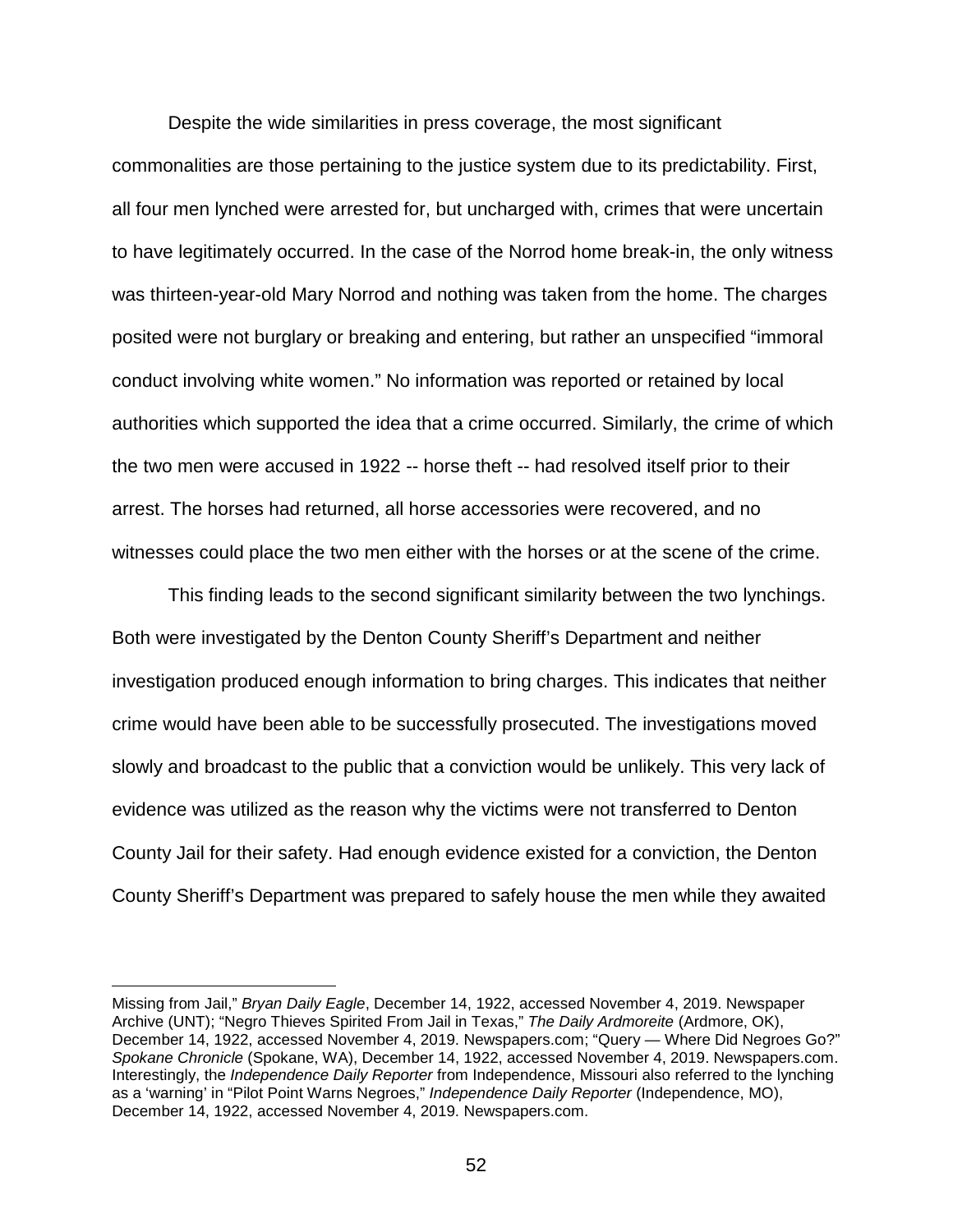a trial; however, because no incriminating information was found, they were left, unguarded and unarmed in the Pilot Point Jail overnight.

The whereabouts of the two Black young men stolen from the Pilot Point jail in 1921 remain unknown; yet, their disappearance speaks loudly through its narrative omissions. First, the names of the teenagers were omitted in all records of the event. This action serves a purpose as it erases the identity of two human beings with families, histories, uniqueness, personalities, and potential and paints in its place two generic Black men imagined through the lens of 1920s stereotypes. The alleged crime, as one of the few known facts about the young men, did work as it replaced the humanity of the unnamed teenagers with the fear of home invasion and crimes against women. Other than the alleged crime, the only other detail known about the two young men was that they were from Texarkana, a town fraught with racial violence during the reign of Judge Lynch. The day before the alleged invasion, the *Denton Record-Chronicle* published a story about a Black man who violently murdered his wife near Texarkana. A week before the disappearance, W. McNeeley was lynched in Leesburg, Texas -- a town sixty miles southwest of Texarkana -- for the alleged rape of a white woman. These stories exemplify the exposure that Denton County citizens had to generic stereotypes about Black men from the northeast corner of the state. This stereotype likely converged with the forced anonymity of the two teenagers to paint a picture of dangerous outsiders.<sup>65</sup>

Second, the lack of detail places focus on the process of Klan violence in Denton County. A crime was alleged by a member of a local fraternal organization against a

 <sup>65</sup> "Bowie County Mob Composed Largely of Negroes Seeks to Lynch One of Own Race," *Denton Record-Chronicle*, October 18, 1921, accessed December 9, 2019. Newspaper Archive (UNT); Chapman, "Lynching in Texas," 111.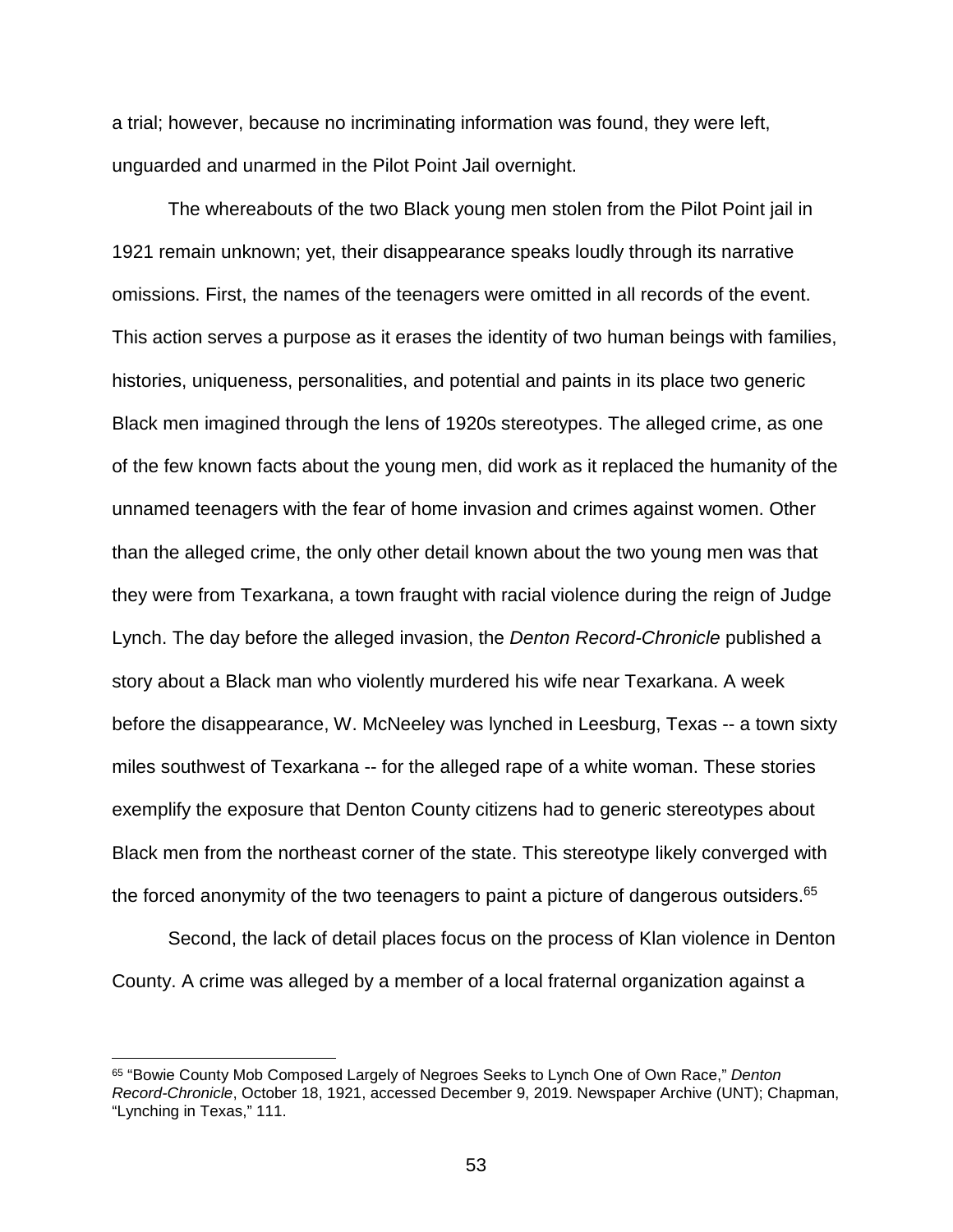white woman, supposedly committed by a person of color, and reported to law enforcement. Then, law enforcement moved quickly to capture and jail Black men for the alleged crime while an investigation was made. But the investigation was slow, communication with the Denton County Sheriff's office was untraceable, and the public learned the men were held in jail with no guarantee of conviction. A group of seemingly invisible, indistinguishable, white men then took the Black men from jail. The targets of the process, the Black men, were never seen again and their fate was left mysterious and unable to be determined by either the press or investigators. A note was left by the Ku Klux Klan for the press to ensure coverage of the act of disappearing Black bodies. The Denton County Sheriff's Department responded slowly, a half-hearted investigation was completed, delay tactics were employed, and ultimately no charges were filed against the perpetrators.

This process signals a pattern through which historians can identify acts of racial violence in Denton County despite record loss and omission. In search for Black bodies disappeared by the Jim Crow Justice System in 1920s Denton County, the following factors are significant:

- (1) Unclear identity of the accused
- (2) Arrest for a crime that is uncertain to have occurred
- (3) Slow investigation by the Denton County Sheriff's Department with no guarantee of conviction
- (4) Detention in a loosely guarded or unguarded jail
- (5) Klan activity
- (6) Disappearance from jail
- (7) No further record of the victims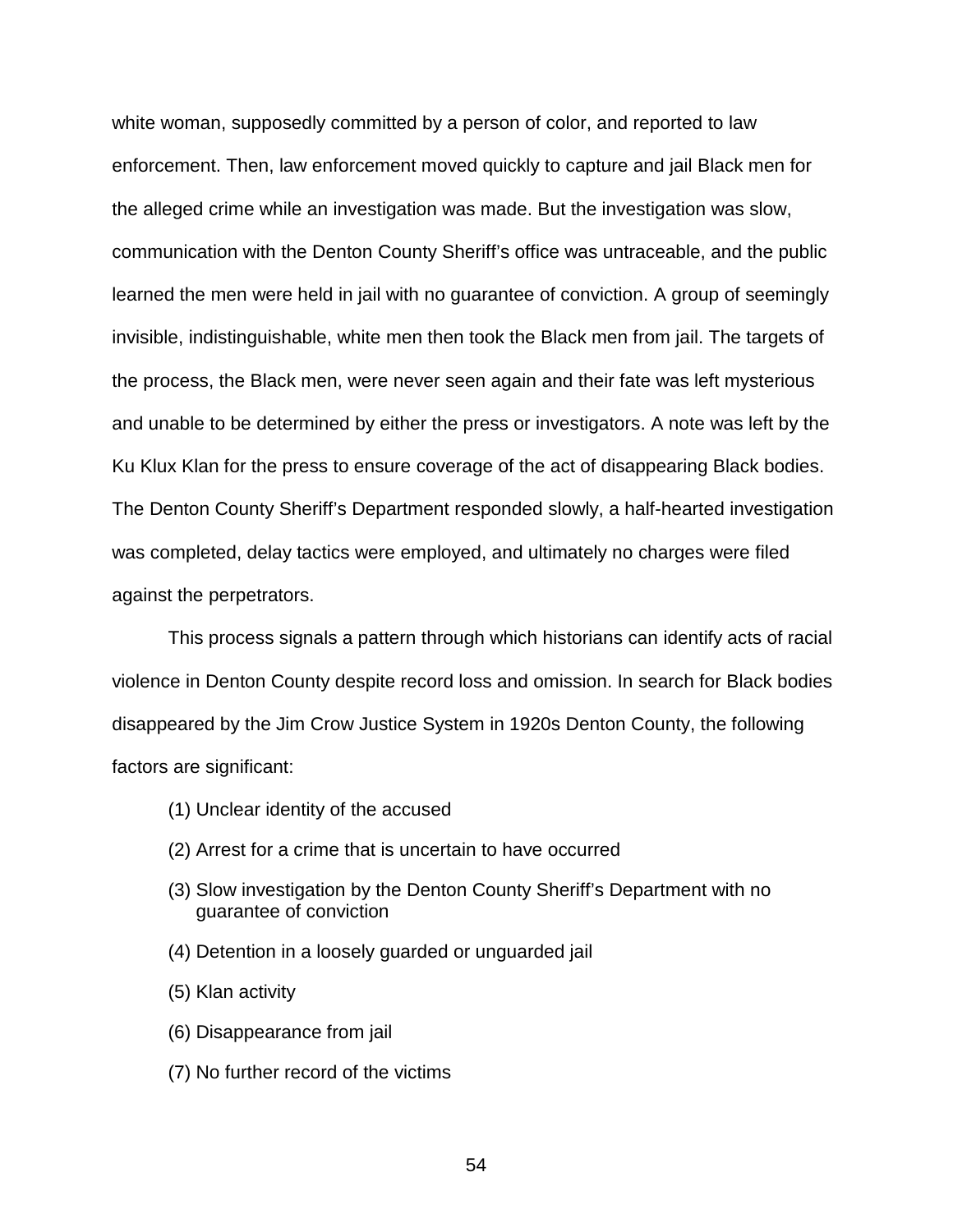Through the acknowledgement of this framework of violence and in spite of efforts to obscure and propagandize the coverage of lynchings in Denton County, a pattern can be applied to other opaque instances of racial violence. Through this pattern, historians can approach the omitted breadth and scope of racial terrorism within the county. This will be further examined and applied in Chapter 4.

The lynching pattern in Denton County was typical of Texas lynchings its corresponding time periods. In the mid-1800s, mobs of lynchers accused Black men of intimate crimes and white men of horse theft. Yet, the terrorism becomes obscured during the rise of the second Ku Klux Klan in the 1920s and is only visible due to a strict adherence to an unseen, organized procedure. This framework establishes a pattern of conduct on the part of two ritualistic entities -- law enforcement and the Ku Klux Klan - who were both essential components in the deaths of four men between 1921 and the close of 1922. The uneasy marriage between the mission of these two seemingly opposed entities leaves one remaining question. How did the Ku Klux Klan of Denton County open the door to the Pilot Point Jail, twice, without the key?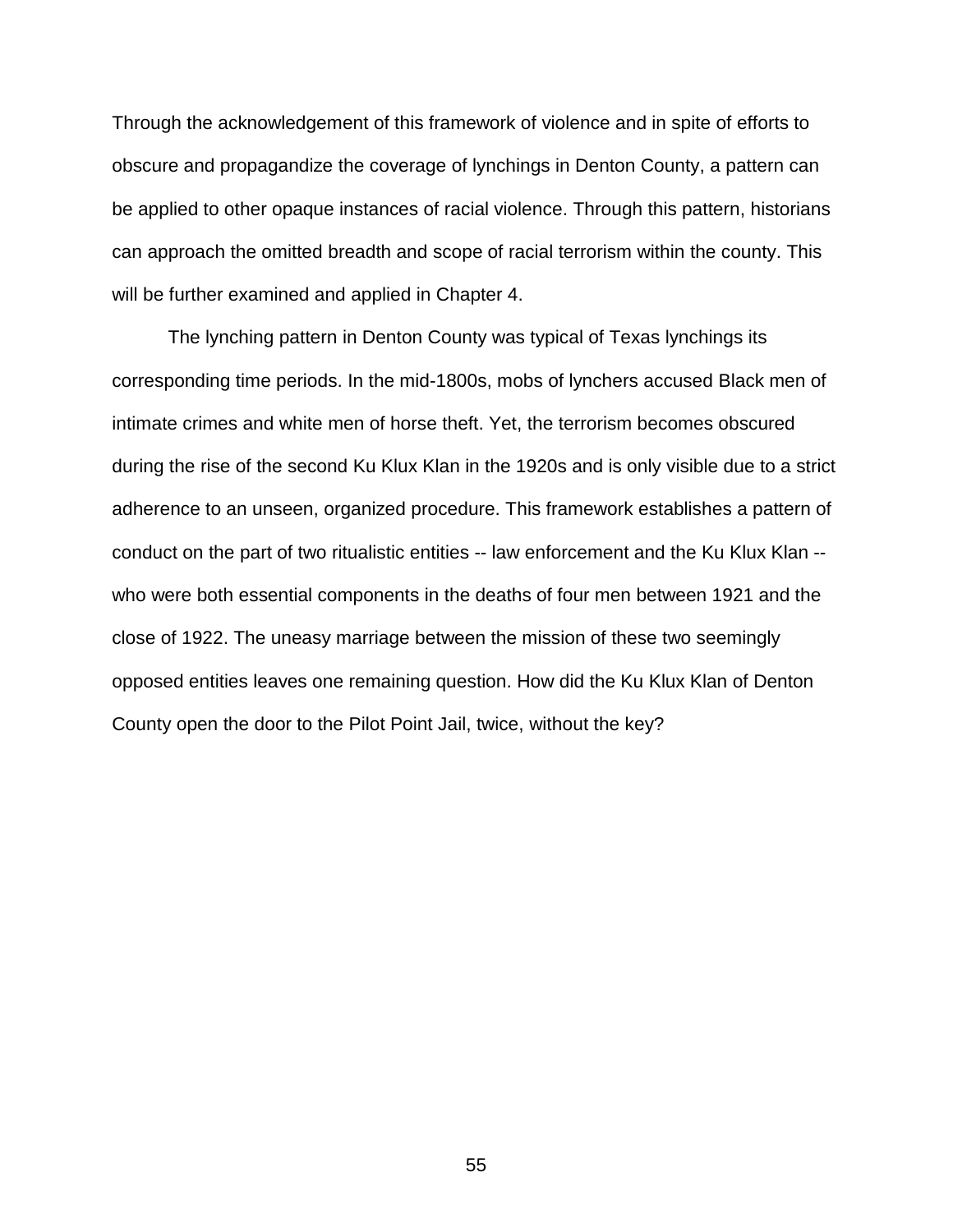## CHAPTER 3

## THE KEYS TO THE JAIL

On October 19, 1921, two Black men were taken from the jail in Pilot Point, Texas, by the Ku Klux Klan, beaten, and never seen again. On December 13, 1922, two Black men were taken from the jail in Pilot Point by the Ku Klux Klan and lynched. Investigations into the whipping, murder, and disappearance of these men resulted in zero criminal charges. How were four men removed from jail without a witness? Sheriff James Goode, County Attorney Ben Boyd, and Judge Charles Pearman, unable to uncover key details about how the men were taken from jail, abandoned investigatory efforts. Through the examination of thousands of primary source records and secondary scholarship which spans a century, this chapter takes on the very question left unanswered by Denton County officials in the early 1920s: Did the Ku Klux Klan have the keys to the Denton County jail?

Nancy MacLean asserts the Ku Klux Klan was and remains the most powerful far-right movement in American history; yet, the citizens of Denton County between 1920 and 1925 saw the Klan as a benevolent organization. David Chapman found that most lynchings occurred in areas of high-density slavery, but Denton County only held ten persons in bondage before 1850. The majority of lynching victims in Texas were taken from the hands of the sheriff's department. This chapter tells the story of a county with statistically unlikely lynchings and a Klavern often remembered for fraternity rather than violence. The absence of a violent historical memory of the Denton County Klan is due to broad, contemporaneous support of its practices. Between 1921 and 1924, Klavern 136 was able to remove prisoners from jail because the Sheriff, City Marshall,

56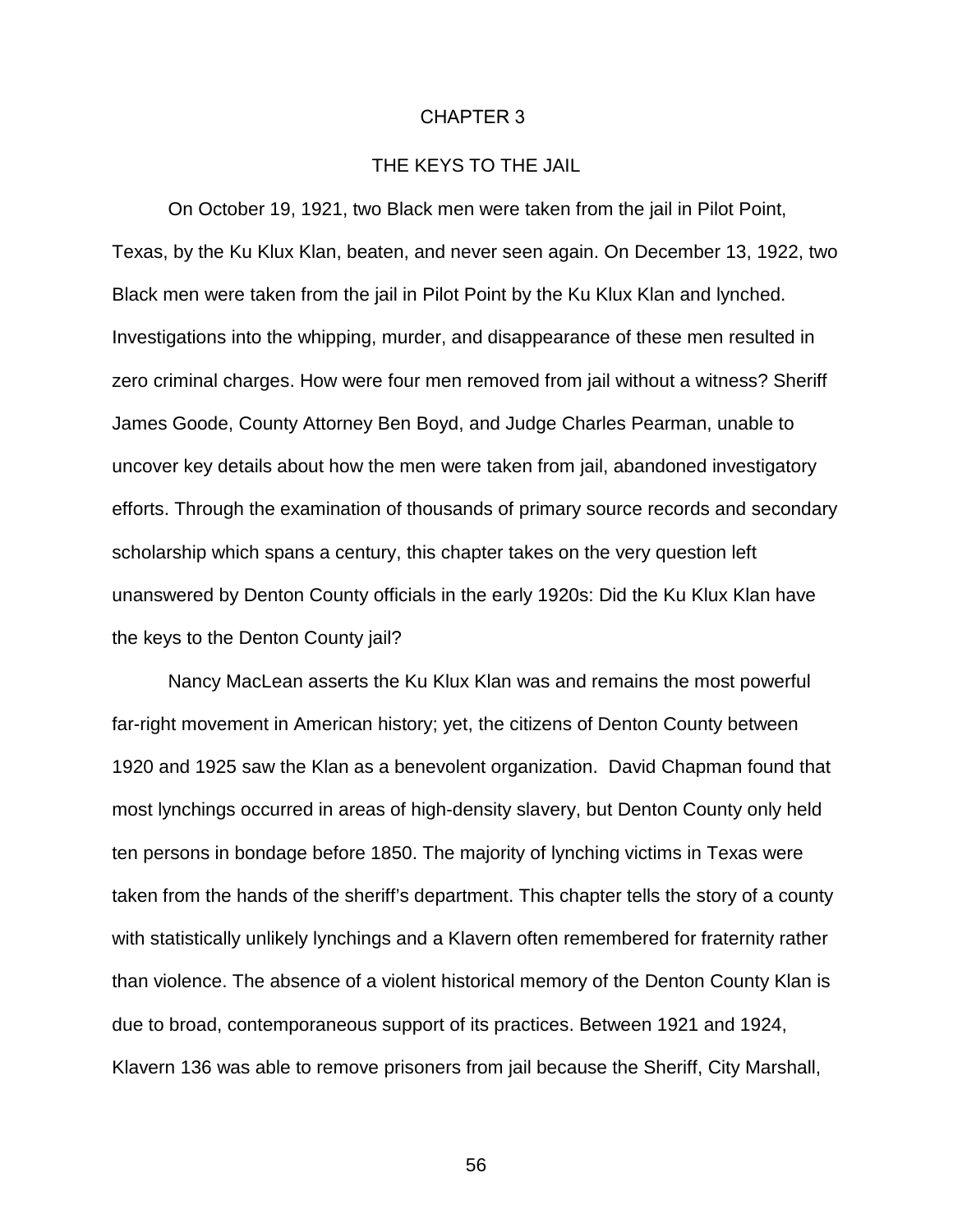County Attorney, and District Judge were among its ranks. During these three years, the Ku Klux Klan held both the metaphorical and literal keys to the Denton County jail.<sup>66</sup>

"Writers of Texas history have either treated the [far-right] movement [of the 1920s] in this state superficially or ignored it completely" argues historian Charles Alexander in *Crusade for Conformity*. Like a tornado wrapped in rain, the activity and membership of the Ku Klux Klan in Denton County (and Texas) were cloaked in populism, which "prepped [the] people for activism" and "evoke[d] a mythical concept of the people." This incarnation of populism has been studied and written about many times over, often with little more than a passing reference to the Ku Klux Klan in Texas. The very same anti-elitist, anti-globalist, and anti-intellectualism public sentiment, which was birthed from, and essential to, populism became central tenets of Klan ideology. Alexander further states, "Many Texans who found themselves living in a rapidly changing urban environment but clinging to the values of their rural backgrounds turned to the Klan, which promised to preserve the rural-minded Texan's conception of what was right and wrong." His assessment is significant to understanding the rise of extralegal violence in the 1920s. The reaction of white, Baptist, rural congregants to a "postwar crime wave" and the "supposed moral breakdown" of urbanity were expressions of fear in a changing economy with changing normative behavior and

 <sup>66</sup> Nancy MacLean, *Behind the Mask of Chivalry: The Making of the Second Ku Klux Klan* (New York: Oxford, 1994), xi; Seventh Census of the United States, Denton County Clerk, Denton, TX. Heritage Quest (UNT); David L. Chapman, "Lynching in Texas," (master's thesis, Texas Tech University, 1973), 21, 55. The treatment of far-right populism in Texas historiography has changed some since Chapman wrote those words in 1973; however, it still does not receive the full-throated treatment necessary to dissect the Ku Klux Klan in 1920s Texas.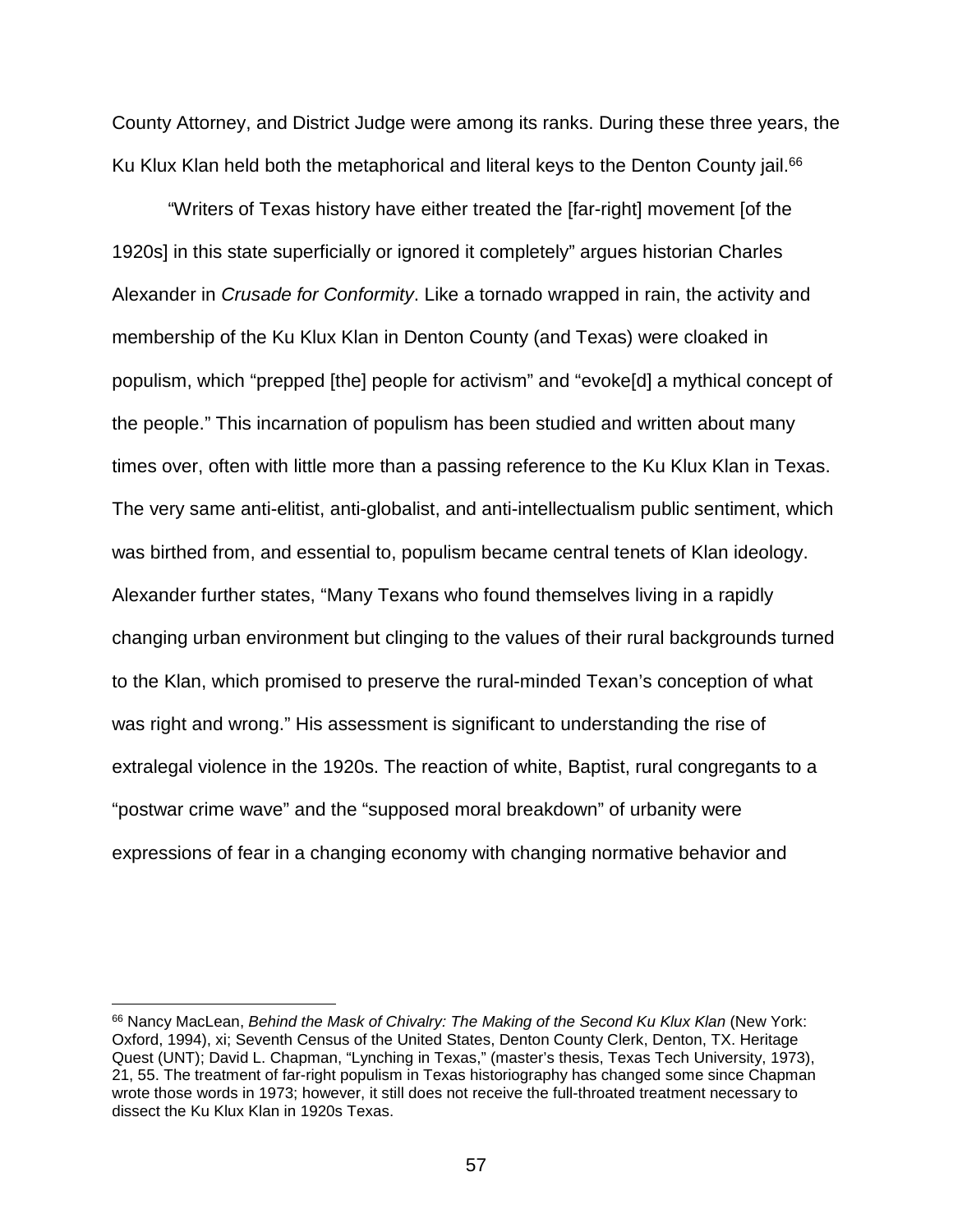technology. As such, the Klan in Denton County was a part of a "quest for law and order" in an increasingly unionized, professionalized, and urbanized postwar world.<sup>67</sup>

In 1903, The Girls Industrial Institute and College of Texas -- which would later become Texas Woman's University -- opened on sixty-seven acres donated to the institution just north of Quakertown. Immediately south of Quakertown were two streets known as "silk stocking row" for their density of prostitution. By 1916, the student population of the Girls Industrial Institute and College of Texas, renamed College of Industrial Arts, swelled to 1,600 white women. In the same year, the United Daughters of the Confederacy unveiled a statue of a Confederate soldier topping an arch on the courthouse lawn in downtown Denton. The first screening of *Birth of a Nation* in Denton County was at the College of Industrial Arts on January 17, 1917. Within three years, women gained the right to vote when the United States ratified the Nineteenth Amendment. Women began to wear makeup, bob their hair, and purchase shorter skirts from department stores in urban areas. Liberation came. Within four months, Denton County had established its first chapter of the Ku Klux Klan.68

Nationally, the Klan saw crime fighting as an act of masculinity and Klan recruitment led by community leaders, specifically those essential to the ideology of the organization itself. Businessmen (for prestige and economic power), pastors and

<sup>68</sup> US Department of Interior, National Park Service, *National Register of Historic Places Application* (Denton (TX): March 1992). [https://www.cityofdenton.com/CoD/media/City-of-](https://www.cityofdenton.com/CoD/media/City-of-Denton/Business/Development%20Review/Historic%20Preservation/NationalRegisteredDistrict-(1).pdf)

 <sup>67</sup> Charles C. Alexander, *Crusade for Conformity: The Ku Klux Klan in Texas, 1920-1930* (Galveston (TX): Texas Gulf Coast Historical Association, 1962): v; Gordon, *The Second Coming of the KKK,* 25-36; Ibid.*,* 38-61; Alexander, *Crusade for Conformity*, 9; Ibid., 7.

[Denton/Business/Development%20Review/Historic%20Preservation/NationalRegisteredDistrict-\(1\).pdf;](https://www.cityofdenton.com/CoD/media/City-of-Denton/Business/Development%20Review/Historic%20Preservation/NationalRegisteredDistrict-(1).pdf) "United Confederate Veterans' Monument to be Unveiled by U.D.C.'s Next June," *Denton Record Chronicle*, November 11, 1915. Newspaper Archive (UNT); "Coming," *Denton Record-Chronicle*, January 5, 1917. Accessed March 18, 2019. Newspaper Archive (UNT); Chelsea Stallings, "'Removing the Danger in the Business Way': The History and Memory of Quakertown, Denton, Texas." Master's thesis, University of North Texas, Denton (TX), 2015.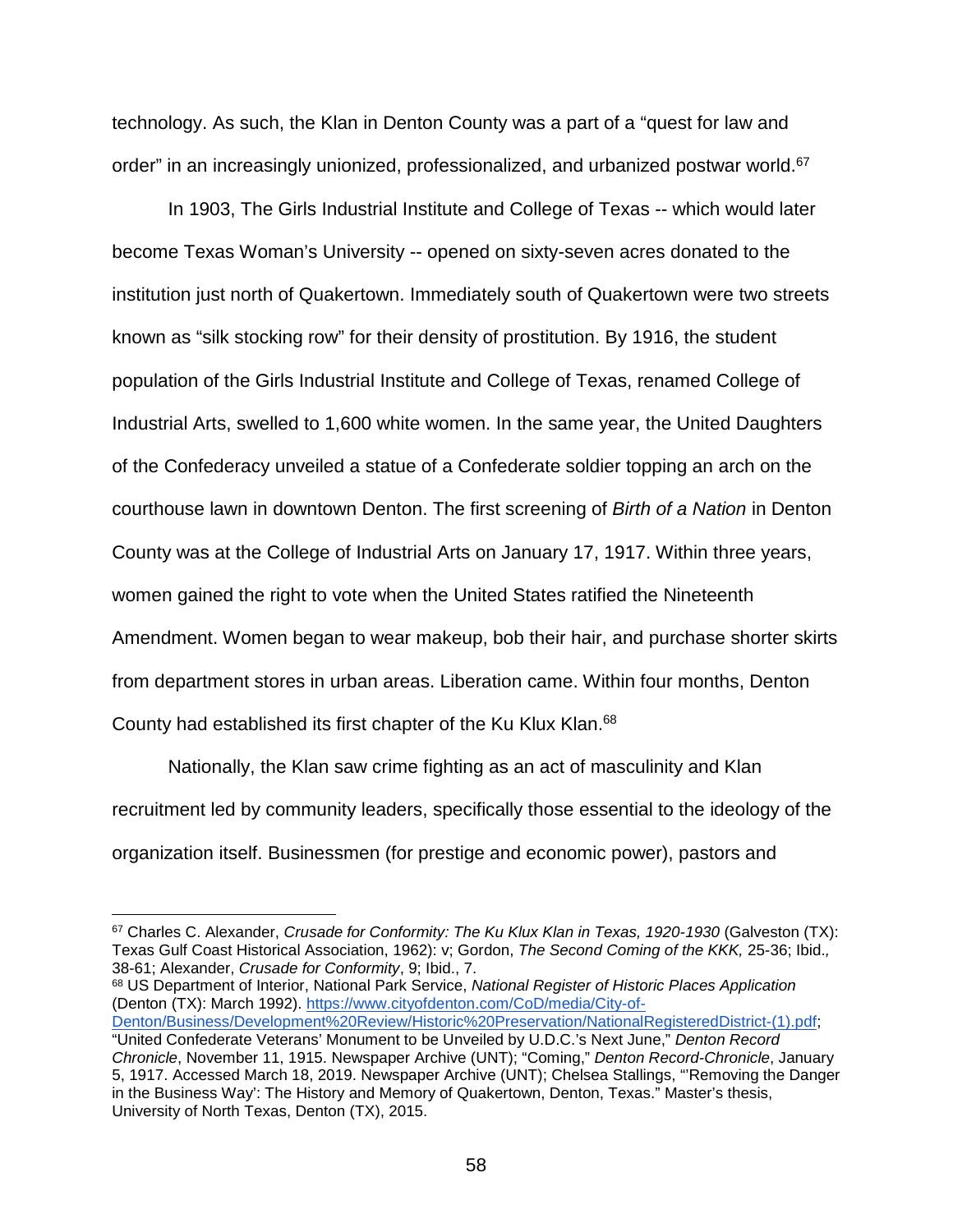reverends (for moral power), doctors, well-known farmers, and political officials -- "especially the sheriffs." Klan recruiters generally began recruitment efforts with the local Masonic Lodge, followed by the local law enforcement. For this reason, the overlap was considerable between the Ku Klux Klan and the Masons.<sup>69</sup>

While the people of Denton County were introduced to the idea of a Ku Klux Klan through *Birth of a Nation*, the first masked crusaders were imitated in nearby Fort Worth three months before Denton's first screening of the film. The Fort Worth Klan began at the request of Fort Worth City Commissioner Jamieson. He asked the Chief of Police Chollar to "organize a Ku Klux Klan to head the fall festival parade" on October 12, 1916. Because the establishment of an *official* Klavern requires a paid membership of ten dollars by 100 members and a charter from the Klan's Atlanta Headquarters, it would be four years before these roots stoked into a fully operating organization.<sup>70</sup>

The Ku Klux Klan in Texas began at a United Confederate Veterans (UCV) reunion in Houston on October 6-9, 1920. Z. R. Upchurch, third in command of the propaganda/recruiting arm of the national KKK, arrived in Houston for the UCV reunion in late September 1920. During his time at the UCV reunion, Upchurch enlisted the required 100 new Klansmen to establish the first klavern in Texas: Sam Houston Klan No. 1. Over the next three months, 150 additional klaverns formed, each with the requisite 100 paid members.71

 <sup>69</sup> Gordon, *The Second Coming of the KKK,* 25-36, 95; Robert L. Duffus, "How the Ku Klux Klan Sells Hate," Worlds Work 46, June 1923, 181.

<sup>70</sup> "Chollar Assigned to Form 'Ku Klux Klan' for Pageant," *Fort Worth Star-Telegram*, October 14, 1916. Genealogy Bank. What was truly amazing was the speed with which the Ku Klux Klan became entrenched in Texas politics. Less than two years from its origin in the state it had become the major platform issue of both parties and some estimates proport the majority of members of the State House of Representatives were members of the Klan by 1922.

<sup>71</sup> Alexander, *Crusade for Conformity,* 1, 4-5; See Appendix 1.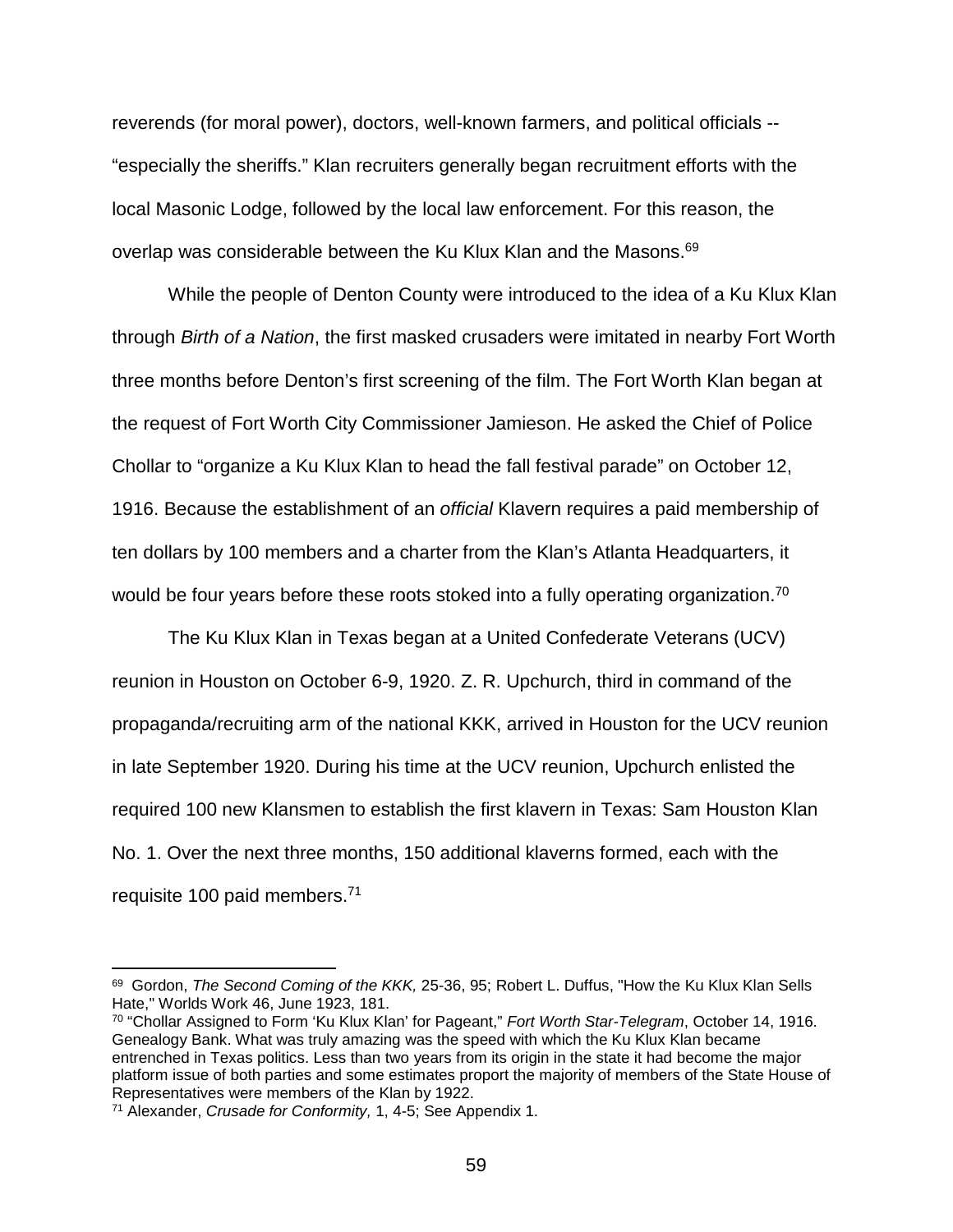By December 31, 1920, the *Denton Record-Chronicle* (Denton's newspaper of record) echoed the recruitment language of the Klan. The editor, William C. Edwards, wrote of a general sentiment that a crime wave existed in Denton County and mused about its causes. Edwards settled on the inability of law enforcement to take care of crime because each person arrested was accused of so many crimes that the judicial system did not seem to punish them correctly. The Fort Worth Klavern 101 was in operation by 1921, as was Dallas Klavern 66. Because the order of establishment dictated a Klavern's charter number, when the nearby small city of Gainesville was awarded Klavern number 151 was announced twelve days into January of 1921 to "combat [the] possible increase of [a] crime wave" it is clear that Denton Klavern 136, too, was in operation. The countywide "crackdown on vags" (vagrants) began on January 14, 1921, but with eighteen prisoners in jail at the time, only three were Black (17% of the prison population).<sup>72</sup>

To the immediate south of Denton were three Klaverns: Dallas, Fort Worth, and Oak Cliff. Dallas announced its establishment of Klavern 66 in April 1921. Reverend A. C. Parker was the Exalted Cyclops of Klavern 66 at its inception followed by Hiram Wesley Evans, a dentist and future Imperial Wizard of the whole Invisible Empire. In the most extensive published work on the Klan in Texas, Charles Alexander writes, "Texas was the star Klan state, and Dallas was the star Klan city."<sup>73</sup>

 <sup>72</sup> Editorial, *Denton Record-Chronicle*, December 31, 1920. Newspaper Archive (UNT); "Alexander, *Crusade for Conformity*, 5; Gainesville Will Have Ku-Klux-Klan," *Denton Record-Chronicle*, January 12, 1921. Accessed March 18, 2019. Newspaper Archive (UNT); "Fourteen 'Vags' in Jail; Four Held on Other Charges," *Denton Record-Chronicle*, January 14, 1921. Newspaper Archive (UNT). 73 Vaughn, Daniel, "Barbekue: How Barbecue Marked the Rise and Fall of the Texas Klan," *Southern Foodways Alliance*, 2019. [https://www.southernfoodways.org/barbekue/;](https://www.southernfoodways.org/barbekue/) Portz, Kevin G., "Political Turmoil in Dallas: The Electoral Whipping of the Dallas County Citizens League by the Ku Klux Klan, 1922," *Southern Historical Quarterly* 119, no. 2 (October 2015), 151. Project Muse; Charles C. Alexander,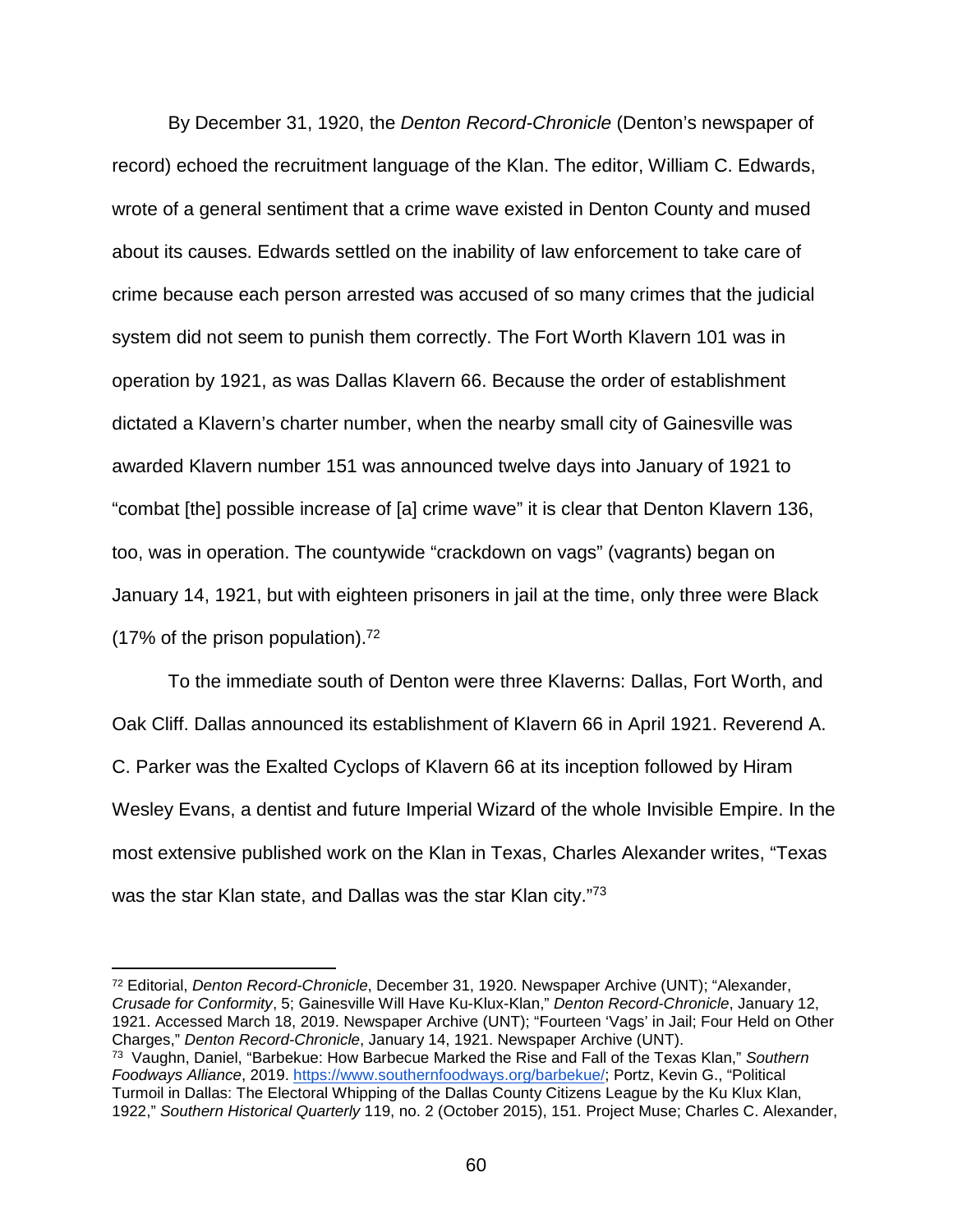As if asked by an unknown source, the *Denton Record-Chronicle* denied the existence of a Klan again on June 29, 1921, regardless of "unverified statements that an organizer has been here and has discussed an organization in Denton." Ten days later Edwards reiterated the message stating, "so far as outward indications go," there was still no Klan in Denton. Through the Klavern numbering convention, it is certain that a Klan *did* exist in Denton County on both June 29th and July 9th, 1921. Therefore, the statements regarding the lack of KKK in Denton were likely written with the intent of heightening the drama and/or increasing the public support before the Klan's formal reveal.74

On July 1, Edwards published an editorial which criticized a senatorial candidate for his anti-Klan stance stating, "He must have mistaken the 'sign of the times.'" This sentiment was echoed later the same week by Governor Pat Morris Neff who told the state house that "murder, theft, robbery, and holdups are hourly occurrences that fill the daily press. The spirit of lawlessness has become alarming." Neff went on to bemoan the growth of "technicalities" that had "sucked the lifeblood out of the penal code." Edwards responded in print, "The Ku Klux Klan has been called into being largely in those communities where the existing authorities have demonstrated either their inability or their unwillingness to enforce the laws." "The KKK typically justified vigilantism by charging that the police were not doing their jobs." Because this offended police officers, Hiram Evans shifted the narrative from inept police to engaging police

 $\overline{a}$ 

*The Ku Klux Klan in the Southwest* (University of Kentucky Press, 1965), 90. Google Books; Alexander, *Crusade for Conformity,* 13.

<sup>74</sup> "No Evidence of Ku Klux Klan in City," *Denton Record-Chronicle*, June 29, 1921. Accessed March 18, 2019. Newspaper Archive (UNT); Editorial, *Denton Record-Chronicle*, July 9, 1921. Newspaper Archive (UNT); See Appendix 1.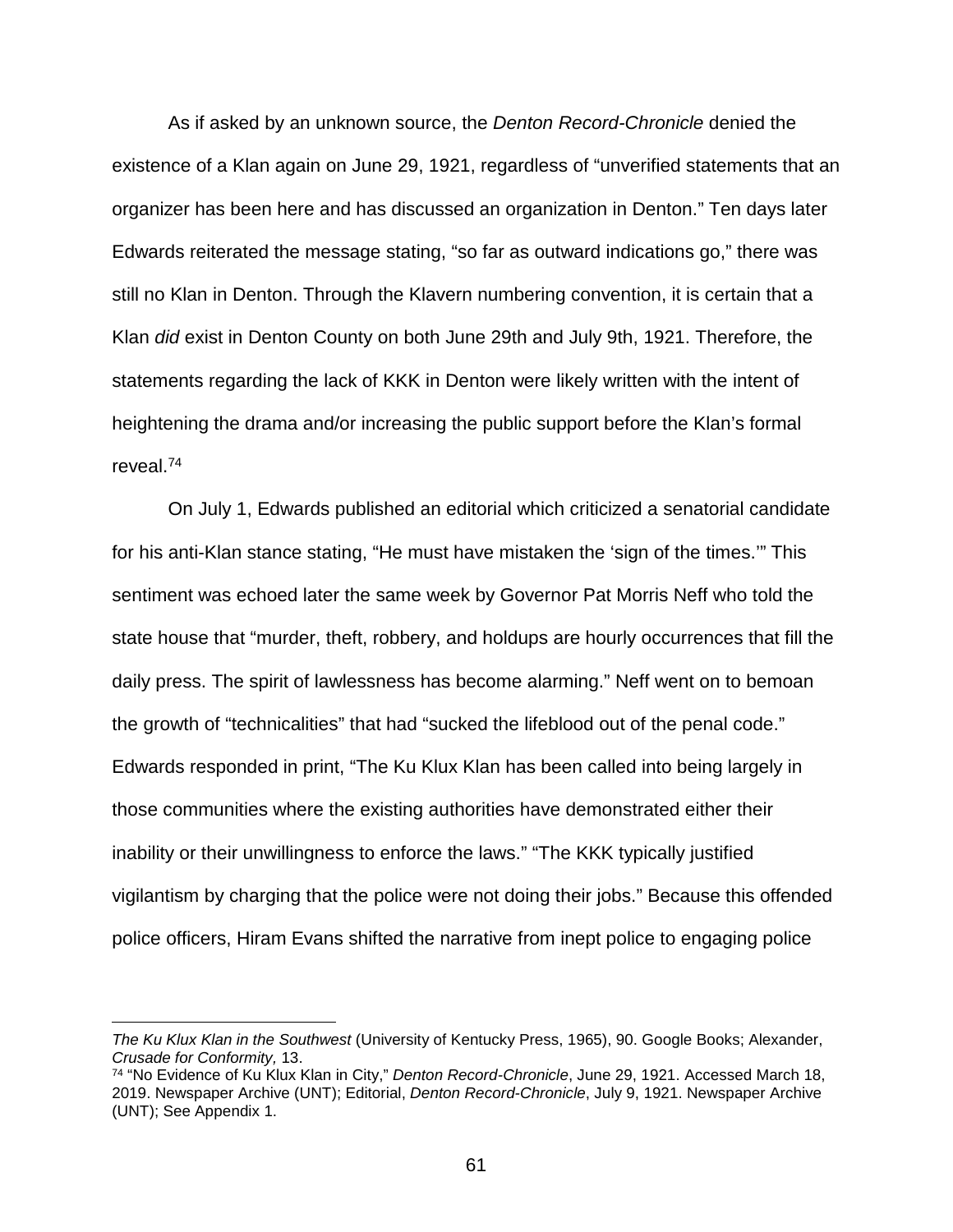and thereby legalizing or legitimizing extralegal action. The Sheriff's office responded in arrests -- twenty-three men and women were held in the county jail in August 1921 of which forty-eight percent were of color.<sup>75</sup>

On Monday, December 19, 1921, 330 hooded Klansmen marched in the streets of Denton from Robert E. Lee High School, where they put on their regalia, to the courthouse square where Mayor H. V. Hennan addressed the crowd of hooded attendees. Several thousand people watched the procession as Klansmen carried a burning cross and a sign that said "Denton Klan, Knights of the Ku Klux Klan." This was the first official action of Klavern 136.76

The Klan became largest in areas of small Black populations. As such, both the Klan and the population at large were worried about the birthrate of immigrants and African Americans. Larger numbers of non-white citizens would have increased the perceived threat of otherness. Fundamentally the Jim Crow justice system contained sexuality interlaced with racism and, the Klan both participated in and encouraged its feverous marriage. Racial threats to monoracial sexuality detailed through factual events in courtrooms, served as a form of folk pornography. In a period of violent conservatism, the miscegenation described in Black-on-white cases was "titillating" and generally relayed a standard narrative of Black sexual conquest against the will of a young, virginal white girl. It was only after the narrative had been shared that an

 <sup>75</sup> Gordon, *The Second Coming of the KKK*, 102; Editorial, *Denton Record-Chronicle*, July 1, 1921. Accessed March 18, 2019. Newspaper Archive (UNT); Alexander, *Crusade for Conformity,* 8; Editorial, *Denton Record-Chronicle*, July 7, 1921. Newspaper Archive (UNT); "Twenty-Three Prisoners in County Jail; Eleven Negroes," *Denton Record-Chronicle*, August 20, 1921. Newspaper Archive (UNT). <sup>76</sup> "Klan Parade is Staged at Denton," *McKinney Courier-Gazette*, December 20, 1922. Newspapers.com.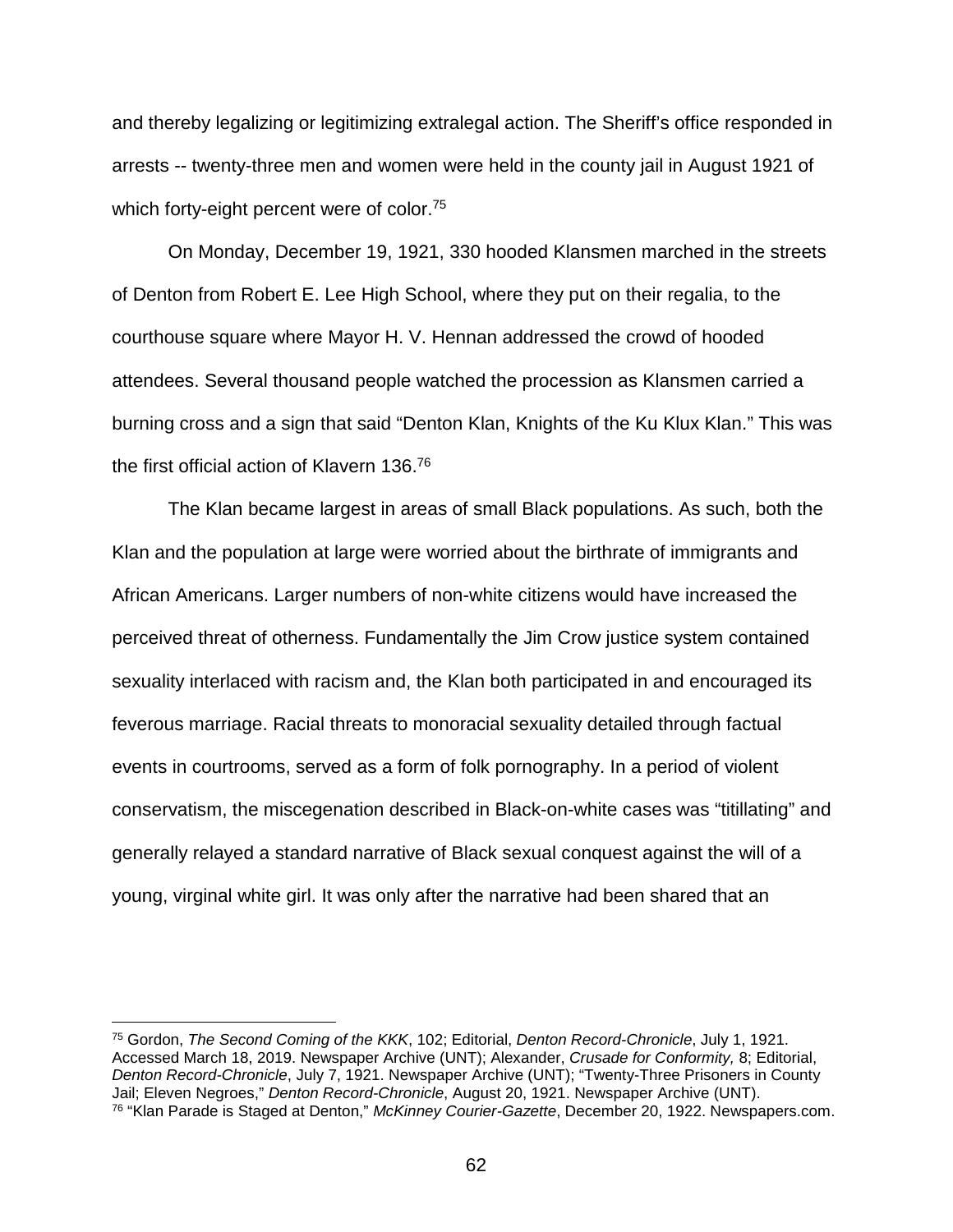accused Black criminal, in a white court, with a white jury could be disposed of -- either in the penitentiary or through the noose. $77$ 

Over half of all victims of lynching in Texas were taken out of the custody of law enforcement. Linda Gordon argues that this and the broader success of the Ku Klux Klan in the 1920s was due to its pseudo-legal status. This could have only been provided by the involvement of the legal system itself in the work of the Klan, as Sheriffs and Deputies alike would have otherwise felt the calling to raid meetings. While secrecy may have intensified membership in the Invisible Empire, local Klan Klonklaves were advertised in the newspaper in Denton beginning in January 1924.78

In Oklahoma, law enforcement officers occasionally handed suspects over to the Klan for violent extralegal punishment. Sometimes, those law enforcement officers "even participated in the beatings." Less public, Denton County officials appear to have signaled to the Klan when action was requested but distance required on the part of the Sheriff's Department. The morning of accused rapist George Smith's disappearance, the *Denton Record-Chronicle* printed a one-line statement that said "Sheriff Goode and his officers are overworked."79

Membership on the District Court's Grand Jury was both public and semi-regular for some citizens. Former law enforcement officers were frequently selected and would serve in a non-consecutive rotating semi-pattern. "In Oklahoma, and perhaps in

 <sup>77</sup> Gordon, *The Second Coming of the KKK,* 38-61; Patricia Bernstein, *The First Waco Horror: The Lynching of Jesse Washington and the Rise of the NAACP* (College Station: Texas A&M Press, 2005) 94. Not all Texans were members of the Ku Klux Klan, in fact, many rallied and voted for candidates whose platforms were wholly anti-Klan.

<sup>78</sup> Gordon, *The Second Coming of the KKK*, 25-36. "Classifieds," *Denton Record-Chronicle*, January 11, 1924. Newspaper Archive (UNT); "Classifieds," *Denton Record-Chronicle*, February 7, 1924. Newspaper Archive (UNT); "Classifieds," *Denton Record-Chronicle*, March 25, 1924. Newspaper Archive (UNT). <sup>79</sup> Gordon, *The Second Coming of the KKK*, 101; "Change of Venue Applied for in Sam Skinner Liquor Case," *Denton Record-Chronicle*, October 4, 1922. Newspaper Archive (UNT).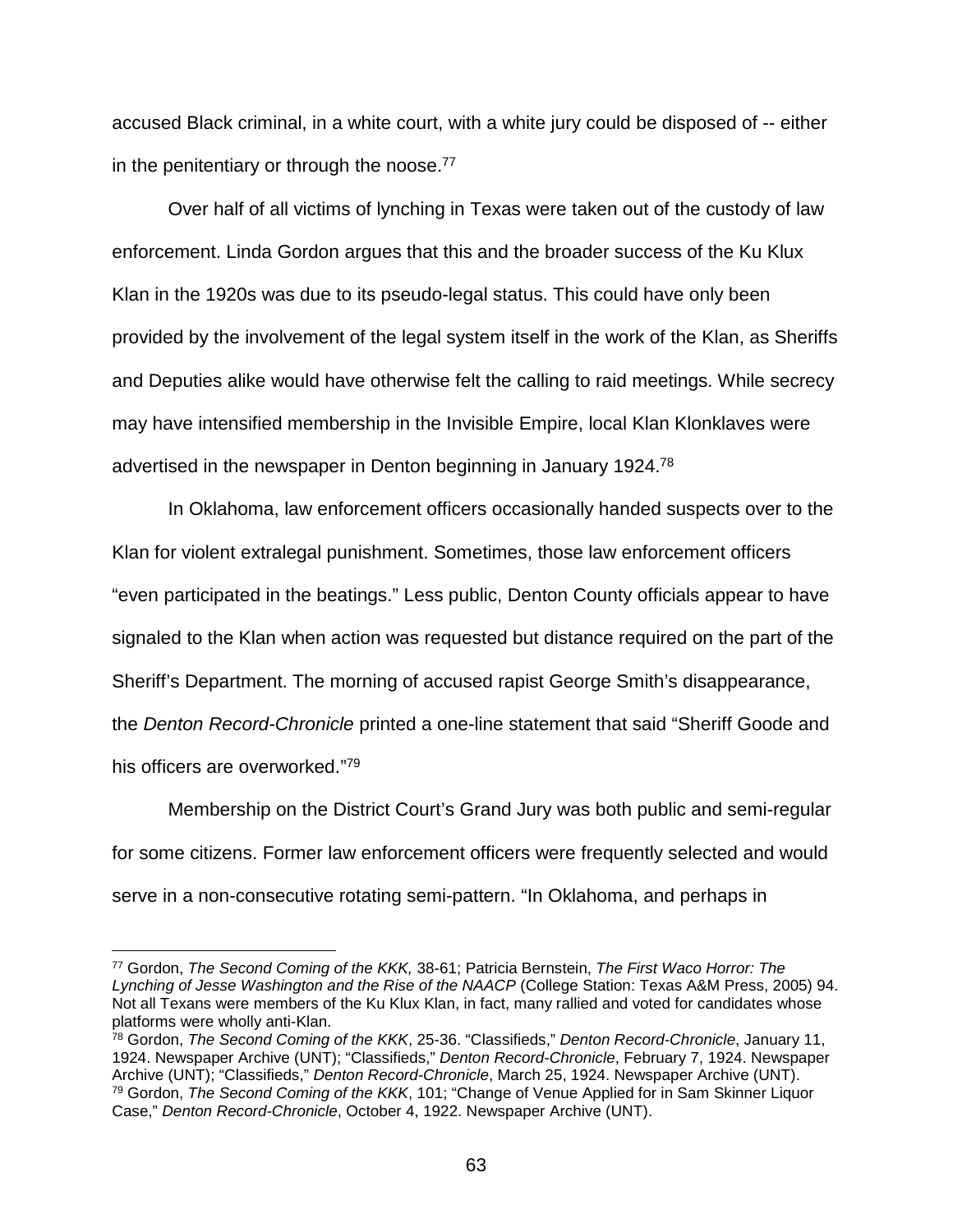elsewhere too, Klan membership was automatically suspended for any man called for jury duty, so that he could deny it and not be excluded for bias" argues Linda Gordon.<sup>80</sup>

A Klan advertisement in the Beaumont Enterprise read "The law of the Klan is JUSTICE" -- a term also painted on the side of the makeshift platform used for the live incineration of Henry Smith. As such, the Klan often acted as the investigative body of local Sheriff's Departments. Erwin J. Clark testified in 1924 that the Ku Klux Klan had an organized system of espionage where members were assigned people to watch. All Mexican and African Americans were watched in addition to any other white Americans who were considered of poor moral character. This was the work of the Klokann. "If we had a report about a man's immoral conduct we would select one of his neighbors, someone who knew him well, and we would authorize this party to watch him from day to day and night to night and render reports...If we wanted telephone conversations, why we got them; or anything else of that nature."<sup>81</sup>

The Governor of Arkansas became so overwhelmed with the actions of the Ku Klux Klan in 1922 that he petitioned the Department of Justice for help. J. Edgar Hoover contemporaneously reported, "The Governor has been unable to use either the mails, telegraph, or telephone because of interference by the Klan" and that, "local authorities are absolutely inactive." In Houston, Klansmen tapped telephone wires, intercepted telegraphs, and spied at the post office. This information was then transmitted to the Sheriff's Department who would respond through capturing the offender and placing

 <sup>80</sup> Denton County Sixteenth District Court, *Criminal Minutes and Indexes 1914-1941*, Denton County Archives; Gordon, *The Second Coming of the KKK,* 99.

<sup>81</sup> Alexander, *Crusade for Conformity,* 10; E. R. Bills, *Black Holocaust: The Paris Horror and a Legacy of Texas Terror* (Fort Worth: Eakin Press, 2015), 13-15; "Witness Explains How Money was Raised to Help Mayfield's Race," *Fort Worth Star-Telegram*, May 14, 1924. Genealogy Bank; Alexander, *Crusade for Conformity*, 11-12; See Appendix 2.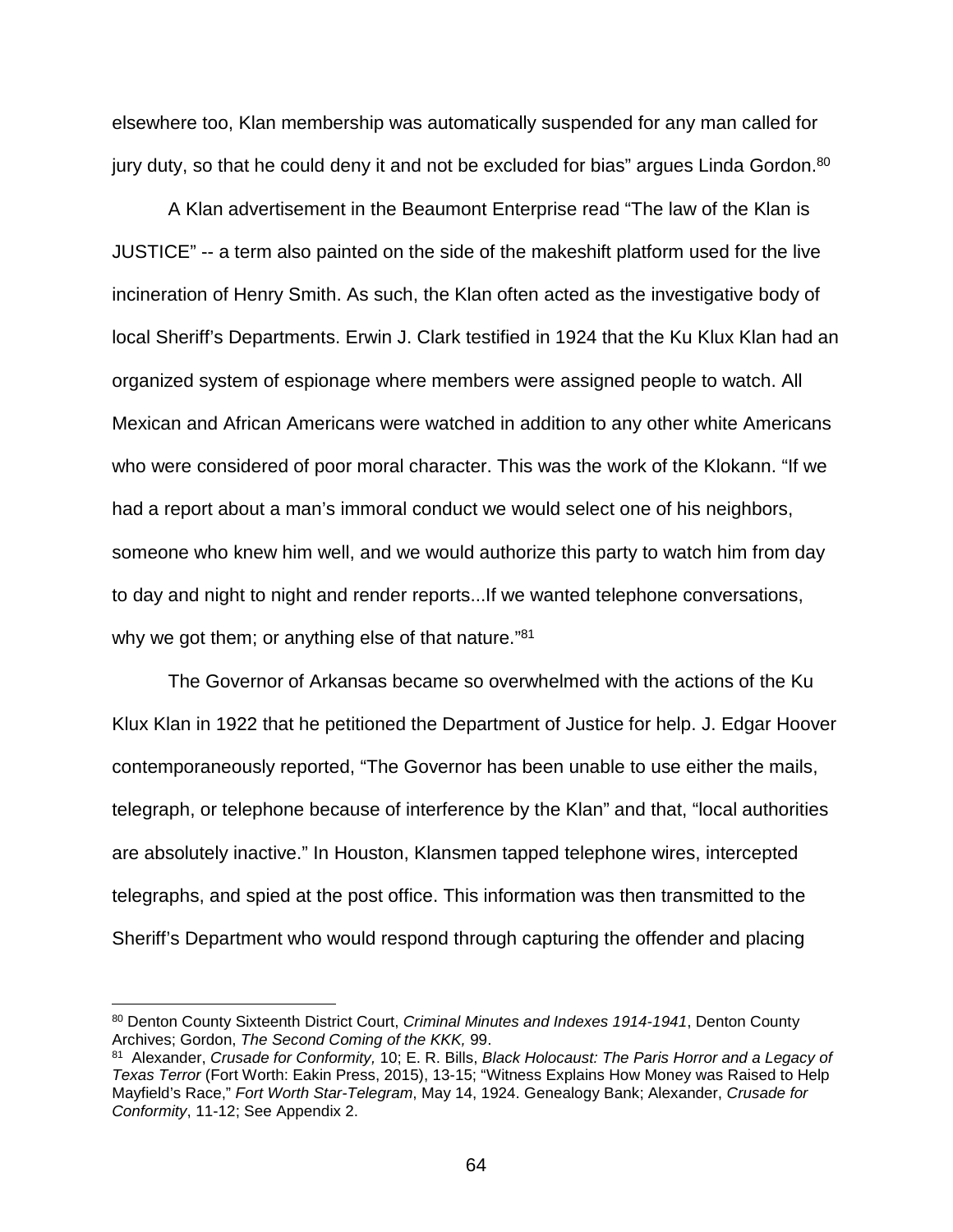them into custody. It was from this very custody that the accused were taken by the Klan under the cover of masks and darkness.<sup>82</sup>

Police forces were active participants in the Ku Klux Klan. "Take Dallas County as an instance," opined anti-Klan gubernatorial candidate Henry Warner on July 19, 1922, "Sixty-three outrages committed and only one case brought into court. And then it was the prosecuting witness who was tried. Or Harris County, where a great number of outrages have been perpetrated; Jefferson, Hardin, Liberty, Chambers, Angelina, Harrison, McLennan, and half a hundred others the tale is the same. In Travis County, Peeler Clayton was shot to death near the Klan hall. Every effort has been made to ascertain his slayers and there is today no information to be had by the grand jury, despite the strenuous effort of the District Judge and the District Attorney and the Grand Jurors. I cite you these facts as a reason why the courts were first captured by the Klan."83

James H. Goode was the Denton County Sheriff from 1918 until his retirement in 1922. He was born to pioneer settler John Hawkins Goode who moved to North Texas from Kentucky in 1851. His father and mother -- daughter of Denton County early settler Willis Hubbard Bates -- enslaved a female teenager who lived with the family in 1860. James Goode was not born until five years after emancipation. <sup>84</sup>

Before his service as Sheriff, Goode went on several Oklahoma land runs, served as an oxcart teamster during the construction of the Denton County Courthouse,

<sup>82</sup> Federal Bureau of Investigation, "Famous Cases and Criminals: KKK Series," Fbi.gov, accessed March 20, 2019. [https://www.fbi.gov/history/famous-cases/kkk-series;](https://www.fbi.gov/history/famous-cases/kkk-series) Alexander, *Crusade for Conformity*, 17. <sup>83</sup> Gordon, *The Second Coming of the KKK*, 25-36.

<sup>84</sup> Thurman and Lucas, *150 Years of Denton County Sheriffs*, 68; Eighth Census of the United States, Denton County Clerk, Denton (TX): Schedule 1 (Free Population); Eighth Census of the United States, Denton County Clerk, Denton (TX): Schedule 2 (Enslaved Population); This connection makes James Goode the nephew of the author of the quote at the beginning of this article, Edmond Franklin Bates.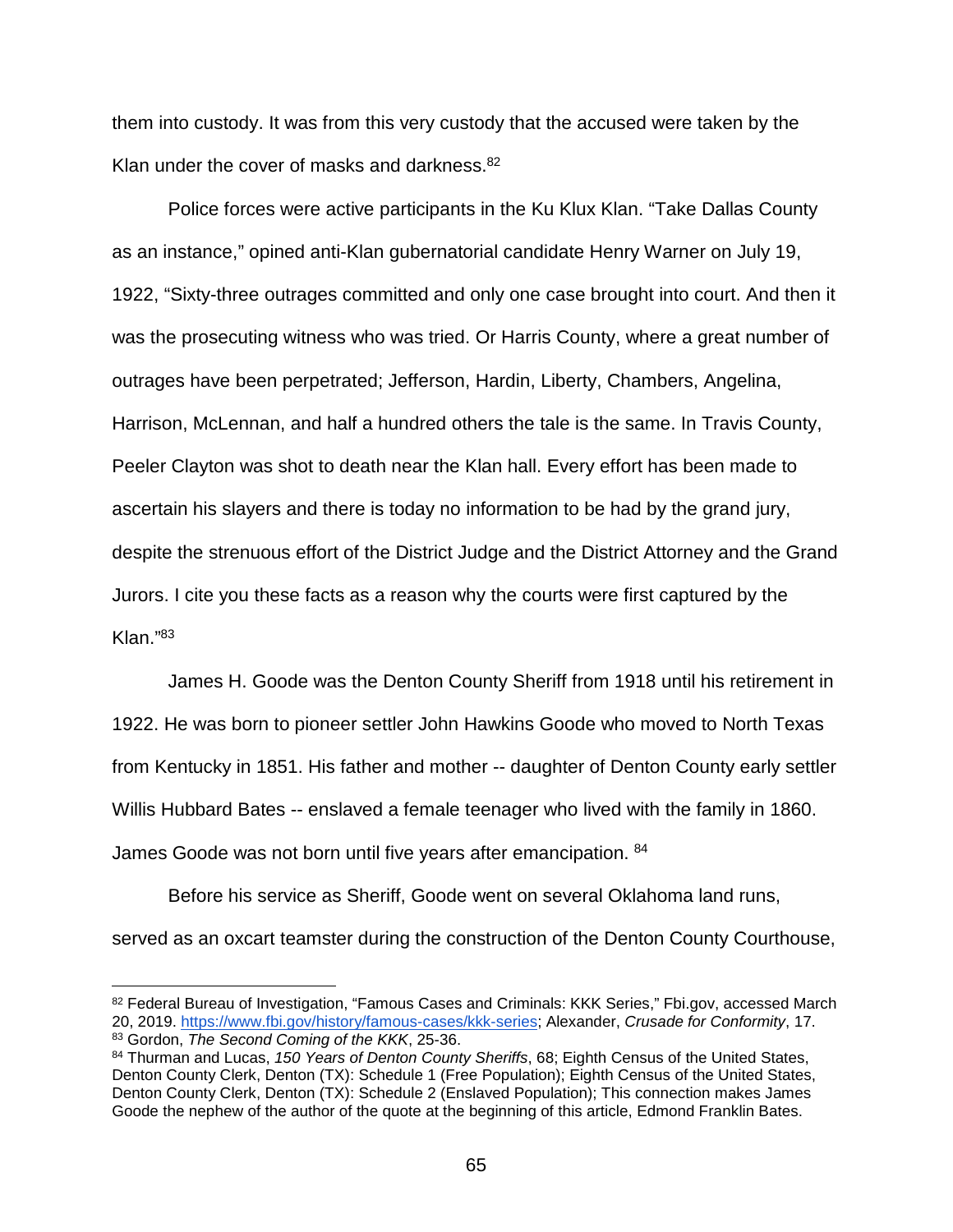and was elected as the City Marshall for almost a decade. Upon swearing in as Denton County Sheriff in January 1918, Goode moved his young family into the first floor of the jailhouse -- the Sheriff's residence -- where they lived for four years. Sheriff Goode's daughter, Myra Louise Goode, wrote a memoir of the family's years living in the county jail entitled *Doing Time* where she writes, "It's not everyone that has fun while in jail, but I believe my whole family spent four very pleasant years in the Denton County jail."85

During his tenure as Sheriff, Goode focused heavily on prohibition violations by bootleggers of northeast Denton County. Goode's daughter Myra attended the College of Industrial Arts while her father was Sheriff and this likely impacted his opinion on the proximity between Quakertown and the all-girls school. Goode's eldest daughter, Phoebe, was a third-grade teacher at Stonewall Jackson School while his youngest, Pauline, attended high school. Elizabeth Goode, the Sheriff's wife, cooked all of the meals for the prisoners in the jail, which were then delivered to the upstairs incarcerated residents by way of a dumb waiter which ran from the family's kitchen to the jailer's room.86

Catcalls and harassment were a standard part of life for the Goode daughters in the Denton County jail. Prisoners discovered the name of one of the daughters -- Pauline -- and would call out every time a female entered the parlor, "Hello, Pauline" and "Pauline, your lover's in the parlor." Myra, Phoebe, and Pauline became so hardened to the frequent harassment that they stopped listening. This proved

 <sup>85</sup> Denton County Historical Survey Committee, *Biographical Data: Denton County Judges* (Denton: Self-Published, 1973); Thurman and Lucas, *150 Years of Denton County Sheriffs*, 68.

<sup>86</sup> Thurman and Lucas, *150 Years of Denton County Sheriffs*, 68-70; The objectification of Sheriff Goode's daughters by prisoners appears to play directly into established miscegenation fears in Denton County; however, the accounts were notably absent of racial distinction.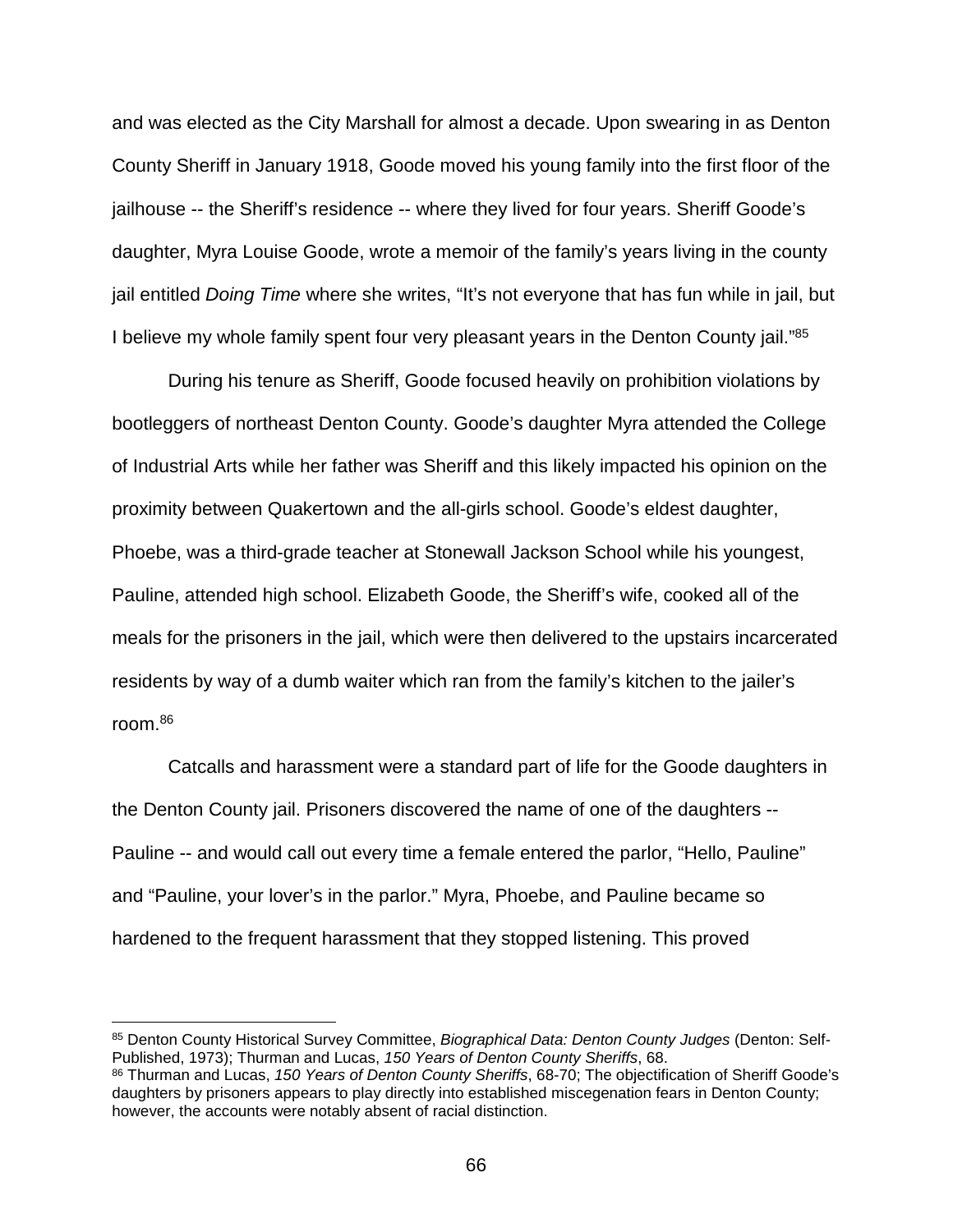problematic when prisoners escaped and left the screaming jailer (Mr. Yerby) tied up in his room. Following Goode's term as Sheriff he became a road contractor in Denton County. These incidents were building blocks of Sheriff Goode's views on justice, criminality, and extralegal action.87

William M. Swinney narrowly defeated former Sheriff William Fry for County Sheriff in 1922 and took office on January 1, 1923. His campaign attorney, Alvin Owsley, went on to be the national head of the American Legion and the Klan considered Owsley as a potential candidate for Vice President. Swinney served as City Marshall during James Goode's term as Sheriff after moving to Denton from Mart, Texas in 1914. Swinney was a member of the Grace Temple Baptist Church, the Masonic Order of the Eastern Star, and had one daughter with his wife, Cora. He was fifty-one years old when he took the oath of office as County Sheriff.<sup>88</sup>

Sheriff William Fry returned to the office of Sheriff in January 1925 on a campaign to eradicate "bootleggers and moonshiners." This sentiment echoed the stance taken by the Denton County Baptist Association in 1922 to avoid funding the bonds of bootleggers. Alcohol was often linked to immigrants and people of color as one of the societal ills brought by increased integration. The connection between Blackness and alcohol was made at least as early as the 1880s in the Cross Timbers and continued to do work as a racialized code into the twentieth century. Children in the

 <sup>87</sup> Thurman and Lucas, *150 Years of Denton County Sheriffs*, 70; "County is Defendant in Two Highway Suits Filed in District Court Friday," *Denton Record-Chronicle*, October 11, 1924. Newspaper Archive (UNT).

<sup>88</sup> "Four Votes Decide Denton County Race," *Fort Worth Star-Telegram*, August 2, 1922. Genealogy Bank; "Alvin Osley Is Urged As Running Mate With Wm. McAdoo," *The American Citizen*, July 20, 1923. Reveal Digital (UNT); Thurman and Lucas, *150 Years of Denton County Sheriffs*, 73; Ibid., 73; Fifteenth Census of the United States, Denton County Clerk, Denton (TX): Schedule 1 (Population).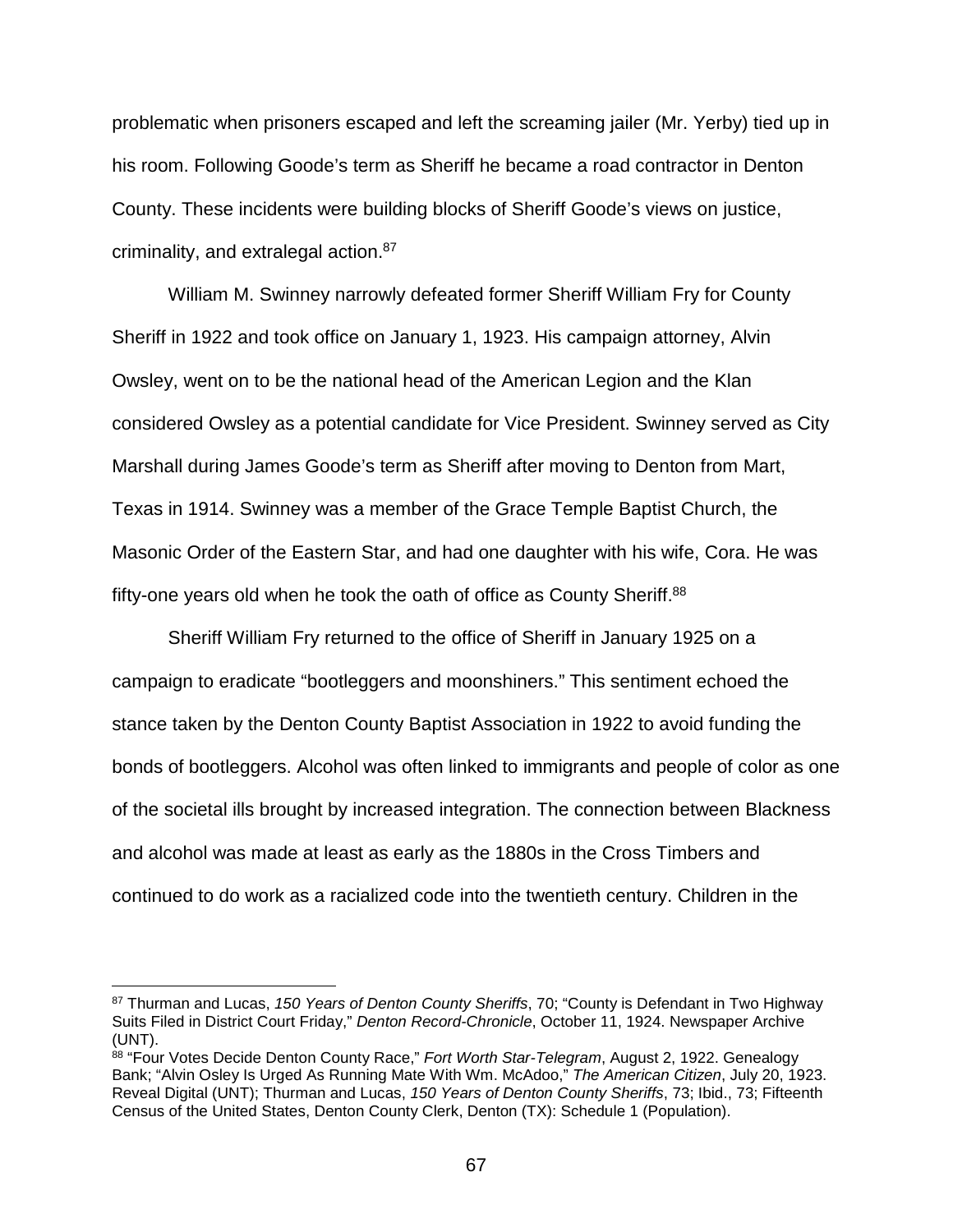south of Denton County in the 1880s played a game which casually and derogatorily repeated a chant:

# Monkey, monkey, bottle o' beer How many monkeys have we here. One, two, three Out goes *he*. 89

There is no evidence that people of color drank alcohol during prohibition more or less than their white counterparts. Yet, through his statement about "bootleggers and moonshiners," Sheriff Fry signaled that he intended to police and incarcerate non-whites with priority. This stance marked his tenure in office and remained a goal until he suffered a stroke in 1927 and retired from the department. $^{90}$ 

Not only were law enforcement officials an essential component of extralegal justice and, the majority of victims of lynching in Texas taken directly from the custody of the police, but the Sheriff's Department in Denton County coordinated directly with the Ku Klux Klan as early as the summer of 1921. Deputy Sheriff J. W. Fox was visited at home by members of Klavern 136 in August 1921 who encouraged the Sheriff's Department to "clean up the whiskey situation" in the eastern portion of Denton County and supplied the deputy with information about alleged prohibition violators. The Klansmen indicated if Deputy Fox did not act on the information shared, the Klan would act and their response would be far less "mild." The men met again a few days later

 <sup>89</sup> Edward Everett Dale, *The Cross Timbers: Memories of a North Texas Boyhood* (Austin: University of Texas Press, 1966), 89.

<sup>90</sup> Thurman and Lucas, *150 Years of Denton County Sheriffs*, 73-77; James N. Rayzor, *History of Denton County Baptist Association and the Sixty Churches within its Jurisdiction* (Denton (TX): McNitzky Press, 1936), 218.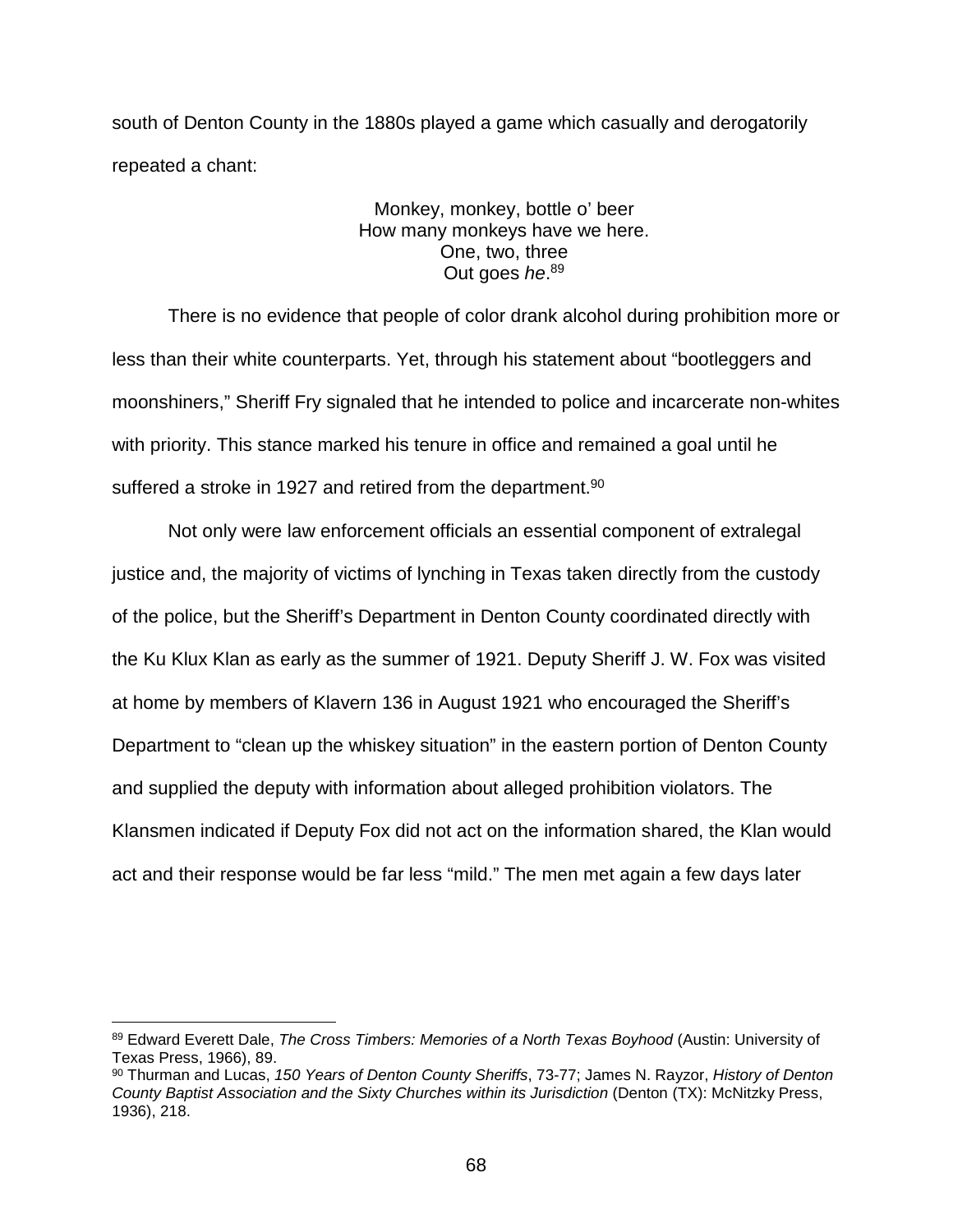after Fox arrested a father and son in the eastern part of the county on prohibition charges; within days, two more raids were conducted in the same spot.91

The significance of this marriage between violent ideology and the justice system in Denton County became apparent in October 1921. Gus Fowler, a Black man who lived a few miles south of Pilot Point in the eastern portion of Denton County, received a letter from the Ku Klux Klan on Friday, October 7, 1921. The letter warned Fowler not to continue his pattern of Saturday night parties and that he "better watch [his] conduct." The letter was signed "K.K.K." and stated that Fowler would only get one warning. Deputy Sheriff J. W. Fox publicly denied any knowledge of the letter or its contents and Fowler canceled his party for Saturday night.<sup>92</sup>

The following Friday, students dressed as Klansmen, calling themselves the "Keen Kollege Klan," marched across the campus of North Texas State Normal College in Denton.93 On Thursday, October 20, 1921, officers detained two Black men in jail "on suspicion" of attempted burglary in Pilot Point, Texas. The twelve-year-old daughter of the Norrod family reportedly identified the two men, who were from outside the county, as the men who broke into her home on October 19 and so unnamed arresting officers placed the two men in custody. At 11:10pm on the night of October 20, three

 <sup>91</sup> David L. Chapman, "Lynching in Texas" (master's thesis, Texas Tech University, 1973); "Letter Signed K.K.K. Warns Mustang Negro," *Denton Record-Chronicle*, October 11, 1921, accessed November 3, 2019. Newspaper Archive (UNT). [Link;](https://libproxy.library.unt.edu:3009/us/texas/denton/denton-record-chronicle/1921/10-11) "Father and Son Arrested on Whiskey Charges Friday; 150 Gallons of Mash Found," *Denton Record-Chronicle*, September 3, 1921, accessed November 3, 2019. Newspaper Archive (UNT). [Link;](https://libproxy.library.unt.edu:3009/us/texas/denton/denton-record-chronicle/1921/09-03/page-8/deputy-fox?pc=7326&psi=94&pci=7&pt=15093&ndt=bd&pd=1&pe=11&pem=10&py=1921&pm=8&pey=1921&psb=relevance) "Three Charged with Violation of Prohibition Laws; Thirty Gallons of Whiskey Seized," *Denton Record-Chronicle*, September 5, 1921, accessed November 3, 2019. Newspaper Archive (UNT). [Link.](https://libproxy.library.unt.edu:3009/us/texas/denton/denton-record-chronicle/1921/09-05/page-8/deputy-fox?pc=7326&psi=94&pci=7&pt=15093&ndt=bd&pd=1&pe=11&pem=10&py=1921&pm=8&pey=1921&psb=relevance)

<sup>92</sup> "Letter Signed K.K.K. Warns Mustang Negro," *Denton Record-Chronicle*, October 11, 1921, accessed November 3, 2019. Newspaper Archive (UNT). [Link](https://libproxy.library.unt.edu:3009/us/texas/denton/denton-record-chronicle/1921/10-11)

<sup>93</sup> "Keen Kollege Klan," *Campus Chat*, October 15, 1921, accessed December 8, 2019. Newspaper Archive (UNT). This college went through several names, including North Texas State Normal College, before settling on the University of North Texas (UNT) in 1988.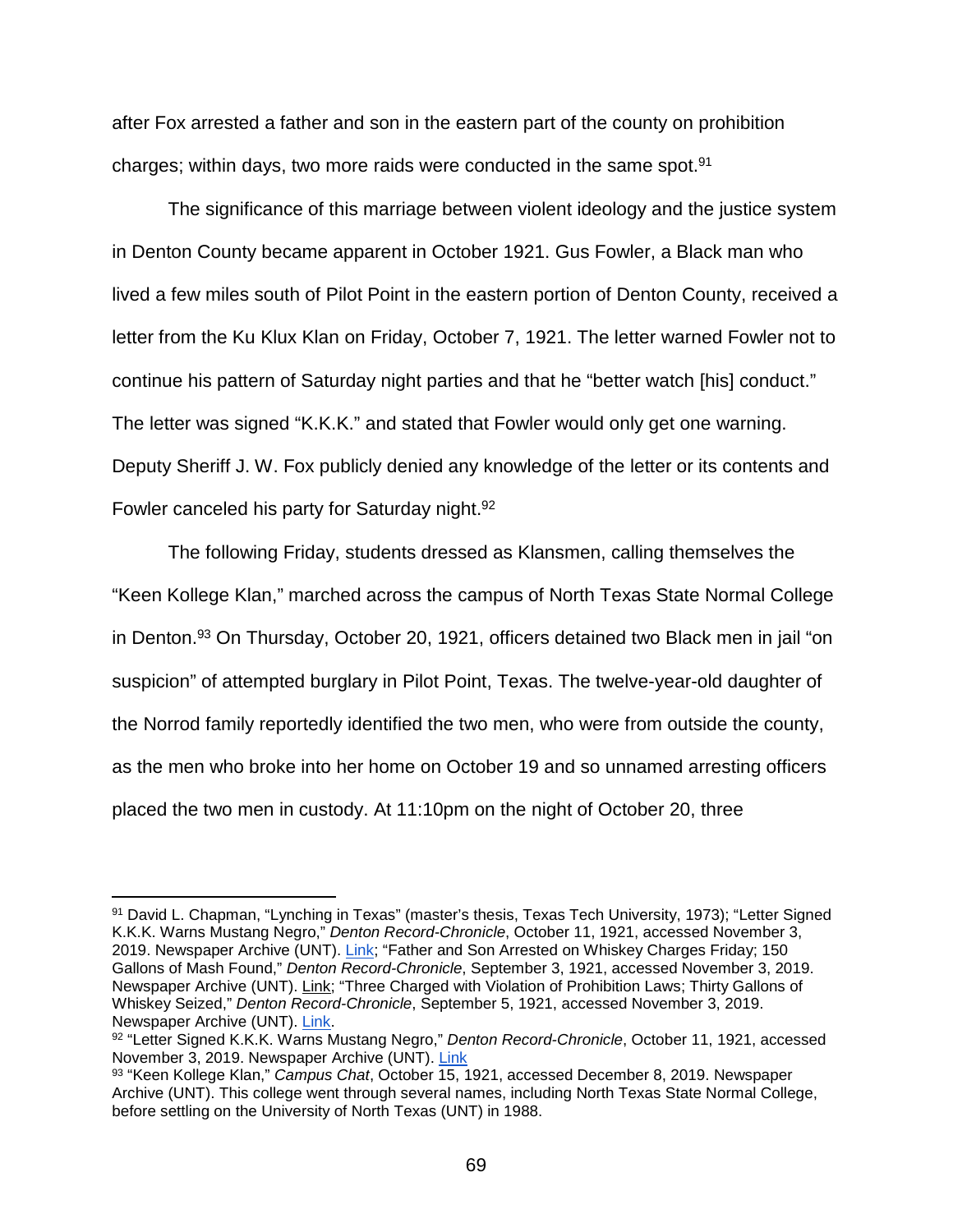automobiles arrived at the jail. Witnesses could not identify the vehicles "because of the darkness" and were also unable to ascertain whether the men were masked. The men from the vehicles acquired the two prisoners and drove them to a field owned by Joe B. Burks north of Pilot Point.94

In the Burks field north of town the three automobiles met up with twelve more. It is unknown what happened to the two men after this point as witness accounts were not reported in the newspaper beyond confirmation of the location. If each car contained an average of three men, it would indicate the Klavalier squad of Denton Klavern 136 was comprised of forty-five men. The men left a note on the office door of W. J. Miller, the Editor-in-Chief of the *Pilot Point Post-Signal*, which read, "Yes we did it -- applied the lash. This should be a warning to all loafers and lawbreakers. K.K.K" The prisoners were never seen again. 95

The following morning, the *Denton Record-Chronicle* ran an article on the attack. The third subheading of the article stated, "Sheriff Not Notified" in bold type. This is significant. When Sheriff Blakemon of Collin County was invited to naturalize into the Ku Klux Klan, he refused to join due to his oath of office. The Klan replied, "You need not let this deter you. Our plan is whenever one is to be whipped in Collin County to send for a whipping squad from Dallas Denton or some adjoining county. You can be at home asleep and not know anything about it. We of the McKinney Klan will return the

 <sup>94</sup> "'YES WE DID IT!' Reads Note Attached to Newspaper Man's Door Signed 'KKK,'" *Denton Record-Chronicle*, October 21, 1921. Newspaper Archive (UNT); This point is significant as the only lawenforcement-related conviction (which was immediately overturned, and the Sheriff re-elected) during the Klan era was for *whitecapping* which is "threatening another person while wearing a disguise." Alexander, *Crusade for Conformity*, 22;

<sup>95</sup> See Appendix 2; "'YES WE DID IT!' Reads Note Attached to Newspaper Man's Door Signed 'KKK,"" *Denton Record-Chronicle*, October 21, 1921. Newspaper Archive (UNT); "Negroes Taken from Jail at Pilot Point," *Fort Worth Star-Telegram*, December 14, 1922. Genealogy Bank.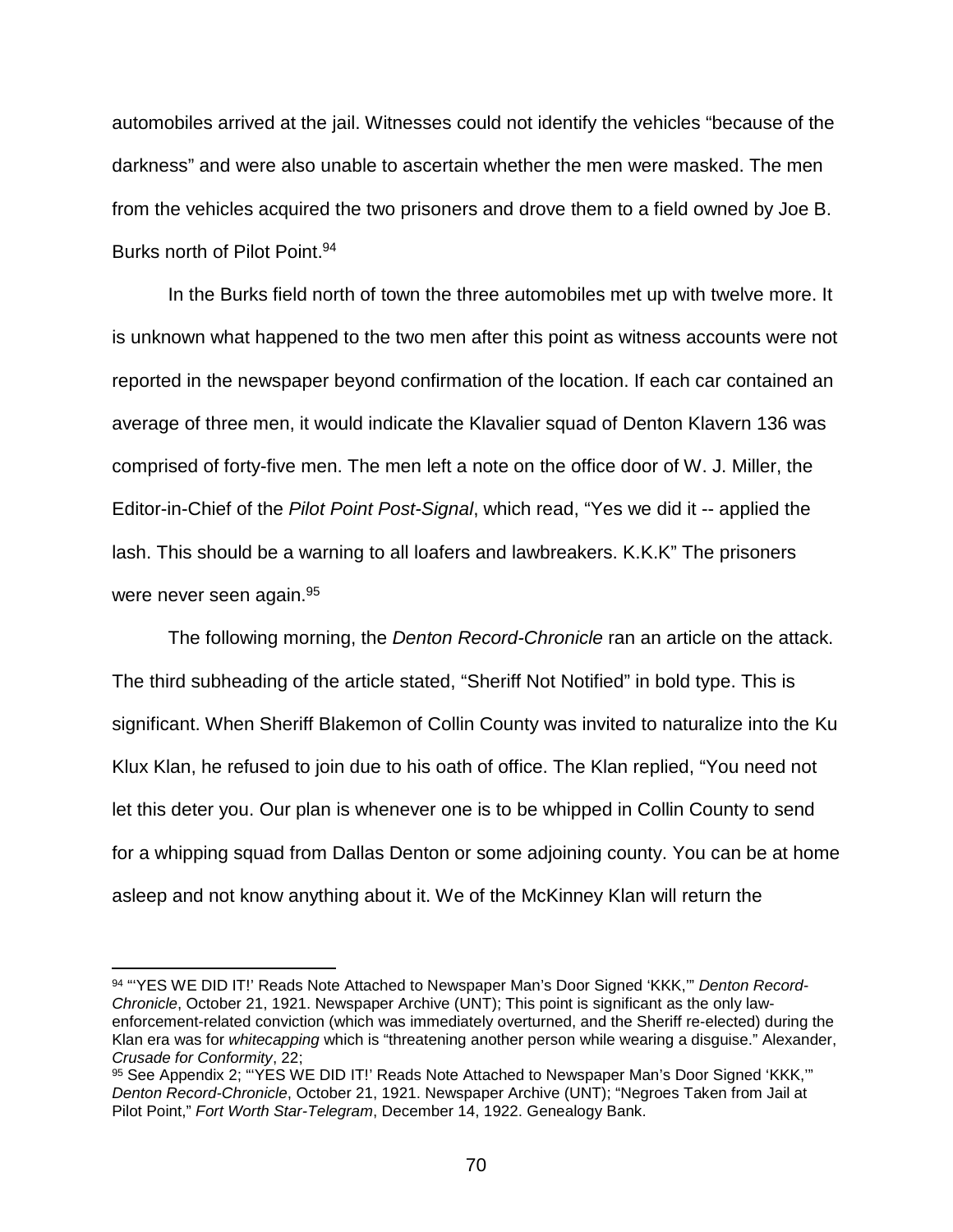compliment and send a whipping party to do the job when called upon in adjoining counties and you, being a peace officer, will not be delegated to go on such missions." The October 1921 kidnapping of two prisoners from jail played out these roles perfectly. The *Denton Record-Chronicle* received word of the crime and contacted the Sheriff for comment at 12:30am on October 21. The Sheriff had heard nothing of the events prior to their notification and informed the newspaper staff that Deputy Sheriff Decker was headed to Pilot Point on other business later in the day and would investigate further. Because the Sheriff was not made aware of the crime contemporaneously, history may never know the fate of the two men taken from jail that night.<sup>96</sup>

On Saturday, October 22, Sheriff Goode and County Attorney B. W. Boyd traveled to Pilot Point and made an investigation of the crime. They concluded "that the negroes were taken out of the jail all right" and that Goode "thinks that they were whipped." Goode informed the journalist that he had found out some additional information but desired to wait until he could confer with District Judge C. R. Pearman before he released it and Pearman was to be out of the city until Monday morning. By Monday afternoon, Goode and Boyd were still waiting on a conference with Pearman that had yet to transpire. No further information was released about the case and no charges were filed; meanwhile, Sheriff Goode offered a \$25 reward to anyone with information on a case of auto theft two days later.<sup>97</sup>

 <sup>96</sup> "'Whipping Squads from Other Towns,'" *Dallas Morning News*, July 18, 1922. Genealogy Bank; "'YES WE DID IT!' Reads Note Attached to Newspaper Man's Door Signed 'KKK,'" *Denton Record-Chronicle*, October 21, 1921. Newspaper Archive (UNT).

<sup>97</sup> "Investigation Made of Whipping of Two Pilot Point Negroes," *Denton Record-Chronicle*, October 22, 1921. Newspaper Archive (UNT); "No Action Taken as Yet on Pilot Point Whipping," *Denton Record-Chronicle*, October 24, 1921. Newspaper Archive (UNT); "Richardson Buick Car Stolen Tuesday Night; 2nd Attempt," *Denton Record-Chronicle*, October 26, 1921. Newspaper Archive (UNT).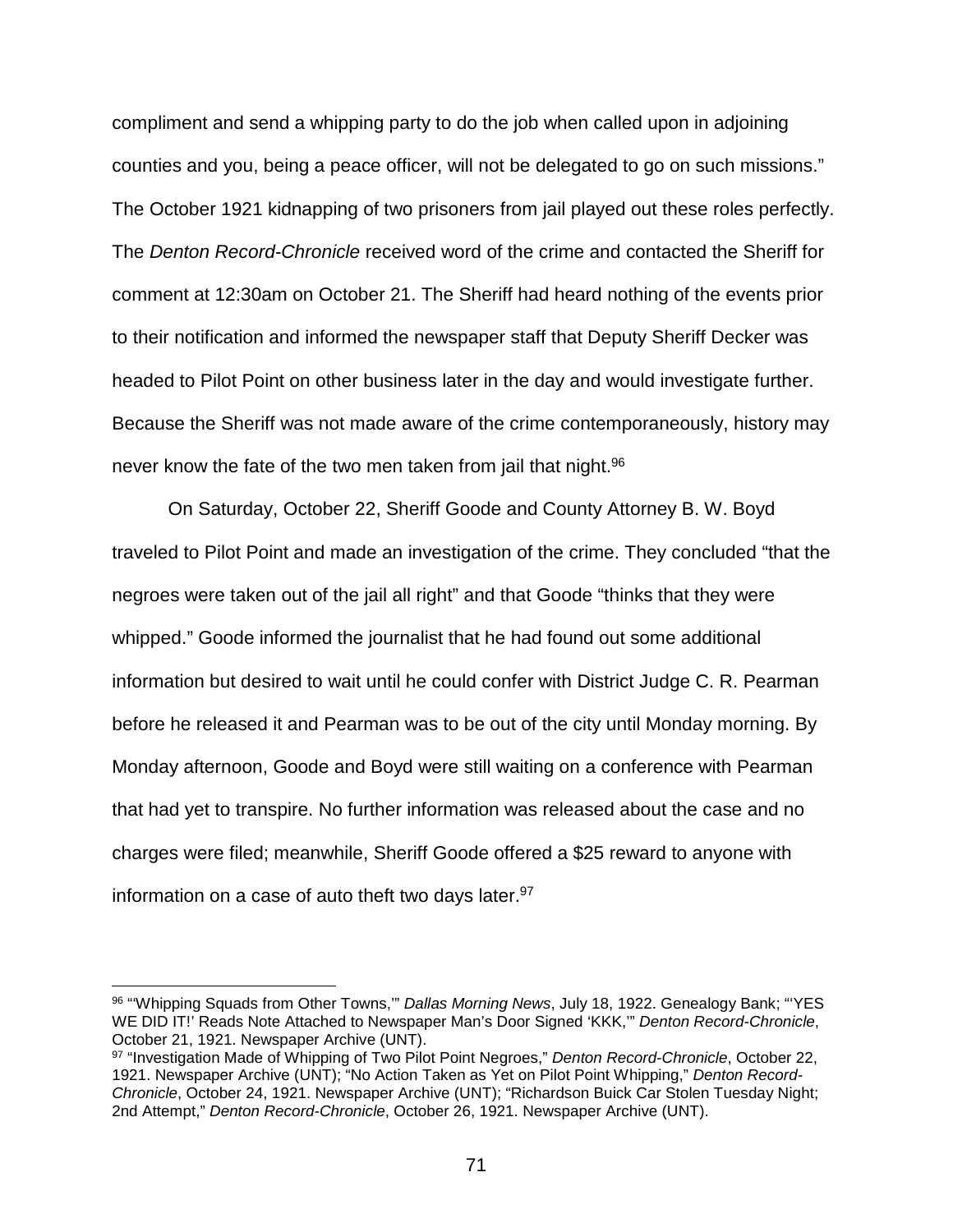On December 13, 1922, two Black men were accused of stealing two horses from another Black man named Sam Gertin in Pilot Point. The horses went missing on Monday night, December 11, and returned Wednesday morning, December 13, when Sheriff Goode and Deputy Nick Akin traveled to Pilot Point to investigate the possible crime. The saddles were found west of town and while the Sheriff's Department was "convinced the negroes arrested got the horses" they found no witnesses or information which could lead to a county charge. With no regard for habeas corpus, the two men were held in custody in Pilot Point in an unguarded jail overnight.<sup>98</sup>

On the morning of December 14, 1922, W. J. Miller found a note tacked to his office door which stated, "Both the negroes were given what they had coming. Let this be a warning to all negro loafers. Negroes, get a job or leave town." Similarly, when the jailers arrived at the jail to give the two men breakfast, they found the men missing along with the lock to the jail door. The officers from Pilot Point informed the *Denton Record-Chronicle* that they had "absolutely no trace of the two negroes" but that they assume the letter to the *Post-Signal* referred to the same men. While it was not reported as such in local papers, African American publications called the event a *lynching* and stated that the Ku Klux Klan had perpetrated the attack. Every publication (save for the *Denton Record-Chronicle*) stated that the disappearance was very similar to one several months beforehand, presumably, the attack on October 20, 1921.<sup>99</sup>

 <sup>98</sup> "Letter Warns Negro Loafers in Pilot Point," *Denton Record-Chronicle*, December 14, 1922. Newspaper Archive (UNT).

<sup>99</sup> "Letter Warns Negro Loafers in Pilot Point," *Denton Record-Chronicle*, December 14, 1922. Newspaper Archive (UNT). Other contemporaneous reports state that the instances of the word "*Negro"* were instead "*Nigger*." I selected the least profane and offensive version of the letter for the purposes of this chapter; The reporting of the underlying crime in the *Denton Record-Chronicle* is difficult to decipher. In the same article they state the two horses went missing on Friday and Monday; Notes, *Nebraska State Journal*, December 16, 1922. Newspapers.com; "Prisoners Spirited from Unguarded Jail," *The Appeal* (St. Paul, MN), December 30, 1922.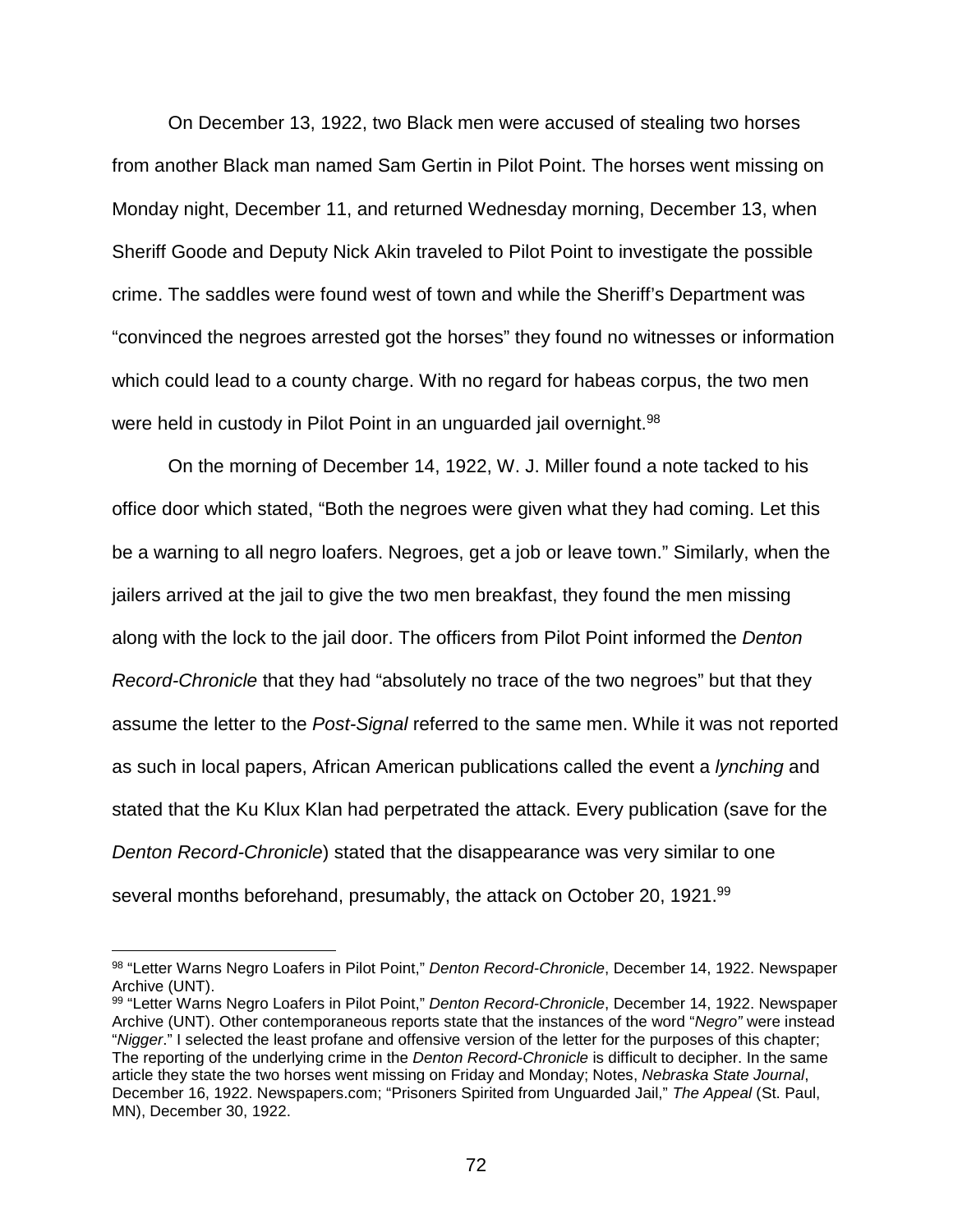There was no investigation that followed the disappearance of two men on December 13, 1922. The general law enforcement response to each of the five men who went missing during the fourteen-month period was a resounding "meh" followed by a period of excuses for inaction. This blasé response by the men entrusted with keeping the peace was a powerful statement of ideological agreement with the Ku Klux Klan. In the criminal justice system of Denton County in the 1920s, Black criminals faced heavy sentences while white vigilantes went uninvestigated, unindicted, unaccused, and unknown.

Membership in Klavern 136 is difficult to determine as no formal records have yet been uncovered by historians of this predominantly rural Klan. It is through relationships and comparison with known Klan activity that some insights into membership become apparent. Scholarship by Linda Gordon, Charles Alexander, and Shaun David Henry suggests the cross-membership between the Grand Lodge and the Klavern was substantial. Both Exalted Cyclopes of Klavern 66 (Dallas) who went on to higher office held dual membership. Even the *Dallas Morning News* weighed in on the topic in 1921. "Good men have been induced to join the Dallas Klan on the claim that within its ranks would be found certain men of local Masonic prominence."100

The First Baptist Church in Denton was organized in the Masonic Hall in 1858. William C. McClung was pastor from 1919 until 1931 and openly endorsed the Ku Klux Klan in Denton County. McClung frequently hosted events and conventions where pastors present had received Klan donations (this was a sign of pastoral support and

 <sup>100</sup> Gordon, *The Second Coming of the KKK,* 25-36; Shaun David Henry, "The Klan and the Craft: An Analysis of Masonic Dual Membership with the Ku Klux Klan in Dallas 1920-1926," (master's thesis: University of Texas at Dallas, 2017): 70; "World Reviews Tactics of Klan," *Dallas Morning News*, Sept 22, 1921. Genealogy Bank;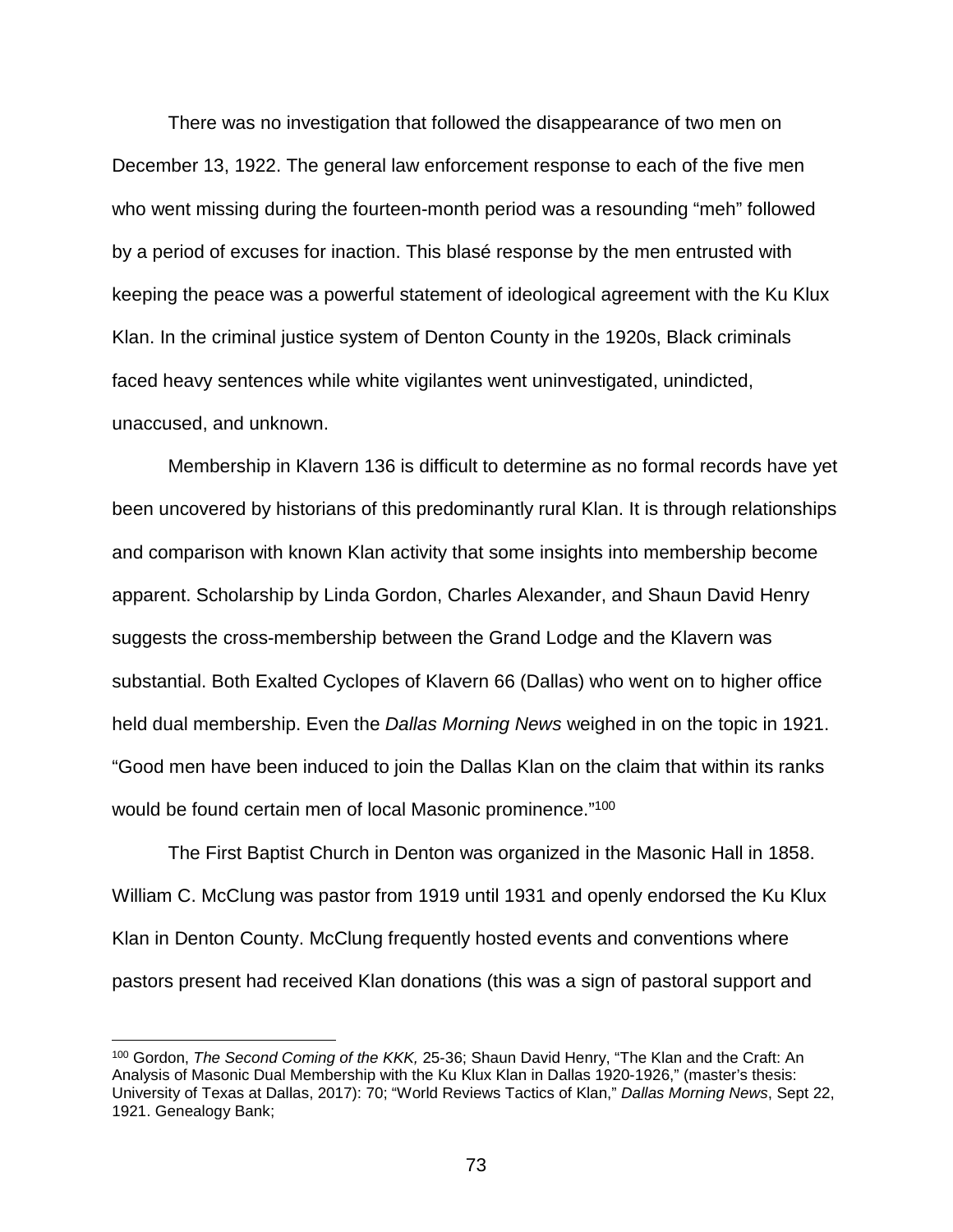usually membership as well). T. R. Bowles, pastor of the Baptist church at Stony is another example of a Klansman at the head of a Denton County Baptist Church. The pastor from Roanoke also accepted Klan funding from masked men mid-sermon and at the thirty-seventh annual session of the Denton County Baptist Association held on August 30, 1922, the body of governance passed the following resolution, "We, as Baptists, deplore the practice of our brethren in aiding Bootleggers by going on their bonds."101

The Baptist connection also bled into political representation with Representative Charles G. Thomas who served Denton and the State of Texas as Speaker of the House in the Thirty-Seventh Legislature (1921-1923). Prior to his foray in politics, Thomas was President of the Denton County Baptist Association, a title that likely brought ballot box strength. In 1921, the Texas House considered legislation to disapprove of the Klan, but it failed 69-54. Speaker Thomas did not vote; however, it is likely a motion which failed did so at the permission of the leadership.<sup>102</sup>

The political power of the Ku Klux Klan was nearly as attractive as its moral tenants to Denton County residents. Alvin M. Owsley, a Denton politician, was mentioned as a possible running mate for William G. McAdoo at a meeting of the Dallas 'McAdoo for President' club on July 14, 1923. His nomination was urged by a member who stated, "we must nominate a ticket composed of men whose sympathies and interests are known to be with the people." This was printed gleefully in the Fort Worth

 101 "Major Principles of K.K.K. Endorsed by Baptist Pastor," *Denton Record-Chronicle*, January 23, 1922. Newspaper Archive (UNT); "Klansmen Visit Church at Stony; Leaving Donation," *Denton Record-Chronicle*, August 22, 1922. Newspaper Archive (UNT); James N. Rayzor, *History of Denton County Baptist Association and the Sixty Churches within its Jurisdiction* (Denton (TX): McNitzky Press, 1936), 22, 24-25, 26; Ibid., 216, 218; Alexander, *Crusade for Conformity*, 11.

<sup>102</sup> "Charles Graham Thomas," *Handbook of Texas* (online), Texas State Historical Association, accessed April 27, 2019; 37th Texas Legislature, *House Journal*, 1st Called Session, 73-74.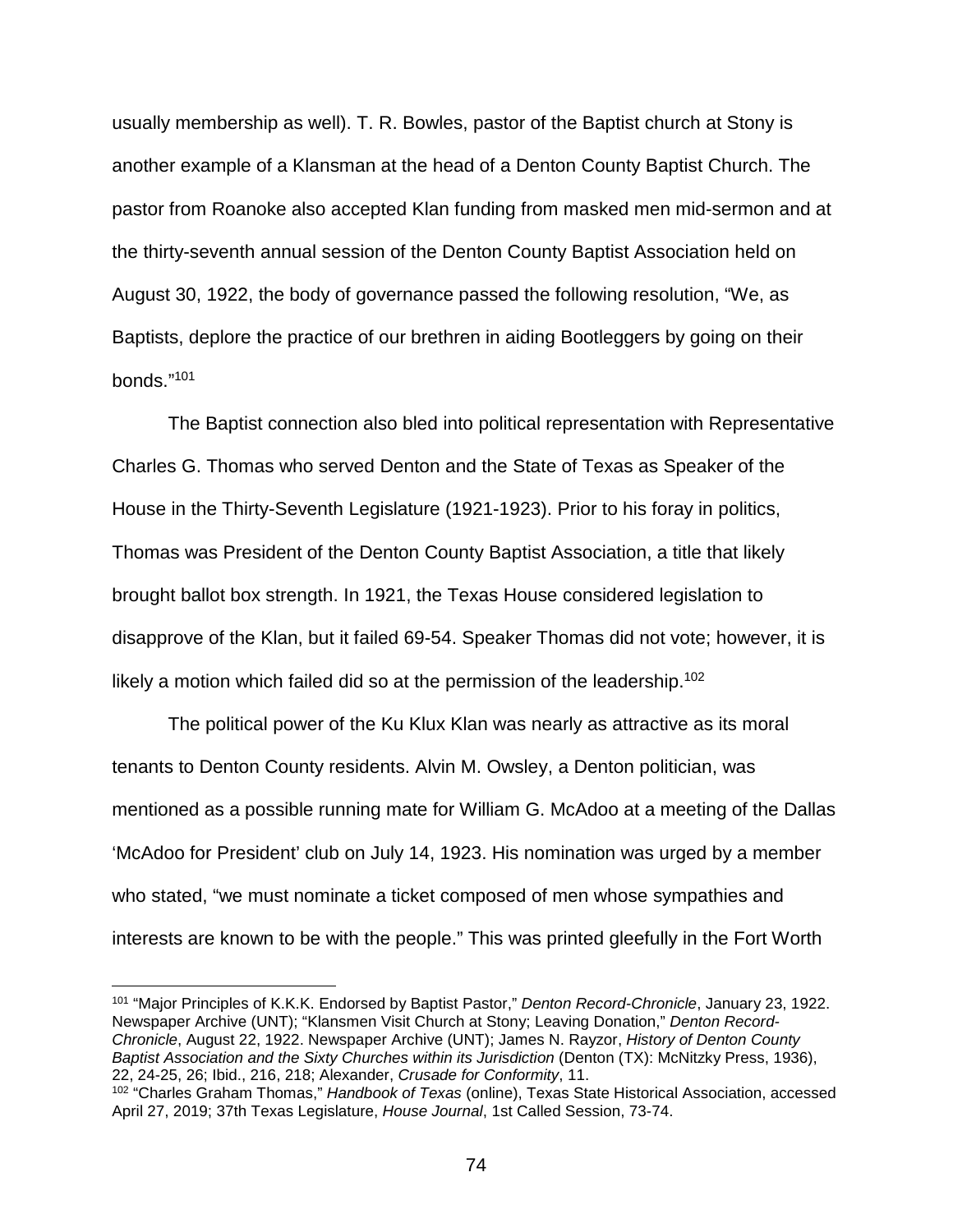Klan Newspaper *The American Citizen*. Similarly, Mayor H. V. Hennan spoke at every Kluxer rally in Denton County during his tenure of office and on October 20, 1922, Dr. W. G. Kimbrough received a Klan burial by eight hooded members of Klavern 136. The Klansmen placed a cross of roses with the letters KKK atop at his grave in Denton's I.O.O.F. cemetery after they spent time in a place of prominence at his church funeral. $103$ 

Businessmen joined the Klan to avoid boycotts, politicians to gain votes, and editors to ensure readers and advertisers. Will C. Edwards, the Editor-in-Chief of the *Denton Record-Chronicle* was the chosen Klan candidate for Lieutenant Governor in 1924. Edwards never denied membership throughout his campaign which, perhaps, cost him the election. Citizens and business owners wrote to the *American Citizen*, a Fort Worth Klan newspaper, to express their dissatisfaction with the anti-Klan stance of the Chamber of Commerce or the Elks Lodge. These letter writers were additional Klansmen of Klavern 136 and expressed the viewpoint of the Klan in Denton County.<sup>104</sup>

On July 17, 1923 at 8:30pm Joe Berry, a white section hand who lived two houses down from the T & P Railroad in Denton, was beaten while his wife and children attended church at Mission Baptist. The flogging was done with a horse whip by six robed and hooded men who were walking along McKinney street to the Barber Grocery store and turned back after seeing Mr. Berry in his yard. The attackers put a

 <sup>103</sup> "Alvin Osley Is Urged As Running Mate With Wm. McAdoo," *The American Citizen*, July 20, 1923. Reveal Digital (UNT); "Klan Cross Put on Denton Man's Grave," *Fort Worth Star-Telegram*, October 21, 1922. Genealogy Bank.

<sup>104</sup> Robert L. Duffus, "How the Ku Klux Klan Sells Hate," Worlds Work 46, June 1923, 179-80; "Miller Addresses Crowd at Kaufman," *Fort Worth Star-Telegram*, August 19, 1924. Genealogy Bank.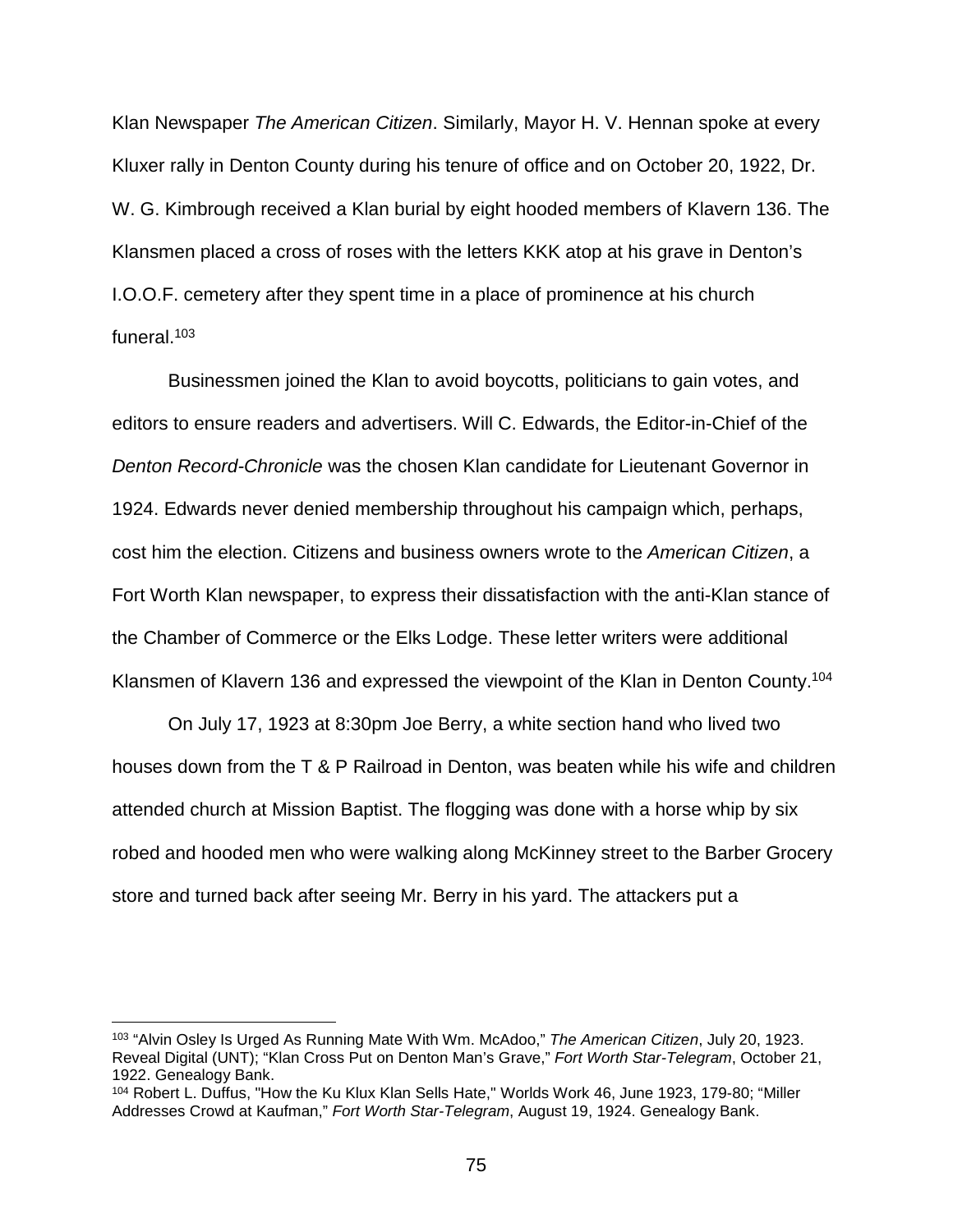handkerchief over Berry's mouth, brought him to the space between his home and Mr. Barber's home (directly to the west), and whipped him "seven or eight times."105

On the same night, law enforcement was informed of the brutality at 11:00pm. Deputy Nick Akin received the report as he was preparing to go off duty, reported the event to R. M. Huffines who, in turn, called Sheriff Swinney. When pressed the following morning on the inaction of the Sheriff's Department, Swinney explained that he was "sick when the call came and could not have done any more than he could do Wednesday morning."<sup>106</sup>

Swinney, Akin, and County Attorney Boyd conducted the investigation. When interviewed, Berry's neighbor J. M. Barber said he heard nothing and was home all evening. In a statement Wednesday afternoon, County Attorney Boyd said the investigators could not find any neighbors who heard or saw the attack. When Swinney and Boyd were finally able to interview Mr. Berry, they "found no marks from a whip." Within three days of the attack, the Berry family moved from their home on McKinney street to Arizona.<sup>107</sup>

At the Imperial Klonvocation in late 1922, Imperial Wizard Hiram Evans made a declaration which limited the use of Klan regalia to official acts (parades, meetings, initiations). Five months later, Paul Merritt, a witness for accused white rapist Barney

 <sup>105</sup> "Section Hand is Reported Flogged," *Denton Record-Chronicle*, July 18, 1923. Newspaper Archive (UNT); Retail Merchants' Association. Retail Merchants' Association's Denton City Directory,book, 1923; Denton, Texas. The Portal to Texas History (UNT); "Section Hand is Reported Flogged," *Denton Record-Chronicle*, July 18, 1923. Newspaper Archive (UNT).

<sup>106</sup> "Section Hand is Reported Flogged," *Denton Record-Chronicle*, July 18, 1923. Newspaper Archive (UNT).

<sup>107</sup> "Section Hand is Reported Flogged," *Denton Record-Chronicle*, July 18, 1923. Newspaper Archive (UNT); "No New Developments in Whipping Here," *Denton Record-Chronicle*, July 19, 1923. Newspaper Archive (UNT); "No New Developments in Reported Flogging Party," *Denton Record-Chronicle*, July 21, 1923. Newspaper Archive (UNT); Thirteenth Census of the United States, Pinal County Clerk, Florence, AZ. Heritage Quest (UNT).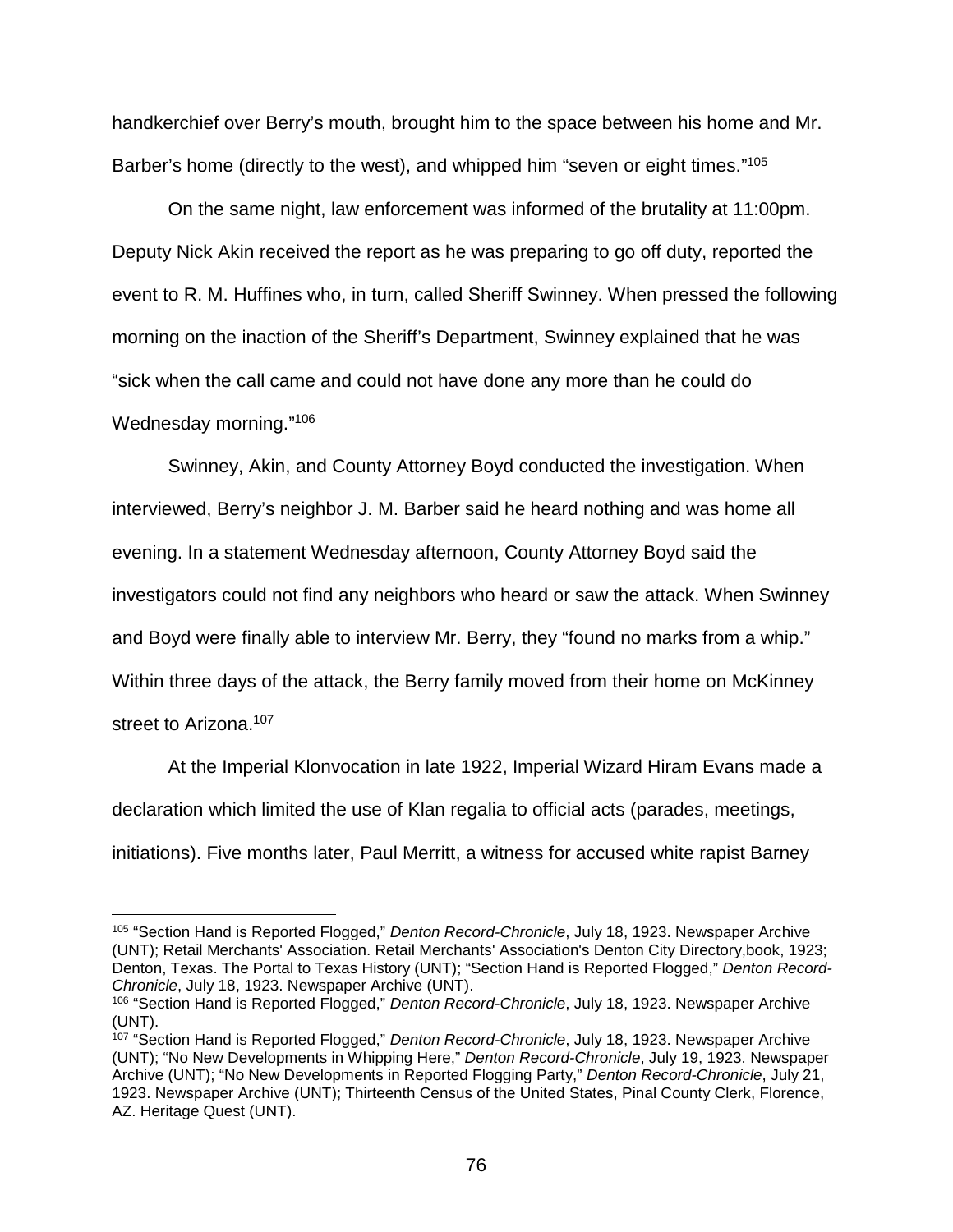Cloninger, was beaten by men wearing black masks and coveralls. This choice of outfit was notably different from traditional, white, Klan garb but nevertheless coordinated and conveyed the same anonymous message. In reference to the actions of these "white cappers" in Denton County, Sheriff Swinney stated, "I am confident it was done by men outside of Denton County."108

At 11:30pm on March 30, 1923, Merritt and several family members left Denton for Pilot Point and were stopped on Elm Fork Bridge. There, Merritt was abducted and driven ten miles back toward Denton. He was taken out of the car and through woods on A. D. Turner's land where they met up with two other cars of men who all beat him severely. After the beating, a man referred to as "doctor" was asked by one of the masked men if he had the "tools for an operation." The doctor replied that he would not perform it and would rather die than see it happen to this man. Following the incident on Elm Fork Bridge, Merritt was dropped off west of the city square in Denton blindfolded and bound. When he got into town, he stopped for a drink and then walked to his hotel. Merritt reached his hotel around 12:30am and was greeted by a doctor, called by law enforcement officers who were aware of the attack.<sup>109</sup>

These two incidents, in addition to the two disappearances, call into question the close relationship between the law enforcement of Denton County and the Ku Klux Klan. However, a survey of historical literature on the Ku Klux Klan argues for a consensus on that previous question. The involvement, or at least passive approval, of the Sheriff's Department and City Police was an essential component of extralegal

 <sup>108</sup> "Witness in Denton Court Whipped by Masked Men," *McKinney Courier-Gazette*, April 6, 1923. Newspapers.com.

<sup>109</sup> "Witness in Denton Court Whipped by Masked Men," *McKinney Courier-Gazette*, April 6, 1923. Newspapers.com.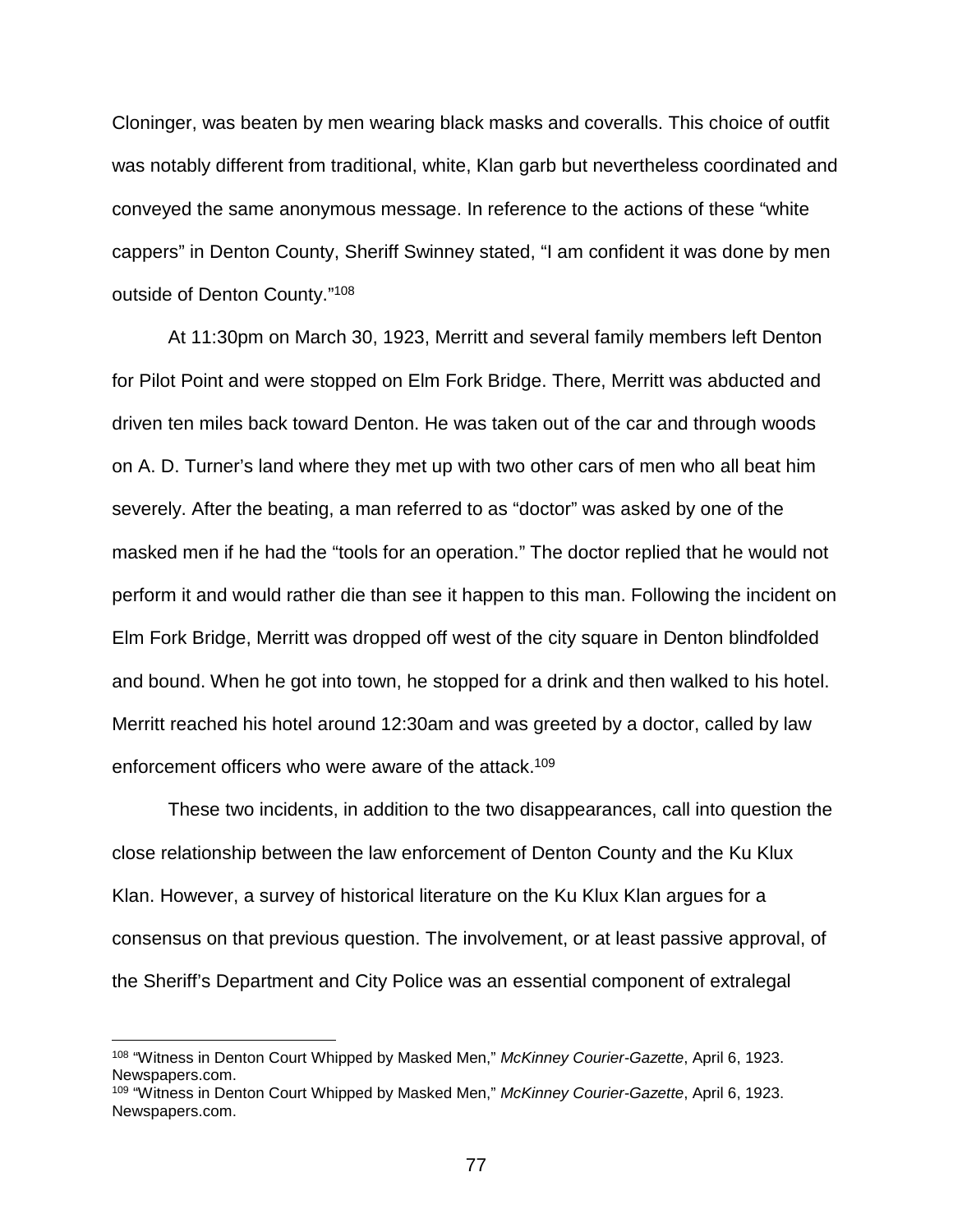violence. Without this unholy alliance, the Klan would not have been able to operate with impunity. In the state of Texas, during the second rising of the Ku Klux Klan in the 1920s, only three Klansmen were prosecuted for their involvement in extrajudicial violence. Charles Alexander makes this case in *Crusade for Conformity* stating, "During its violent phase, the Texas Klan had enlisted law enforcement officials to avoid interference in its clean-up activities, and as a result had eluded prosecution in most areas of the state."110

The principle of Klannishness dictated that all contracts were given to Klansmen with preference, therefore, when Sheriff Goode hung up his spurs and went into the public sector as a road contractor, his Denton County contracts affirm a relationship with the local Klan. This same principle can be applied to the relationship between Sheriff Swinney and Alvin Owsley who acted as his campaign attorney in 1922. Both Swinney and Goode followed textbook Klan procedures as Sheriff, with Goode as the unseen accomplice and Swinney as one with active knowledge. This is typified through their times in response to action by the Klan and by the purging of Nick Akin, a member of the Chamber of Commerce, from the Sheriff's Department in 1923.111

City Marshall Joe Young and County Attorney Boyd were universally involved in Klan-related violence and its subsequent "investigation." Neither Young nor Boyd ever found evidence of wrongdoing sufficient for charges against members of Klavern 136. Judge Pearman, similarly, found himself absent in each case -- just long enough for public concern to abate. In the Fall of 1925, Pearman announced that he had diarrhea and would be taking a leave of absence for three months. During this time, he refused

 <sup>110</sup> Alexander, *Crusade for Conformity*, 23, 26.

<sup>111</sup> See Appendix 2.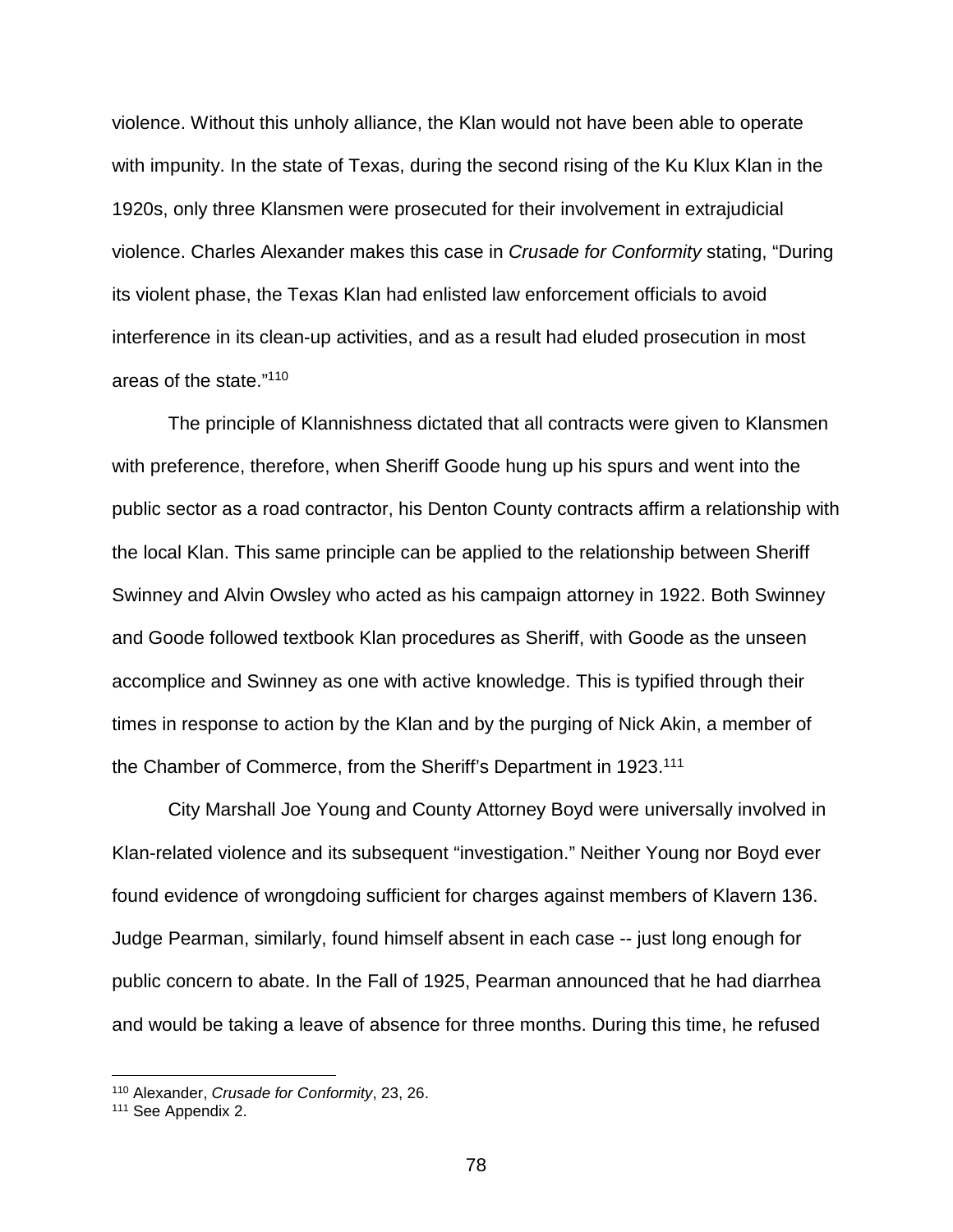to resign and allow another justice to take his place, but instead, relied upon a rotation of local attorneys who took turns adjudicating cases until his return. During the tenure of District Judge Pearman, criminals were unable to plead guilty and receive a suspended sentence through normal means. Fines and bonds were heavy under Pearman (almost doubly so for defendants of color) and thus, even if he was not a member of the Ku Klux Klan, he certainly did their bidding from 1920 through 1925.<sup>112</sup>

From 1920 until the close of Sheriff Swinney's term in January 1925, the Ku Klux Klan had membership in important positions in the Justice System of Denton County. James Goode, William Swinney, Joe Young, Ben Boyd, and Charles Pearman were, at best, passive participants in Klavern 136 during the second wave of the Ku Klux Klan. This explains why it was unnecessary to assault a jailer when the Klan took prisoners as victims for extralegal violence and why there were no witnesses within the jail when the Sheriff's entire family lived between the front door and the cell doors. The complicit and explicit actions of Sheriffs Goode and Swinney explain why evidence of whippings, floggings, and lynchings were never found -- not because those events did not occur in Denton County; but rather, because those crimes were sanctioned by the Denton County Justice System in the Jim Crow Era.

While scholars and academics have long questioned the symbiotic relationship between law enforcement and the Ku Klux Klan in Texas, few tackles it explicitly. References are often delicate, to avoid a direct indictment of cops, or they assume a consensus that has yet to solidify on the topic. But the local study of the history of the

 <sup>112</sup> "Investigation Made of Whipping of Two Pilot Point Negroes," *Denton Record-Chronicle*, October 22, 1921. Newspaper Archive (UNT); "Judge Pearman Ill Special Judge to Preside Over Court," *Denton Record-Chronicle*, September 21, 1925; Denton County Sixteenth District Court. *Scire Facias Docket in Minutes District Court, entry 158*. Denton County Archives. Denton, TX, 1915-1930.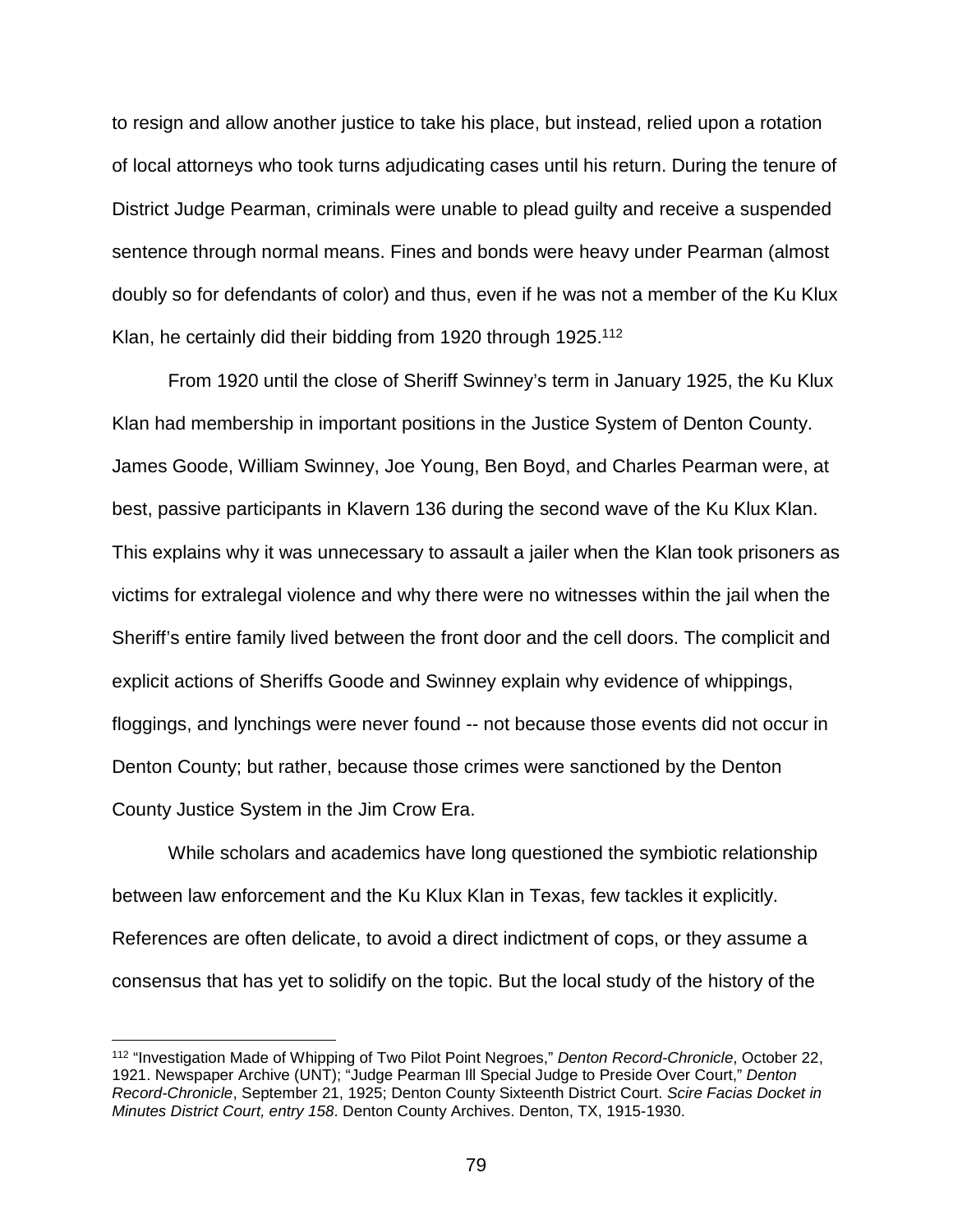relationship between white supremacist groups and the sheriff's department offers a powerful and intimate critique of both the past and the present. In a county with a history of whitewashing racial tension and violence, this study takes aim at the heart of the very system that perpetrated racialized crimes. Because Klavern 136 and the Denton County Sheriff's Department (as well as the County and District Courts) worked together in the early 1920s, a question claws at our collective understanding. If the system operated with white supremacist aims in the 1920s, what has changed between then and now to ensure purity of purpose in policing? Are we to believe that modern law enforcement venerates a fair application of "liberty and justice for all?" Succinctly, are we certain who has the keys to our jails in 2020? The historical evidence points to an arrangement like that of nearby Dallas where, "all public officials were Klansmen." Without an honest acknowledgement of the sins of the past, Denton County will never truly reckon with race in the present.<sup>113</sup>

In late 1920, a Klan formed in Denton County which had the power to remove prisoners from jail; and it did so for a period of four years. While much has been written about how the Ku Klux Klan needed the membership of law enforcement to guarantee access and safety from prosecution, perhaps a more significant finding is that law enforcement needed the Klan in rural areas where the populist call for justice was loudest. In the 1920s, when faced with the actions of Klavern 136, the inaction of the Denton County Justice System demands their collective culpability. The combination of Klannish action and judicial inaction was a well-rehearsed drama that played out across the South and resulted in the death of several thousand Catholics, Immigrants, Jews,

 <sup>113</sup> Judge Sarah T. Hughes, oral history by Fred Gantt, University of North Texas, 1969.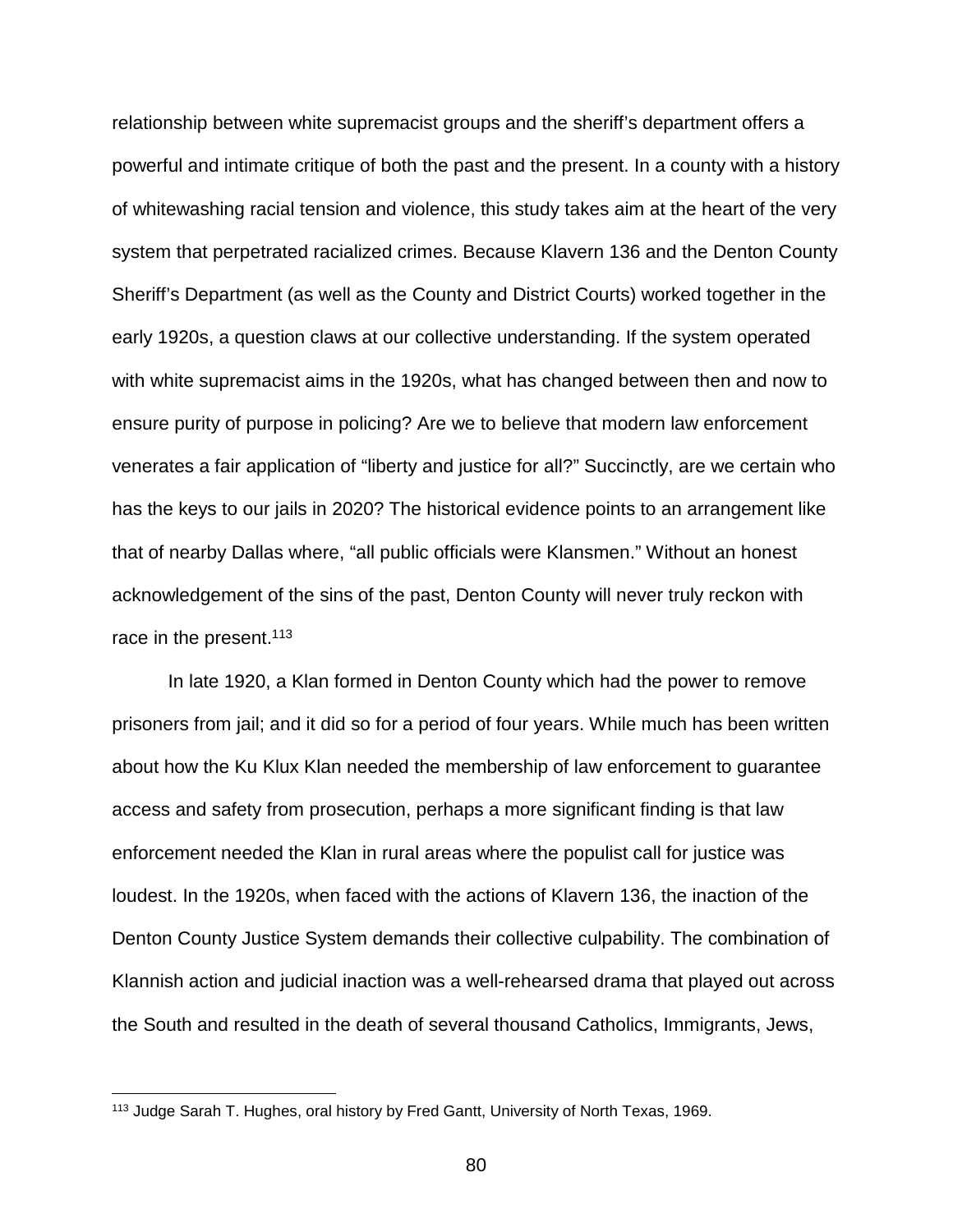and African Americans in the 1920s. America has spent much time vilifying the second wave of the Ku Klux Klan yet so little attention has been paid to the explicit and complicit actions of county-level law enforcement which structured and permitted racial violence.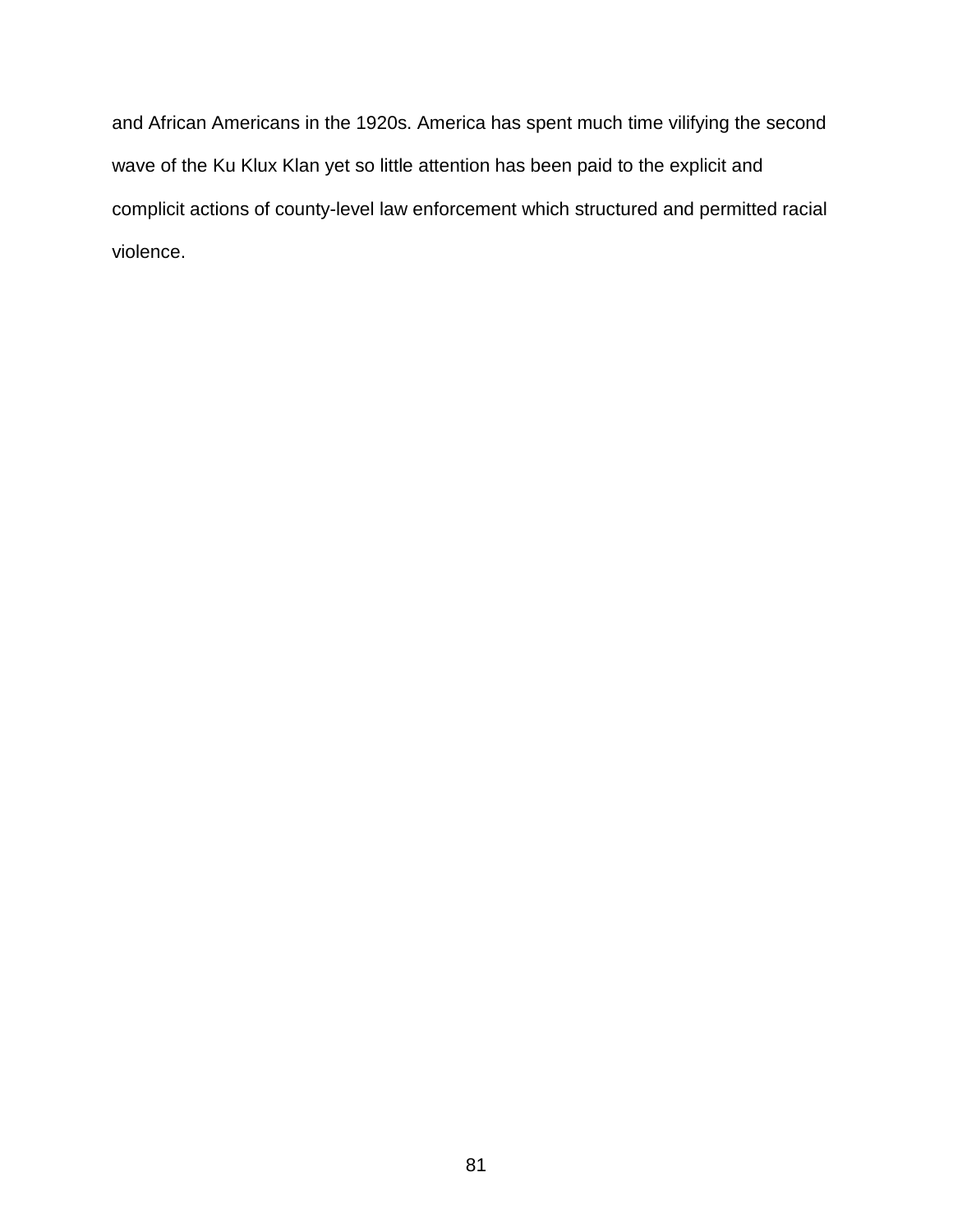#### CHAPTER 4

# SEASONS OF VIOLENCE

The body of Rolly Parks was found on July 20, 1898, lying alongside the train tracks in Aubrey, a small town four miles south of Pilot Point. His body was nearly naked, and it was physically apparent he had been beaten to death. Squire Selman of Pilot Point was arrested while an investigation was completed, but he fled town and returned once interest in the crime abated. Rolly Parks never received justice. His body was discarded as valueless trash. He did not receive a proper burial. His name was scarcely used in descriptions of his own death. The loss of Rolly Parks and the placement of his body by the railroad tracks asks an important question: if a train had struck Rolly Parks prior to the discovery of his body, would a crime have even been visible?114

At 6am on the morning of Thursday, July 21, 1921, fifteen-year-old Burl Stephens sat unconscious on the tracks of the Texas and Pacific Railroad. His body was upright with his knees against his chest, arms laid across his knees, and his neck bent downward so that his head rested in his hands. The train whistle sounded as the southbound Katy to Dallas began its assent around a curve north of the railyard and again when Stephens was spotted on the tracks. R. L. Cole, the engineer who operated the Katy train that morning, applied the brakes as soon as he saw Burl but the train was traveling twenty-five miles per hour and Stephens became visible when he was only one train car length ahead. Despite the hiss of the brakes and the screech of the twice-

<sup>114</sup> "Negro's Body Found," *Dallas Morning News*, July 21, 1898, accessed December 11, 2018. Genealogy Bank.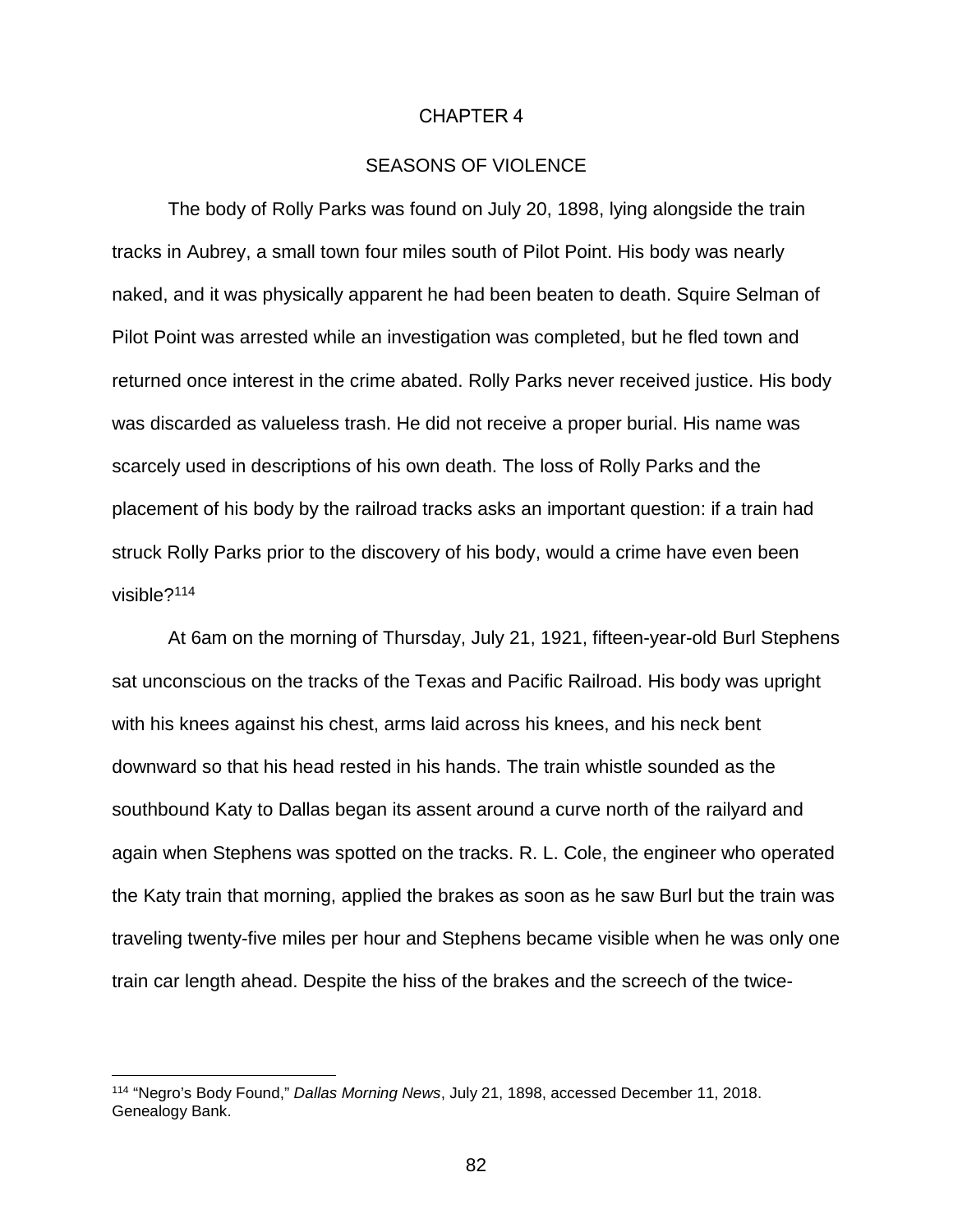sounded train whistle, Burl Stephens did not appear to wake before he was struck. <sup>115</sup>

The train was stopped after impact and the train crew carried Stephens, alive, onto the train and back to the T&P station in Denton. Stephens received an initial medical examination and then was taken, alive, to the undertaking parlor where he died two hours after the train hit his body. The front left of Stephens' skull was crushed from his eye to his ear and his jaw was broken in many places. His ribcage was crushed and several "ribs were torn loose." Both his left arm and left leg were broken and there was a long gash in the skin over Burl's left eye. Fifteen-year-old Burl Stephens spent the last hours of life unconscious, continually vomiting blood, in an undertaking parlor while onlookers waited for him to pass.116

These descriptions of the body of Burl Stephens were written in official government documents and in the newspaper. Burl's body was brutalized by a train and the *Denton Record-Chronicle* found it more significant to print the details of his bodily horror than the story of his life. His death was voyeuristic and white citizens literally gazed upon his broken Black body for days thereafter for a glimpse of racialized horror. This spectacle was for the benefit of the empowered white class at the expense of a young minority man. I have elected to include the wounds Burl sustained within this paper to detail the way in which his body was treated, to highlight the grotesque entertainment gained by a privileged community, and, most importantly, to re-humanize a young man whose body was humiliated and stripped of its identity following his death.

 <sup>115</sup> "Unknown Negro Hit By Train and Dies," *Denton Record-Chronicle*, July 21, 1921, accessed October 25, 2019. Newspaper Archive (UNT); "Negro Killed by Train," *Fort Worth Star-Telegram*, July 21, 1921, accessed February 27, 2019. Genealogy Bank; "Boyd Announces Coroner Verdict in Two Cases," *Denton Record-Chronicle*, July 25, 1921, accessed October 25, 2019. Newspaper Archive (UNT). <sup>116</sup> "Unknown Negro Hit By Train and Dies," *Denton Record-Chronicle*, July 21, 1921, accessed October 25, 2019. Newspaper Archive (UNT).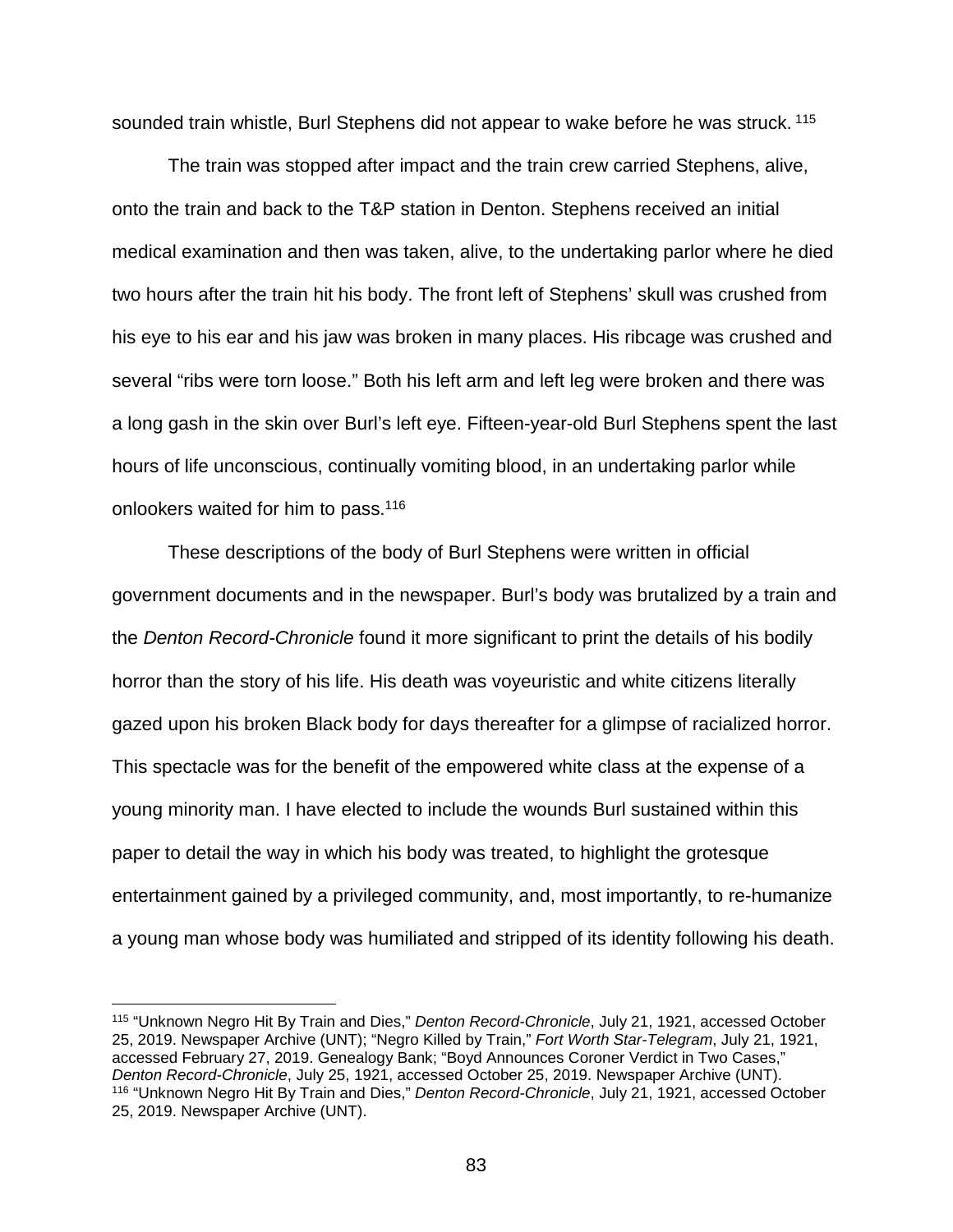The body of Burl Stephens laid in rest in Denton for two days following his death. Law enforcement estimated his age around twenty-four or twenty-five, ten years older than he was, and while members of both the Black and white communities viewed the body, they were unable to identify him. The only lead in the investigation appeared to be a note, tucked deep within Burl's pocket, with the name and address of Hendrix Slater handwritten on a scrap of paper. Slater, a Black man from Pilot Point Burl had met the previous night, did not recall the name of the young man but insisted that their conversation surrounded finding jobs. Stephens took down Slater's information with a promise to inform him if he found any work.<sup>117</sup>

The body of Burl Stephens was finally released for burial following the coroner's verdict on Monday, July 25, 1921, stating, "unknown negro hit by an engine, one mile north of Denton, driven by R. L. Cole, engineer." He was buried in Oakwood Cemetery on July 23, 1921, without a headstone, and his name listed in cemetery records as "Male Unknown." Yet, his name *was* known. On the day he was struck by a train, the *Fort Worth Star-Telegram* reported the victim's name as Burl Stephens. This information was attributed to the Denton press, who must have also known his name. Burl was the baby of the Stephens family. He was born in Grayson County, Texas, ten years after his nearest sibling, to Frank Stephens, a tenant farmer, and Mollie Woods, a homemaker. The Stephens family valued education and each of their six children attended school beginning at age seven. Burl's father died in Burl's early childhood and his brothers stepped in to help provide for the family while his mother worked as a laundress out of the home. He lived with his mother and two siblings on Jefferson Street in Pilot Point,

 <sup>117</sup> "Unknown Negro Hit By Train and Dies," *Denton Record-Chronicle*, July 21, 1921, accessed October 25, 2019. Newspaper Archive (UNT).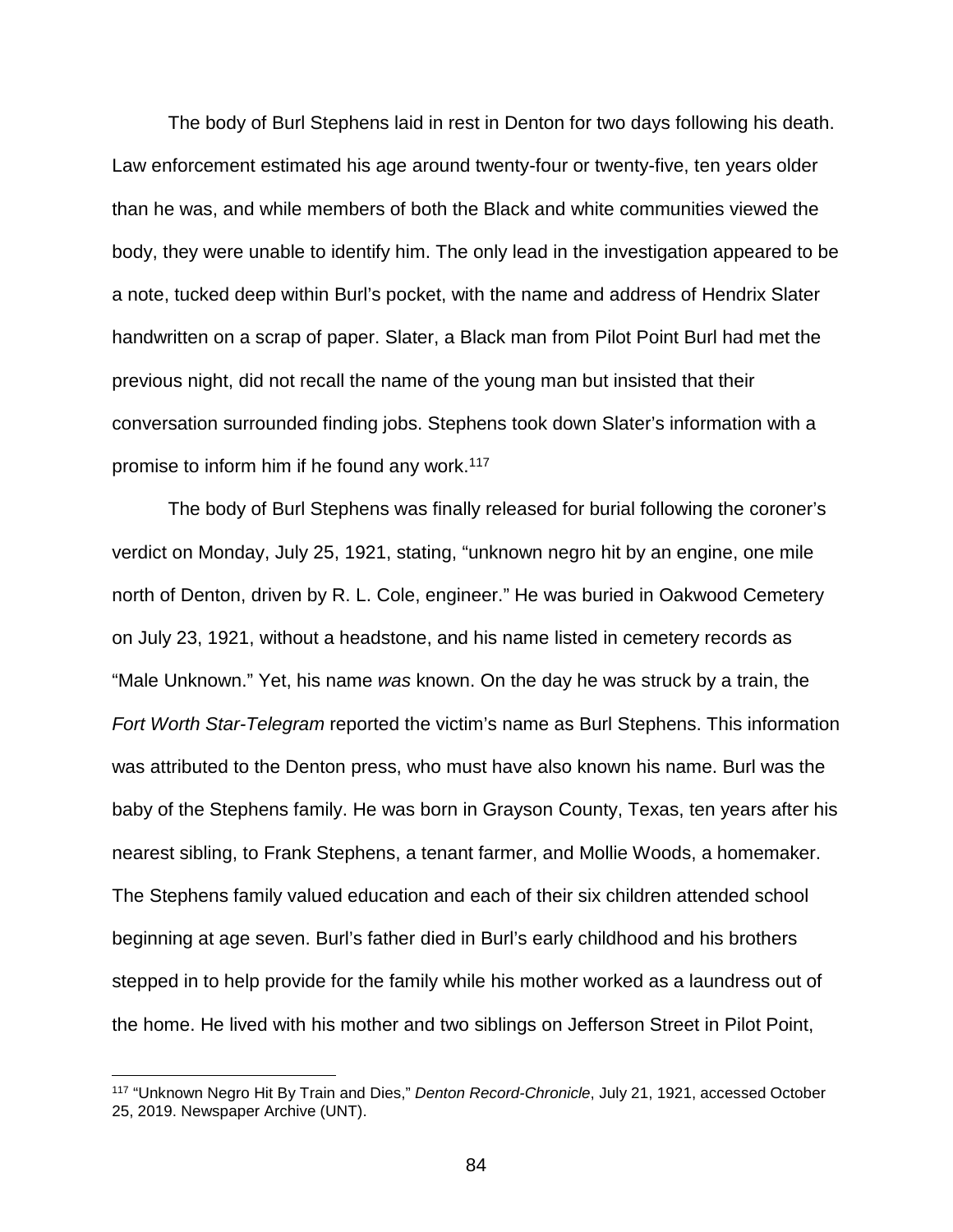Texas, and was still attending school -- likely at Oakdale -- when he was killed by a train in 1921.118

Names carry significant meaning, especially within the Black community. Prior to emancipation, names were used to signify familial bonds and those bonds became especially important following forced family separations. Names also represent selfesteem and are intimately linked to our conceptualizations of self. To remove a name from an individual is stealing not only their identifiability, but also their inner self, as well as a deeper attachment to their family. This act of identity removal by calling Burl Stephens "Unknown Negro," did damage beyond a simple factual omission. It was an act of violence.119

The coroner wrote the wrong date of death on Burl's death certificate and the certificate itself was issued for "Unknown Negro." This is evident of the lack of concern for deceased Black bodies, or particularly for Burl Stephens who had no prior interactions with the justice system. The *Denton Record-Chronicle* had access to the same information as the *Fort Worth Star-Telegram* but elected to leave Burl without a publicly acknowledged identity. His name was even reported on the United Press wire, and yet no acknowledgement was made in any of the three *DRC* three stories of his name.

While his age was misrepresented in the *Denton Record-Chronicle* and his name

 <sup>118</sup> "Boyd Announces Coroner Verdict in Two Cases," *Denton Record-Chronicle*, July 25, 1921, accessed October 25, 2019. Newspaper Archive (UNT); "Male Unknown," Find-a-Grave, accessed December 10, 2019; "Negro Killed by Train," *Fort Worth Star-Telegram*, July 21, 1921, accessed February 27, 2019. Genealogy Bank*; Fourteenth Census of the United States*, Denton County Clerk, Denton (TX), Schedule 1 (Population), accessed October 25, 2019. Ancestry; *Twelfth Census of the United States*, Denton County Clerk, Denton (TX), Schedule 1 (Population), accessed October 25, 2019. Ancestry. <sup>119</sup> Herbert G. Gutman, *The Black Family in Slavery and Freedom 1750-1925* (New York: Random House, 1976); S. L. Koole, et al, "What's in a Name: Implicit Self-Esteem and the Automatic Self," *Journal of Personality and Social Psychology* 80, no. 4 (2016): 669-685.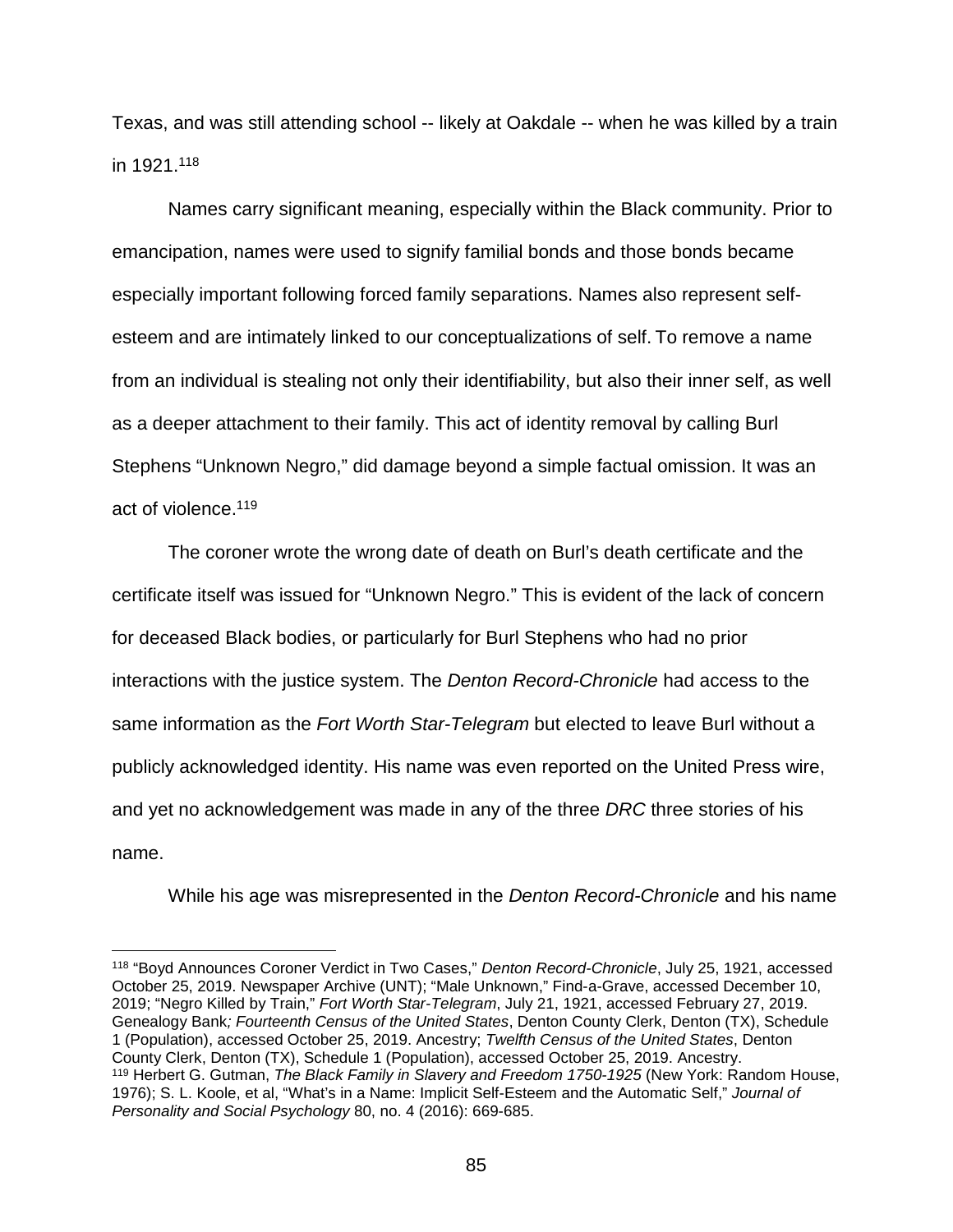omitted, somewhere in the northeast corner of the county a son and brother went missing. Why didn't the family of Burl Stephens come forward? Why were officials so adamant to leave Burl nameless? Why did the Fort Worth press report the young man's name but in his home county Burl Stephens remained an "Unknown Negro?"

When pressed about his interaction with Burl, Hendrix Slater emphasized that he was searching for work. This is a common thematic element in Klan narratives both in Denton County and across the nation. In the notes yet to be written for the lynchings that followed the death of Burl Stephens, a similar narrative echoes. "Let this be a warning to all negro loafers," read one note, "get a job or leave town." Another note read, "This should be a warning to all loafers and lawbreakers" signed "K.K.K." It is worthy of note that the one identifying characteristic published of Burl Stephens -- his meeting with Hendrix Slater -- was co-opted and turned into a message, one which sounds an awful lot like the voice of the Ku Klux Klan.

The only anecdote included by the writing staff at the *DRC* was a note with Hendrix Slater's name -- a man whom they tracked down in Pilot Point for comment while somehow avoiding any citizen of Pilot Point who knew the Stephens family and that Burl was missing. Furthermore, Burl's family members did not feel comfortable coming forward to identify the body, though they must have privately suspected it was him. This fact stops the argument that Burl simply fell asleep on the tracks cold. If the death of Burl Stephens was an accident, why didn't he wake to the train whistle? If his death was not contentious, why didn't his family claim the body? Even community members did not recognize the young man when they visited his body. Black citizens of Denton County were performing an act that indicates a pressure, from an authority more

86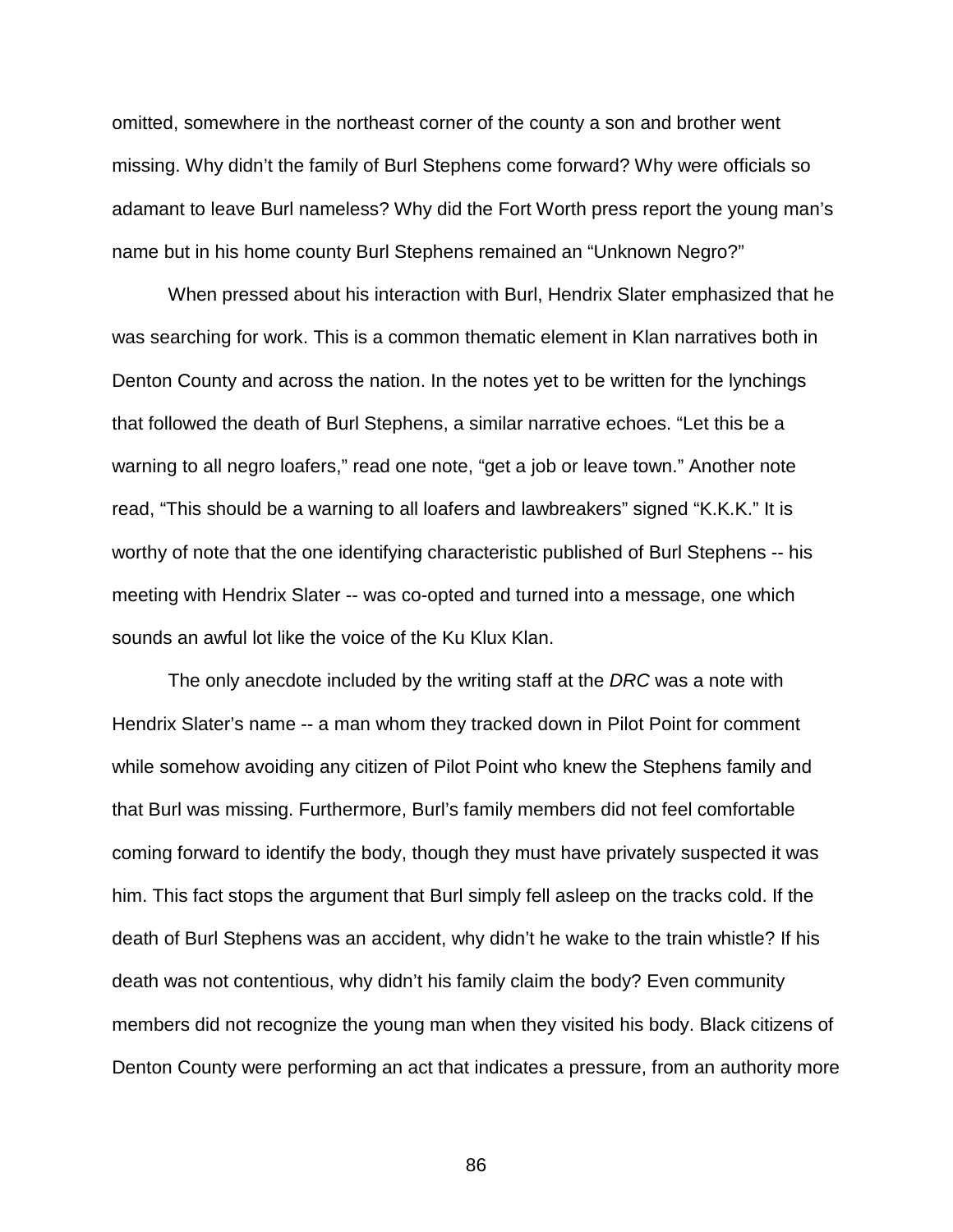fearsome than a mother's grieving heart, to leave him unnamed. As a result, Stephens lies -- to this day -- in an unmarked grave in the city cemetery.

In Denton County, there is a pattern to racial violence. Through the compilation of all reported arrests and violence against Black citizens and of Black homicides between 1909 and 1925, an ebb and flow are visible and demands acknowledgement as a direct correlation between violent and deadly acts against Black individuals and arrests by law enforcement. These three factors rise and fall together in seasons of violence which, between June 1921 and September 1923 also mirror local news coverage of the Ku Klux Klan activities in the Denton County area. Through macro analysis of the patterns of law enforcement activity, racial violence, and the Ku Klux Klan, seasons of violence are observable which point to otherwise unobservable acts of racial terrorism.

Violence, particularly hate crimes, rise in correlation to the temperature. This pattern often waxes through June and July and peaks in August with a rapid decline in September. This is a studied phenomenon and the consensus among scholars in psychology and sociology is, as Craig A. Anderson penned in 2001, "Hot temperatures increase aggression by directly increasing feelings of hostility and indirectly increasing aggressive thoughts." It is this same theory which provides a foundation of analysis for observed seasons of violence in Denton County. As social pressure increased during each rise in racial activity it was observable through the coverage of racialized events in the *Denton Record-Chronicle*. This social pressure drove direct acts of racial violence and homicide as well as arrests of Black citizens on charges unrelated to the violence. At the same time, both real and reported Klan activity increased in the area. To explain this phenomenon in the same language as the heat-violence theory: as racial

87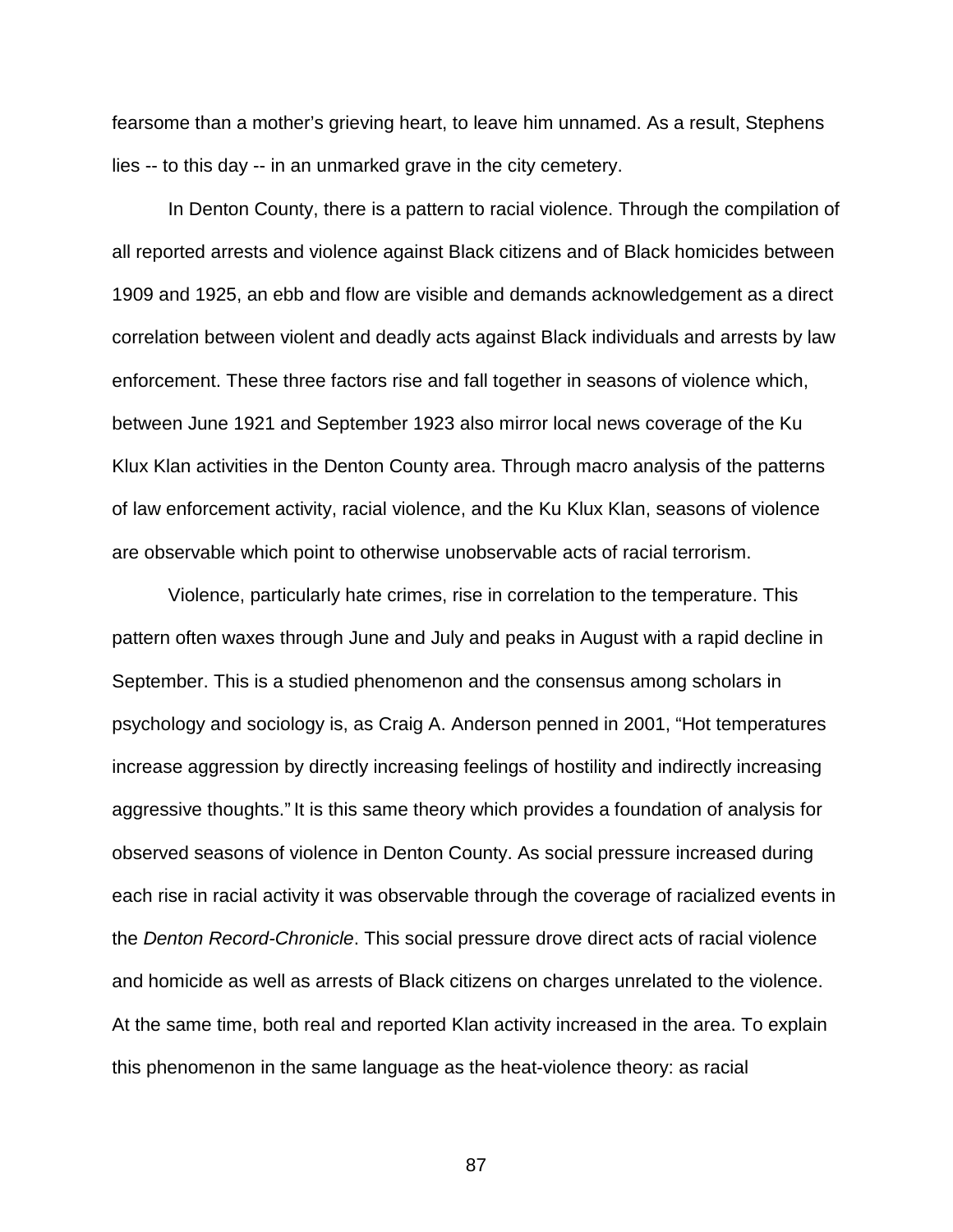temperatures increased in Denton County, so did acts of hostility by the public, arrests by the police, and aggressive behavior by the Ku Klux Klan. The three were inextricably linked. 120

The pattern is observable beginning in the summer of 1921 where, following low amounts of racialized violence? in May, there was a spike in June and July which corresponded to a leap in Klan activity. This peak was followed by a dramatic decline in August, despite the heat-violence theory. Again, a swell began to form in September and reached its peak in October with corresponding Klan activity. On October 20, 1921, two young men were taken from the Pilot Point Jail and lynched. In November, there is zero reported Klan activity and are only two arrests -- no violence, no homicides. In December, Klavern 136 held their first parade but it did not drive an increase in arrests, violence, or homicides. This rate stayed at zero for the closing month of the year.

In 1922, the pattern was at its most pronounced. A peak is observable in March and April, followed by lower activity in May and June. In July a new swell began which reached its apex in August and declined slowly through September. This was followed by zero reported arrests or acts of violence in October and November and five total Klan activities in the two months combined. In December a peak rapidly rises, albeit to less prominence than that of the summer summit, and it corresponds directly to an increase in Klan activity as well. On December 14, 1922, two men were taken from the Pilot Point Jail and lynched by the Ku Klux Klan.

 <sup>120</sup> "A Rise in Murder? Let's Talk About the Weather," *New York Times*, September 21, 2018, accessed February 15, 2020. NYTimes.com; Craig A. Anderson, "Heat and Violence," *Current Directions in Psychological Science* 10, no. 1 (February 2001): 33-38.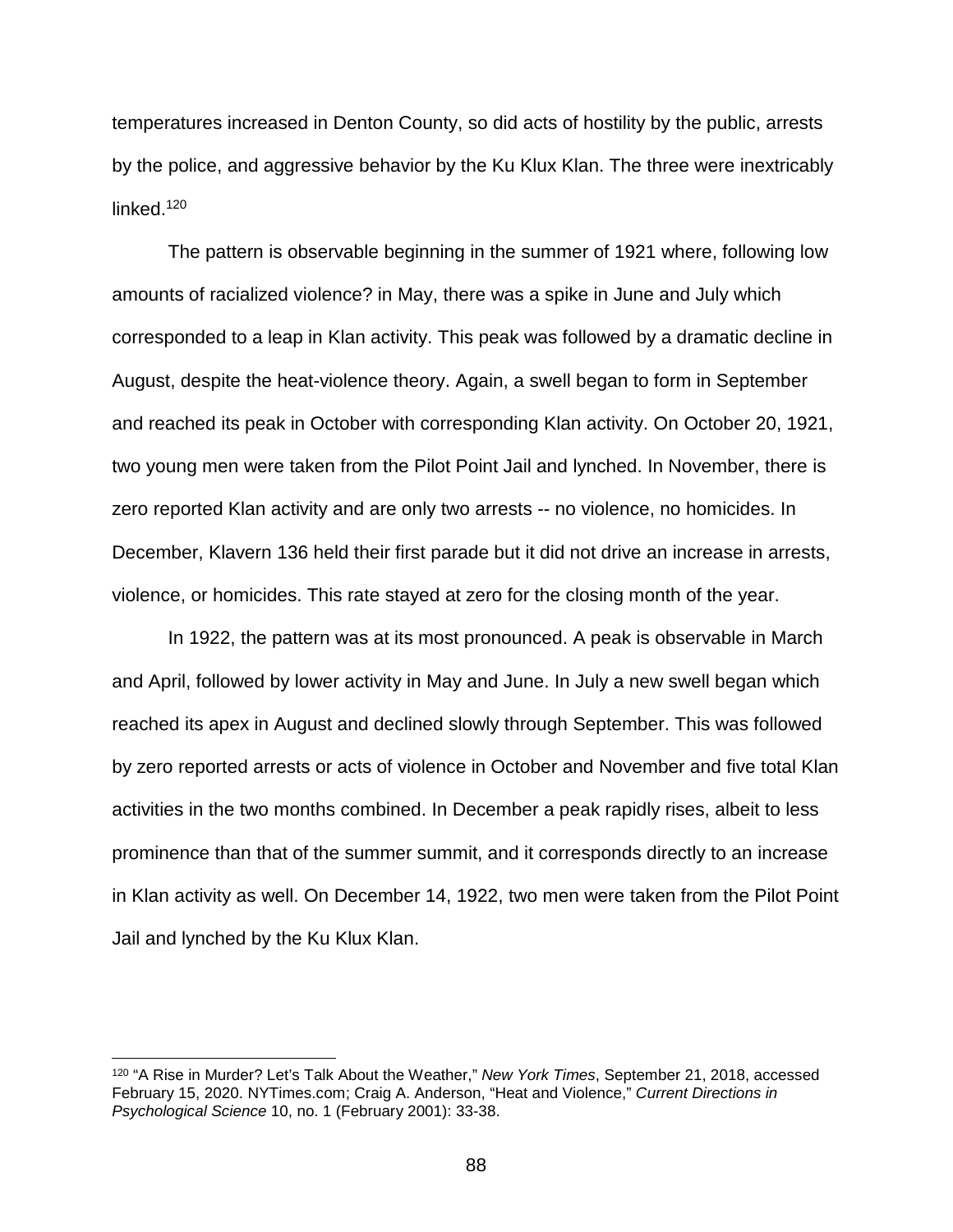

### **Figure 1: Violence, Arrests, and Homicides in Denton County 1921 <sup>121</sup>**

<sup>121</sup> Crittenden, Micah et al, "1921," University of North Texas, December 2018. based upon research compiled in Crittenden, Micah and Jessica Floyd, "Violence, Arrests, and Homicides in Denton County 1909-1925," University of North Texas, December 2018 and Stewart, Hannah, Jessica Floyd, and Emily Bowles, "Ku Klux Klan Activity in Denton County 1917-1927," University of North Texas, December 2018.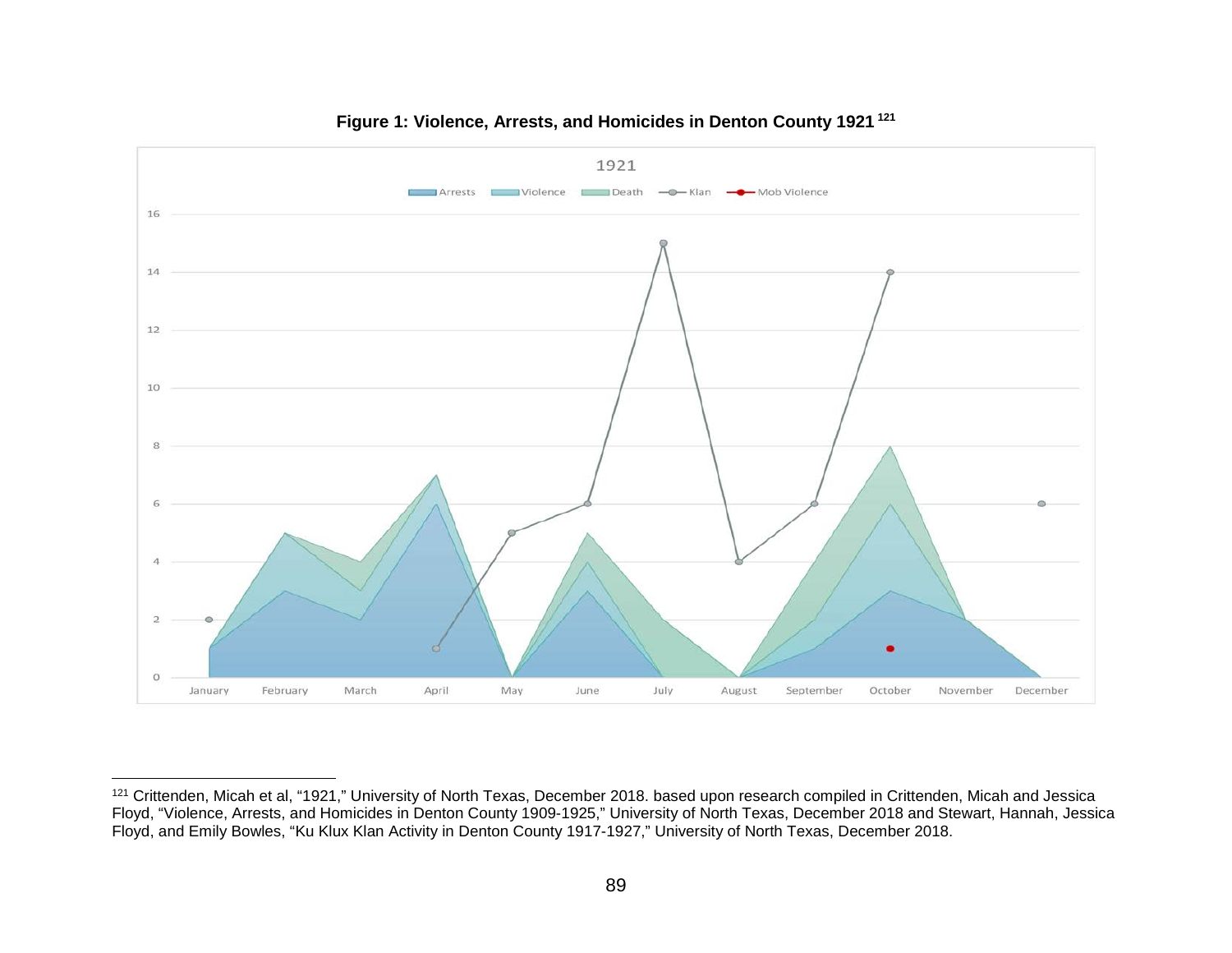

## **Figure 2: Violence, Arrests, and Homicides in Denton County 1922122**

<sup>122</sup> Crittenden, Micah et al, "1922," University of North Texas, December 2018. based upon research compiled in Crittenden, Micah and Jessica Floyd, "Violence, Arrests, and Homicides in Denton County 1909-1925," University of North Texas, December 2018 and Stewart, Hannah, Jessica Floyd, and Emily Bowles, "Ku Klux Klan Activity in Denton County 1917-1927," University of North Texas, December 2018.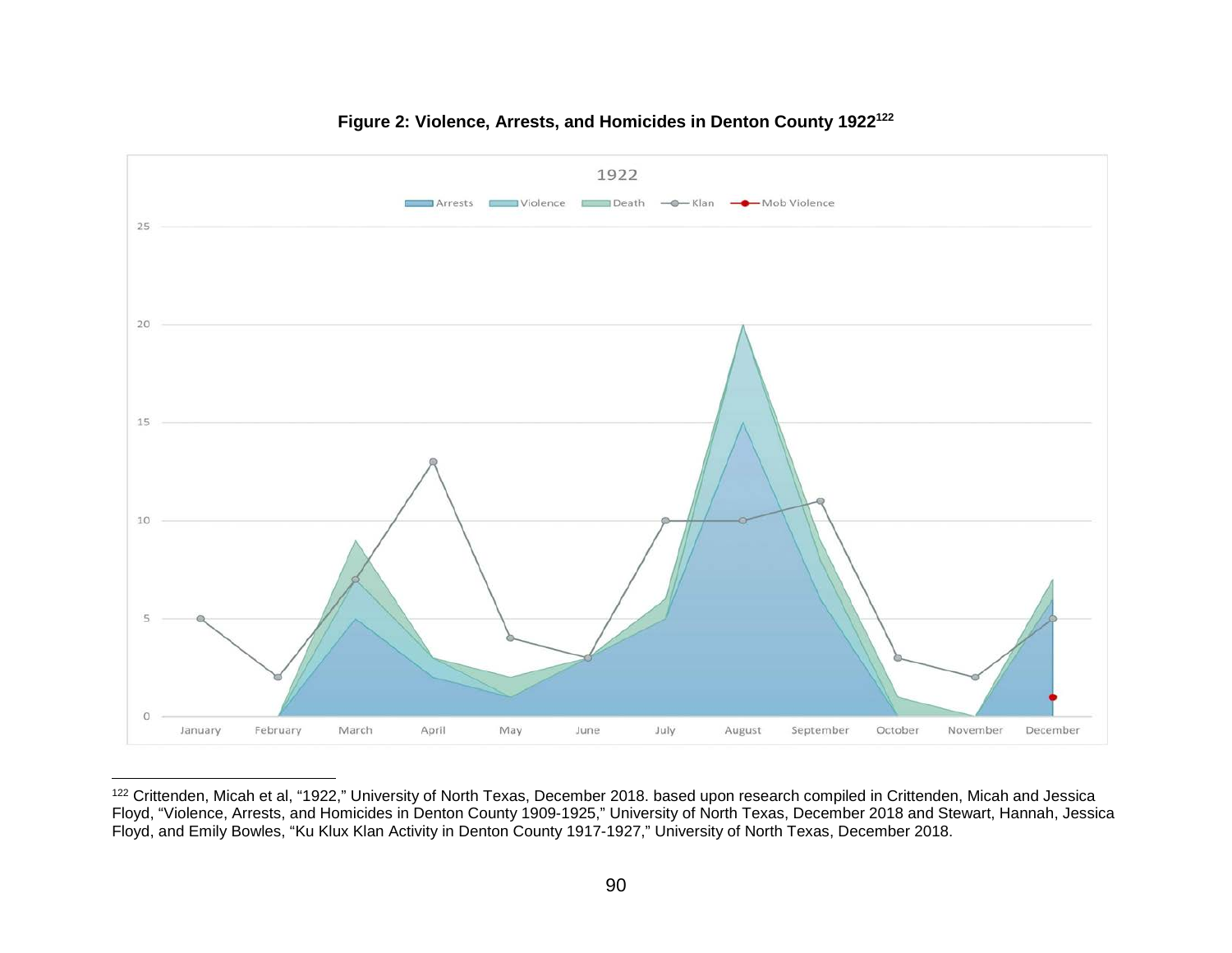

## **Figure 3: Violence, Arrests, and Homicides in Denton County 1923123**

<sup>123</sup> Crittenden, Micah et al, "1923," University of North Texas, December 2018. based upon research compiled in Crittenden, Micah and Jessica Floyd, "Violence, Arrests, and Homicides in Denton County 1909-1925," University of North Texas, December 2018 and Stewart, Hannah, Jessica Floyd, and Emily Bowles, "Ku Klux Klan Activity in Denton County 1917-1927," University of North Texas, December 2018.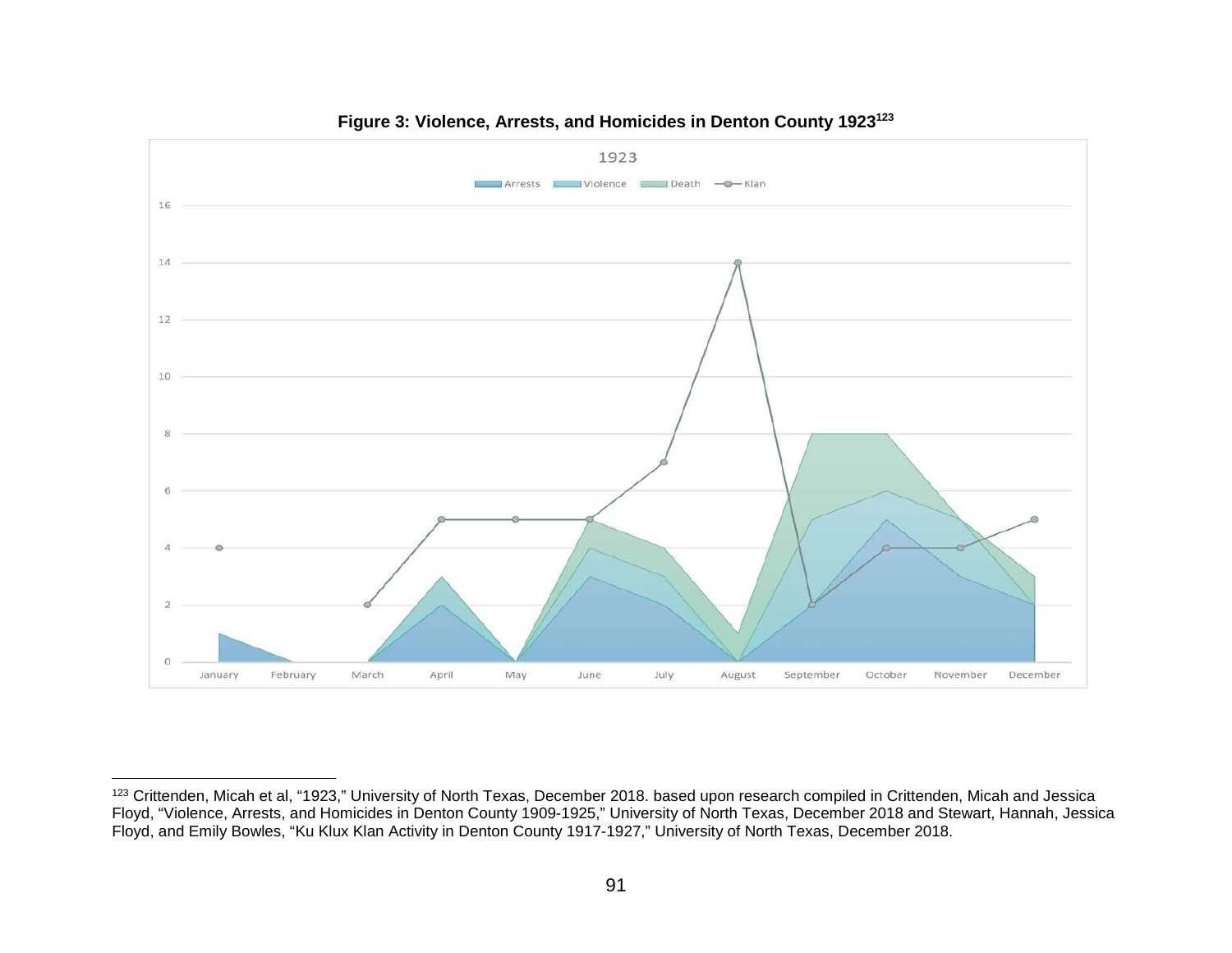The December 1922 swell was followed by three months of relative inactivity in early 1923. A smaller peak occurs in April followed by a drop in arrests and violence, but not in Klan activity in May. There are two different ways of reading the remainder of the year. There are either two peaks which occur between June and July and again between September and October without clear correlation to Klan activity, or, there is a singular peak which swells from June to October and the Klan activity in August indicates a missing piece. Due to reliance on press reports rather than law enforcement records, it is uncertain which reading is the most accurate.<sup>124</sup>

The visible peaks in correlated violence, arrests, homicides, and Klan activity are indicative of seasons of violence in Denton County. From the examination of thousands of newspaper articles, six seasons of violence are observable. The peaks in activity are as follows: June/July 1921, October 1921, March/April 1922, August 1922, December 1922, and August 1923.

Burl Stephens was killed at the end of the June/July 1921 season of violence. There was considerable Klan activity surrounding his death. On July 9, 1921, the *Denton Record-Chronicle* offered a one-line editorial stating, "So far as outward indications go, the Ku Klux Klan has not organized a 'den' in Denton." While, again, the Klavern numbering convention makes this statement unequivocally false. The day before Burl's death, the *DRC* cover story was four separate articles about Klan activities in Texas and the following day, Imperial Wizard Simmons initiated an investigation into the lawlessness of the Klan in Texas. Finally, on July 23, 1921, the *Taylor Daily Press* announced an end to the Klan's "marauding" "week of terror" across the state of Texas.

<sup>&</sup>lt;sup>124</sup> While subsequent years are worthy of analysis, the pattern is less pronounced and so, for the purposes of this small study, I have limited the analysis to the years 1921-1923.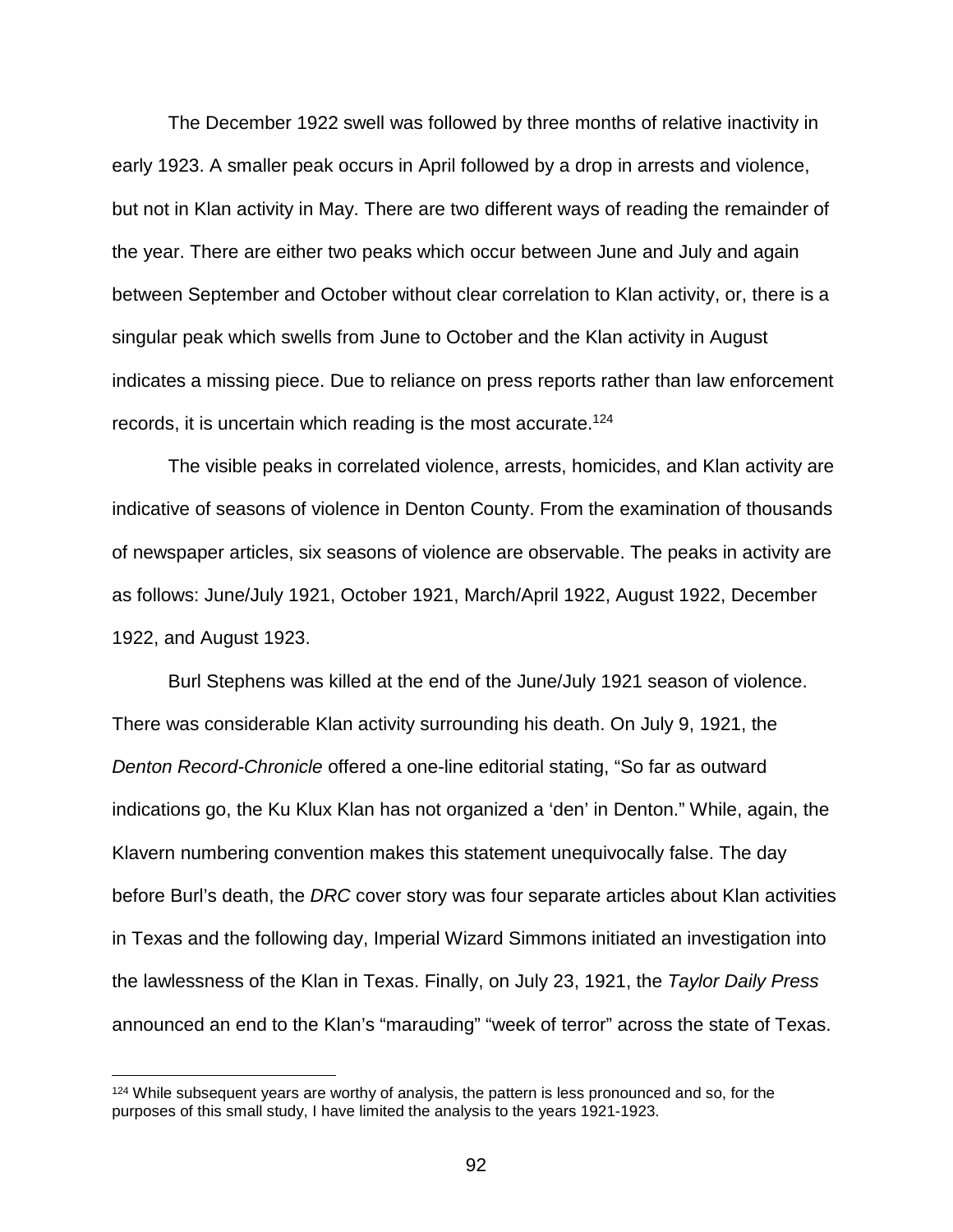Therefore, while hooded men are not identified in press accounts surrounding the death of Burl Stephens, their swell of activity during that particular week leaves possible their involvement.125

In three of the six instances, rise in racial strife in Denton County culminated in a targeted act of Klan violence. This ritualized action was followed by two to three months of low arrests, low violence, low homicides, and low Klan activity. Through macro analysis of the pattern of press coverage in Denton County, this study shows distinct growing patterns of racial animus followed by a lethal act of racist catharsis and then a subsequent period of racialized abatement.

Why does this method work? First, seasons of violence are visible through newspaper coverage in Denton County because the editor-in-chief reported stories on behalf of the Ku Klux Klan. Second, the arresting officers in the county were either sympathetic to, or directly members of, Klavern 136 and therefore arrests were driven by the same group driving press coverage. Lastly, both the Ku Klux Klan of the 1920s and law enforcement are highly ritualized entities who perform their roles based upon a set format. This methodology allows for the observance of patterns due to the standard operating procedures and ritual which surrounded racial violence specific to this county. The exchange of information between the press, law enforcement, and the Ku Klux Klan was an essential component in the performance of white supremacy in Denton County in the 1920s. This three-entity performance created a process which signaled the

 <sup>125</sup> "Editorial," *Denton Record-Chronicle*, July 9, 1921, accessed December 11, 2018. Newspaper Archive (UNT); See Appendix 2; "Ku Klux Klan Activities Continue," *Denton Record-Chronicle*, July 20, 1921, accessed December 10, 2018. Newspaper Archive (UNT); "K.K.K. Chief to Order General Investigation," *Denton Record-Chronicle*, July 22, 1921, accessed December 6, 2018. Newspaper Archive (UNT); "Masked Mob Activities in Southwest Settles After Week of Terror," *Taylor Daily Press*, July 23, 1921, accessed November 17, 2018. Newspapers.com.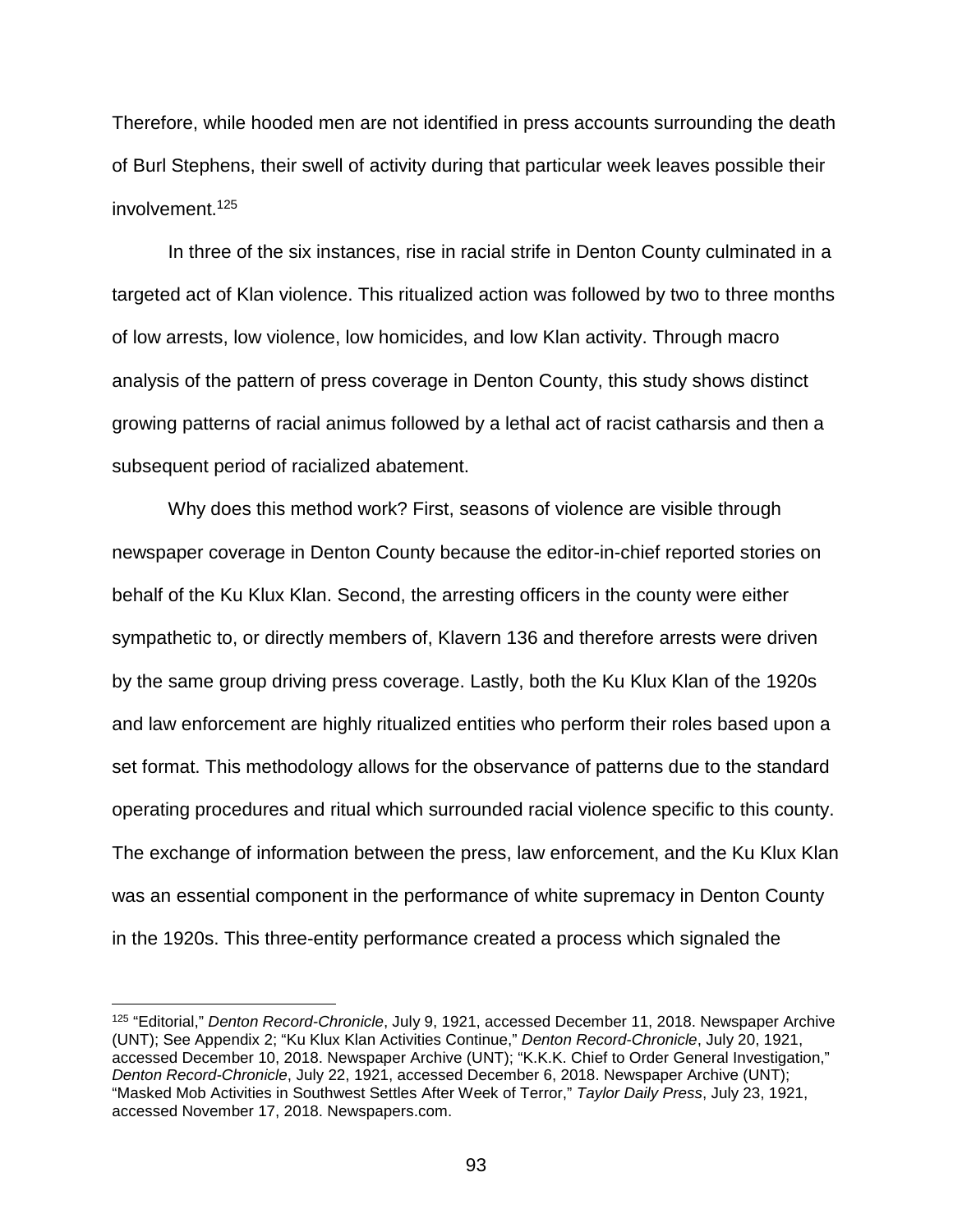intensity of racial animus of the county at any given time through press reporting. It is that process which allows for the observation of obscured acts of violence in Denton County during the rise of the Ku Klux Klan.

This is a significant finding. If each season of violence culminated in an obscured act of terrorism, this method allows historians to listen, indirectly, to the silence left in the record. This does not necessarily mean that each of the six swells resulted in a lynching, but rather, it means that an act of violence toward the end of the peak of activity was a likely event perpetrated by a deeply ritualized group. Burl Stephens cannot be categorized as a lynching as there is no direct proof, he was intentionally harmed by a group. It is uncertain, even if he was harmed by the Klan, that their activity was a service to justice. Simply, the death of Burl Stephens would have been excluded by all three groups who participated in drafting the 1940 consensus definition. But this methodology provides additional support for the theory that an act of racial violence was perpetrated against the fifteen-year-old.

This method draws attention to violence that does not fit the definition of lynching. In doing this work, it makes space for the unknown. In *Violence* by Slavoj Zizek, he argues that we should look at violence through indirect glances. This is evidenced through traumatic events. In crimes with deep trauma, the lack of clarity is, in itself, proof of the existence of the crime as the haze which surrounds trauma often omits key details. As Zizek argues, violence is less like prose and more like poetry in that it alludes to a process which cannot be described. This is the reason we must search out the acts of violence which were obfuscated by contemporaneous reports. While the observation of seasons of violence does not allow for the definitive declaration

94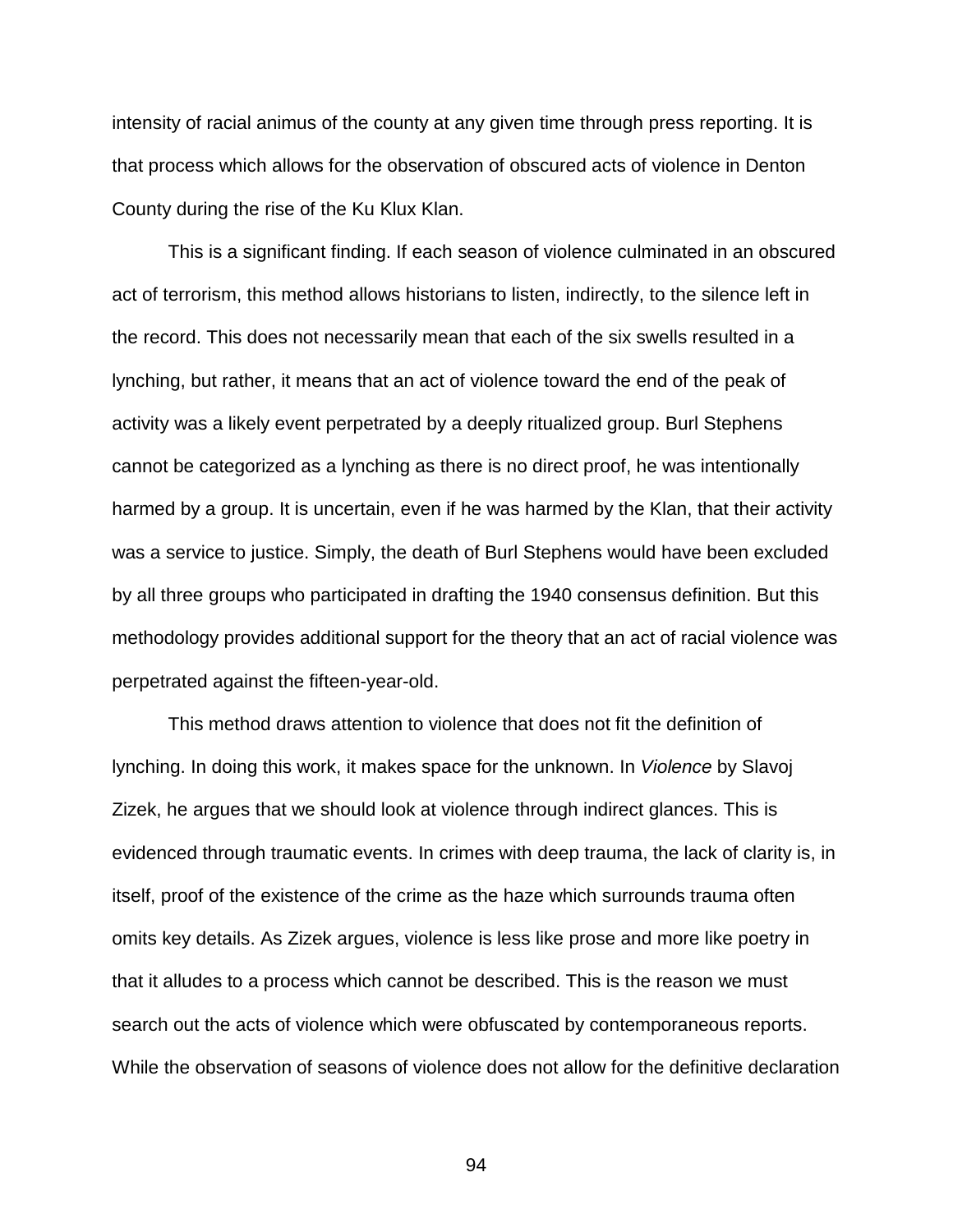of lynchings undiscovered, it does provide a glance at violent processes hidden within the remaining records of 1920s Denton County. 126

Violence can be further studied through the comparison of micro patterns. In the same way a pattern is observable through macro analysis, in Chapter two a pattern was established through micro analysis of the two lynchings in the early 1920s. In Denton County, during the rise of the second Ku Klux Klan, racial violence often fit several of the following criteria culled from the lynchings in the same period. These criteria are: unclear identity of the accused, alleged crime is uncertain to have occurred, slow investigation by authorities with no guarantee of conviction, detention in a looselyguarded or unguarded jail, Klan activity which surrounds the event, disappearance from jail, and no further record of the victims.

These tendencies inform about the standard form of violence in Denton County during the rise of the second Ku Klux Klan. There is a tendency toward uncertainty and opaqueness which surrounds recorded acts of violence. Whether in the identity of the victim or in the investigation of the alleged crime, this lack of clarity allows for propaganda to take the place of facts. Also, of note, the removal of a victim's identity prevented Black martyrdom and, as described in Chapter two, left in its place a general sense of criminality. Detention in an insecure facility indicates that respect for the rule of law was not the intended message of the violence. The men who were detained in jail did not attempt to break free, but rather, they honored the legal system which held them in state-sponsored bondage. If justice and the rule of law were the ultimate goals of acts of violence, the men would have been afforded due process following their stay in jail.

 <sup>126</sup> Slavoj Zizek, *Violence,* (New York: Picador, 2008).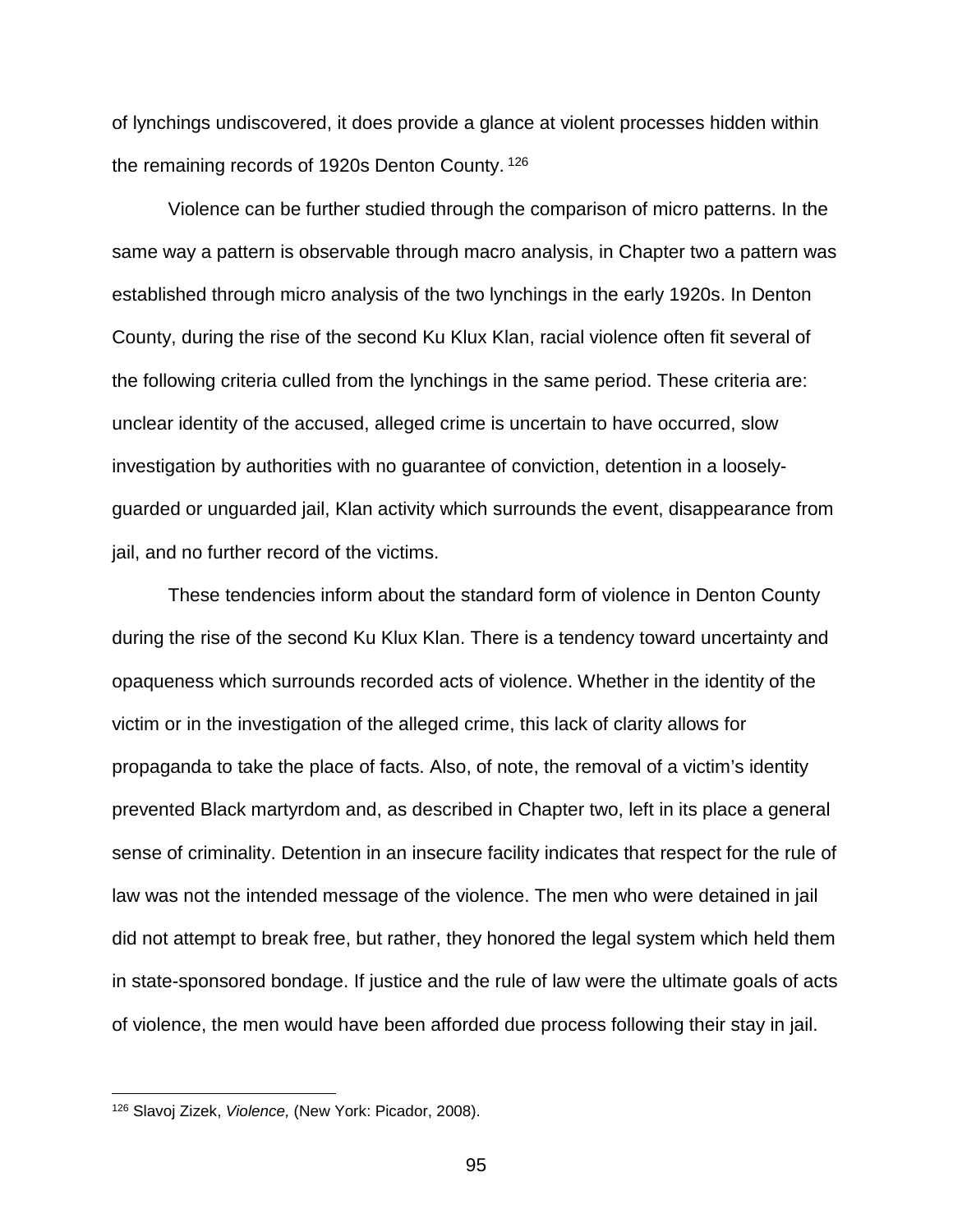This did not occur. Instead, Klan activity increased surrounding the arrest. The inmates trusted the jail to afford them protection that it simply was not designed to provide. After the violence was committed, a cloud of uncertainty surrounded the event which led to an unknown fate of the victim and the subsequent disappearance from record.

The death of Burl Stephens fits within this pattern. His identity was listed as "unknown" despite clear evidence otherwise. While he was not publicly accused of a crime, the investigation of his death was slow and did not provide any additional evidence. There was considerable Klan activity which surrounded his death and while he was never incarcerated, he was taken alive to the coroner to await his death. Lastly, because he remained unnamed, his fate was left unknown to his family and friends. It is impossible to visit the site of his burial as his grave is unmarked and its location within the cemetery is unknown. Uncertainty surrounds the death of Stephens and it obscures his memory into the present. Through close attention to both the macro and micro patterns of racial violence in Denton County, it is possible to catch glimpses of attempted and successful acts of racial terrorism.

Attention to uncertainty within the execution of racial crimes places young men like Ennis Johnson into discourse on violence. On the afternoon of Monday, September 25, 1922, sixteen-year-old Ennis Johnson drove his buggy down a rural road lined with cotton. It was the end of the cotton harvest in Pilot Point, a small town in northeast Denton County and, fortunately for the people of Pilot Point, 1922 was a vast improvement over the boll weevil scourge of 1921. Many families were squeezing out the last drops of profit from the fluffy fields of white as Ennis Johnson rode by. At about 3 o'clock, Johnson stopped to speak with a girl who worked in one of the fields two

96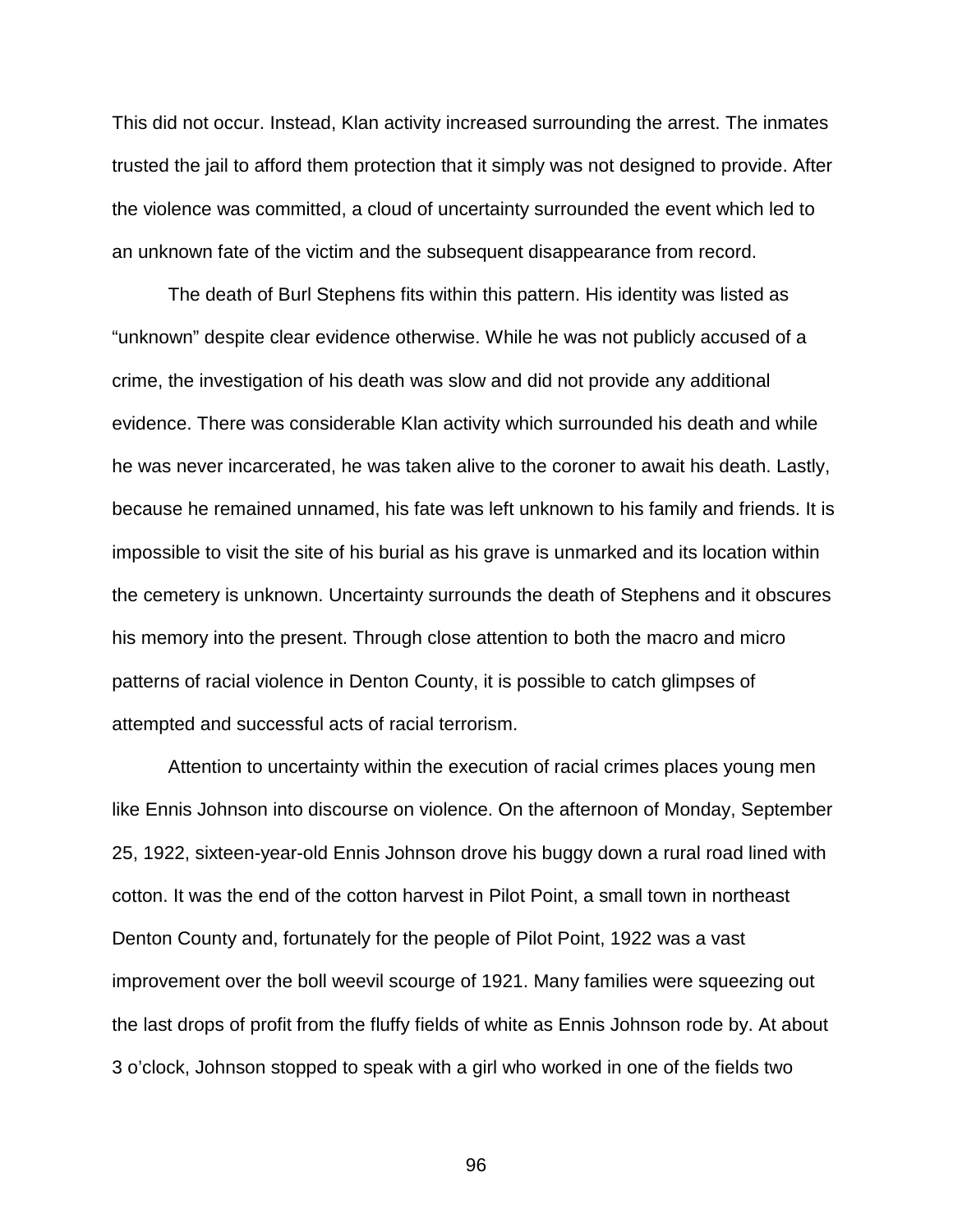miles south of town. He looked up from his brief conversation to see a white man watching the exchange from across the road in a nearby field. Concerned with the impact of a young Black man talking to a young white woman, Johnson rode away and down the road. He was promptly arrested by the Deputy Sheriff.<sup>127</sup>

Deputy Nick Akin was in Pilot Point on other business and was alerted to the felonious conduct by a growing crowd of concerned citizens. The lynching sentiment was growing in Pilot Point and so, when Akin arrested Ennis Johnson he took him twenty miles south to the Denton County jail to protect him from the growing mob. It is unclear why some individuals were left without protection from the mob while others were whisked away to a remote location for safe keeping. Perhaps it has to do with the officer's perception of the strength of the case against the accused -- if conviction looks possible, protect the suspect; if conviction seems unlikely, turn the suspect over to the  $Klan<sub>.128</sub>$ 

Regardless of the rationale behind Akin's rescue, Ennis Johnson was in danger from the start. Johnson was accused of making an "improper proposal" to a twelve-yearold white girl in Pilot Point and the Klan wanted to kill him. A potential sentence of several years in jail would not quell their thirst for vengeance. In the minds of Denton County, the justice system could not provide the sentence the crime deserved. That night, a mob of masked Klansmen formed and burned down a tabernacle in a Black community -- Quakertown -- two blocks from the Denton County jail. Officers

 <sup>127</sup> "Negro Charged with Attempted Assault on Small White Girl," *Denton Record-Chronicle*, September 26, 1922, accessed September 30, 2019. Newspaper Archives (UNT); "Cotton Receipts Exceed Last Year's," *Denton Record-Chronicle*, September 23, 1922. Newspaper Archives (UNT); "Weevil Does Most Damage to Cotton," *Denton Record-Chronicle*, September 26, 1922. Newspaper Archives (UNT). <sup>128</sup> "Negro Charged with Attempted Assault on Small White Girl," *Denton Record-Chronicle*, September 26, 1922, accessed September 30, 2019. Newspaper Archives (UNT).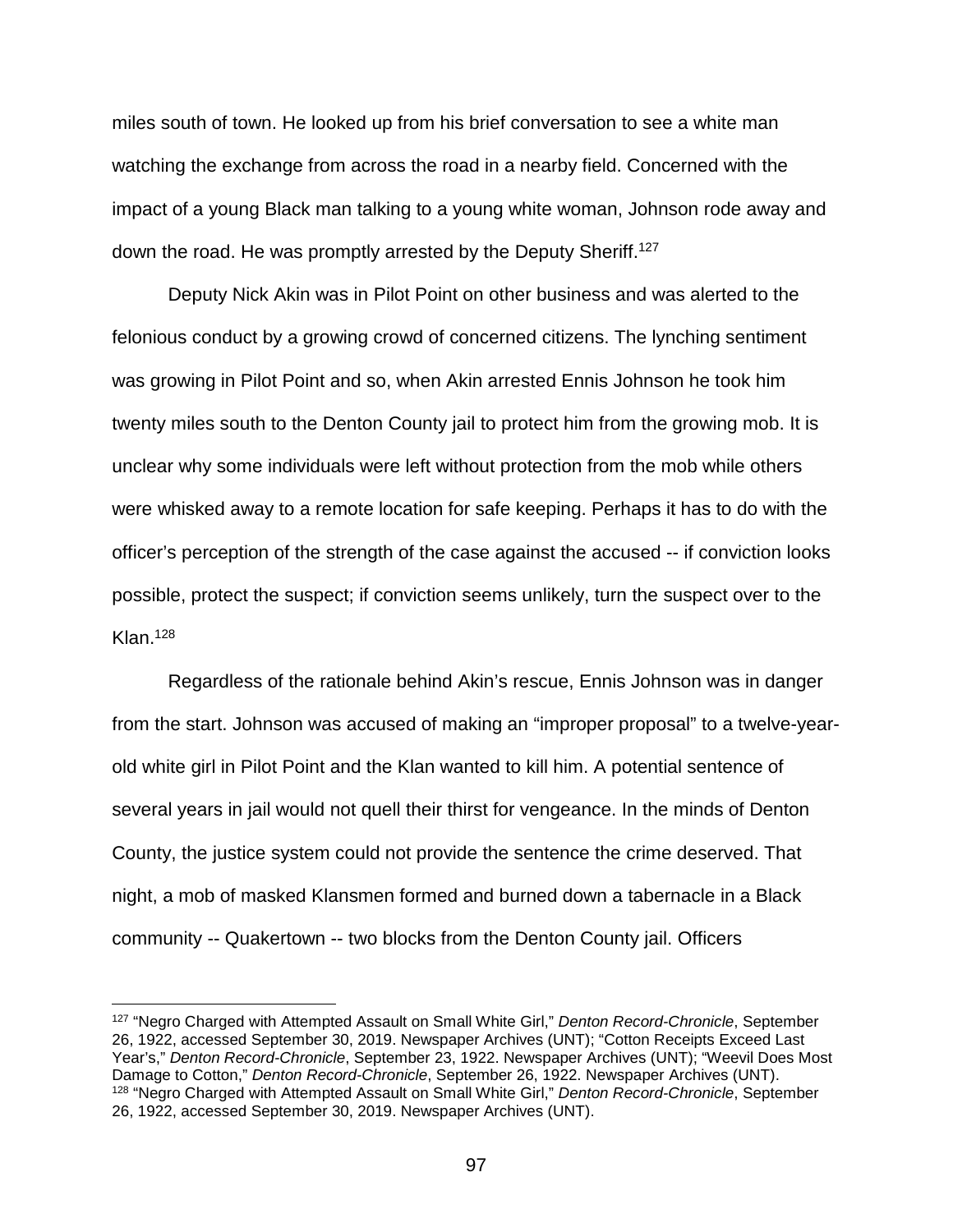investigated the cause of the fire in the following days but found no evidence and suspended their investigation without charges.<sup>129</sup>

The following morning, Tuesday, September 26, 1922, sixteen-year-old Ennis Johnson was officially charged with the attempted criminal assault (rape) of a twelveyear-old white girl. Bail wasn't initially granted, but the following morning Justice J.G. Boyd heard the examining trial of Ennis Johnson and set bail at \$1500 (\$23,258 in 2019 dollars), but he struggled to find anyone willing to guarantee his bond for release. As previously established, jail was not a place of safekeeping. Because Black men were denied the right of due process by the Ku Klux Klan and, because jails were left intentionally unguarded at night, incarceration was a trap and arrest was tantamount to kidnapping. If left outside of jail, Black men could run, hide, or otherwise defend themselves from the Klan, but inside the jail they were stripped of self-defense and left as sitting ducks waiting for abduction.

On Thursday, September 28, just as James Goode and his seventeen year old daughter Pauline were headed to visit Sanger (located about fifteen miles northwest of Denton) for a Kiwanis event, a large gathering of Klansmen was held near the town of Prosper for the initiation of the Denison and Sherman Klans in an "outdoor Konklave." It was rumored to be the largest gathering of Klansmen in the North Texas area held a large initiation ceremony, complete with a lighted cross on a hill, a few miles east of Denton County limits near Prosper. Hundreds were in attendance from Denton and both Denton and Dallas Klansmen participated in the ceremony. Because Sheriff Goode and his family visited Sanger and were not present at their home on the first floor of the

 <sup>129</sup> "Denton," *Fort Worth Star-Telegram*, September 28, 1922, accessed October 28, 2019. Genealogy Bank; "Local News in Brief," *Denton Record-Chronicle*, September 29, 1922. Newspaper Archive (UNT).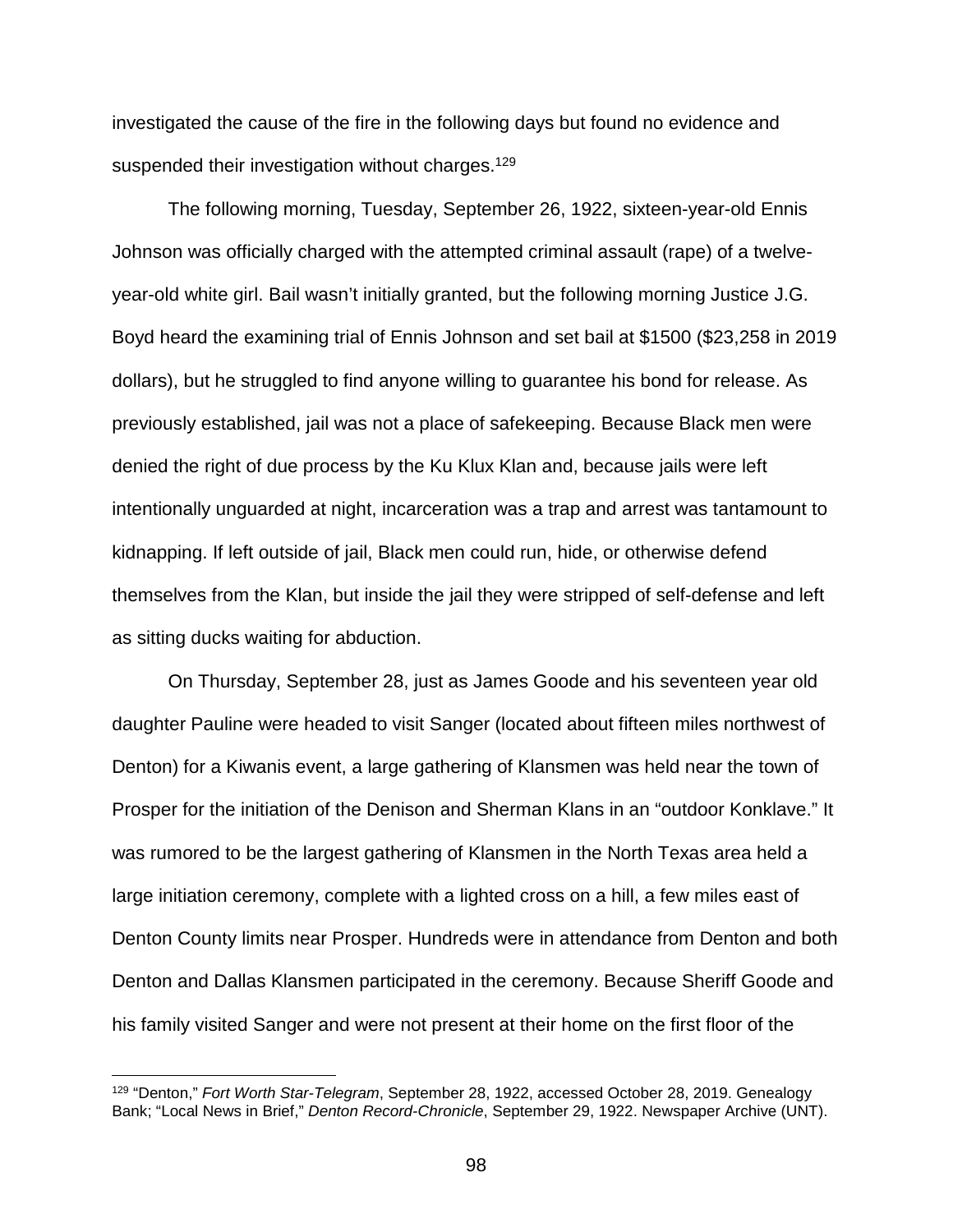Denton County jail, it left only one attendant, the jailer, to protect the inmates from a Klan that held the keys to the jail. The scenery was ripe for mob violence.<sup>130</sup>

From the day of his arrest to that moment, every article about Johnson received front page coverage. On Friday, September 29, 1922, exactly one year after the death of his grandfather Ransom Johnson, newspaper coverage of Ennis Johnson -- a Black teenager accused of the attempted rape of a young white girl -- abruptly stopped. Johnson was held in jail alongside his brother-in-law (for a separate set of charges) for over one month before his bail was decreased to \$100 by Judge C. R. Pearman in a Habeas Corpus Hearing. This abrupt shift in tactics was due to County Attorney Boyd's conclusion that, "the evidence indicated that there had only been a disturbance." Boyd determined that it was "doubtful" a grand jury would vote to indict on the original charges. Ennis Johnson posted bail and left Denton County, never to return.131

As a result, the spaces where Ennis belongs are empty, silent. After Ennis disappeared, his father, Lee Roy, moved in with his grandmother, Sylvia. After Sylvia

 <sup>130</sup> "Klan Klonklave at Prosper Tonight," *McKinney Courier-Gazette*, September 28, 1922, accessed February 11, 2020"Collin County News," *Denton Record-Chronicle*, October 2, 1922. Newspaper Archive (UNT); "Sanger News Notes," *Denton Record-Chronicle*, September 27, 1922. Newspaper Archive (UNT); "Invisible Body to Conduct Open Air Ceremonial," *McKinney Courier-Gazette*, September 28, 1922. Newspapers.com; Denton County Sixteenth District Court, *Criminal Minutes and Indexes 1914-1941*, Denton County Archives; Newspaper Archive (UNT); "Kluxers Initiate Class Near Prosper," *McKinney Courier-Gazette*, September 29, 1922, accessed February 11, 2020. Newspaper Archive (UNT); "Collin County News," *Denton Record-Chronicle*, September 30, 1922. Newspaper Archive (UNT); "Mentions," *Denton Record-Chronicle*, September 28, 1922. Newspaper Archive (UNT).

<sup>131</sup> "Negro Charged with Attempted Assault on Small White Girl," *Denton Record-Chronicle*, September 26, 1922, accessed September 30, 2019. Newspaper Archives (UNT) Link; "Denton," *Fort Worth Star-Telegram*, September 28, 1922, accessed October 28, 2019. Genealogy Bank; "Bond for Enis Johnson Set for \$1500 After Hearing," *Denton Record-Chronicle*, September 27, 1922. Newspaper Archives (UNT); \$1500 is equivalent to \$22779.64 in 2018 money according to "Inflation Calculator," *WestEgg*, Accessed September 30, 2019, [https://westegg.com/inflation/infl.cgi;](https://westegg.com/inflation/infl.cgi) "Denton," *Fort Worth Star-Telegram*, September 28, 1922, accessed October 28, 2019. Genealogy Bank; "Negro Granted Bail in Sum of \$100 Friday," *Denton Record-Chronicle*, October 27, 1922, accessed February 14, 2020. Newspaper Archive (UNT); Ennis moved to Dallas with his mother and grandmother where he lived until at least 1930. Thirteenth Census of the United States, Dallas County Clerk, Dallas County (Dallas, TX), Schedule 1: Population.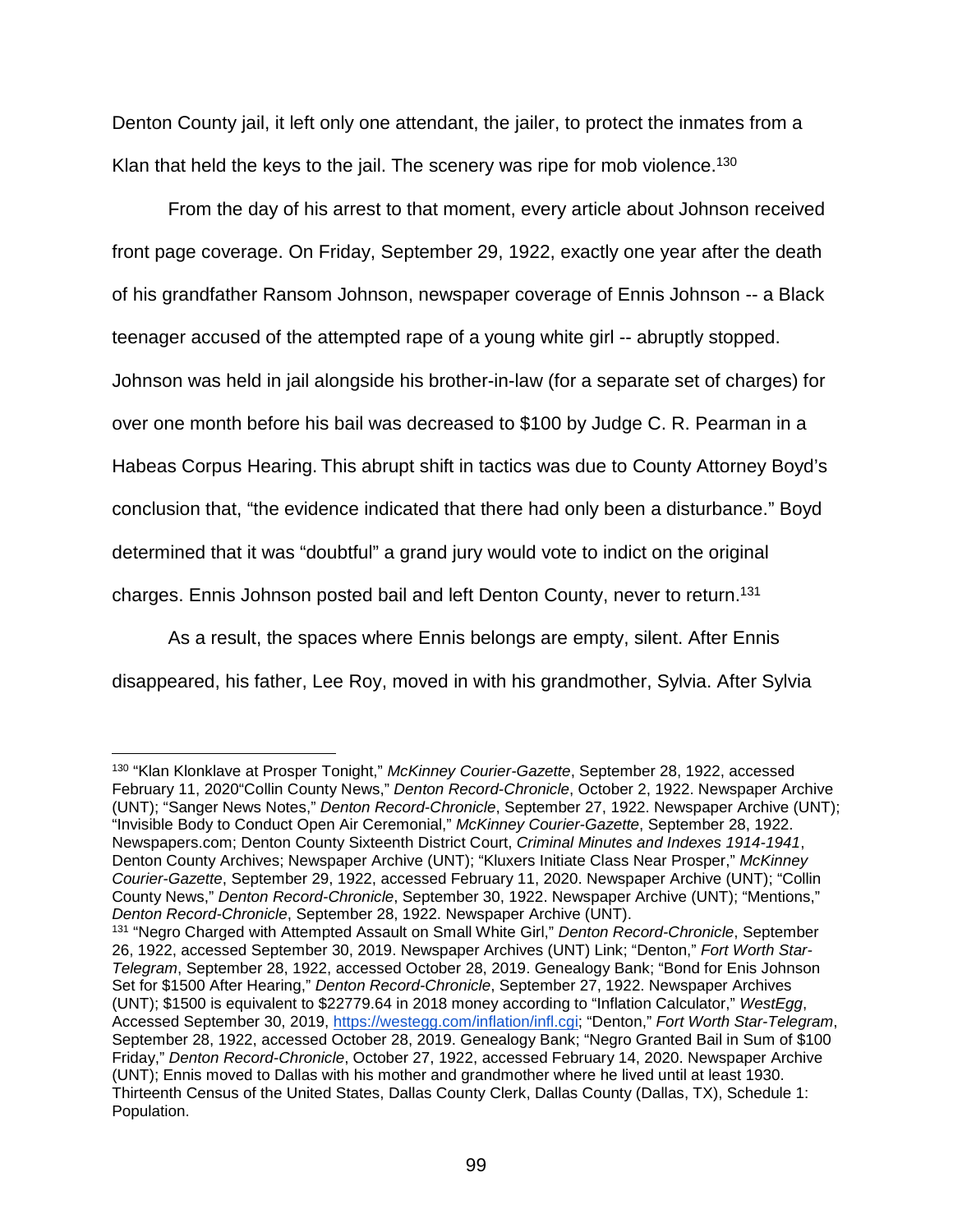Johnson's death in 1935, the two remaining members of the Johnson family -- Lee Roy and Lonnie -- abandoned the family's land, gave de facto control of the property to neighbors, and moved west. But, in 1986, a search was made for any heirs of Ransom and Sylvia Johnson to determine true land ownership rights. In this search, every child and grandchild of Ransom and Sylvia Johnson was listed, and old residents signed an affidavit of the search's completeness. Therein, no mention was made of Ennis Johnson. It was as if he had never existed. But *he did exist*. The story of Ennis Johnson's life and near-death struggle had been forgotten by the entire community. As Gloria Etheridge Knight writes in *Poems From Prison*, "He is an empty space."

Ennis Johnson is a lens through which we can see the season of violence. As calls for the lynching of Ennis Johnson rose, all of the features of violence identified in the micro pattern emerged. While he was named, his age was doubted. Johnson was arrested for a crime that, as County Attorney Boyd later acknowledged, was uncertain to have occurred. The investigation into the crime was slow and legitimately did not produce a conviction. Ennis was placed into jail, but the Sheriff and his family left town leaving only one jailer to contain the crowd of prisoners held within. Klan activity swelled and Klavern 136 burned down a Black church only blocks away from the Denton County Jail. Yet after a month of detention, Ennis Johnson was able to flee the county alive. Why did the fervor die down? What piece of this puzzle remains missing?

Ennis Johnson's grandfather, Ransom Johnson, was born into bondage in Marion County, Texas in 1862. At the age of twenty, Johnson married Sylvia Greer and over two decades the couple had thirteen children. Only two of their children survived to the age of thirty. The Johnsons moved to Denton County in the 1890s and, though

100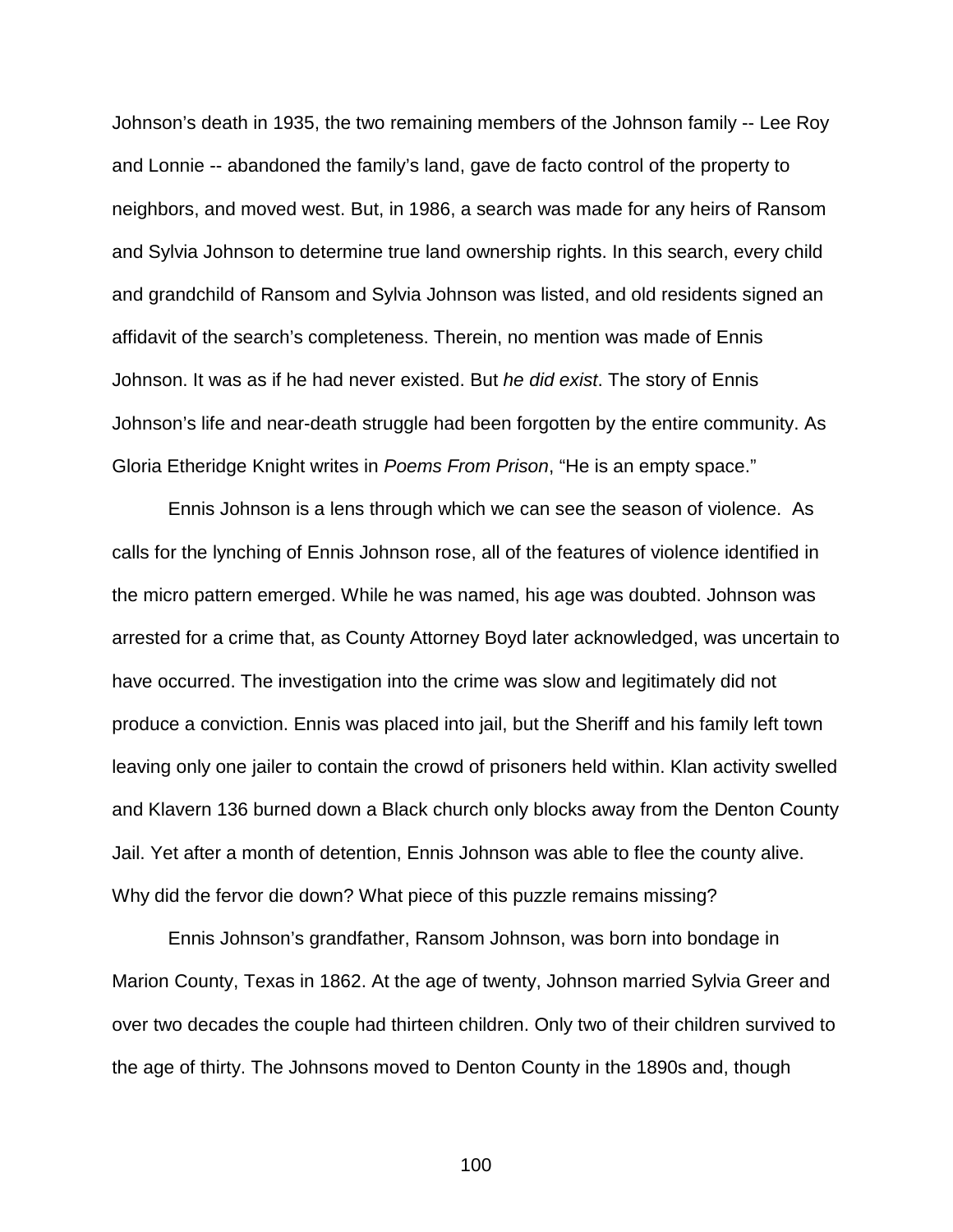illiterate, quickly began buying and selling large swaths of land from both locals and the Texas and Pacific Railroad Company. Johnson rented much of the land to tenants - both white and black. In the 1910s, the Johnson family moved from the northern edge of Denton County into Pilot Point city limits off Pilot Point and Stamps Factory Road. Ransom and Sylvia lived with their three surviving children, Lonnie, Lee Roy, and Odie, along with Lonnie's son from his first marriage to Lydia Avery named Ennis. While living in Pilot Point, Ransom ran a family farm and a small dry goods store while Sylvia took care of the home.132

Ransom Johnson was "well known among the white people" of Denton, so much so that when the tires were stolen from his vehicle in January 1921, Constable J.M. Sanders seriously investigated the theft. The very next day, Clyde Mask was arrested for the theft. Ransom Johnson was integrated within the greater Pilot Point Black community as well, both as a landlord and a shop-keep. He rented land to the Moore family on the Cooke County line and one of the Moore sons, Heaver, married Johnson's daughter, Odie, in 1920. Both Black and white citizens financed land purchases and

 <sup>132</sup> -- but, in spite of his consistent land ownership, his family always self-identified as renters on the census. It is unclear in the remaining records whether this was due to fear of their economic status being made known or if they legitimately did not have control of the land they owned. Fourteenth Census of the United States, Denton County, Denton County Clerk, Denton (TX): Schedule 1 (Population), accessed July 31, 2019. Ancestry; "Ransom Johnson," Death Certificate, Texas State Board of Health, Bureau of Vital Statistics, Denton County (TX), accessed July 29, 2019. Ancestry; Fifteenth Census of the United States, Denton County, Denton County Clerk, Denton (TX): Schedule 1 (Population), accessed July 31, 2019. Ancestry; "Real Estate Transfers," *Denton Record-Chronicle*, January 29, 1917, accessed June 15, 2019. Newspaper Archive (UNT); Real Estate Transfers," *Denton Record-Chronicle*, November 8, 1913, accessed June 15, 2019. Newspaper Archive (UNT); "Real Estate Transfers," *Denton Record-Chronicle*, November 21, 1912, accessed June 15, 2019. Newspaper Archive (UNT); "Real Estate Transfers," *Denton Record-Chronicle*, February 3, 1920, accessed June 15, 2019. Newspaper Archive (UNT); Sixteenth Census of the United States, Denton County, Denton County Clerk, Denton (TX): Schedule 1 (Population), accessed July 31, 2019. Ancestry.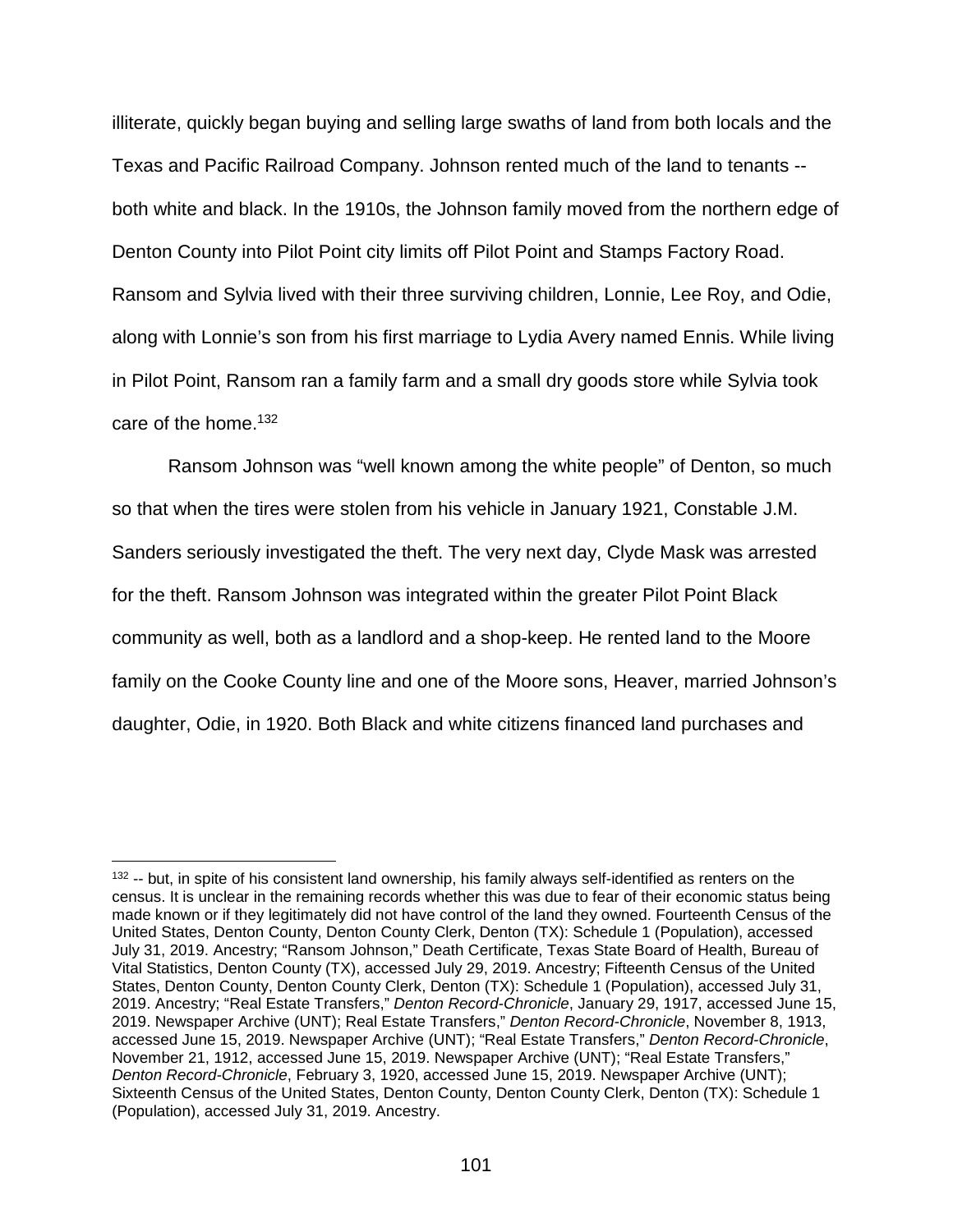shop items through Johnson and he held several promissory notes for those items as of 1921. <sup>133</sup>

On the morning of September 29, 1921, Ransom Johnson loaded up several cases of soda and set out to deliver the bottles to a grocery store nearby. Just before 11am, Johnson made his delivery and stopped, parched, in the back of the store to drink from one of the remaining bottles. While in the rear of the grocery store, Johnson found a bottle containing a brown liquid. When the soda was approximately halfway gone, Johnson -- reportedly -- added two ounces of the mystery liquid to his soda bottle. He finished the drink and immediately became ill with intense abdominal pain. Dr. J. M. Harris attended to Johnson beginning at 11am as he suffered in excruciating fashion. Ransom Johnson died at 9:20pm on the night of September 29, 1921 after suffering ten hours of "intense" pain. He was buried at Pilot Point Memorial Cemetery on October 1, 1921. His official cause of death was accidental poisoning by carbon dioxide.<sup>134</sup>

When he died, Ransom Johnson left behind a family of heirs. The Johnson family owned four downtown lots comprising nearly an entire block of property in downtown Pilot Point. His heirs were Lee Roy and Lonnie who moved to Quakertown in Denton

 <sup>133</sup> "Negro Drinks 'High-Life' Thru Mistakes and Dies," *Denton Record-Chronicle*, September 30, 1921, accessed July 31, 2019. Newspaper Archive (UNT); "Pilot Point Budget," *Denton Record-Chronicle*, January 6, 1921. Newspaper Archive (UNT); "Local News in Brief," *Denton Record-Chronicle*, January 6, 1921. Newspaper Archive (UNT). Clyde Mask was the brother-in-law of Jim Walden; One of Moore's daughters, Ida, married Joe Goodner who disappeared after two years in the penitentiary in 1923. Ida was listed as a widow in the following census.

<sup>134</sup> The writers at the *Denton Record-Chronicle* believe Ransom Johnson assumed the liquid was whiskey and this explains why Johnson added it to his soda. "Negro Drinks 'High-Life' Thru Mistakes and Dies," *Denton Record-Chronicle*, September 30, 1921. Newspaper Archive (UNT); "Ransom Johnson," Death Certificate, Texas State Board of Health, Bureau of Vital Statistics, Denton County (TX).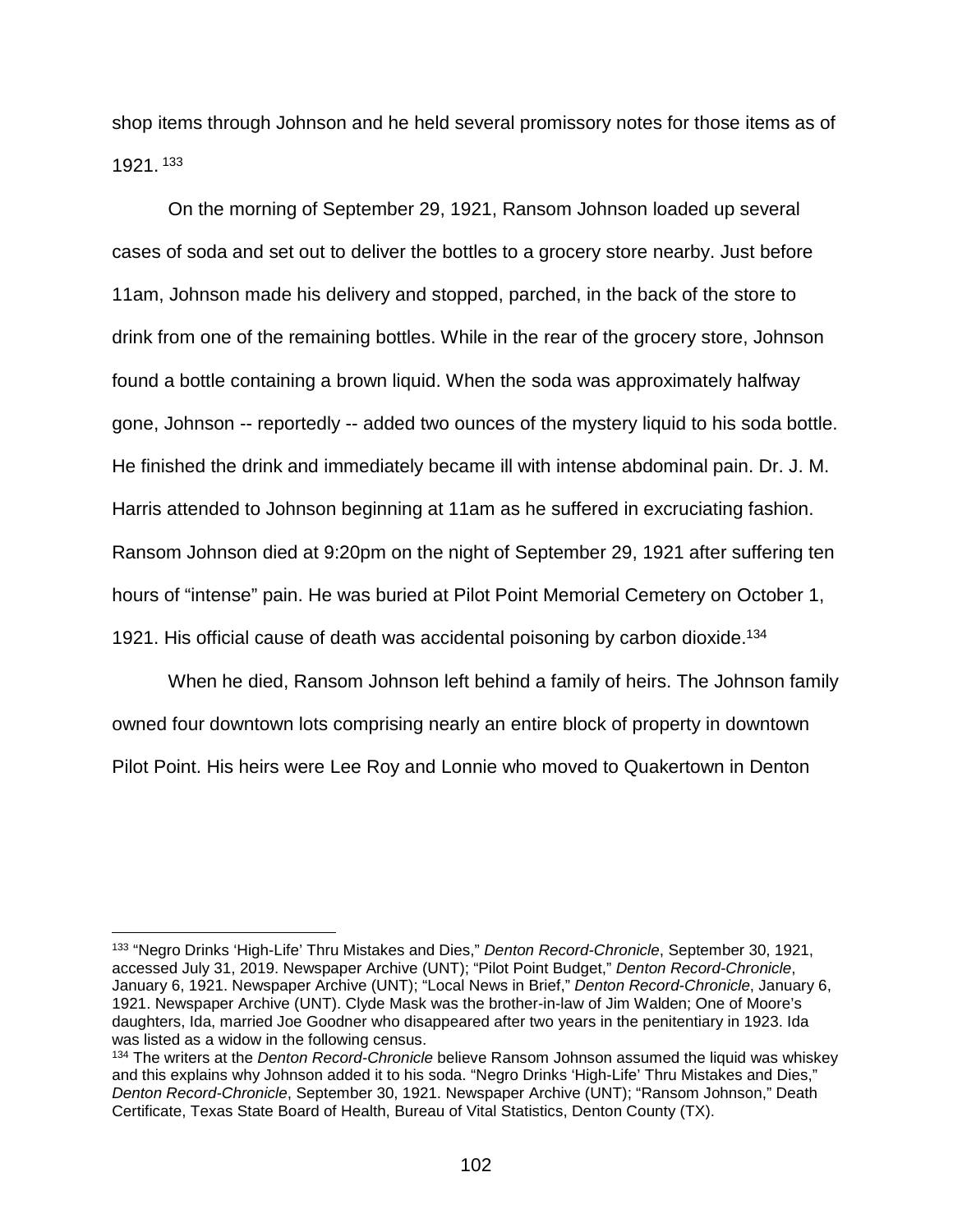and later to California, Sylvia (his wife), Ennis Johnson, his grandson, and Oda Moore, who deeded her interest in the property to her mother six days after Ransom's death. 135

Oda (Odie) Johnson was twenty years old when she married Heaver Moore. Six months after the death of her father, on March 23, 1922, Odie Johnson Moore was shot in the head with a .38 caliber pistol. Odie died at 2:30pm in Pilot Point and officials immediately began a manhunt for her husband. While he was rumored to have left town, Heaver Moore was found at a relative's house near the Cooke County line - where the family owned property. When questioned, Moore explained that a Black man entered their home and shot Odie. Moore attempted to shoot the man as he ran away but was unsuccessful. Fearing for his own safety, Heaver hid in the woods until nightfall when he sought refuge at a relative's home and asked the relative to contact law enforcement. Heaver explained that a Black man had shot Odie and that Heaver fired back but missed. Fearful the man was out in the area searching for the sole witness to the crime, Heaver hid in the woods until nightfall when he contacted the police to report the death of Odie. Moore was charged with the murder of his wife, held in jail for six months, convicted in October 1922, and served a six-year sentence in the penitentiary as a result. Odie was laid to rest beside her father in Pilot Point.136

After the deaths of Ransom and Odie, the relocation of Lonnie and Lee Roy, and the erasure of Ennis, Sylvia Johnson was left as the sole heir of the Johnson Family

<sup>135</sup> Ransom and Sylvia Johnson owned Lot 16 Block 12, Lot 4 Block 12, Lot 5 Block 12, and Lot 16 Block 5 of the T&P in September 1921.

<sup>136</sup> Land Deeds, Denton County Clerk, Denton County (TX); Affidavit, Denton County Clerk, Denton (TX). [Link;](https://dentontx.search.kofile.com/48121/Home/Index/1?pageNo=25) "Odie Moore," Death Certificate, Texas State Board of Health, Bureau of Vital Statistics, Denton County (TX); "Denton," *Fort Worth Star-Telegram*, March 26, 1922, accessed December 11, 2018. Genealogy Bank; "Negress Killed at Pilot Point," *Denton Record-Chronicle*, March 24, 1922, accessed November 17, 2018. Newspaper Archive (UNT); "Denton," *Fort Worth Star-Telegram*, October 15, 1922, accessed December 11, 2019. Genealogy Bank. Interestingly, Heaver Moore was in the Denton County Jail at the same time as Ennis Johnson.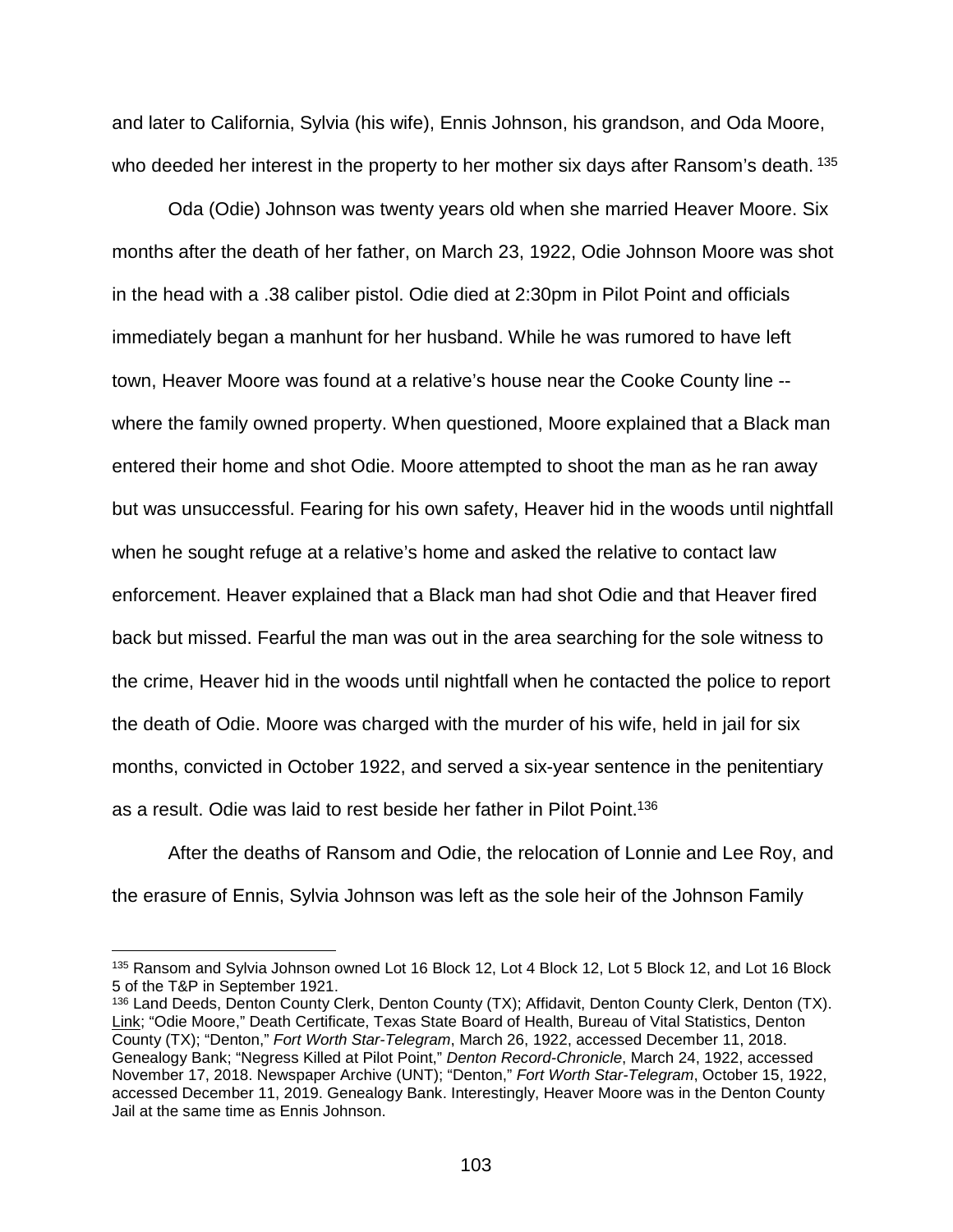land and money with no future for familial inheritance. She slowly sold off their land holdings and notes and, when she passed in 1935, her land was assumed by the Bruce family in Pilot Point. It is details such as these that may, one day, lead to the reintegration of the story of the Johnson family back into community discourse.

The disappearance of the Johnson family is only visible through context. Without first identifying the targeted erasure of Ennis Johnson, the poisoning of Ransom Johnson seems like a terrible accident and, without the facts which surround the deaths of both Ennis and Ransom, Odie Moore's death appears to be a case of domestic violence. Yet, when all three pieces are placed together and evaluated as a group, the likelihood that the Johnson family was targeted by violence between September 1921 and September 1922 dramatically increases.

A macro approach to racial violence is not only useful in identifying broad trends but is also an important tool for combating the silence of records which engulf violence and obscure its identification. In Denton County, between 1921 and 1923, six distinct seasons of violence are observable through this approach. Use of a qualitative approach is also essential in identification of acts of ritualized violence. The marriage of these two approaches resulted in this study which has identified more victims of violence than the term lynching can encompass.

In July 1921, Burl Stephens died at the hands of persons unknown and his identity was erased by the Jim Crow Justice System. The circumstances which surround his death are, now, impossible to identify. Similarly, between September 1921 and September 1922, three members of the Johnson family were the victims of obscured violence and erased by the same systemic force. These types of violence

104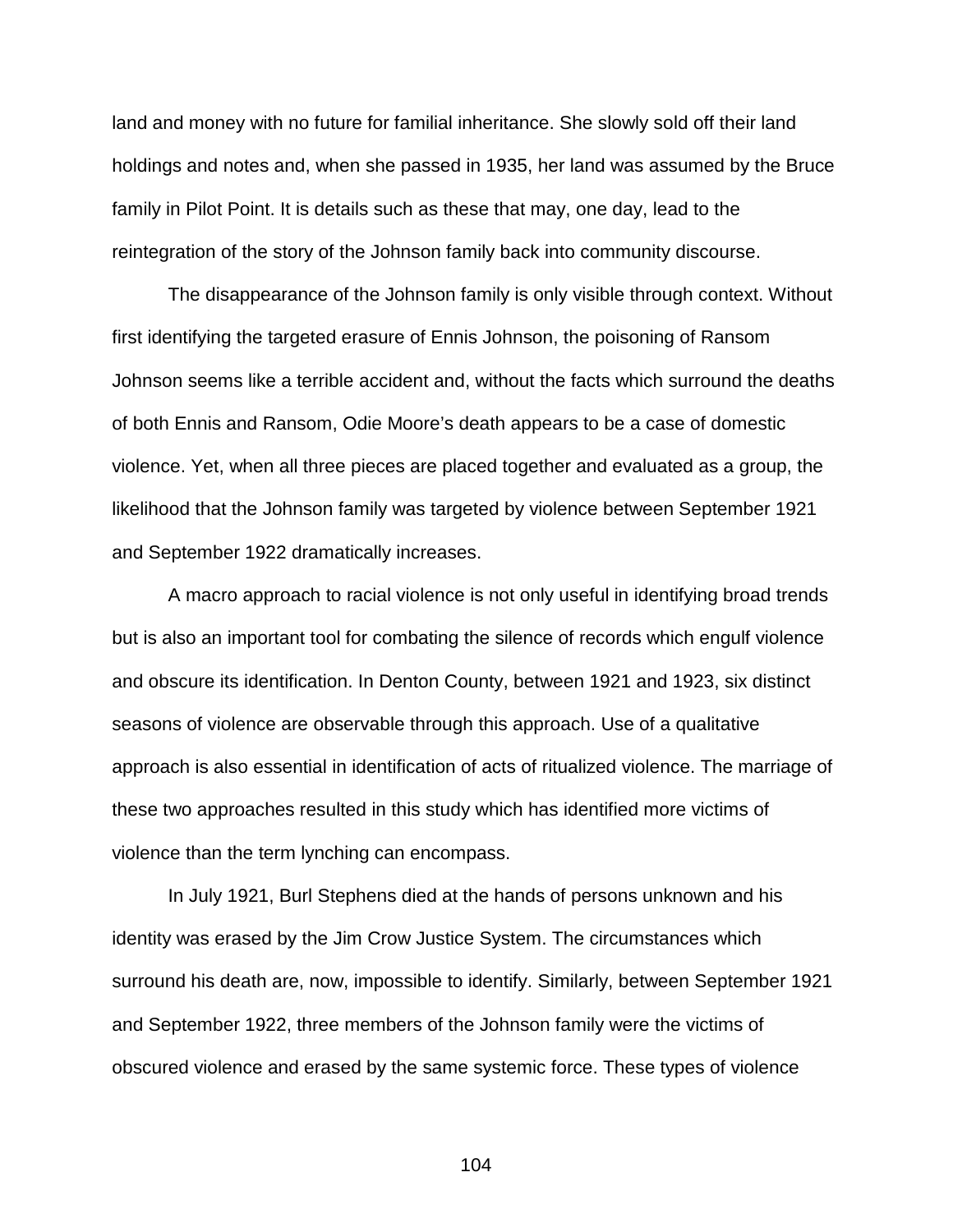were made visible through both a quantitative and qualitative method aimed to expose omissions in the record. Through leaning into the silence left in the spaces where Burl Stephens and the Johnson family belong, violence beyond lynching is audible.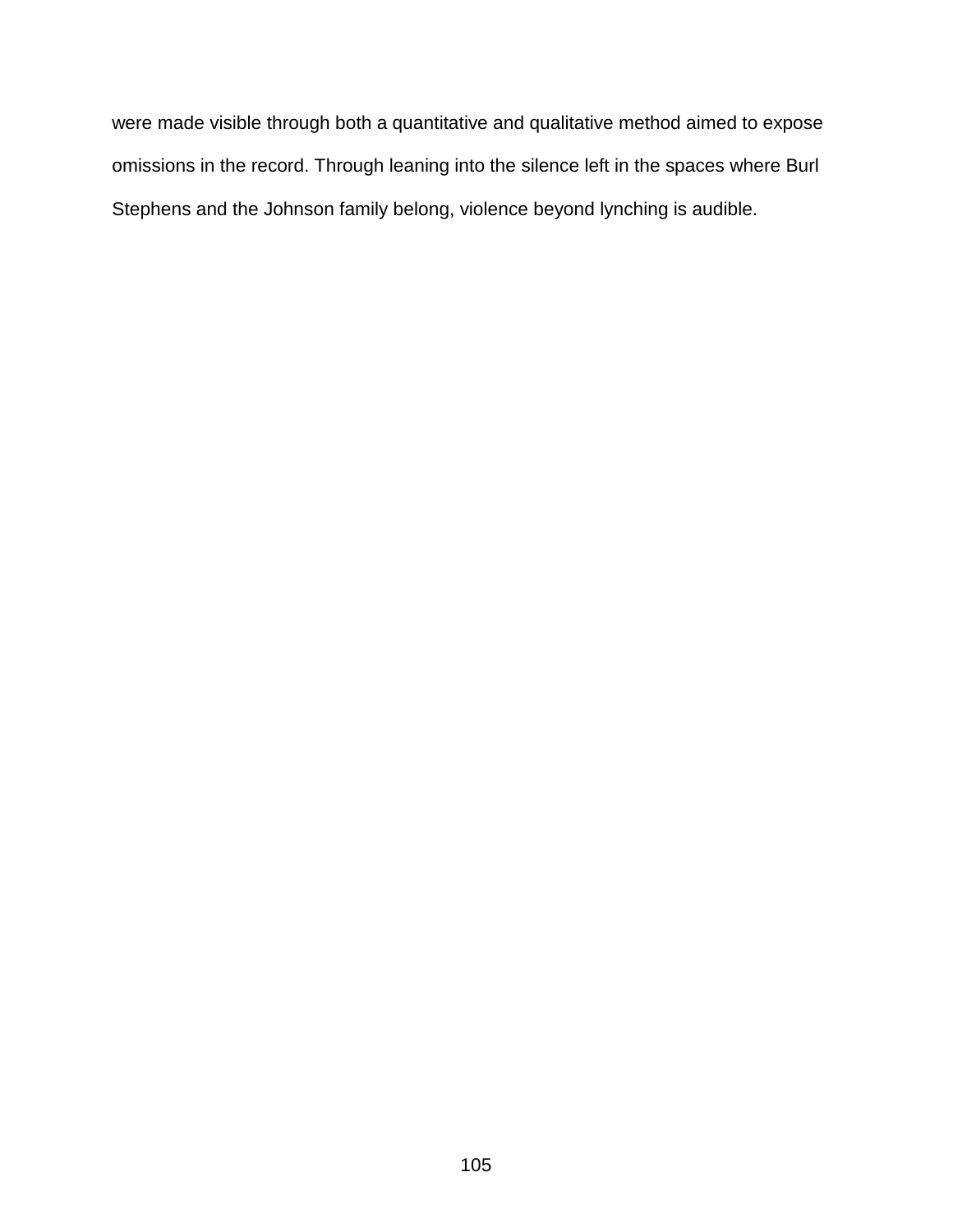## CHAPTER 5

## THE DISAPPEARED

I have the same name as 1 grandfather, 3 cousins, 3 nephews, and 1 uncle. The uncle disappeared when he was 15, just took off and caught a freight (they say). He's discussed each year when the family has a reunion, he causes uneasiness in the clan, he is an empty space. My father's mother, who is 93 and who keeps the Family Bible with everybody's birth dates (and death dates) in it, always mentions him. There is no place in her Bible for "whereabouts unknown." Etheridge Knight, "The Idea of Ancestry" (*Poems from Prison*, 1968)

During the rise of the second Ku Klux Klan, most racial violence in Denton County did not fit neatly into the definition of lynching. Neither Burl Stephens nor the members of the Johnson family were lynched according to any version of the definition. Even still, the documented lynchings in Denton County are missing proof of death and therefore were likely excluded by contemporaneous lynching counts. Through the wholesale purchase of lynching as the singular type of terrorism wielded against Black Americans in Jim Crow, historians allow the perpetrators to re-define reality based upon their own propaganda. The requirement of proof of a victim's death allows the perpetrators to silence violence entirely through the omission of essential documentary evidence such as a death certificates, press reports, and justice system records. As a result, in the status quo, the narrative of racial violence is still defined by actions taken in the 1920s by the Ku Klux Klan. Without a broader term unencumbered by restrictive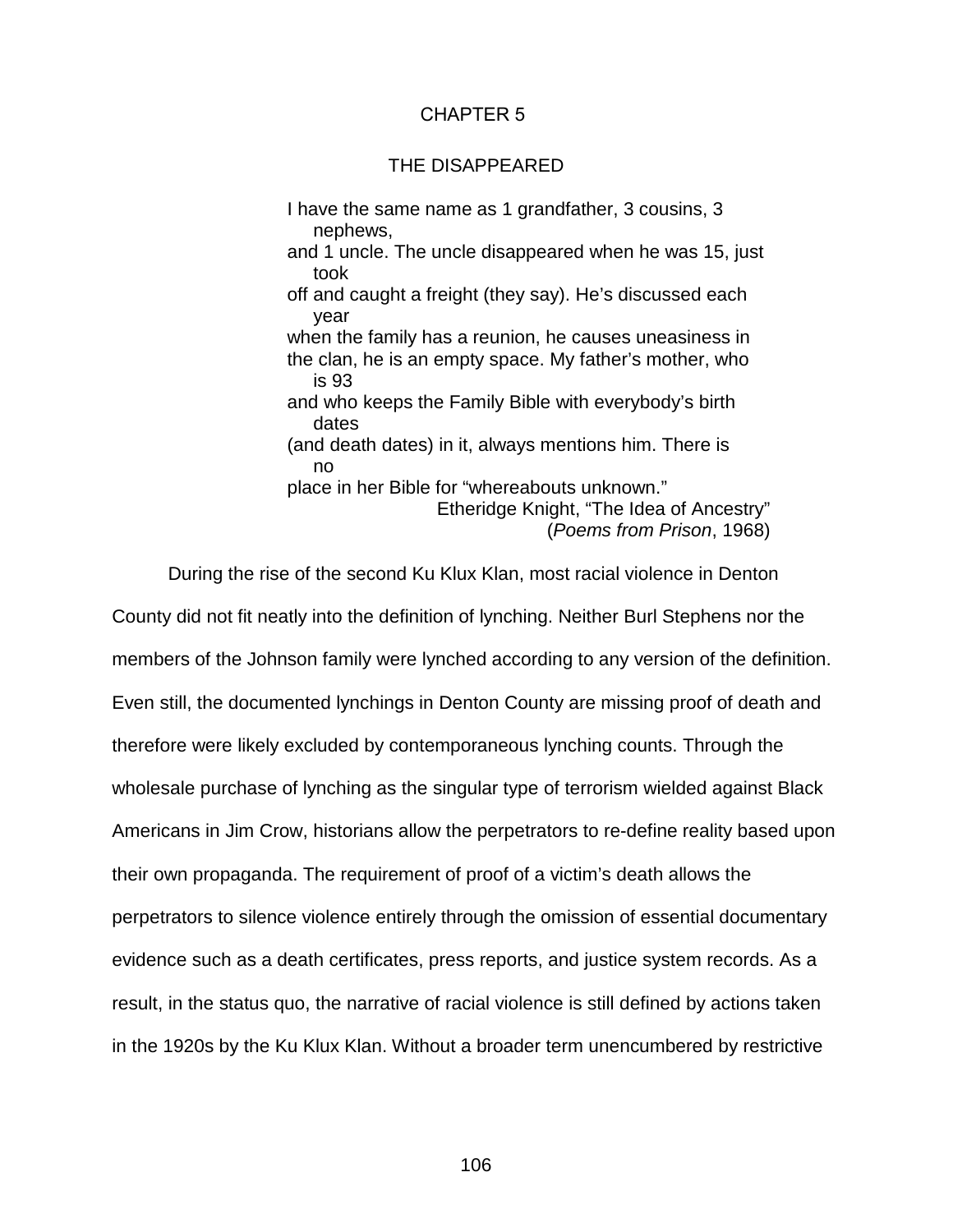technicality, historians will never approach the breadth of violence committed against Black citizens during the Jim Crow Era.

The institutional power expressed in our present definition of violence is observable through the destruction of records. In the search for Ennis Johnson's fate (along with the names of the men lynched in 1921 and 1922), I made sweeping record requests from law enforcement. First, I requested law enforcement records from the City of Pilot Point, but the records had been stored in a room underneath the water tower and so they became wet and destroyed. Second, I requested all records from the Denton County Sheriff's Department between 1865 and 1930, but they could not find any records which fit my criteria. I was informed that all Sheriff's Department records prior to the early 1950s had been destroyed because the county is not statutorily required to retain them. When I followed up with a request for records about the destruction, I was similarly met with zero records responsive to my request. Third, I contacted the *Pilot Point Post-Signal* for copies of its newspaper from the 1920s and found the newspaper had zero copies of their own publication prior to the 1970s. I followed this request by asking the Library of Pilot Point for their newspaper copies from the 1920s, but the City of Pilot Point does not have copies of their newspaper of record prior to 1964. Lastly, I requested legal records from the City of Pilot Point who informed me that they *might* have some copies of tickets from the 1920s locked in a vault and that they would get back with me shortly, but that the remainder of their judicial records had also been destroyed. They never called me back. These events draw to mind the series of fires on Denton's square in the early history of the county. More so, in the 1920s, buildings which held records of the Ku Klux Klan in Denton were incinerated. If

107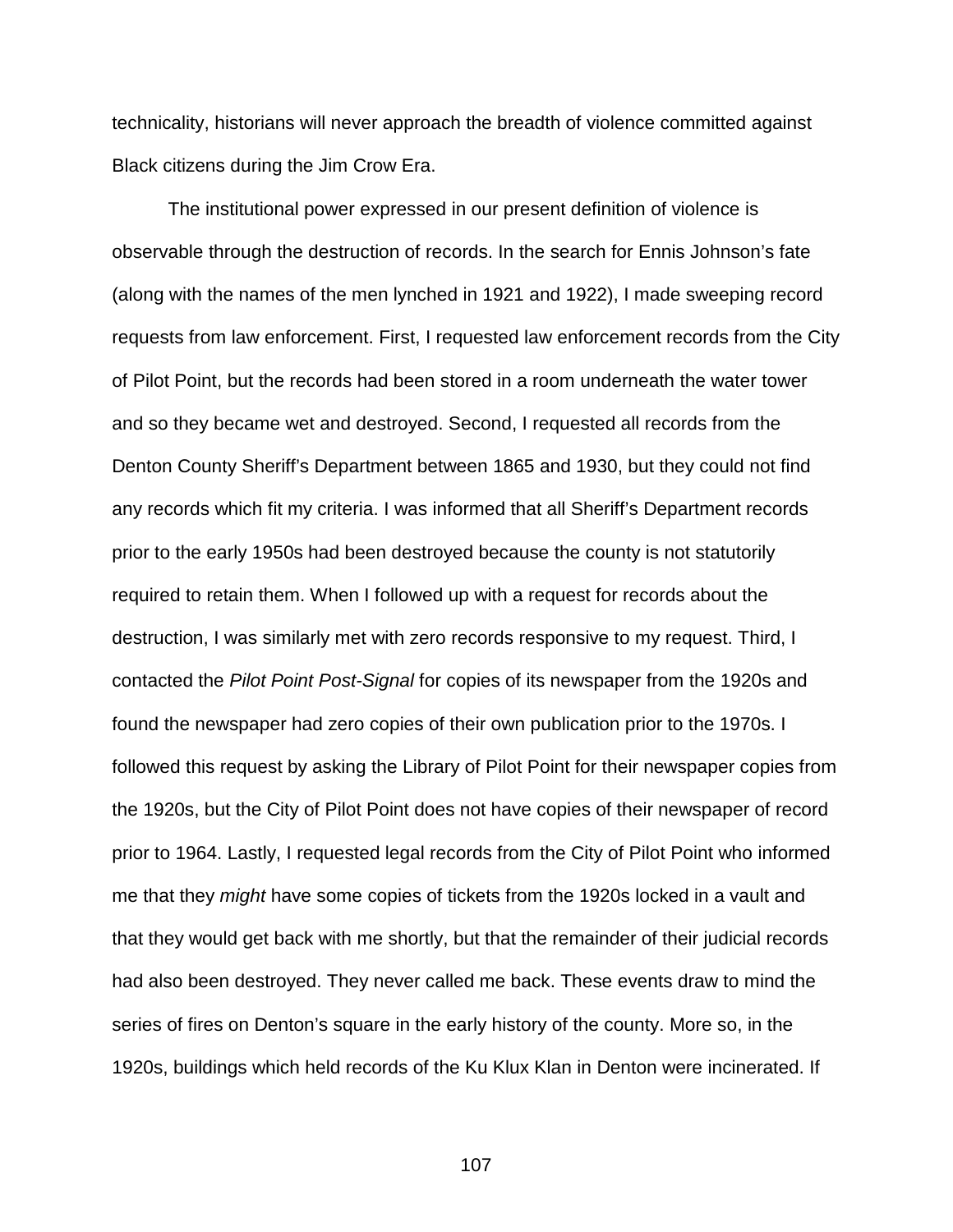historians lean in to record loss, a narrative becomes clear from the spaces where records belong that are, instead, left blank. As the adage goes, "where there's smoke, there's fire."

There is a complex code of silence surrounding racial violence in Denton County. Privately, the Black community was all too aware of the crimes committed against itself and yet, a public silence was required by the white supremacist power structure. The same dichotomy is observable in the white population. The perpetrators of racial violence were members of the white community and therefore knew of the crimes as they were committed; however, like the masked costume of the Ku Klux Klan, white knowledge of these crimes was capped. It does not appear to this researcher that anyone discussed racial violence in Denton County in a public forum during the 1920s. This divide between private and public acknowledgement has led to a modern ignorance of local racial terrorism. Yet, despite the best efforts of white supremacist sympathizers at containment, the truth leaks out through folklore. Stories like that of the Goatman signal to a violent past without direct indictment of the participants.137

Even in the articles available from local newspapers, evidence of a crime is opaque. Careful work was done to side-step the term lynching. Whether the goal of this action was to avoid martyrdom of the victim or avoid the negative publicity associated with being a lynching town, the impact is the same on historical records. Similarly, reliance on a white newspaper to honestly depict acts of racial violence -- especially those at the hands of law enforcement -- is a dishonest practice. Black newspapers existed, but rarely focused on singular violent incidents, and generally missed reporting

<sup>&</sup>lt;sup>137</sup> The story of the Goatman is discussed in detail in the Introduction, beginning on page 1 herein.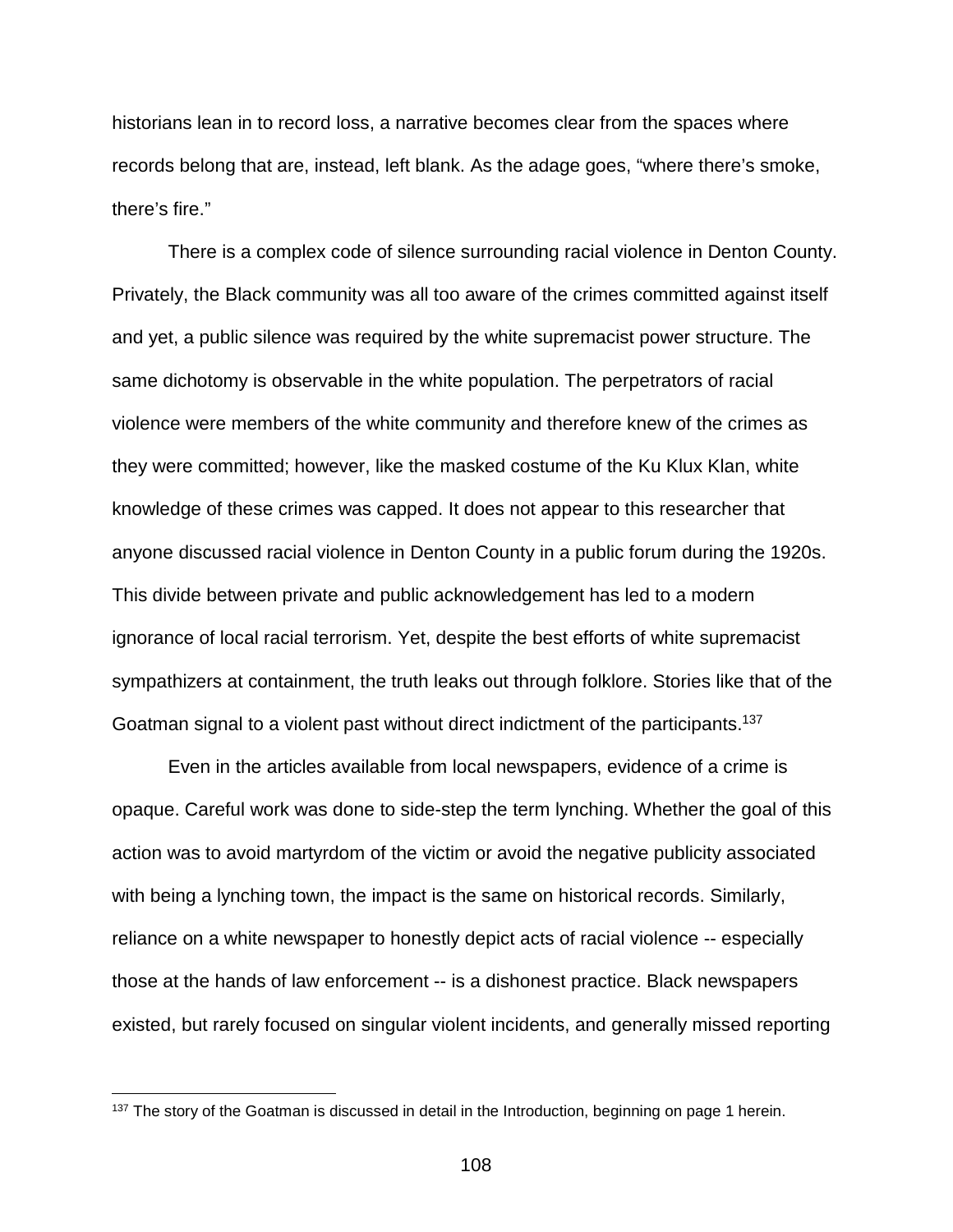acts of violence in rural Texas. "[H]e who counts heads always silences facts and voices. "Silences," Michel-Rolph Trouillot reminds us, "are inherent in the creation of sources." Without a broader term, the narrative of a white press prevails and will continue to define our historical understanding of the Jim Crow South. <sup>138</sup>

To combat the bias inherent in newspaper and local record accounts of Jim Crow violence, I have paid a great deal of attention to silence. This has required reading newspaper accounts, not just at face value, but also comparative to other articles in the same publication on similar topics. For example, I found that names were included as a rule and so I noted instances where the identity of the victim was obscured. It is through this similar method that I built a list of all individuals who had justice system encounters between 1909 and 1925. Because the court records were destroyed, newspapers provided a different approach to combat the archival silence.

It is also necessary to read between the lines in newspaper articles. Details listed within the pages of the *Denton Record Chronicle* were not just functional – they were also indicative of other processes less hidden. Much can be determined based upon the order in which law enforcement arrived to investigate a crime and how they learned a crime was committed. Paired with reports of who was visiting the town and who was strategically out of town, a sense of the practices of racial terrorism can be attained. This method requires a holistic approach to racialized silences and demands a broader study of racial terrorism in the South.

While the word lynching wields considerable power built upon a century of activism, we must, as a field, find the words to describe obscured acts of violence that

 <sup>138</sup> Michel-Rolph Trouillot, *Silencing the Past: Power and the Production of History* (Boston: Beacon Press, 1995), 51.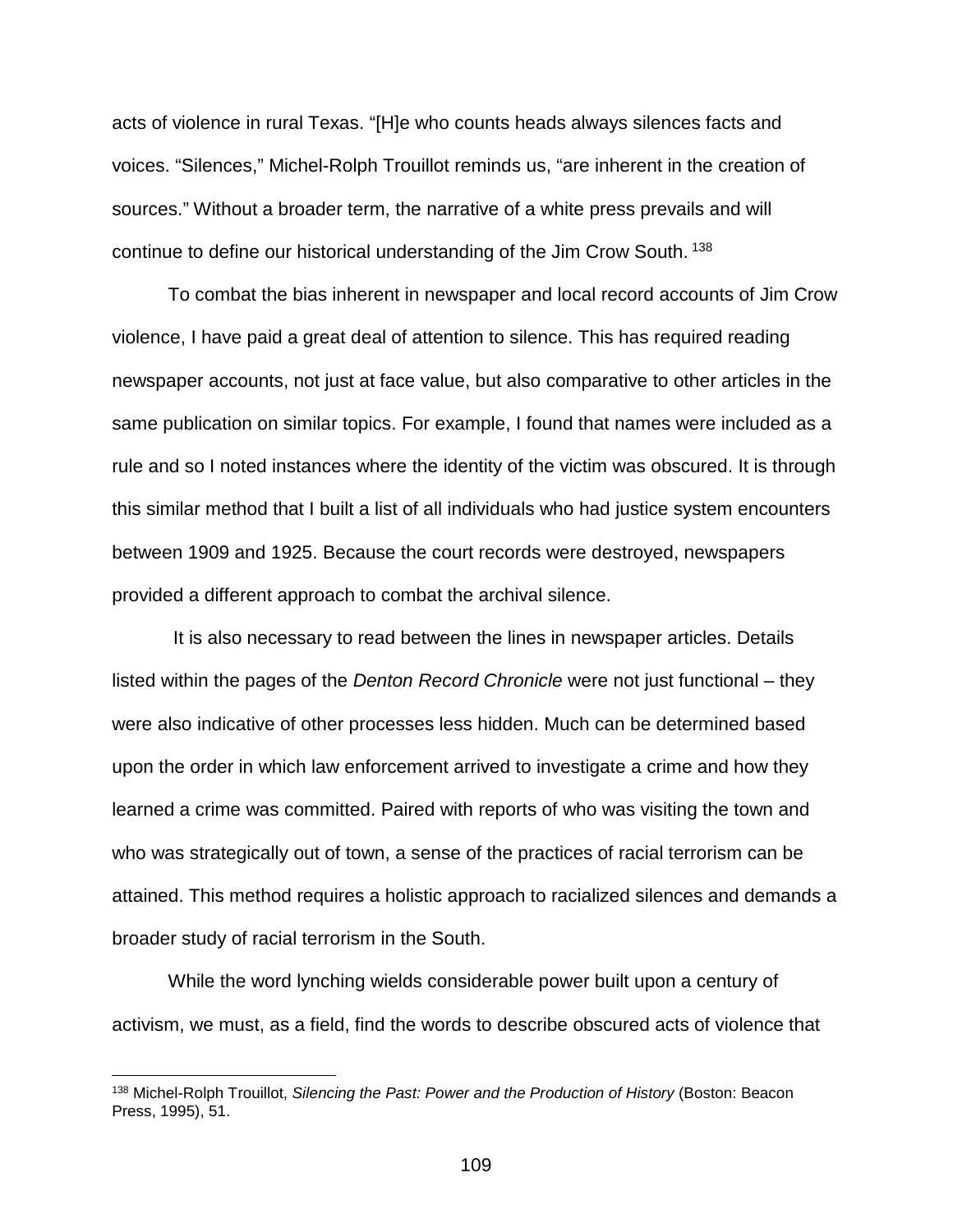cannot be defined as lynching. Jackie Goldsby argues the same point writing "The history of lynching poses too great a burden for one word to carry...To produce a history of lynching attentive to its constitution and operations through language, we need to invent a new name for the violence." Still yet, Slavoj Zizek's definition of violence there are three categories: symbolic violence, systemic violence, and subjective violence - each of which would struggle to be contained in the singular word, lynching.<sup>139</sup>

When we glance at the collection of visible and invisible violence in Denton County, its victims are best described as *the disappeared*. Disappearance is a term which includes racial violence obscured by record destruction, that which is only contextually visible, where key details have been omitted -- even if committed by law enforcement -- where the end result is erasure, not just of Black bodies, but also of Black identities. The act of disappearing someone is inclusive of deadly violence without possessing a mortality requirement.

The concept of disappearance has precedence in historical discourse. The term itself has been used to describe similarly obscured crimes in Latin America at the hands of the government. It is also used by magicians to describe sleight-of-hand tricks which distract the viewer from key changes to the environment and subjects of the act. Like the difference between military professionals who are suddenly missing, ranking officers assign likely outcomes based upon the surrounding facts without a guarantee of accuracy. These professionals are listed as killed, prisoners of war, or missing in action based upon an inference rather than certainty. Disappearance works through ruling out possible outcomes and, through exhaustive research, arrives at an unstable conclusion

 <sup>139</sup> Jackie Goldsby quoted in Ashraf H. A. Rushdy, *American Lynching*, (New Haven: Yale University Press, 2012), 5; Slavoj Zizek, *Violence*, 1-4.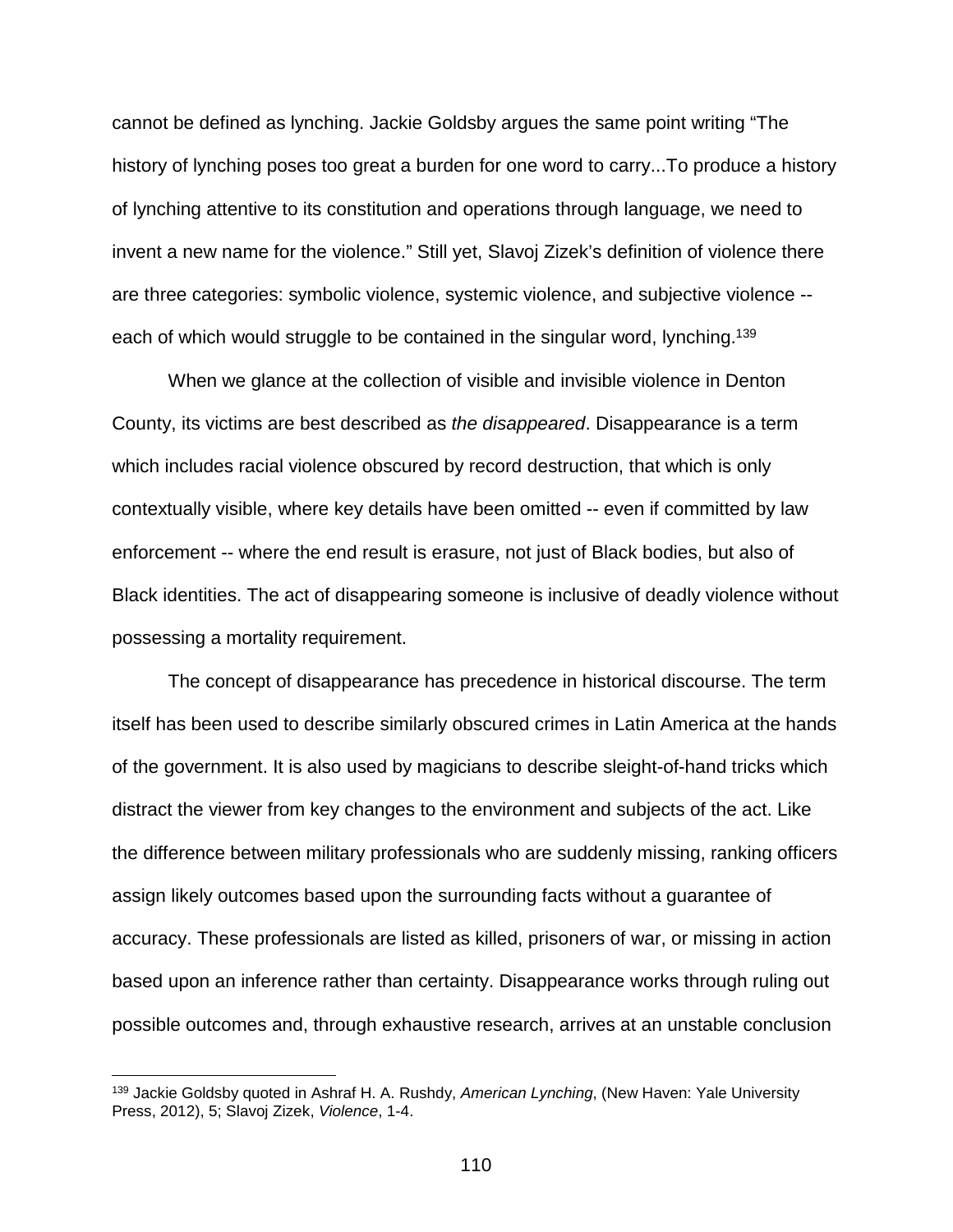which can be argued but not always proven due to the unavailability of key details which would clarify the circumstances that surround the missing person.

Disappearance is more than a term that liberates historians from a word fraught with contention. The lynchings in Denton County were also disappearances. Lynching and other forms of named racial violence act to remove Black bodies from contested spaces and are, therefore, types of disappearance. This is especially significant to lynchings where records have been destroyed, identities have been obscured, and where press accounts are incomplete or non-existent. Simply because the Jim Crow Justice System ran a clean-up effort on their records does not mean these acts of violence did not occur. They should be named, chronicled, and shared so that we can learn from -- and not repeat -- the sins of our collective past. As long as these crimes go unacknowledged, the past will continue to live within us and surreptitiously guide the present.

Power is conveyed through the construction of history. Michel-Rolph Trouillot describes "two families of tropes" which are used to break down the significance of events in the interest of power maintenance. Within the first group are formulas of erasure which "cancel what happened through erasure of facts or their relevance." This was done through actions such as the publication of an editorial, the morning after a lynching, which read "...there are dozens of counties in the State -- Denton is one of them -- in which there has never been a case of mob violence..." A generalized version of this same formula is the argument that "white men were lynched too." These efforts to distract from and therefore minimize Black disappearances or to fictionalize the history

111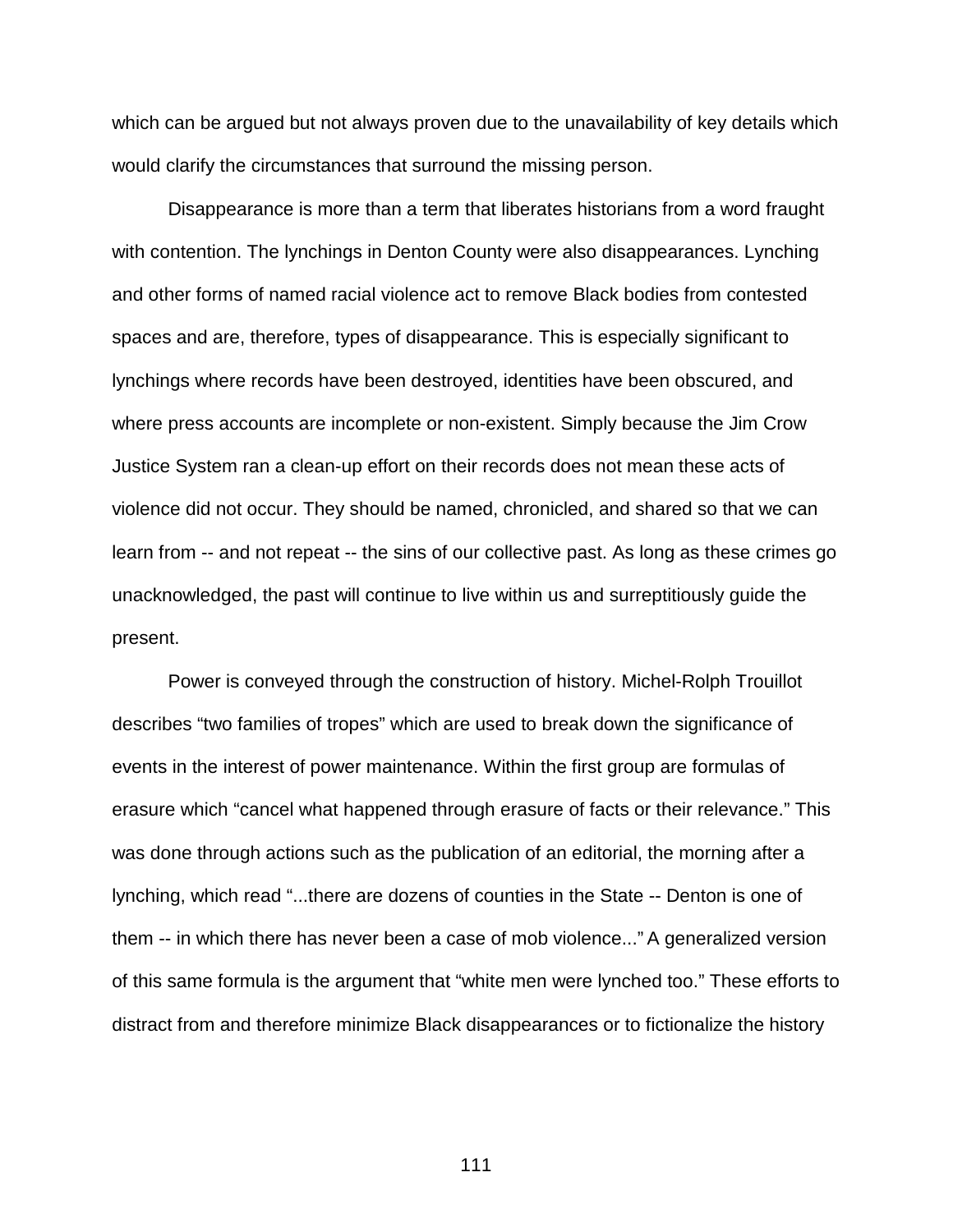of racial terror lynchings do work to preserve a power structure that believes the true recitation of past atrocities would damage their ability to unilaterally govern.<sup>140</sup>

The second family of tropes aimed at silencing racial violence are the formulas of banalization. These remove the universal character from acts of violence, instead, placing focus on the differences between unique events. This has occurred as a result of the restrictive definition of lynching. When the white press called for a common definition of the word in 1938, it resulted in the exclusion of a myriad of violence which fell outside the agreed upon parameters. Since that time, public perception of racial violence has become nuanced. Acts of violence have been marginalized based upon the perceived motive of the perpetrator and sympathy for victims of hate crimes is split amongst the public. The impact of this attention to the differences between individual hate crimes is a decrease in the power of the collection of violent crimes to inspire change. The only hate crime which continues to wield universal condemnation is lynching, a term that is no longer in prosecutorial use, lending credibility to the conclusion that the only way racial violence can be unilaterally identified and condemned is through the lens of history. Therefore, this fear of banality should not stop historians from describing non-lynching violence in the Jim Crow Era. Truly, it is the only proven method of consensus against racial violence in the present.<sup>141</sup>

<sup>141</sup> Troulliot, *Silencing the Past*, 97; Kellina M. Craig and Craig R. Waldo, "'So What's a Hate Crime Anyway?' Young Adults' Perceptions of Hate Crimes, Victims, and Perpetrators," *Law and Human Behavior* 20, no. 2 (1996), 113-129; Lyons, Christopher J., "Stigma or Sympathy? Attributions of Fault to Hate Crime Victims and Offenders," *Social Psychology Quarterly* 69, no. 1 (March 2006), 39-59; However, this point may change due to the very recently passed Emmett Till Antilynching Act. The text of the senate version of this legislation is available here: <https://docs.house.gov/billsthisweek/20200224/BILLS-116hr35-SUSv2.pdf>

 <sup>140</sup> Trouillot, *Silencing the Past*, 96; "Editorial," *Denton Record-Chronicle*, December 14, 1922, accessed February 10, 2020. Newspaper Archive (UNT).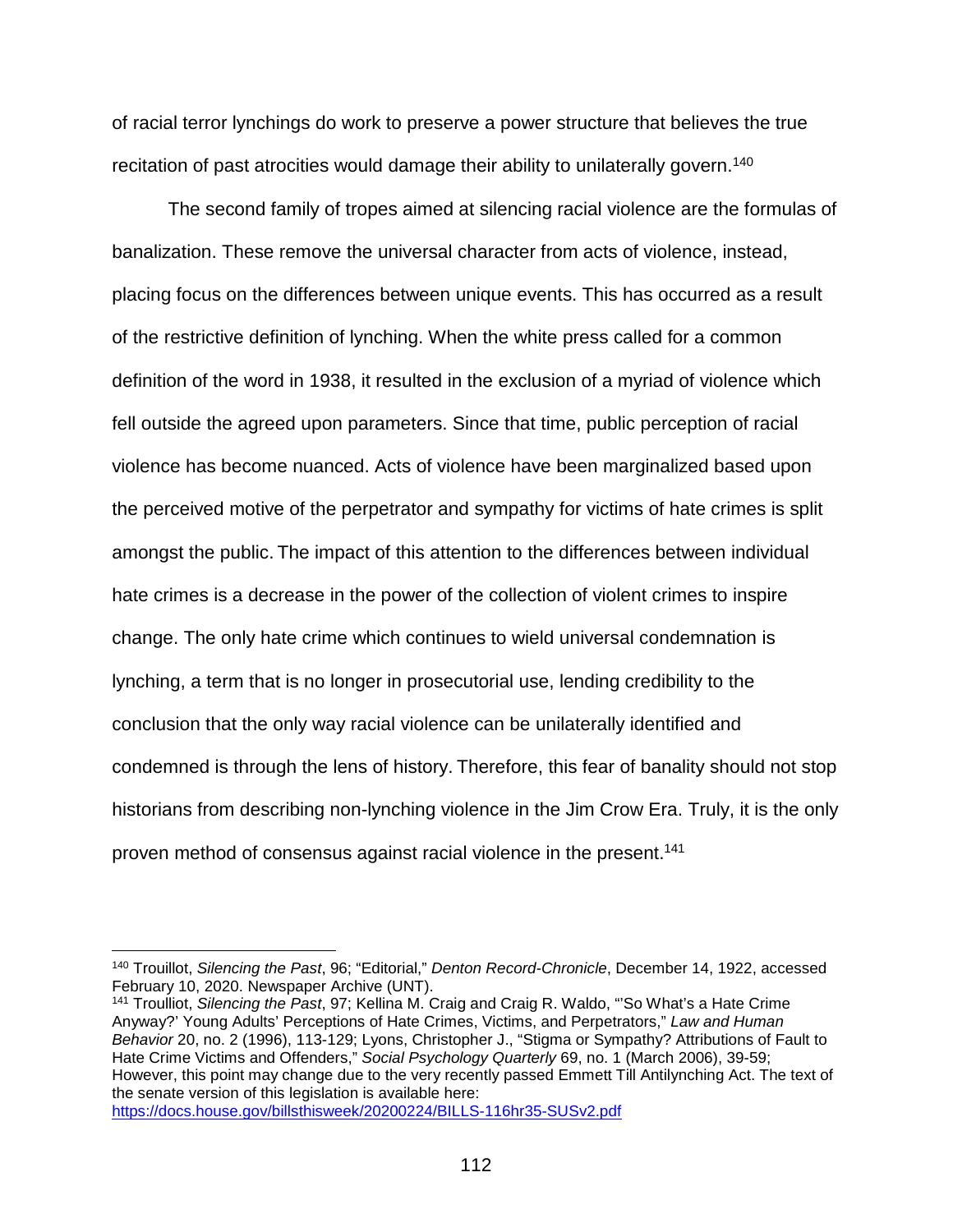Disappearance aims to dismantle both formulas of silence. Through the intentional construction of a term inclusive of all racial violence, each crime has inherent value. While Ennis Johnson did not die at the hands of the Jim Crow Justice System, his memory in Denton County did. Through intimidation -- both by the Ku Klux Klan and the Denton County Sheriff's Department -- Johnson feared for his safety if he stayed in the community where he was raised. This intimidation forced Ennis to leave and never return to the county of his birth. This erasure is evidenced by the search for heirs of Ransom and Sylvia Johnson in 1986 -- a search that produced the names of every descendant with the sole exception of the youngest, Ennis Johnson. This forced removal is a form of violence. In 1922, sixteen-year-old Ennis Johnson was disappeared by the Jim Crow Justice System.

By accepting the discursive framework of lynching, the most well-meaning of historians propagate a system of power maintenance. The application of preeminent value to Black men and women who were murdered in a specific fashion includes, within its framework, a value system for ranking Black life. Burl Stephens is a case in point for the problematic nature of the power expressed through lynching discourse. Even if the events which led to his death were innocent, the removal of his identity was not. The destruction of the personhood of Burl Stephens remains unquestioned 100 years later, after scores of historians have scoured the South for instances of racial violence. Stephens has remained excluded because of the implicit value placed on Black life and death by the word lynching. The death of Burl Stephens was not high profile enough, not lynching enough, to warrant historical attention. <sup>142</sup>

 <sup>142</sup> Trouillot, *Silencing the Past*, 105-6.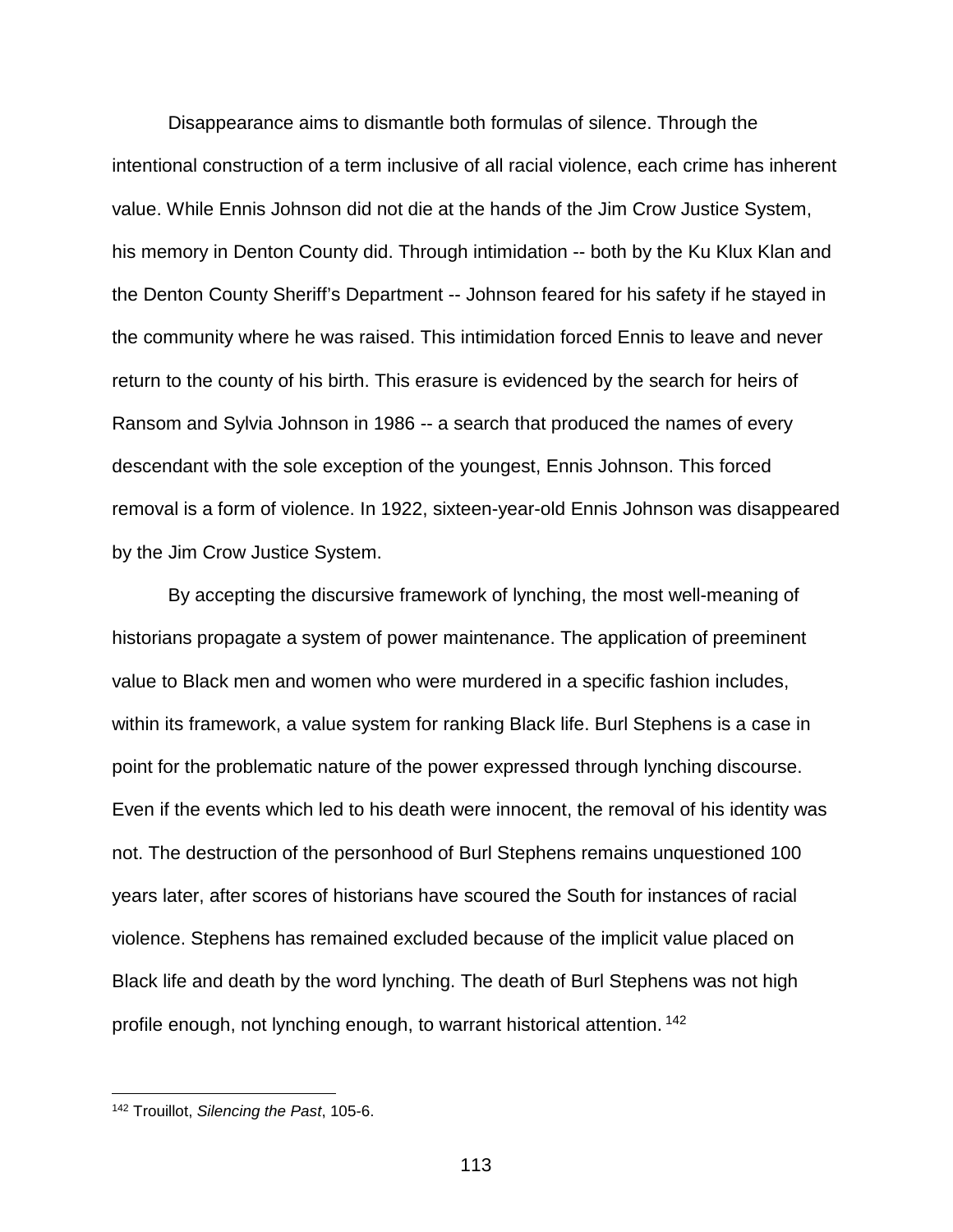Nowhere is the importance of disappearance as a weapon of paradigm destruction more apparent than through deaths caused by law enforcement. For nearly two months, the rural roads of Denton County were either washed out or frozen. When the cold snap finally broke in early February 1921, sunshine poured like rain on parched earth and Jim Walden, a rural farm laborer in the northeast corner of the county, misplaced his coat in excitement. The warm air brought new life to the winter-worn fields and three weeks passed before the winds changed. As the cold air returned to North Texas, Walden left the fields in search of his missing coat. He arrived at his brother-inlaw's house (where he had been staying for several months), but found the doors locked. Jim circled the structure in search of a window unlatched where he could climb up the sides of the house and into the residence to retrieve his winter coat. After circling twice, he found just that -- a window ajar -- and Walden maneuvered himself into the home. Unable to find his own coat and accustomed to the free exchange of clothing between brothers, he borrowed a coat and headed back to the fields to work. That evening, Jim returned home -- with the coat -- to his brother-in-law's house. To his surprise, the winter coat had already been reported stolen by his brother-in-law, along with a five-dollar bill nestled in its pocket. That night, Jim Walden was arrested for felony burglary and placed in the Denton County jail.<sup>143</sup>

 <sup>143</sup> "One Man Indicted in Six Burglary Cases by Grand Jury," *Denton Record-Chronicle*, February 26, 1921, accessed October 24, 2019. Newspaper Archive (UNT); "Thirty-Seven of Criminal Cases Set for Trial," *Denton Record-Chronicle*, March 8, 1921, accessed October 24, 2019. Newspaper Archive (UNT); "To Devote Next Week to Organizing County [Club] Work," *Denton Record-Chronicle*, February 26, 1921, accessed November 2, 2019. Newspaper Archive (UNT); "W. F. Moye Gets Two Years Suspended Sentence Tuesday," *Denton Record-Chronicle*, March 15, 1921, accessed October 24, 2019. Newspaper Archive (UNT). The five-dollar bill reporting was not frivolous. Accounting for inflation, but not racial, circumstantial, and time-specific poverty, five dollars in 1921 had the same spending power as nearly seventy-two dollars in 2018. "Inflation Calculator," *WestEgg*, accessed November 2, 2019, [https://westegg.com/inflation/infl.cgi.](https://westegg.com/inflation/infl.cgi)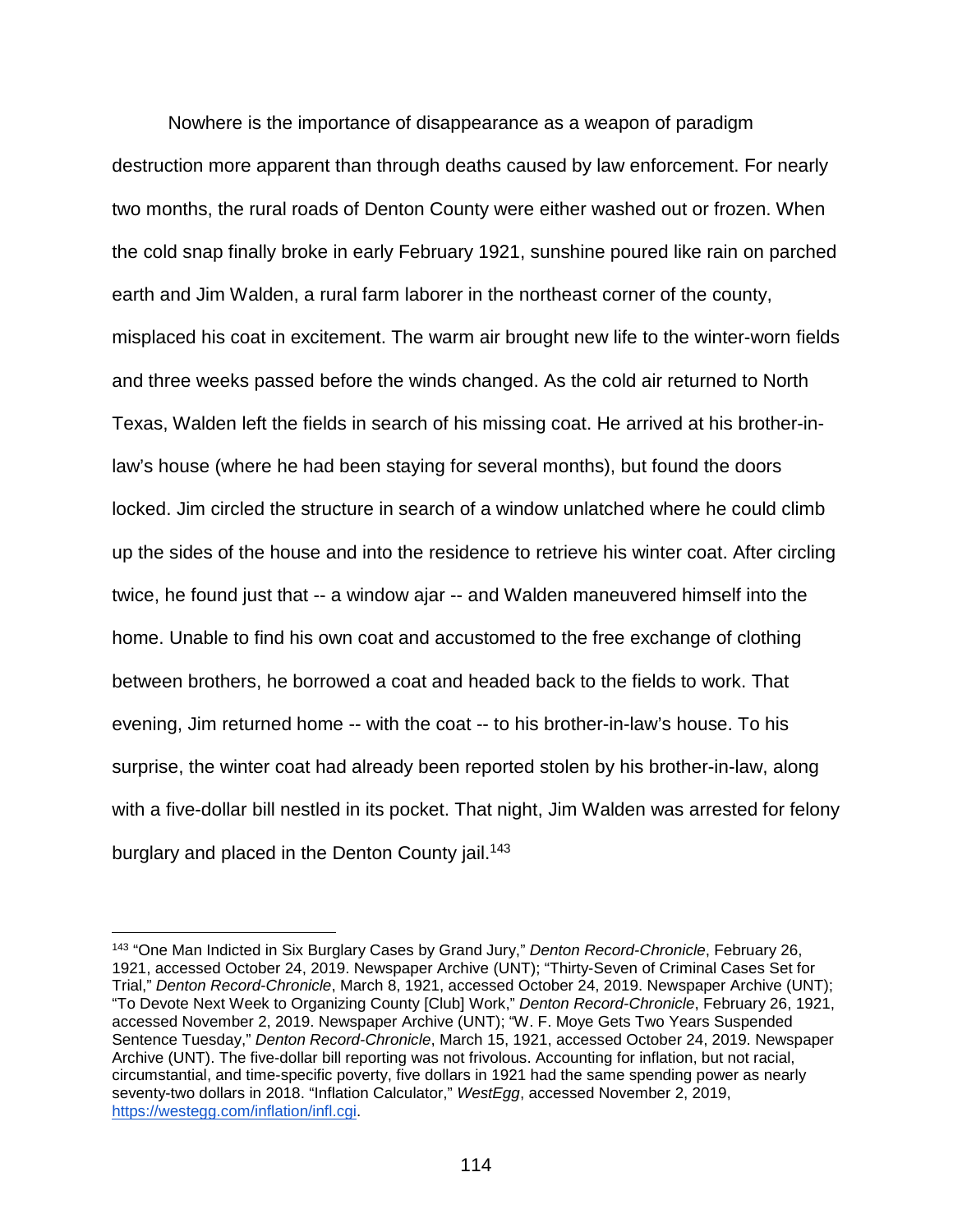Bail was set but, for Jim Walden, a man of limited means, it was unaffordable. The result was three weeks spent -- three weeks with his life on hold -- waiting for his trial in jail. In mid-March, Judge C. R. Pearman finally heard *The State of Texas v. Jim Walden*. At the trial, Walden was charismatic and funny. Unable to afford outside counsel, Jim represented himself and explained the confusion surrounding the missing coat with ease. Walden's legal presentation caused "considerable merriment" in the District Court, so much so that the *Denton Record-Chronicle* reported that "he presented his case in such a way that the jury found him not guilty of the charge." After three weeks spent behind bars for borrowing his brother's coat, Jim Walden was free to go.144

Five years passed before Deputy Sheriffs A. R. Gooch and Brown opened fire on Jim Walden. According to law enforcement, Tom Leftridge was found in possession of a medical bag filled with medicine and several chickens on the morning of Monday, April 19, 1926. Leftridge confessed that both he and Walden went on a "chicken raid" the night before but after the raid, as the pair drove south toward Denton, their car overturned at Clear Creek. Leftridge explained that Jim Walden took some of the stolen chickens and hitch hiked to Denton to find someone to rescue the overturned vehicle. But while Walden was away, Leftridge was spotted by Deputy Sheriff Brown on the side of the road and placed under arrest where he confessed to the crime.<sup>145</sup>

 <sup>144</sup> "One Man Indicted in Six Burglary Cases by Grand Jury," *Denton Record-Chronicle*, February 26, 1921, accessed October 24, 2019. Newspaper Archive (UNT); "Thirty-Seven of Criminal Cases Set for Trial," *Denton Record-Chronicle*, March 8, 1921, accessed October 24, 2019. Newspaper Archive (UNT); "W. F. Moye Gets Two Years Suspended Sentence Tuesday," *Denton Record-Chronicle*, March 15, 1921, accessed October 24, 2019. Newspaper Archive (UNT).

<sup>145</sup> "Negro is Shot and Killed by Officers," *Denton Record-Chronicle*, April 19, 1926, accessed October 24, 2019. Newspaper Archive (UNT); "Two Cases are Filed Against Companion of Negro Shot Here," *Denton Record-Chronicle*, April 20, 1926, accessed October 24, 2019. Newspaper Archive (UNT).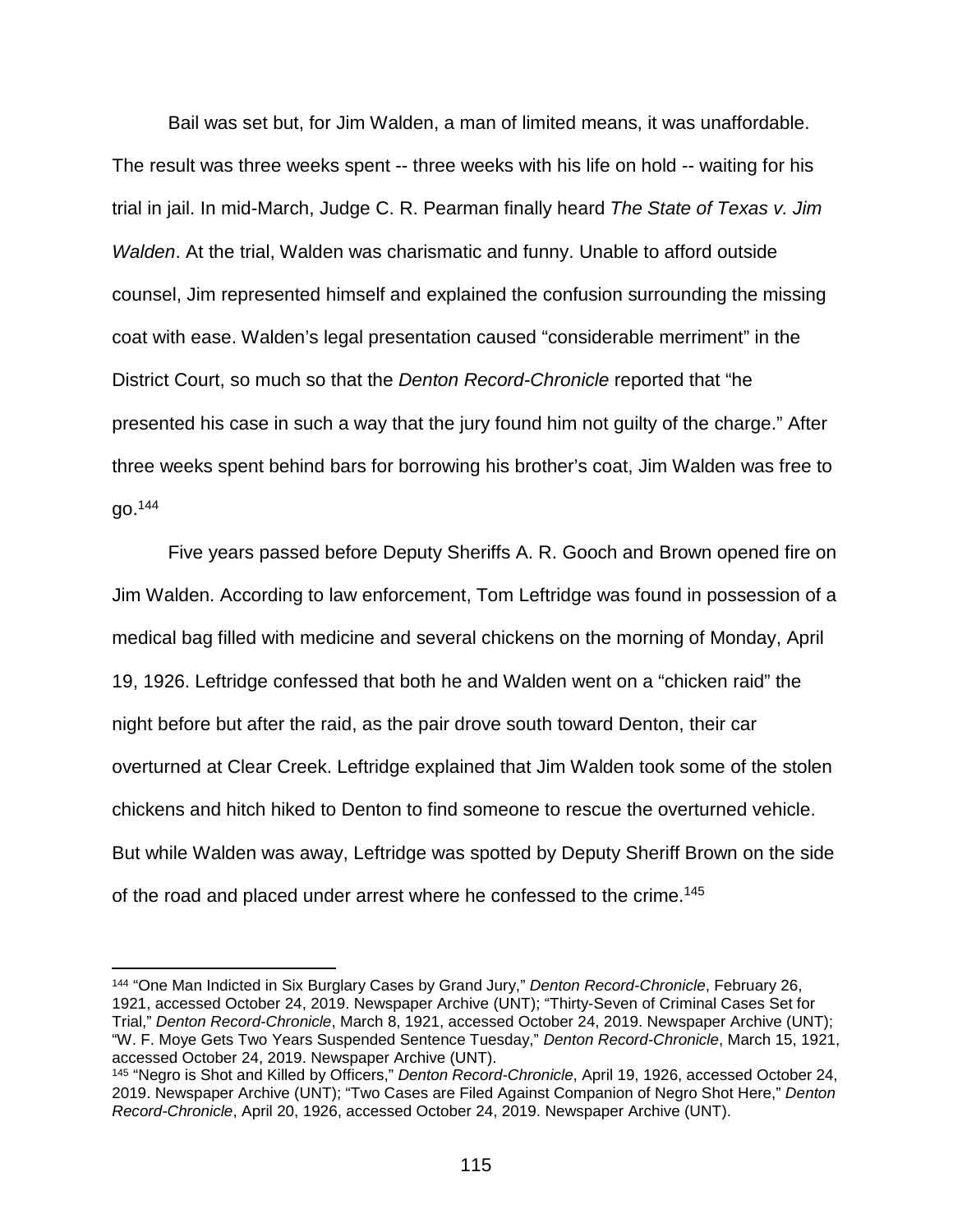After they arrested Leftridge, Deputy Sheriffs Gooch and Brown headed south to the Jackson house where Walden was rumored to be seeking assistance for the overturned vehicle. As the officers approached in their car, Jim Walden sprinted out the back door to hide himself behind the house. The deputies circled behind the house and at first sight of the two armed officers Jim began to run. Deputy Sheriff Gooch yelled for Walden to stop and, when he did not, "both officers opened fire." Brown fired three bullets and Gooch fired six, the last of which reached the base of Walden's skull, 150 yards away, and "came out in the center of [his] forehead." Neither Gooch nor Brown checked to see if Jim Walden was still alive as they collected his body. They assumed, based on his injuries, that he was dead. He was not.<sup>146</sup>

The officers drove Jim Walden to "a negro undertaker" who, upon receipt of Walden, called Sheriff Fry to tell him the suspect was still alive. While the *Denton Record-Chronicle* published that Walden died just before 12:00pm, the coroner -- his only attending medical professional -- believed that he lived an hour and a half longer. Jim Walden was shot at 11:00am on Monday, April 19, 1926 and died two-and-a-half hours later. His cause of death was "From Shot: Bullet carried through skull, base of brain. Resisting arrest."147

The following morning, Sheriff William S. Fry indicated the officer who killed Walden, Deputy Sheriff Gooch, would not face charges. At the time of his death, Walden was forty-one years old, divorced after being widowed, and worked as a day

 <sup>146</sup> "Negro is Shot and Killed by Officers," *Denton Record-Chronicle*, April 19, 1926, accessed October 24, 2019. Newspaper Archive (UNT).

<sup>147</sup> "Negro is Shot and Killed by Officers," *Denton Record-Chronicle*, April 19, 1926, accessed October 24, 2019. Newspaper Archive (UNT); *Texas, Death Certificates*, Texas Department of State Health Services, Austin (TX). Ancestry.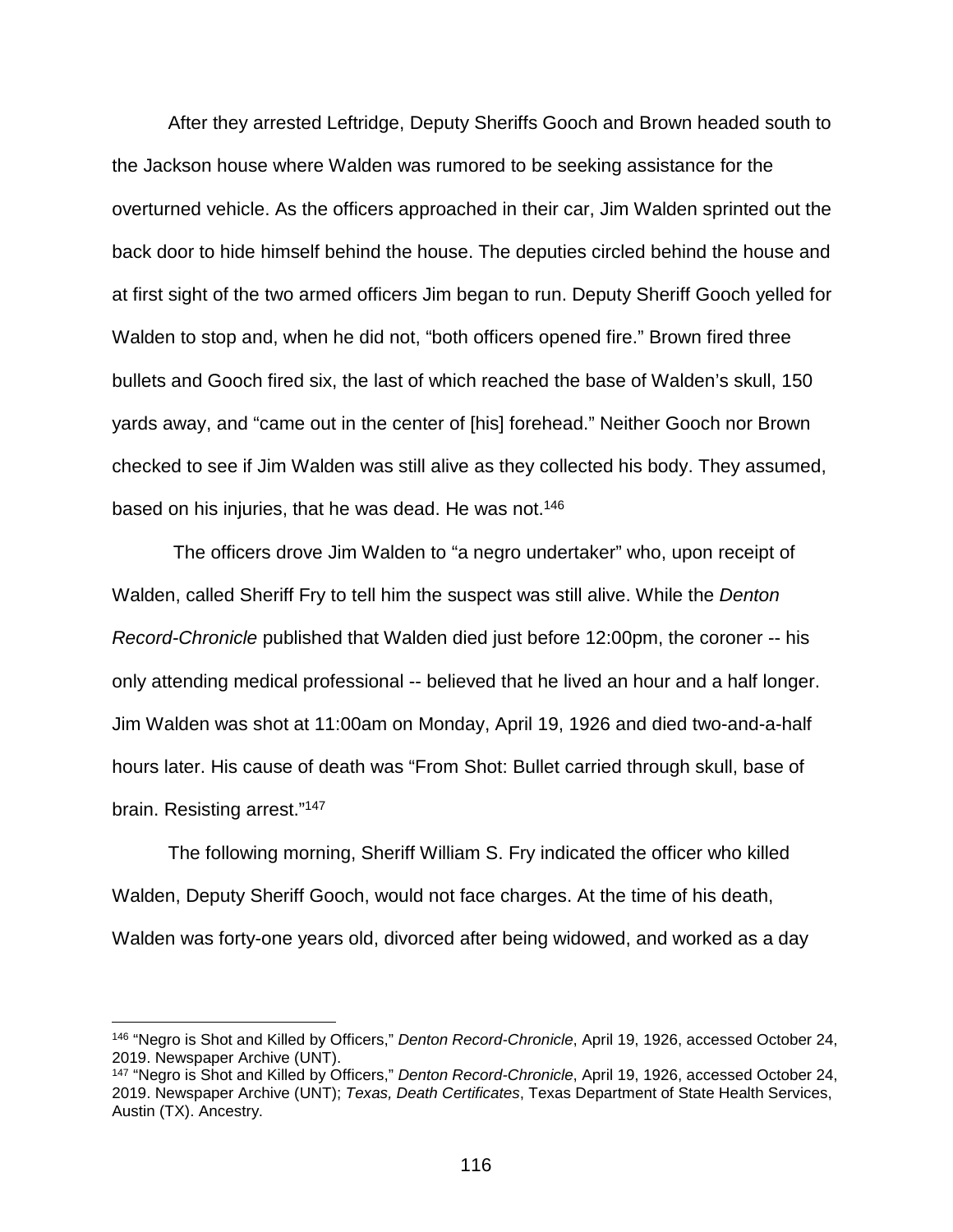laborer. He lived on Maddox Street with the family of his first wife. His body was laid to rest in Pilot Point, likely at St. John's Cemetery.148

Jim Walden posed no threat to the life of either deputy. He posed no threat to the community at large. The killing of Jim Walden was performed by two law enforcement officials who valued stopping a suspected thief of food and medicine over a man's life. A deeper dive into this core truth makes visible the racialized values of the men sworn to *serve and protect* Denton County in the 1920s**.** The crimes committed by Black men were more significant to the Denton County Sheriff's Department than the men themselves and the fear of criminality stoked by the Ku Klux Klan was either influential in or informs the present of a conscious effort to criminalize Black male bodies as a weapon of erasure.

It is also significant that Walden had successfully defended himself from an overreaching prosecution six years prior. The story of Jim Walden and the missing coat humanizes Walden. Disappearance continues to act against an individual long after they are gone with a goal of total erasure from the county, community, and collective memory. While the details may seem more like minutia at first glance, filling in Walden's life with as much detail as possible is a rebellious act aimed to deconstruct disappearance and reconstruct identity.

The story of Jim Walden underscores the necessity of a word that is inclusive of law enforcement violence as his death fits all of the criteria for lynching. When local law

 <sup>148</sup> "Negro is Shot and Killed by Officers," *Denton Record-Chronicle*, April 19, 1926, accessed October 24, 2019. Newspaper Archive (UNT); *Texas, Death Certificates*, Texas Department of State Health Services, Austin (TX). Ancestry; "Two Cases are Filed Against Companion of Negro Shot Here," *Denton Record-Chronicle*, April 20, 1926, accessed October 24, 2019. Newspaper Archive (UNT). For more on St. John's Cemetery see *Uncovering St. John's*, University of North Texas, accessed November 1, 2019, [http://omeka.library.unt.edu/s/stjohns/page/welcome.](http://omeka.library.unt.edu/s/stjohns/page/welcome)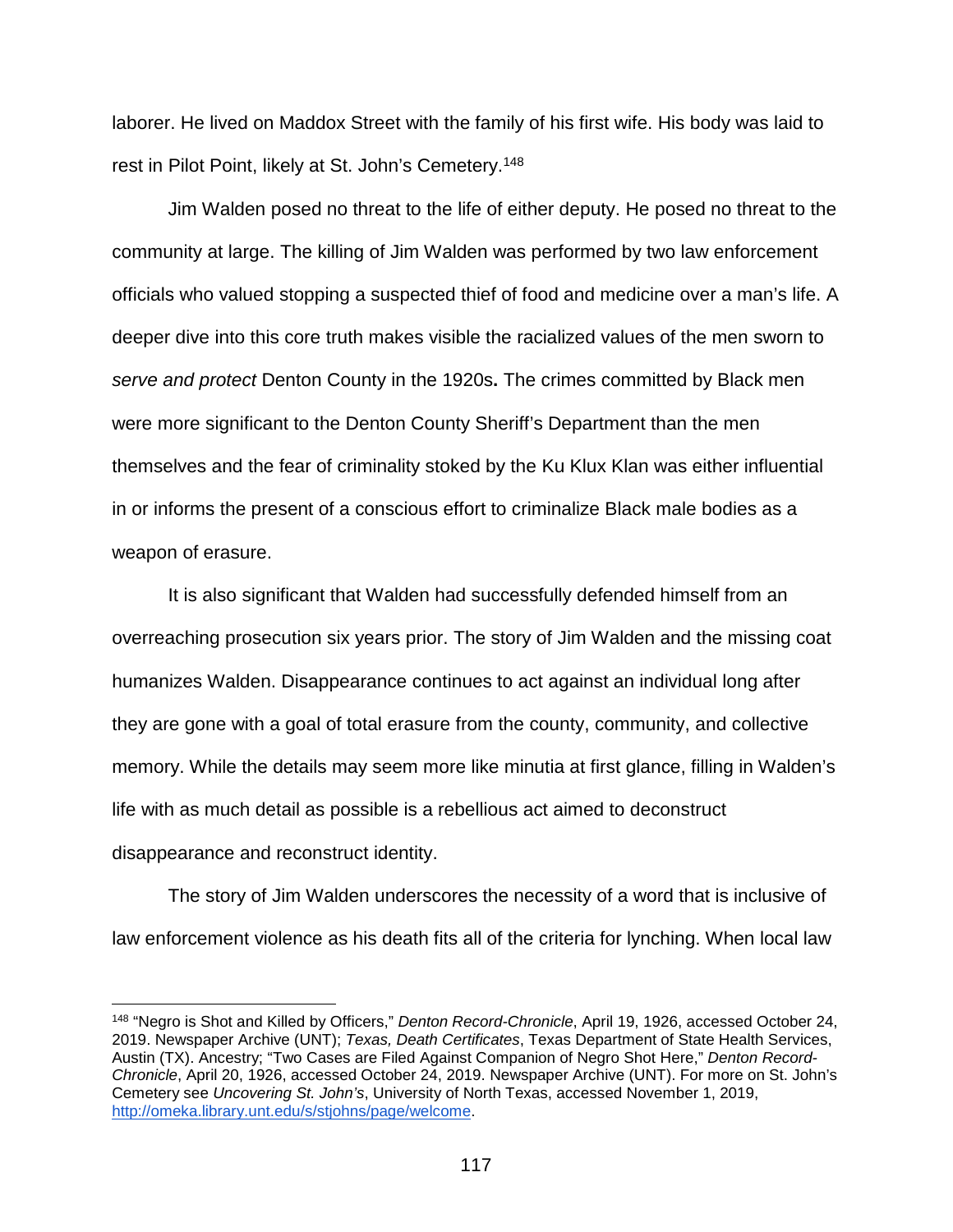enforcement is, or acts in the interest of, a group like the Ku Klux Klan, their lethal actions must be chronicled as a part of racial violence discourse. Jim Walden was killed as a suspect, not a criminal. Walden had yet to be interviewed, the chickens had yet to be secured, and the voracity of the claims of Leftridge – the only witness – had yet to be ascertained. As such, Jim Walden was shot by law enforcement as an innocent man whose only visible crime was running from the police – a crime that does not carry the death penalty. Deputies Gooch and Brown acted extrajudicially and were neither investigated nor charged with the murder of Jim Walden. They acted as police, judge, jury, and executioner in a case where the facts were still undetermined. Jim Walden was never arrested for his alleged crime but was indicted as a criminal by the *Denton Record-Chronicle* and murdered by two deputies protected by the Denton County Sheriff.

Walden's death also fits portions of the pattern of racial violence specific to Denton County. While his identity is known and a crime appears to have occurred, after being exonerated in a previous trial, it seems likely that law enforcement had doubts as to whether Walden would be convicted of this offense. Because of the close relationship between the Denton County Justice System and the Ku Klux Klan, it is unnecessary to identify whether the Klan had an increase in activity which surrounded the event; the Sheriff's Department was directly involved. Last, Walden fits the criteria of being last seen (almost) in the custody of law enforcement and, because he died of his wounds no further record of his life is left.

The history of Jim Walden, again, points to the toxic power of lynching discourse. Murders committed by law enforcement have been – and continue to be – excluded

118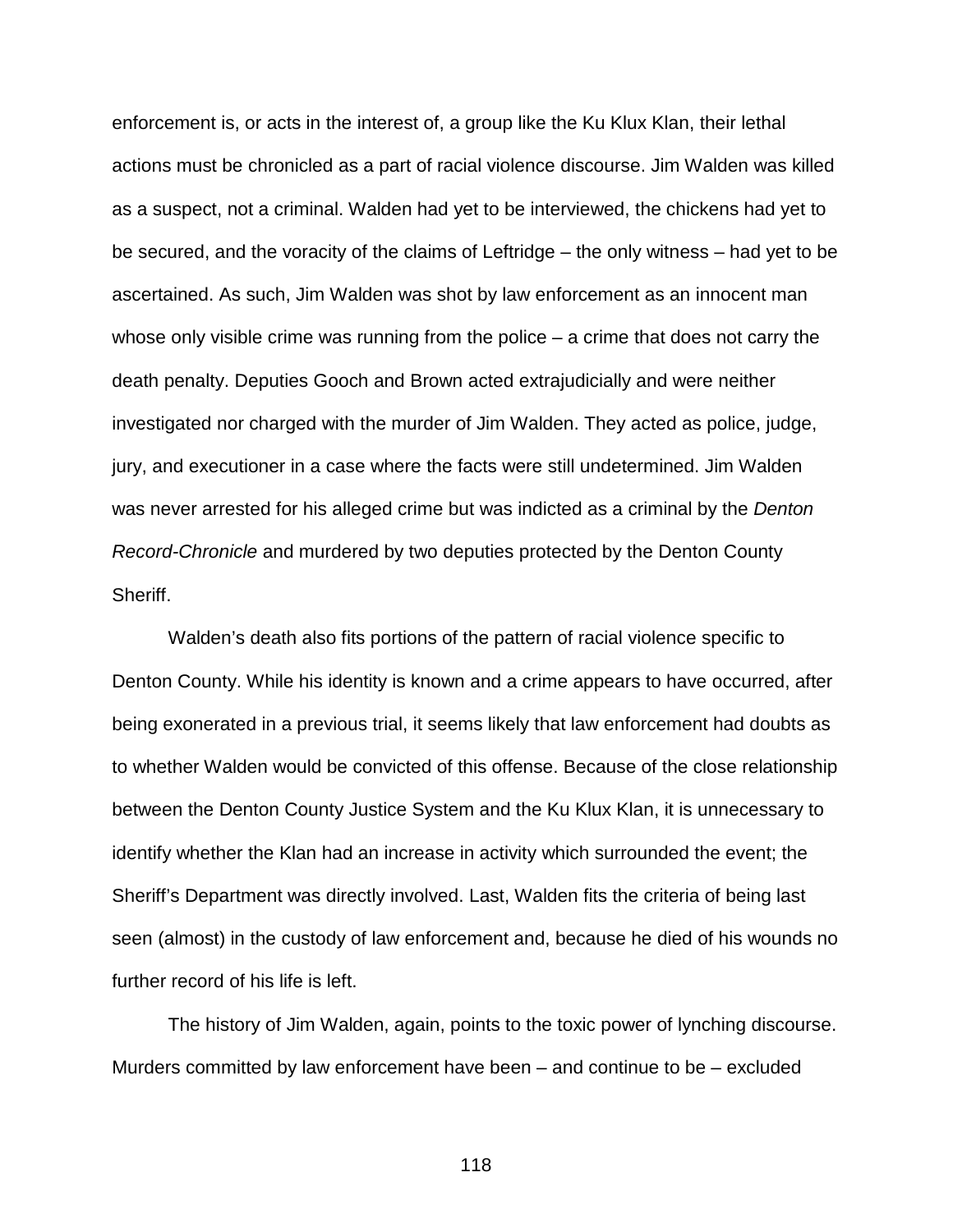from lynching and hate crime statistics. It is as though the alleged criminality justifies the summary execution of Black men and women. If true, we have learned no lessons from the 4500+ summary executions termed as lynchings, each with a similar presumption of guilt.

This justification of murder based on the presumption of guilt of *any crime whatsoever* is highlighted through the criminalization of death certificates. Jim Walden's official cause of death reads "From Shot: Bullet carried through skull, base of brain. Resisting Arrest." The death certificate of Jim Walden reads as though he is to blame for his own death. Even if we accept the premise that Walden's flee from police was a contributing factor in his death (although, I'm not sure we should) death certificates of individuals who die of heart disease have nothing written in their cause of death about their lifestyles; accidental deaths do not have lists of the unsafe activities which contributed to their demise; deaths by illness are not listed alongside preventative measures not taken by the victim. Furthermore, death certificates of individuals who died by gunshot in the same county and during the same time period, state nothing about the factors which led to the deceased being fired upon – as long as it wasn't done by law enforcement. Death certificates were used as documentation to support the disappearance of Black victims of law enforcement. The entire system perpetuated the same narrative. Words both indicate and carry power.<sup>149</sup>

Joe Goodner married Ida Moore in 1910 and the young couple began their lives together as tenant farmers on a small farm in Denton County. Within two years of their marriage, Ida gave birth to their first child, Mattie, and in 1913 their second daughter,

 <sup>149</sup> State of Texas*, Death Certificates*, Texas Department of State Health Services, Austin (TX). Ancestry.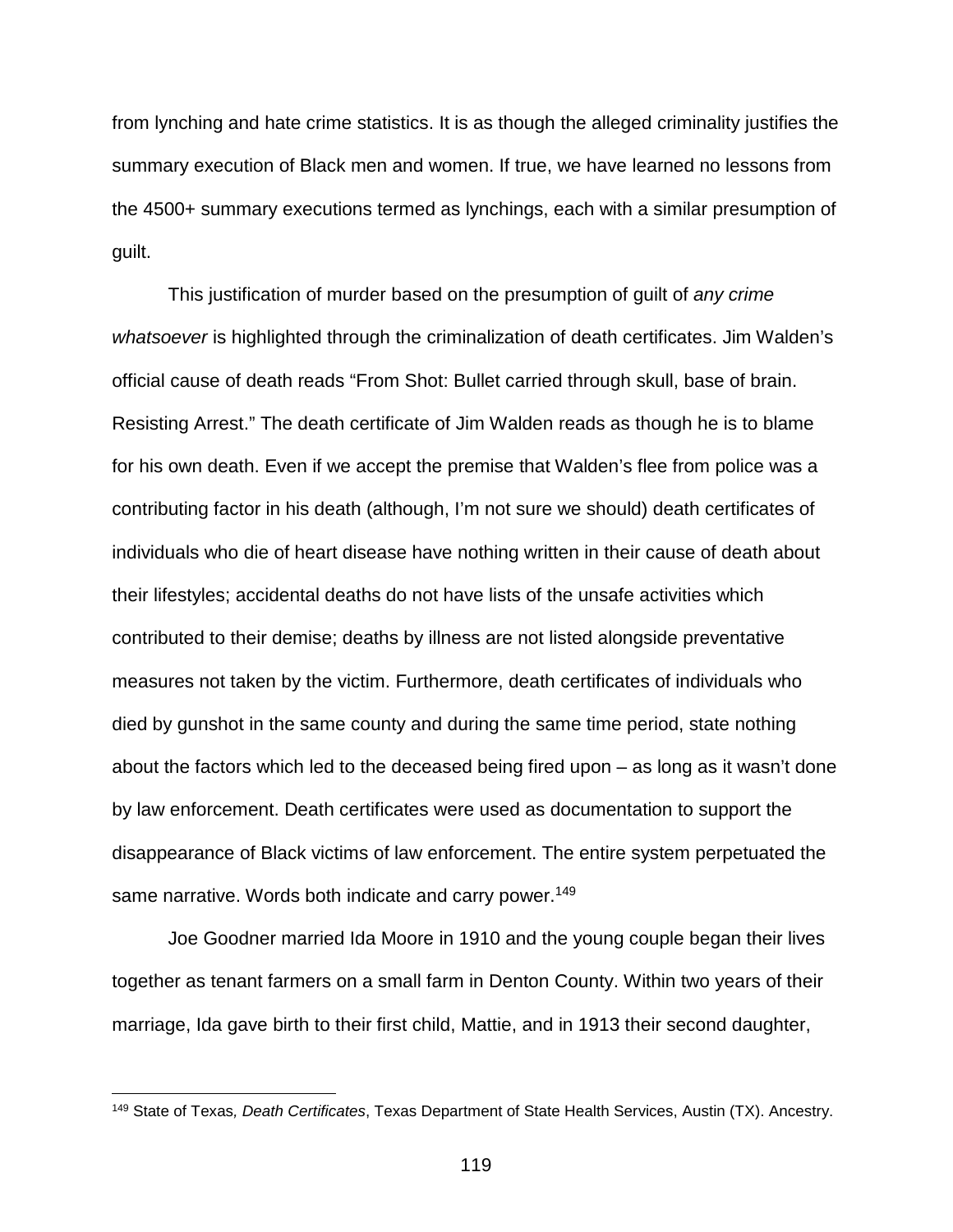Opal, was born. Work was scarce and, with his small family in mind, Goodner stole a bag of corn in the winter of 1917. He was fined one dollar and given a sentence of ten days in jail. He worked off his sentence on the county chain gang and so, he did not register for the draft until the fall of 1918, less than two months prior to the armistice, and therefore did not deploy. To support their growing family, Joe worked as a laborer for wages while Ida worked as a laundress out of their home. In 1920, the Goodner family lived on an unnamed road in Quakertown, a thriving middle-class Black community in Denton, Texas, and attended the local AME church. Their first son was born in 1922 and Joe and Ida named him William Fred.<sup>150</sup>

Joe Goodner was one of at least two men who broke into N. B. Jones's grocery store on April 5, 1923 looking for food. The men stole groceries. The crime was investigated by Deputy Sheriff Bell along with the inexplicable inclusion of special agents from the Katy Railroad and the MK&T Railroad. The officers arrested Joe Goodner and searched his home. There, they found sugar, canned goods, and crackers. During their search, the investigators stumbled across some rubber tubing that the railroad officials "thought" they recognized as being from a train. Goodner was subsequently charged with burglary of the grocery store and burglary of a rail car.<sup>151</sup>

 <sup>150</sup> *Thirteenth Census of the United States*, Denton County Clerk, Denton (TX), Schedule 1 (Population), accessed October 28, 2019. Ancestry; *Texas, Select County Marriage Records, 1837-2015*, Denton County Clerk, Denton (TX), accessed October 28, 2019. Ancestry*; Fourteenth Census of the United States*, Denton County Clerk, Denton (TX), Schedule 1 (Population), accessed October 28, 2019. Ancestry; "Negro Pleads Guilty to Theft Charge; Fined \$1 and 10 Days," *Denton Record-Chronicle*, February 28, 1917, accessed October 28, 2019. Newspaper Archive (UNT)*; World War I Draft Registration Cards*, United States Selective Service System, National Archives and Records Administration, Washington D.C., accessed October 28, 2019. Ancestry*; Texas, Convict and Conduct Registers 1875-1945*, Texas Department of Criminal Justice, Austin (TX), accessed October 28, 2019. Ancestry.

<sup>151</sup> "Groceries Stolen from Jones Store," *Denton Record-Chronicle*, April 6, 1923, accessed October 28, 2019. Newspaper Archive (UNT).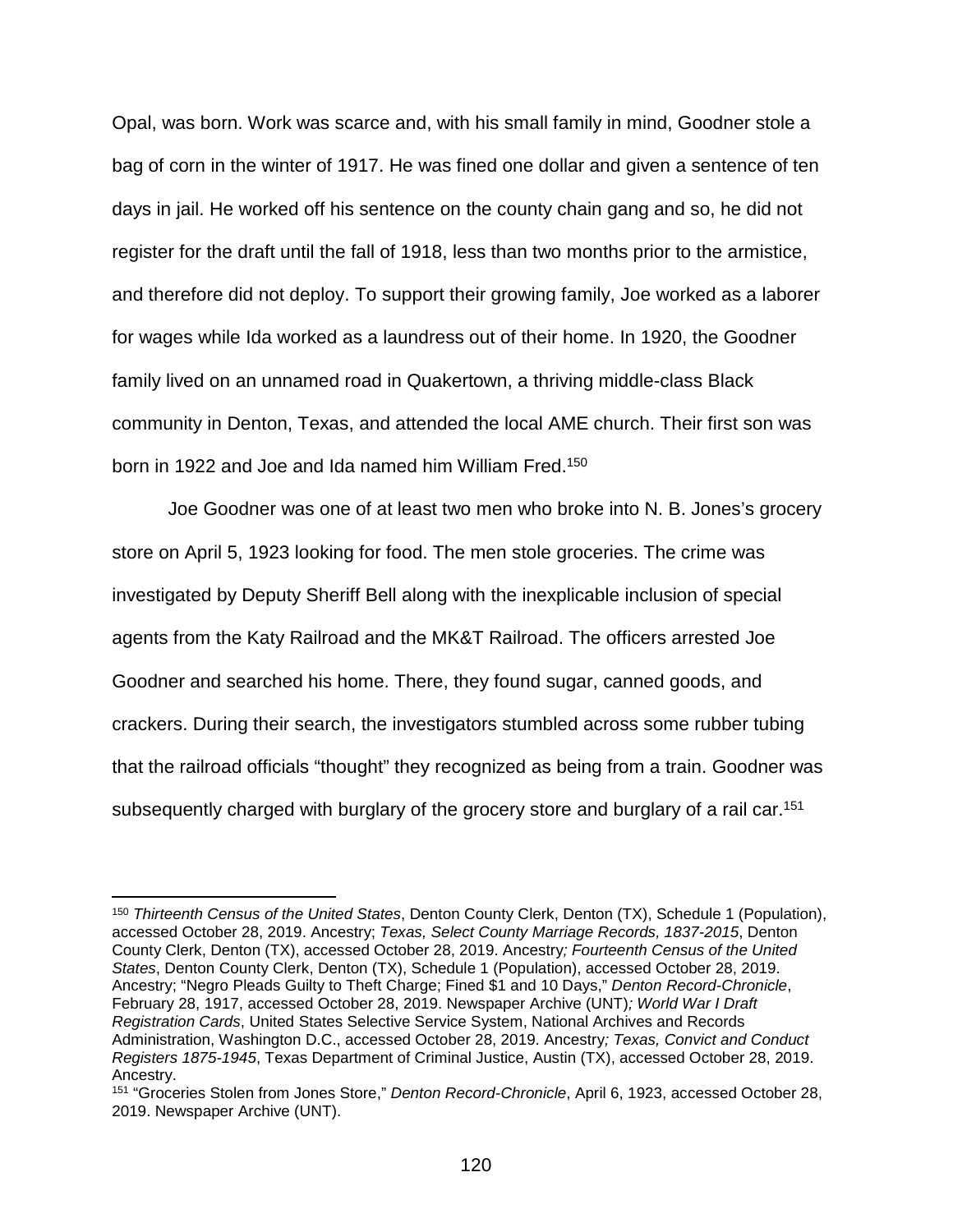With no option for recourse, Joe pled guilty to the crimes. In June, Goodner was sentenced to two years in the state penitentiary for each crime which, as Judge C. R. Pearman emphasized, would not run concurrently. Joe Goodner arrived at the Texas State Penitentiary in Huntsville, Texas, on July 22, 1923 where he was a model inmate. He was made Trustee in 1925 and was discharged on February 26, 1926 after serving only thirty-two months of his forty-eight-month sentence.<sup>152</sup>

No record of Joe Goodner exists beyond this discharge date. His wife, Ida Moore Goodner, was listed as a widow in the 1930 census four years later and no children were born after 1922. No death certificate exists for Joe Goodner. He is not mentioned in the *Denton Record-Chronicle*. According to the remaining records of the period, Joe Goodner disappeared after release from the state penitentiary. *He is a blank space*. 153

Disappearance is not as simple as death. In the case of the two men lynched and the two teenagers "flogged," the close of their story in the Denton County community was at the end of a rope. Ransom Johnson died by hands unknown while it is known that Jim Walden was killed by the police. But for young men like Ennis Johnson and Burl Stephens, disappearance meant erasure. In Denton County, between 1921 and 1923, the Ku Klux Klan, in coordination with the Denton County Sheriff's Department and the editors of the *Denton Record-Chronicle* and the *Pilot Point Post-Signal,* disappeared Black men without consequence. These masked and unmasked men acted on behalf of, and were protected by, the community they stoked with fear. The

 <sup>152</sup> *Texas, Convict and Conduct Registers 1875-1945*, Texas Department of Criminal Justice, Austin (TX), accessed October 28, 2019. Ancestry; "Jury Cases for This Week End," *Denton Record-Chronicle*, June 27, 1923, accessed October 28, 2019. Newspaper Archive (UNT)*; Texas, Conduct Register*, Texas Department of Criminal Justice, Austin (TX), accessed October 28, 2019. Ancestry. <sup>153</sup> *Fifteenth Census of the United States*, Denton County Clerk, Denton (TX), Schedule 1 (Population), accessed October 28, 2019. Ancestry.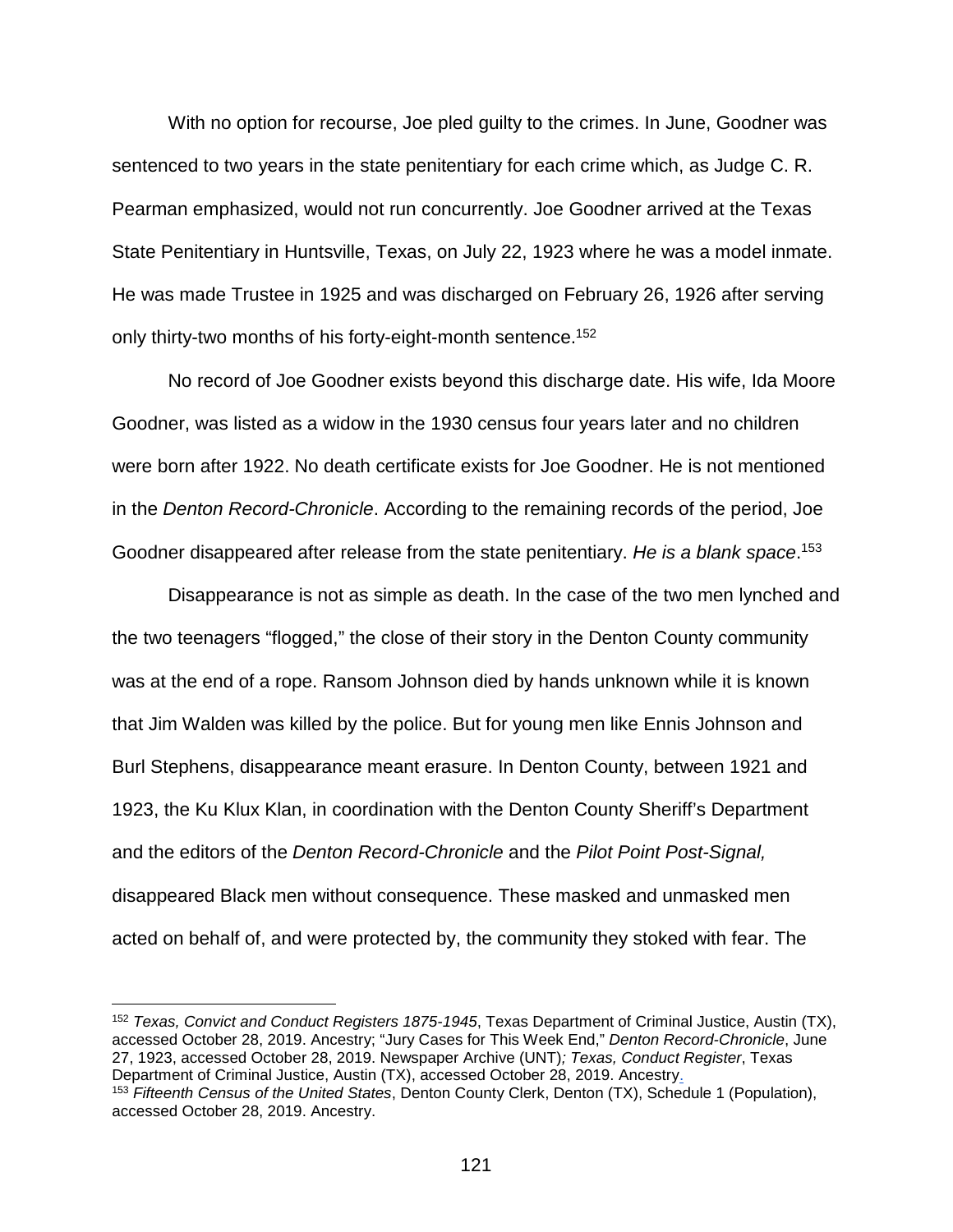disappearance of Black men from Denton County in the early 1920s placated fears of otherness in the white community while they both gutted and terrified the Black community. These acts of disappearance were performances of white supremacy that utilized terrorism to remove communities of color.154

The result was the destruction of the bonds between Black citizens within the communities under attack. The Black men who were disappeared left families uncertain about the fate of their loved one. They pitted one against another – like Sam Gertin – to avoid the noose. These actions, which were taken to survive, resulted in suspicion between neighbors and friends. "He causes uneasiness in the clan," the poem says, and modern residents echo this concern as they seek unity with one another to heal the wounds of the past.

Still, it is that very past which calls to us from unmarked graves and pastures long filled with water. Through the expansion of our view of violence – from lynching as the penultimate to lynching as one form of the broader crime of disappearance – we come closer to understanding the spectrum of atrocity hidden within the Jim Crow Justice system of Denton County.

 <sup>154</sup> It also brings into question our present-day historical record maintenance. If criminal records are protected from the public while the accused is alive (for privacy reasons) and destroyed before the accused dies (due to limitations on how long a governing body must maintain records), how can the public ever have oversight? This is relevant in each of the cases of disappearance as the Sheriff's Department destroyed all of its records prior to the 1950s at some point during the 1990s.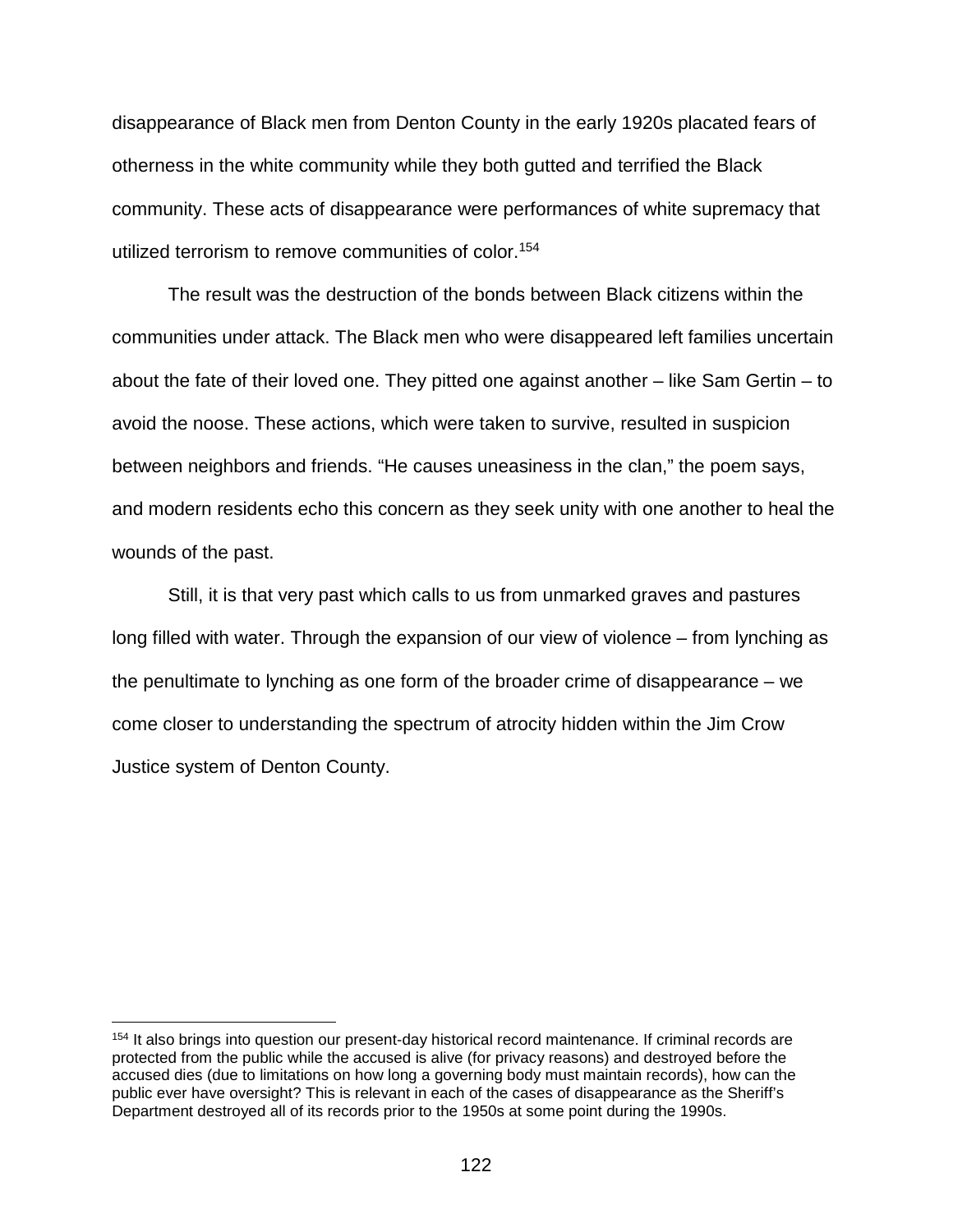## EPILOGUE

The disappearance of the St. John's Community was driven by several factors. Some died of disease. In 1911, public health officials were so concerned with Diphtheria that they delayed the start of Elementary School for weeks. While Pneumonia rose in prominence during the outbreak of Influenza in 1918, Tuberculosis was a threat across the years and resulted in more deaths than any other reported cause. Heart Disease and Infection were the third and fourth most common causes of death with neither occurring more often in any single year.155

There were also economic advantages to leaving the Pilot Point area. An editorial in the Post-Mirror read, "The sugar planters in Louisiana are to a large extent employing white laborers instead of [C]olored, shall we say the Africans, too must go." This sentiment carried with the white community and areas once blanketed with black farms were leased to white farmers by 1920. In addition, there was a movement to create a black state in Oklahoma. With a new neighbor state full of the promise of equality, it is not difficult to see the draw for members of the St. John's Community.156

But, on December 14, 1922, two unnamed black men were arrested for horse theft in Pilot Point. They were taken to the jail and left unguarded overnight when

 <sup>155</sup> "Will Not Open Friday," Record and Chronicle (Denton, TX), November 2, 1911. The Portal to Texas History (UNT); Disease prevalence determination was made using an aggregation of over 100 death certificates of African Americans from Pilot Point between 1911 and 1925. This map is interactive and accessible online here: https://embed.kumu.io/bd2dfc0e083025bfd130d4e0f7937218. 156 "Editorial," The Post-Mirror (Pilot Point, TX), November 24, 1888. The Portal to Texas (UNT); Twelfth Census of the United States, Denton County, Denton County Clerk, Denton (TX): Schedule 1 (Population). HeritageQuest (UNT); Thirteenth Census of the United States, Okmulgee County, Okmulgee County Clerk, Okmulgee (OK): Schedule 1 (Population). HeritageQuest (UNT); Twelfth Census of the United States, Denton County, Denton County Clerk, Denton (TX): Schedule 1 (Population). HeritageQuest (UNT); Thirteenth Census of the United States, Okfuskee County, Okfuskee County Clerk, Okemah (OK): Schedule 1 (Population). HeritageQuest (UNT); "Martha Whitlow," Find-a-grave, accessed April 1, 2019. https://www.findagrave.com/memorial/96217985/martha-whitlow; Thirteenth Census of the United States, Okfuskee County, Okfuskee County Clerk, Okemah (OK): Schedule 1 (Population).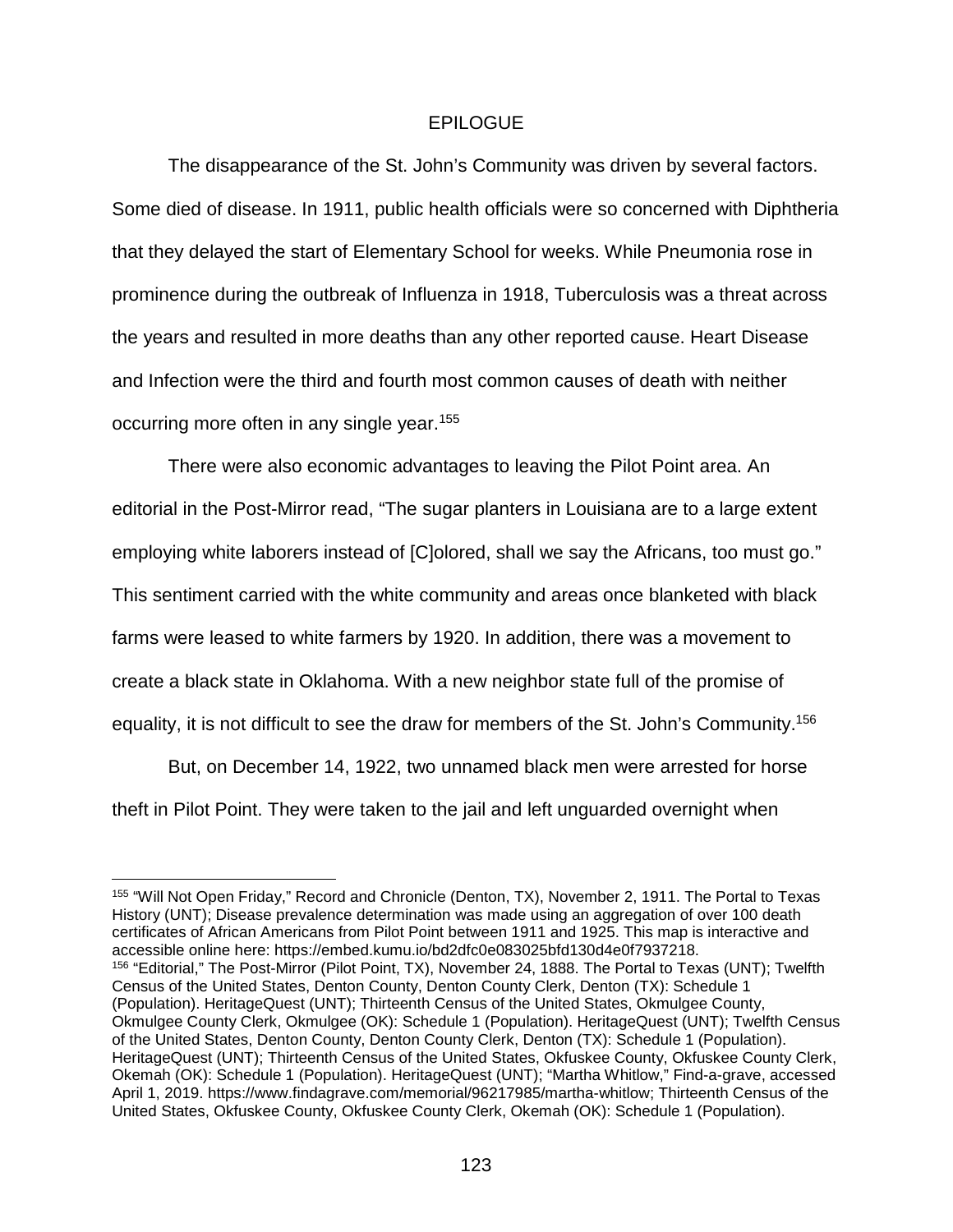members of the Ku Klux Klan "spirited" the men from the calaboose. They were lynched the same night they were arrested. This was not the first instance of targeted violence against persons of color in Pilot Point, but it was the last straw for many who fled the area thereafter. Disproportionate law enforcement activity in conjunction with an established pattern of extrajudicial lynching had an impact greater than the actual number of individuals who lost their lives to the metaphorical and literal noose.<sup>157</sup>

. At times violence was random, jarring, and struck within the safety of their homes. In 1911, after Will Drake had been arrested for the third time for a petty crime, his wife attempted suicide by poisoning. She utilized carbolic acid and was narrowly saved of her grim fate. In 1921, Ransom Johnson was poisoned while delivering soda to a grocery store and died a painful ten-hour death. On the night of February 8, 1924, a teacher from the African American high school in Denton was found poisoned and her body was taken away too quickly for an autopsy or death certificate. Acts of mob violence served to inform the members of St. John's of their undesirable status and their expendability.158

And so they left.

Stories of disappearance do work to disentangle the power structure so that identities are reclaimed, and racial violence is brought into the light of day. Through the detailed humanization of victims of disappearance, Black communities are given closure

<sup>&</sup>lt;sup>157</sup> "Texas News," The Nebraska State Journal, December 16, 1922. Newspaper Archive (UNT); "Negroes Taken from Jail at Pilot Point," Fort Worth Star Telegram , December 14, 1922. Genealogy Bank; "Letter Warns Negro Loafers in Pilot Point," Denton Record-Chronicle , December 14, 1922. Newspaper Archive (UNT); "Two Negroes, Missing in Jail. Believed Lynched," The Indianapolis Star , December 15, 1922. Newspapers.com; "Prisoners Spirited from Unguarded Jail," The Appeal (St. Paul, Minnesota), December 30, 1922. Newspapers.com. 29 "Attempted Suicide," The Post-Signal (Pilot Point, <sup>158</sup> "Attempted Suicide," The Post-Signal (Pilot Point, TX), October 27, 1911. The Portal to Texas History (UNT); "Negro School Teacher Dies Here Suddenly Friday," Denton Record-Chronicle , February 9, 1924. Newspaper Archive (UNT).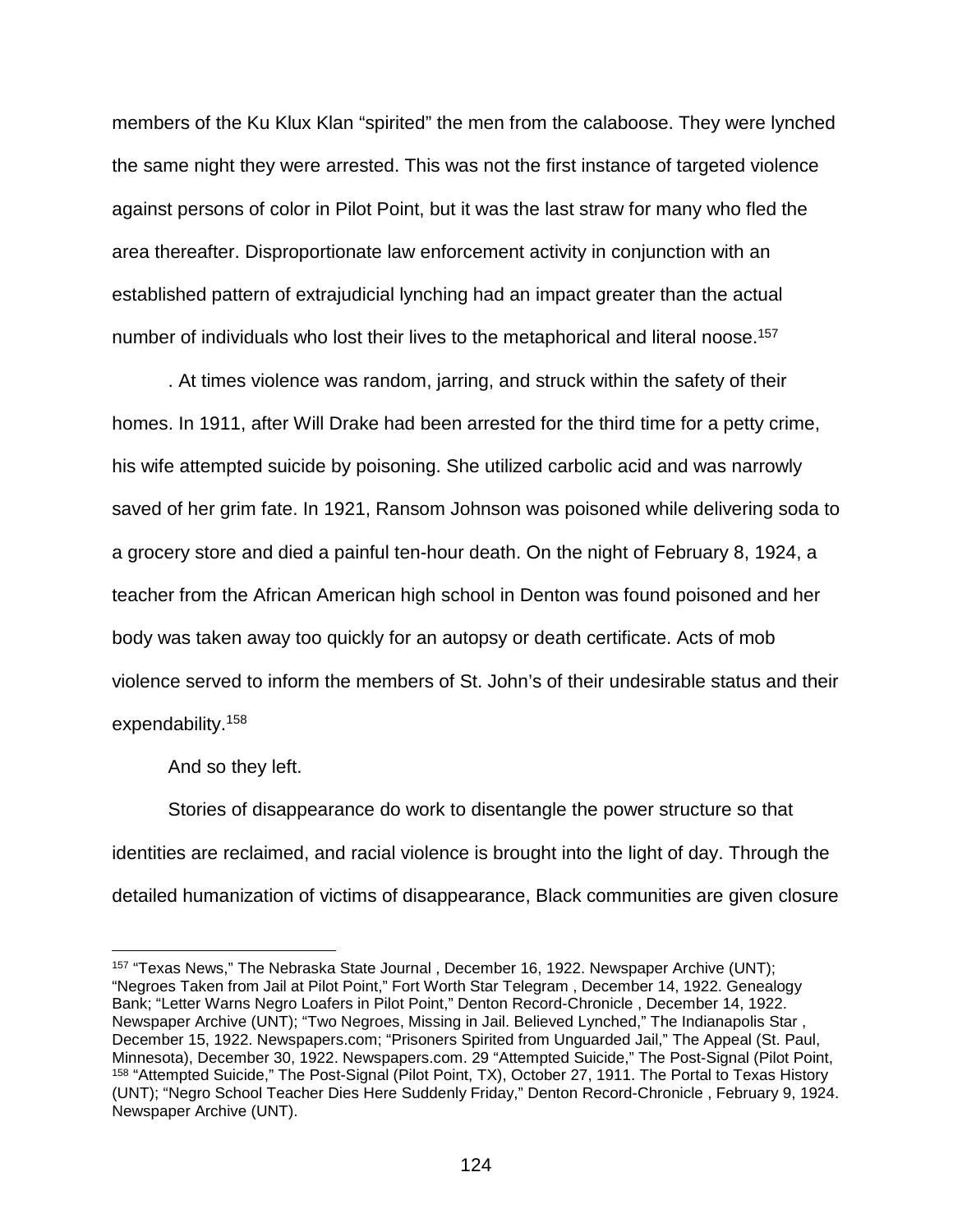and some of the effects of erasure are diminished. Efforts to thwart Black martyrdom break down when the individual is recognized. While justice is impossible to serve a century later, acknowledgement of the crimes committed against Black individuals and the Black community is the first step toward a process of reconciliation.

In 1921 and 1922, four Black men were taken from the unguarded Pilot Point Jail, by the Ku Klux Klan, and lynched. This was possible because law enforcement members were both active and passive participants in Klavern 136. The lynchings themselves were obfuscated by a system-wide effort by the press, law enforcement, and a supportive citizenry – each of whom allowed the lives and memory of these four men to be silenced.

While lynching did occur in Denton County, other acts of racial violence have previously gone unobserved. When examined individually, the men who disappeared from Denton County appear as anomalies; however, when combined, they are a significant exclusion from discourse on racial violence. To change this in the future, historians must expand their studies of violence beyond lynching and utilize a term inclusive of the varied ways in which Black lives were violently silenced during the Jim Crow Era. Disappearance side steps the structure of power that upholds lynching as the penultimate in racial terrorism and allows for a meaningful analysis of the unknown unknown.

When I first began this project two years ago, I did not know where the facts would lead. The path to understanding disappearance was paved in local study, without which the essential and intimate details of these acts of violence would not have been visible. The limitations of available evidence also required leaning into silences that

125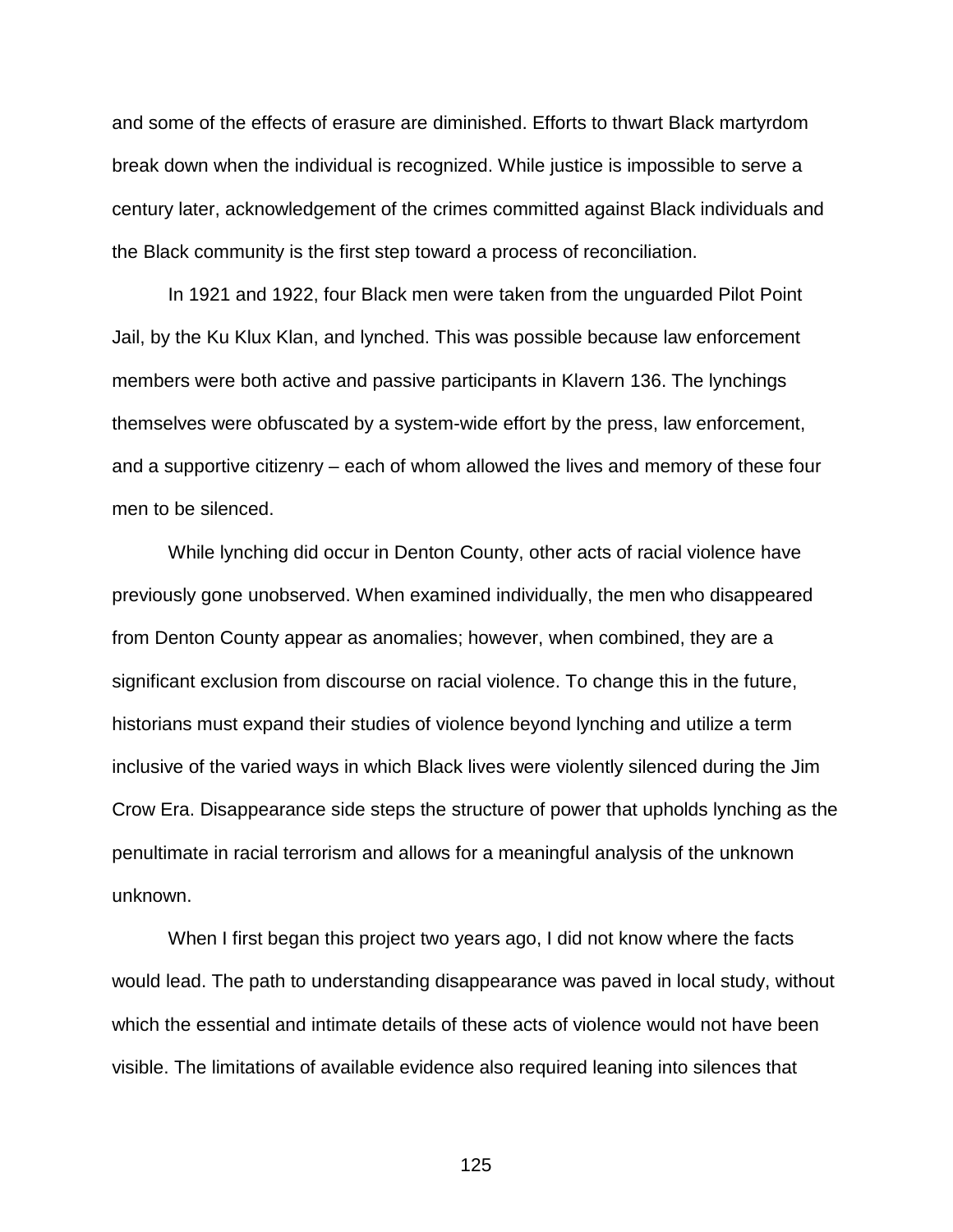would normally be a hinderance. As a result, many stories within this work are, for the first time, shared with a broad audience.

While my examination of the silence of records has resulted in the dissemination of new information about racial violence in Denton County, I am struck by the many questions left unanswered by this study and methodology. Was Ransom Johnson poisoned? What happened to Joe Goodner? Why weren't the officers charged in the death of Jim Walden? How did law enforcement communicate with the Ku Klux Klan? Why? On October 17, 2006, the Counter Terrorism Division of the Federal Bureau of Investigation released an unclassified Intelligence Assessment on the infiltration of local law enforcement by white supremacist groups. Therein they warn that work to counter white supremacy cannot reliably be conducted by local law enforcement because many police forces have been infiltrated by white supremacist groups and ideology. This highlights the importance of an open examination of racial violence, unencumbered by use of a rope. With a clearly established relationship between the Ku Klux Klan and the Denton County Sheriff's Department in the 1920s, this work asks a question of our present: what has structurally changed in the oversight of law enforcement since 1920?159

These questions are the reason why we study stories of violence. It is not to glorify the ghastly acts of racists or to unnecessarily demonize complicit forces in their commission, but rather, it is to have a conversation with our present selves about whether we have learned from our history. Is the nature of racial violence in the present

 <sup>159</sup> US Department of Justice. Federal Bureau of Investigation, Counterterrorism Division, "White Supremacist Infiltration of Law Enforcement." October 17, 2006. <http://s3.documentcloud.org/documents/402521/doc-26-white-supremacist-infiltration.pdf>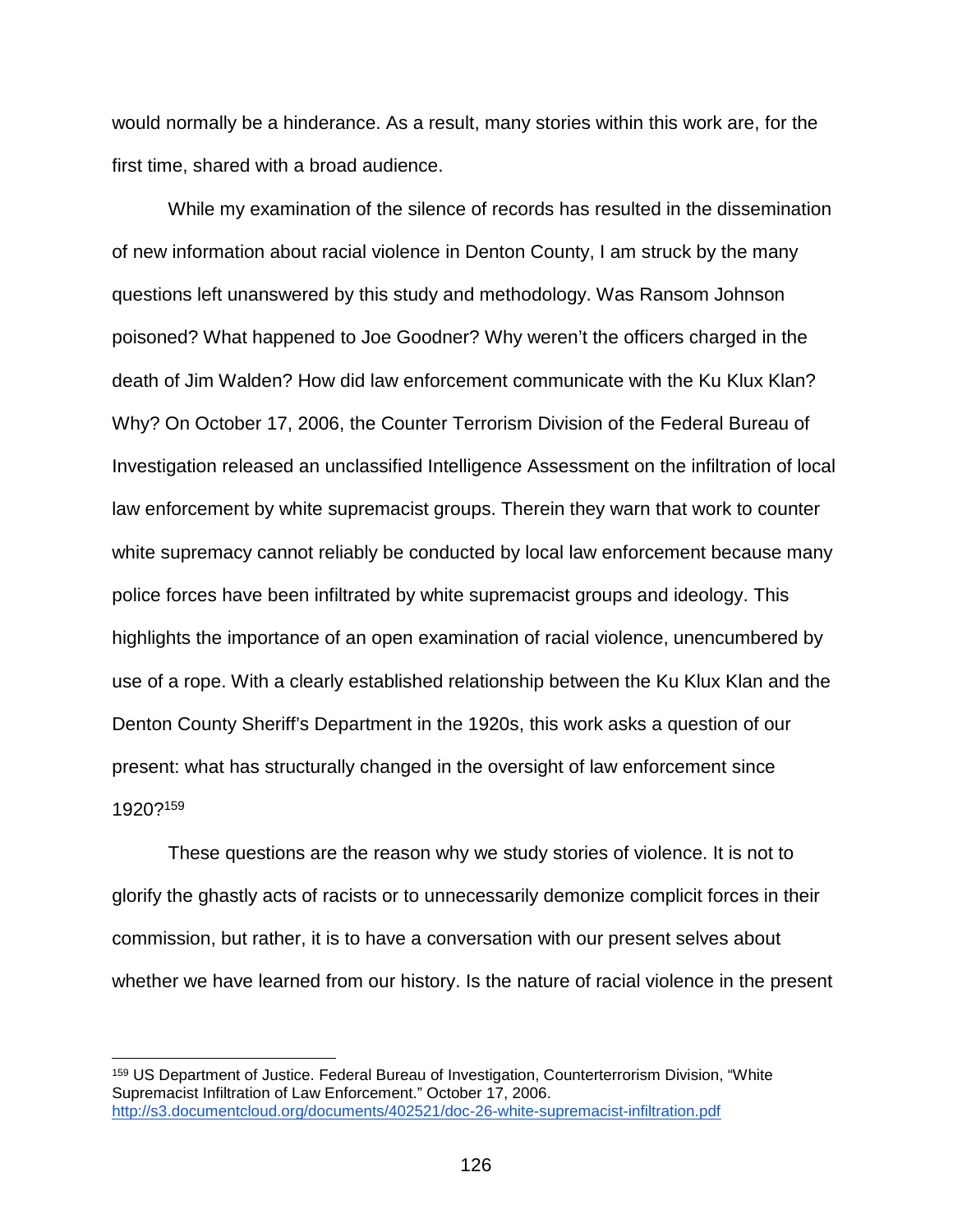so different from disappearance in the past? While it is hard to find the answers to these questions, we intend to keep asking them.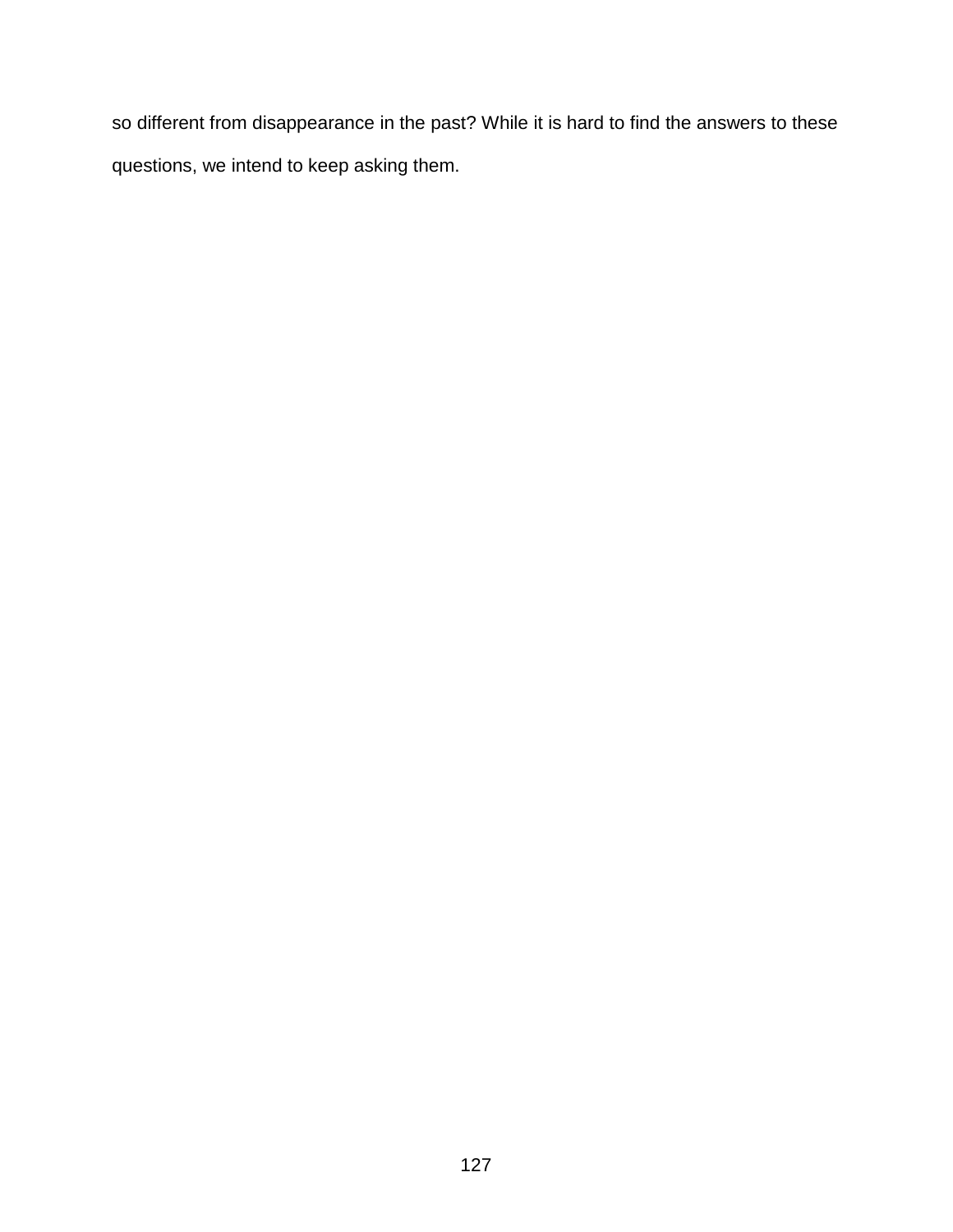APPENDIX A

KLAVERNS OF THE TEXAS REALM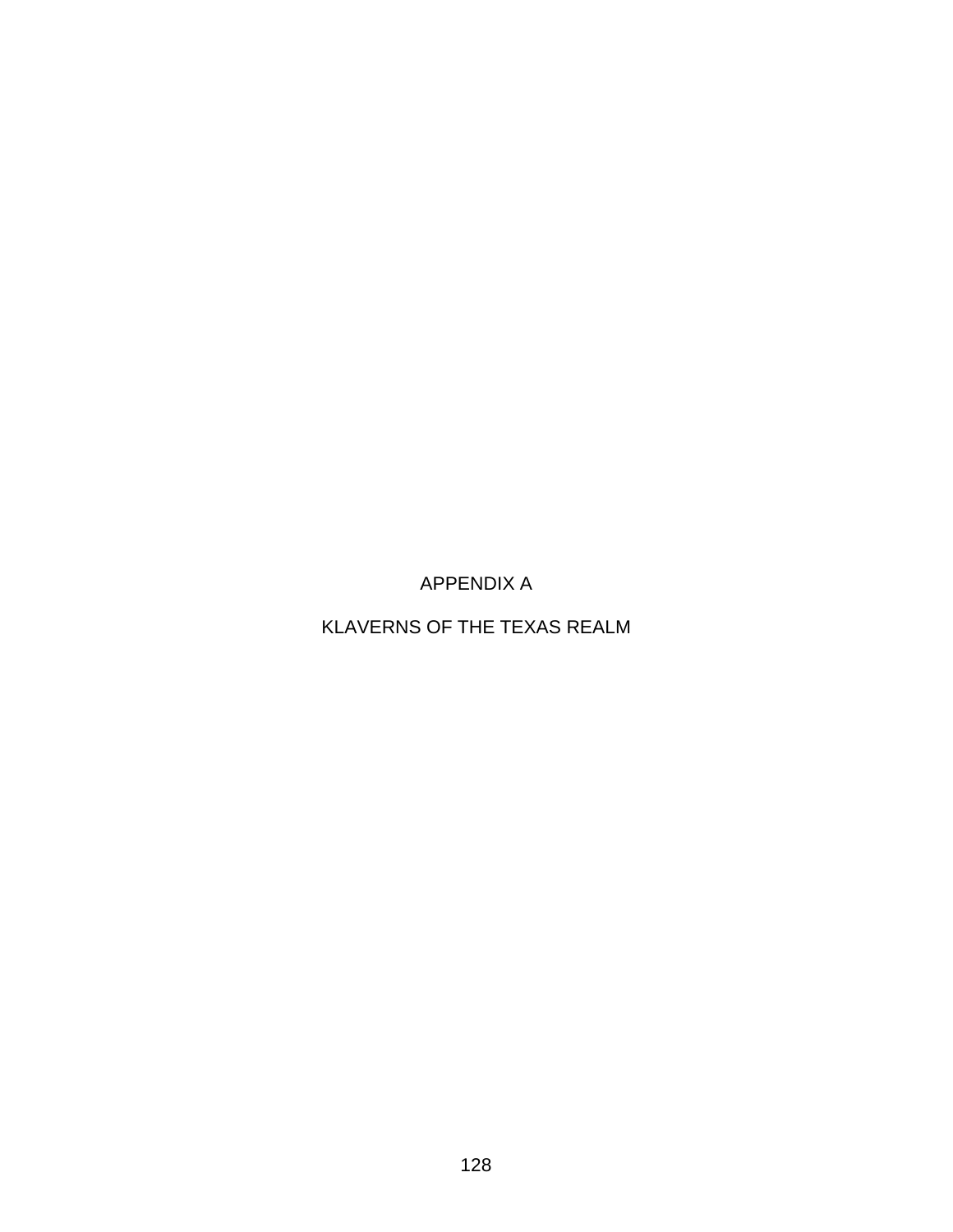| $\overline{1}$           | Sam Houston          | 26 |                        | 50 |                       |
|--------------------------|----------------------|----|------------------------|----|-----------------------|
| $\overline{2}$           | <b>Harris County</b> | 27 | Edna                   | 51 | Orange                |
| 3                        | Alvin                | 28 | Stephen F. Austin      | 52 | <b>Clayton County</b> |
| $\overline{\mathcal{A}}$ | <b>Goose Creek</b>   |    | Klan (Houston<br>area) | 53 |                       |
| 5                        | Longview             | 29 | Newaygo County         | 54 | Timpson               |
| 6                        | <b>Marshall</b>      | 30 |                        | 55 | Corsicana             |
| 7                        | <b>Beaumont</b>      | 31 | San Antonio            | 56 | Freeport              |
| 8                        | Glen Flora/Bryan     | 32 |                        | 57 | <b>Brookshire</b>     |
| 9                        |                      | 33 | Waco                   | 58 |                       |
| 10                       | Kingsville           | 34 | Palestine              | 59 | <b>Rusk</b>           |
| 11                       | Angleton             | 35 | <b>Silsbee</b>         | 60 |                       |
| 12                       |                      | 36 | Galveston              | 61 |                       |
| 13                       |                      | 37 | Waco                   | 62 |                       |
| 14                       | Amarillo             | 38 | Richmond               | 63 | Groveton              |
| 15                       |                      | 39 | La Grange              | 64 | <b>Knob Creek</b>     |
| 16                       | Lufkin               | 40 | Dayton                 | 65 |                       |
| 17                       | Lufton               | 41 |                        | 66 | <b>Dallas</b>         |
| 18                       | Eagle Lake           | 42 | Elgin                  | 67 | <b>Texas City</b>     |
| 19                       |                      | 43 |                        | 68 | <b>Teague</b>         |
| 20                       | <b>Brenham</b>       | 44 | <b>Blackwell/Sealy</b> | 69 |                       |
| 21                       | <b>Bedias</b>        | 45 |                        | 70 | Center                |
| 22                       | Crockett             | 46 | Temple                 | 71 | Joaquin               |
| 23                       |                      | 47 | Mexia                  | 72 |                       |
| 24                       | Jasper               | 48 | <b>Bryan</b>           | 73 | <b>Belton</b>         |
| 25                       | Port Arthur          | 49 | Cleveland              | 74 | Yoakum                |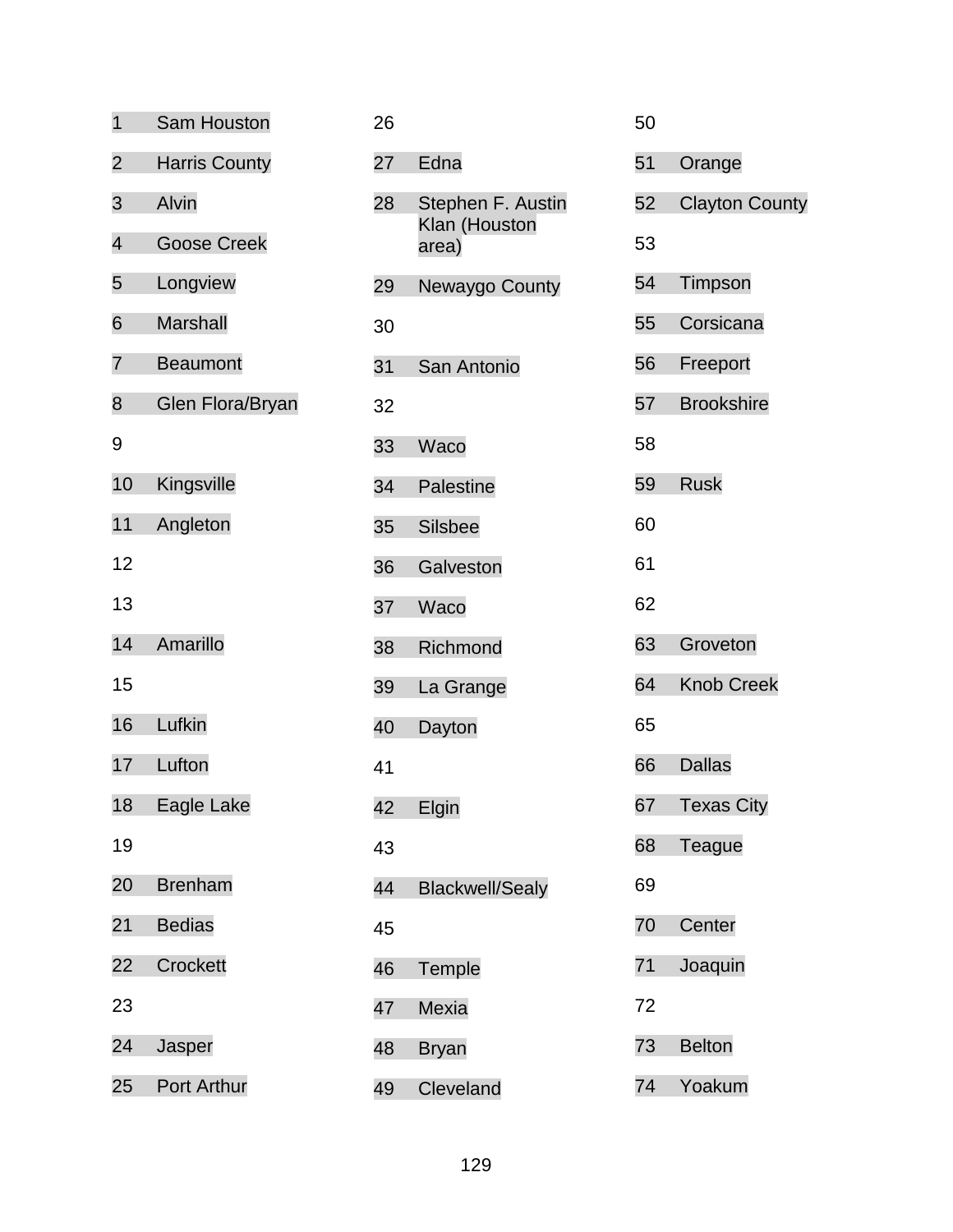| 75 | <b>Tyler</b>      | 100 El Paso            | 125 | <b>Mathis</b>        |
|----|-------------------|------------------------|-----|----------------------|
| 76 |                   | 101<br>Fort Worth      | 126 | Edgewood             |
| 77 | Longview          | 102                    | 127 |                      |
| 78 | Hemphill/Wichita  | 103                    | 128 | <b>Wills Point</b>   |
|    | <b>Falls</b>      | 104<br>Texarkana       | 129 |                      |
| 79 |                   | 105<br>Sherman         | 130 | <b>Grand Saline</b>  |
| 80 | <b>Bellville</b>  | <b>Marlin</b><br>106   | 131 |                      |
| 81 | Livingston/Austin | 107                    | 132 | Rosenburg            |
| 82 | Memphis           | 108<br>Cleburne/Wolfe  | 133 | <b>Mineral Wells</b> |
| 83 | Manor             | City                   | 134 |                      |
| 84 | <b>Mercedes</b>   | 109<br>Luling          | 135 | Canyon               |
| 85 | <b>McAllen</b>    | 110<br>Rosebud         | 136 | Denton               |
| 86 |                   | 111                    | 137 | <b>Merkel</b>        |
| 87 | San Benito        | 112                    | 138 | Henderson            |
| 88 | Manor             | 113<br>Denison         | 139 | Abilene              |
| 89 | Hillsboro         | 114                    | 140 | <b>Batson</b>        |
| 90 | Paris             | Rockdale<br>115        | 141 | Amarillo             |
| 91 |                   | 116                    |     | 142 Shepherd         |
| 92 | Sour Lake         | 117 Taylor             | 143 |                      |
| 93 | Cuero             | 118<br><b>Bremond</b>  | 144 |                      |
| 94 | <b>Bastrop</b>    | 119                    |     | Greenville           |
| 95 | <b>McAllen</b>    | 120<br><b>McKinney</b> | 145 |                      |
| 96 | Mineola           | <b>Beeville</b><br>121 | 146 | <b>Aransas Pass</b>  |
| 97 | Gonzales          | 122                    | 147 | Lockhart             |
| 98 |                   | 123 Burleson County    | 148 | Vernon               |
| 99 | <b>Terrell</b>    | 124 San Marcos         | 149 | Sinton               |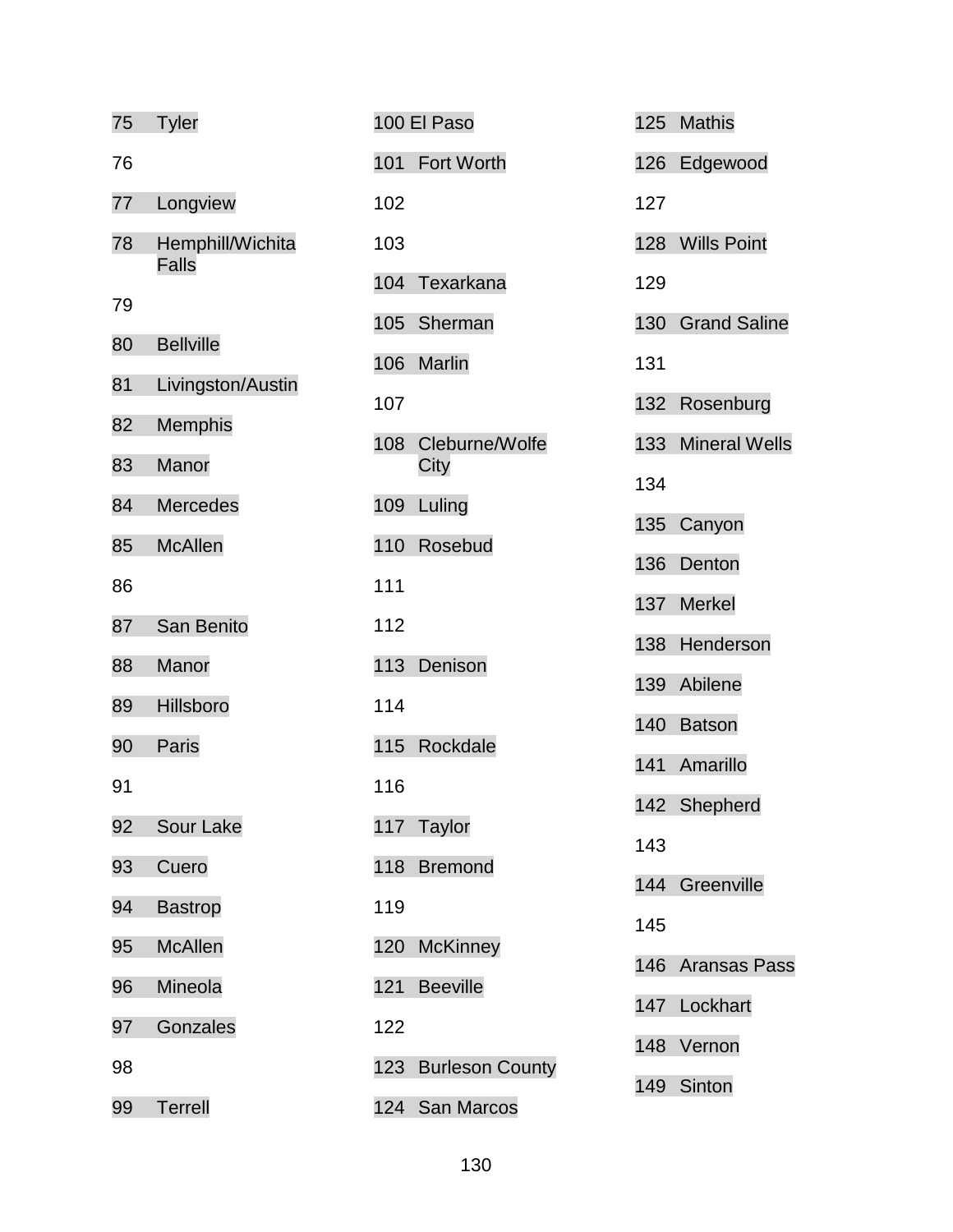| 150 |                     |     | 175 Celeste       |     | 200 Alice      |
|-----|---------------------|-----|-------------------|-----|----------------|
| 151 | Gainesville         |     | 176 Weatherford   | 201 | Gause          |
|     | 152 Eastland        |     | 177 Dublin        | 202 |                |
| 153 |                     |     | 178 Georgetown    | 203 |                |
| 154 |                     | 179 |                   |     | 204 Robstown   |
|     | 155 Smithville      | 180 |                   | 205 |                |
| 156 |                     | 181 |                   | 206 |                |
| 157 |                     | 182 |                   | 207 |                |
| 158 |                     | 183 |                   | 208 |                |
| 159 |                     | 184 |                   | 209 |                |
| 160 |                     | 185 |                   |     | 210 Iredell    |
| 161 |                     | 186 |                   | 211 | Meridian       |
| 162 |                     | 187 | Georgetown        | 212 |                |
|     | 163 Honey Grove     |     | 188 Deweyville    | 213 |                |
| 164 |                     |     | 189 Electra       | 214 |                |
| 165 |                     | 190 |                   | 215 |                |
| 166 |                     | 191 | Willis            | 216 |                |
| 167 |                     | 192 |                   |     | 217 Sweetwater |
|     | 168 Harrison County | 193 |                   | 218 |                |
| 169 |                     |     | 194 Bonham        | 219 |                |
| 170 |                     |     | 195 Wichita Falls |     | 220 McGregor   |
| 171 |                     | 196 |                   | 221 |                |
|     | 172 Collegeport     | 197 |                   | 222 |                |
| 173 | Commerce/           | 198 |                   | 223 |                |
| 174 | Winters             |     | 199 Lubbock       | 224 |                |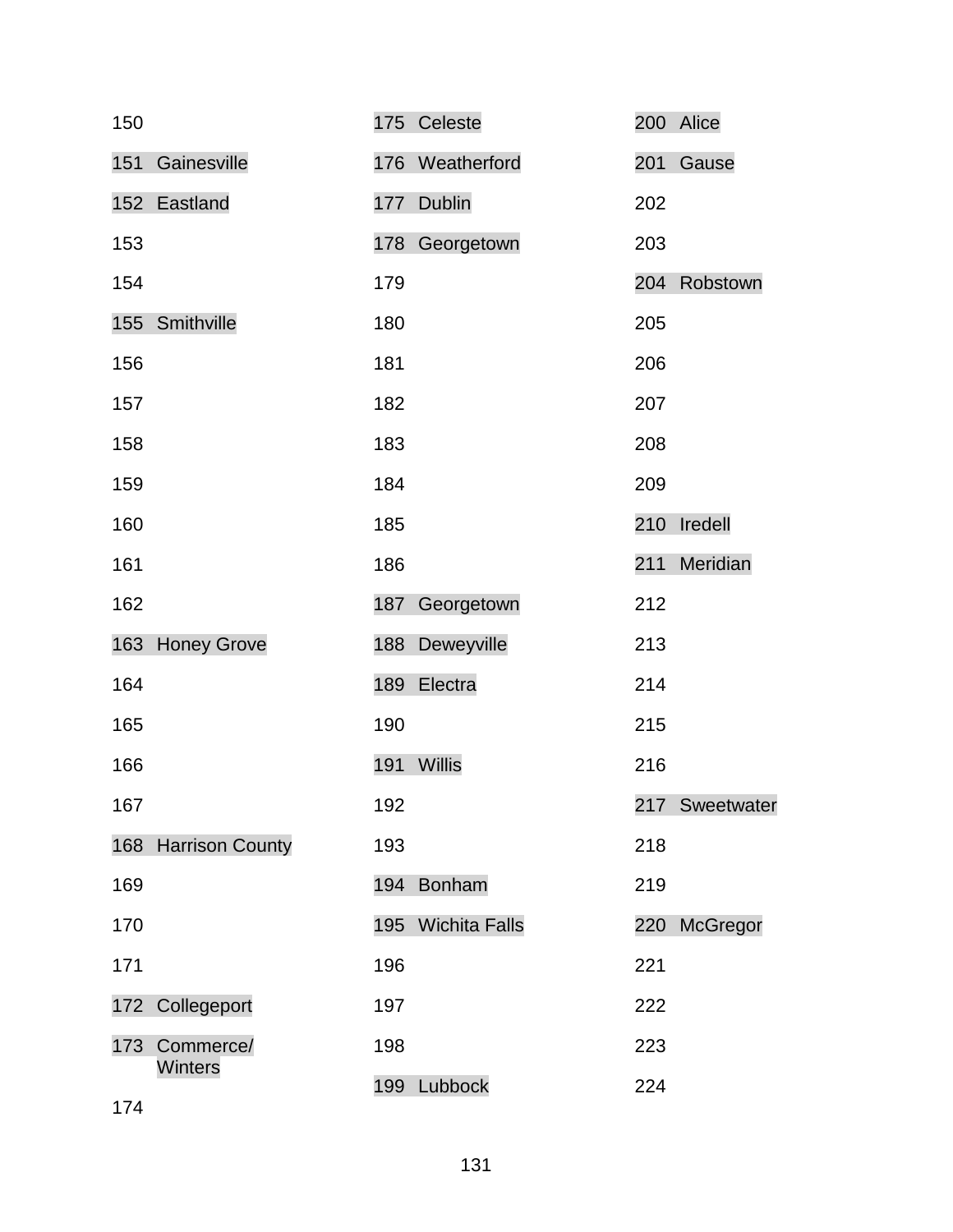|     | 225 Corpus Christi |     | 250 Dalhart     | 275 |                          |
|-----|--------------------|-----|-----------------|-----|--------------------------|
| 226 |                    | 251 |                 |     | 276 Knox County          |
| 227 |                    | 252 |                 | 277 | <b>Cross Plains</b>      |
|     | 228 Slaton         |     | 253 Port Lavaca | 278 |                          |
| 229 |                    | 254 |                 | 279 | Uvalde                   |
| 230 |                    | 255 |                 |     | 280 Como                 |
| 231 |                    |     | 256 Waxahachie  | 281 |                          |
| 232 |                    | 257 |                 | 282 |                          |
| 233 |                    | 258 |                 | 283 |                          |
| 234 |                    | 259 |                 |     | 284 Anson                |
| 235 |                    | 260 | Plainview       | 285 |                          |
|     | 236 Jacksboro      | 261 |                 | 286 | <b>Bishop</b>            |
| 237 |                    | 262 |                 | 287 | <b>Bayside</b>           |
| 238 |                    | 263 |                 | 288 |                          |
| 239 |                    | 264 |                 | 289 |                          |
| 240 |                    |     | 265 Bowie       |     | 290 McCullough<br>County |
| 241 |                    | 266 |                 | 291 | Falfurrias               |
| 242 |                    | 267 |                 | 292 |                          |
|     | 243 Italy          | 268 |                 | 293 |                          |
| 244 |                    | 269 |                 | 294 |                          |
| 245 |                    | 270 |                 | 295 |                          |
|     | 246 Waxahachie     | 271 |                 | 296 | Farmersville             |
| 247 |                    |     | 272 Winters     | 297 |                          |
|     | 248 Colorado       |     | 273 Winters     | 298 |                          |
| 249 | Gustine            |     | 274 Kerrsville  | 299 |                          |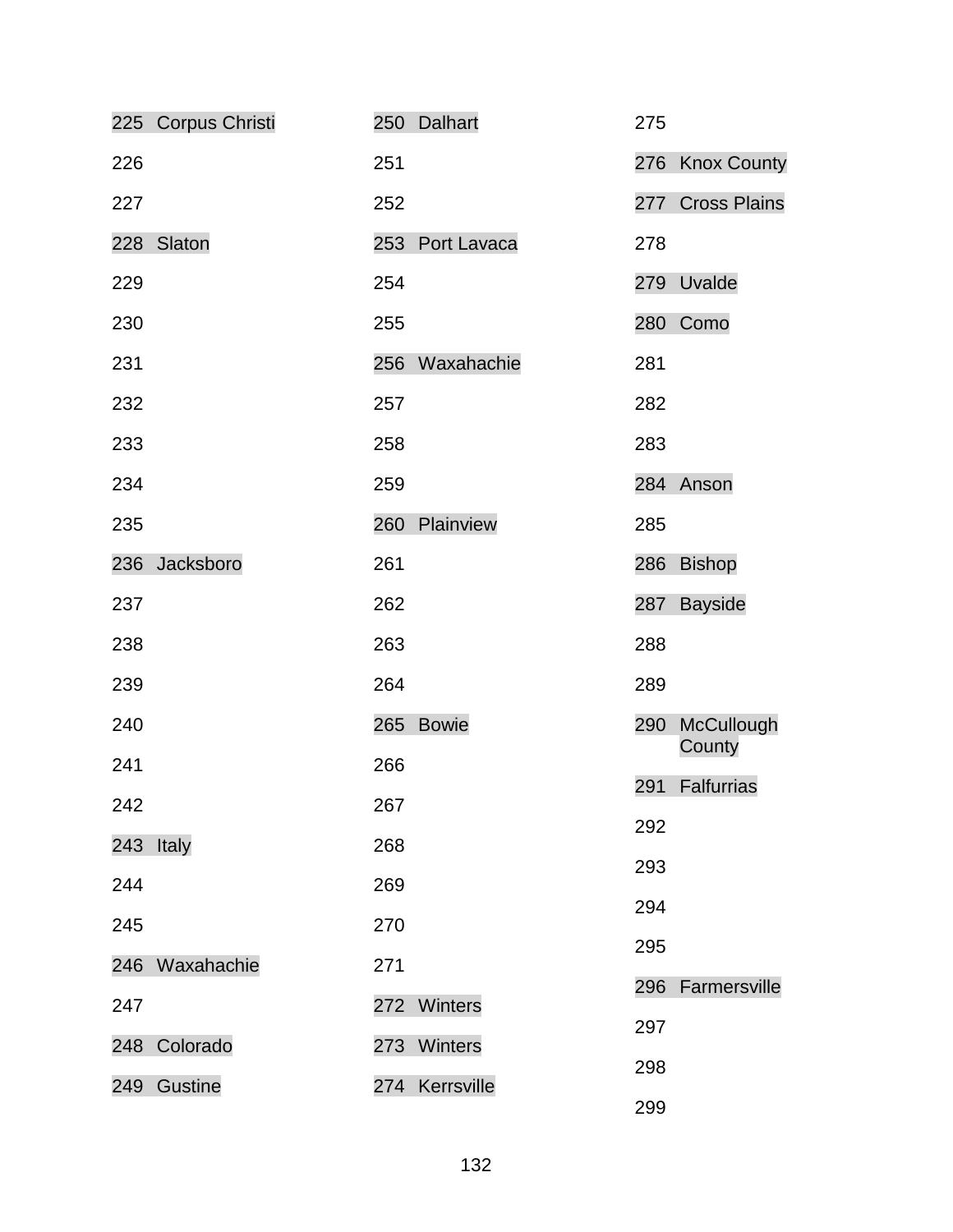| 300              | 325           | 350            |
|------------------|---------------|----------------|
| 301              | 326           | 351            |
| 302              | 327           | 352            |
| 303              | 328           | 353            |
| 304 Throckmorton | 329           | 354            |
| 305              | 330           | 355            |
| 306 San Angelo   | 331           | 356 Fort Worth |
| 307              | 332           | 357 Fort Worth |
| 308              | 333           | 358            |
| 309 La Porte     | 334 Oak Cliff | 359 Ennis      |
| 310              | 335           | 360 Amari      |
| 311              | 336           |                |
| 312              | 337           |                |
| 313              | 338           |                |
| 314              | 339           |                |
| 315 Alpine       | 340           |                |
| 316              | 341           |                |
| 317              | 342           |                |
| 318              | 343           |                |
| 319              | 344           |                |
| 320              | 345           |                |
| 321 Bee County   | 346 Brownwood |                |
| 322              | 347           |                |
| 323              | 348           |                |
| 324              | 349           |                |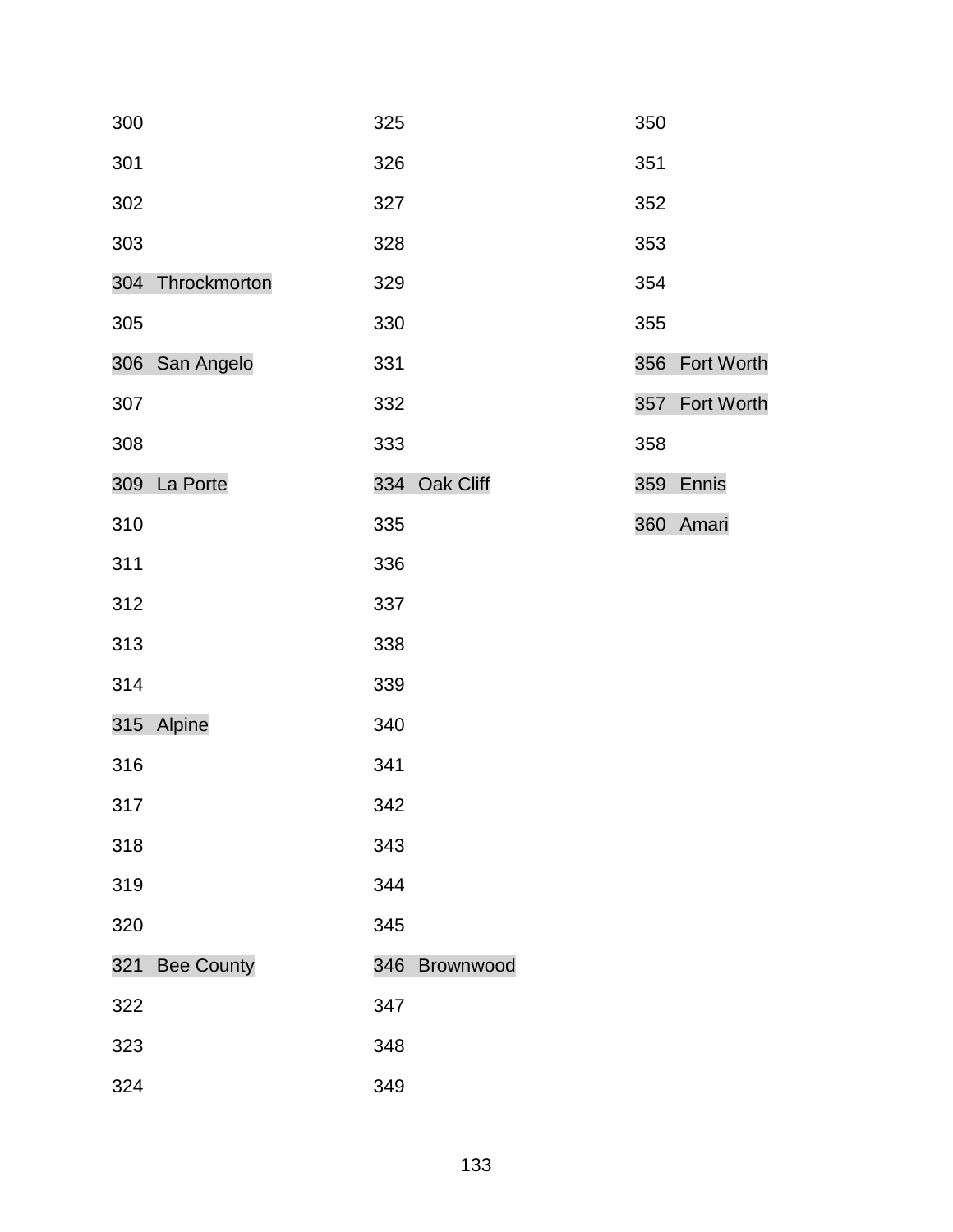# APPENDIX B

## KLAN TERMINOLOGY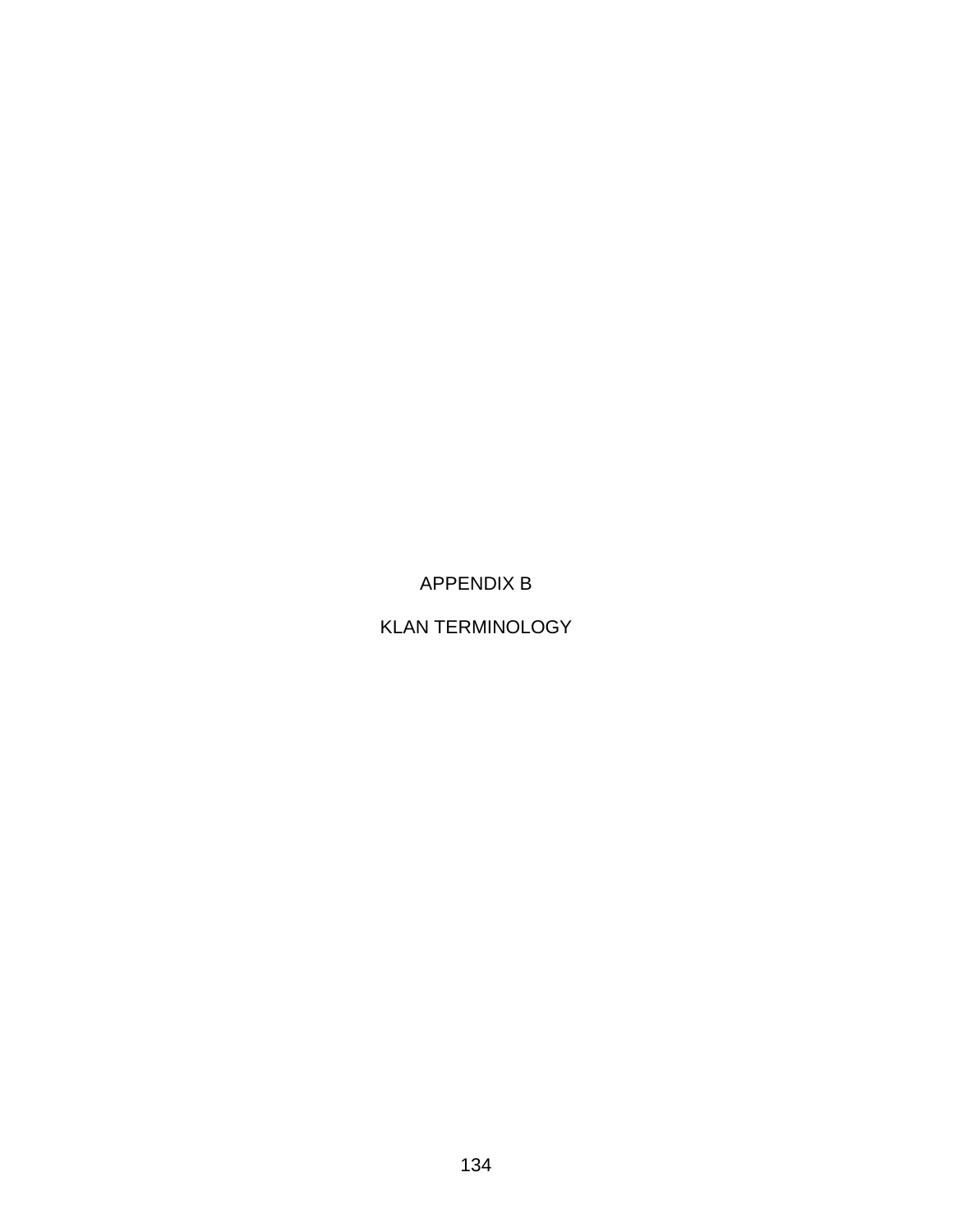Sources (page number follows in parentheses):

§Simmons, William J. *Kloran: Knights of the Ku Klux Klan (K-UNO)*. Atlanta: Ku Klux Press, 1915.

∆Alexander, Charles C. *Crusade for Conformity: The Ku Klux Klan in Texas 1920-1930*. Texas Gulf Coast Historical Association, 1962.

Alien - A non-Klansman (§4)

Exalted Cyclops - Leader of a Klan (§53)

Furies - Twelve officers of a Province who work for the Great Titan (§52)

Genii - Fifteen officers of the Imperial Wizard (§52)

Giant - An Exalted Cyclops of the original Ku Klux Klan (§54)

Government of the Invisible Empire - The Imperial Wizard, Emperor, and Genii (§52)

Grand Dragon - Leader of a Realm (∆41)

Grand Titan - Leader of a Province (∆41)

Hydra - Nine officers of the Realm who work for the Grand Dragon (§52)

Imperial Kligrapp - National Secretary (∆41)

Imperial Klonvokation - Convention of the Invisible Empire (§52)

Imperial Wizard - Leader of the Invisible Empire (∆41)

Invisible Empire - The entirety of the Klan (§52)

King Kleagle - Chief Kleagle for a Realm (§53)

Klabee – Treasurer  $(\S 4)$ 

Kladd – Conductor  $(\S 4)$ 

Klaliff - Vice-Leader (§4)

Klan - Local, numbered, and chartered group of 100 or more Klansmen (§52)

Klan Emperor - Symbolic title given to William Simmons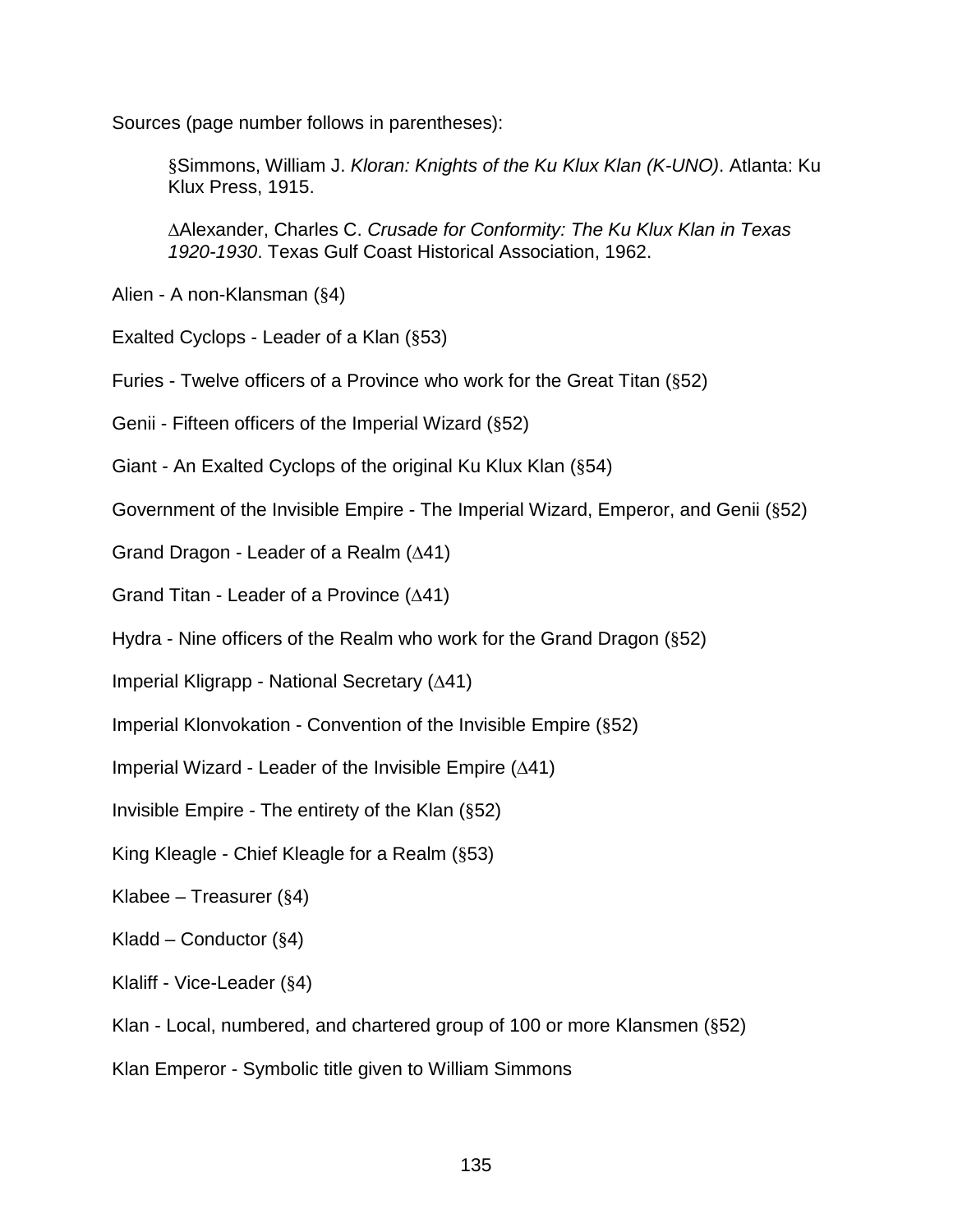Klannishness - Doing business with Klansmen in preference above all others (∆34)

Klansman - A first order title (K-UNO) for a member of the Ku Klux Klan ( $\Delta$ 53)

- Klanton The jurisdiction of a Klan (∆52)
- Klarogo Inner Guard (∆4)
- Klavalier Member of the Military Department of the Klan (∆53)
- Klavalkade A parade (∆53)
- Klavern Meeting place of a local Klan (∆53)
- Kleagle Organizer for the Ku Klux Klan, Recruiter (∆53)
- Klectokon Membership dues paid upon initiation (∆21)
- Klexter Outer Guard (∆4)
- Kligrapp Secretary (∆53)
- Klode Klan song  $(∆12)$
- Klokan(n) Investigator(s) (∆4)
- Klokard Lecturer  $(∆4)$
- Klonklave Meeting Ceremony of a Klan (∆8)
- Kloran "THE BOOK' of the Invisible Empire"  $(∆5)$
- Klorero Realm Convention of Klansmen (∆35)
- Kloxology hymns  $(\Delta 28)$
- Kludd Chaplain  $(\S 4)$
- Naturalization Ceremony Initiation (§21)
- Nighthawk Custodian of the Fiery Cross, entertains candidates while they wait (§4)
- Province District Divisions within a Realm (§52)
- Realm A primary subdivision of the Invisible Empire (§52)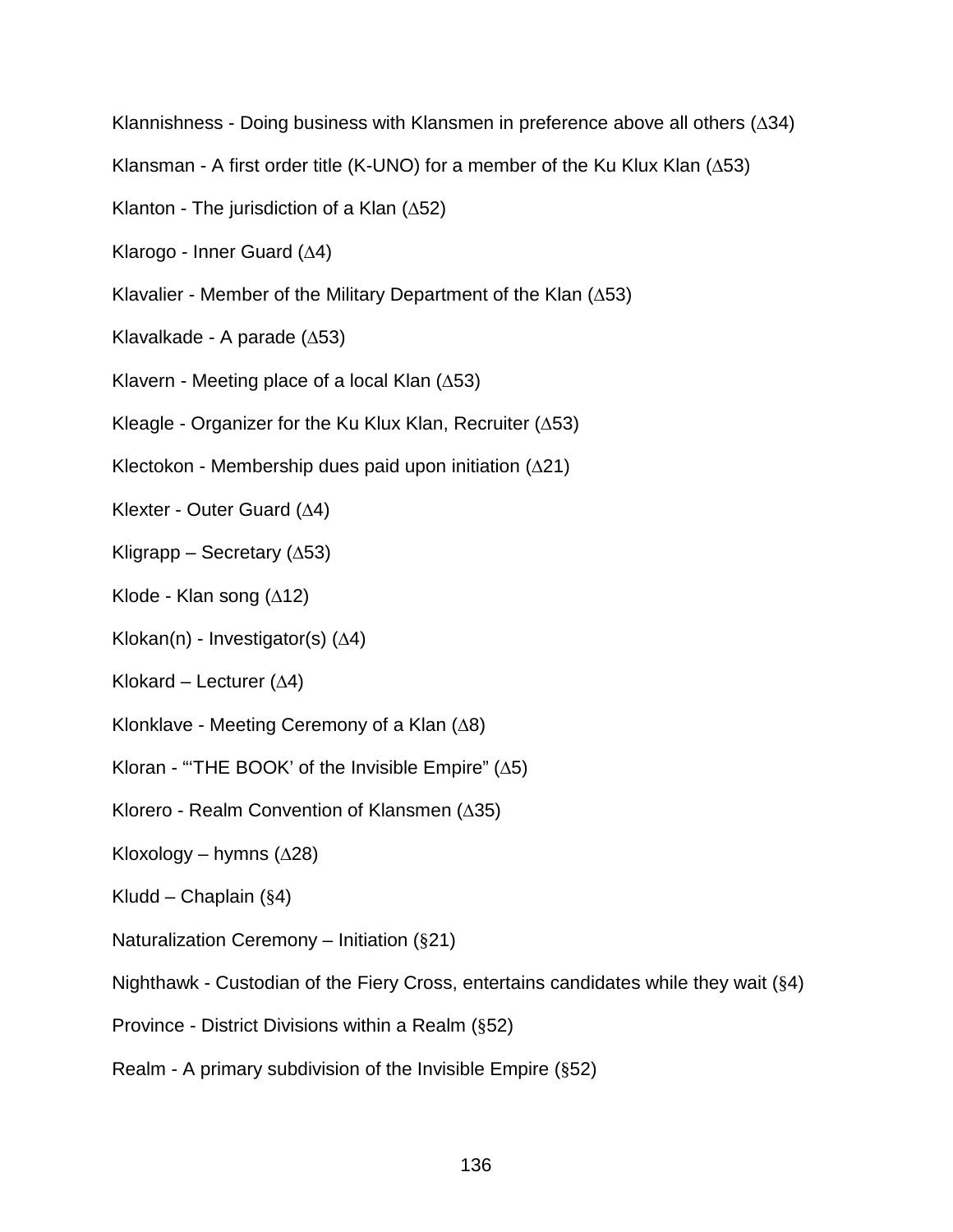Terrors - Twelve officers of a local Klan who work for the Exalted Cyclops (§5)

WKKK - Women of the Ku Klux Klan (∆38)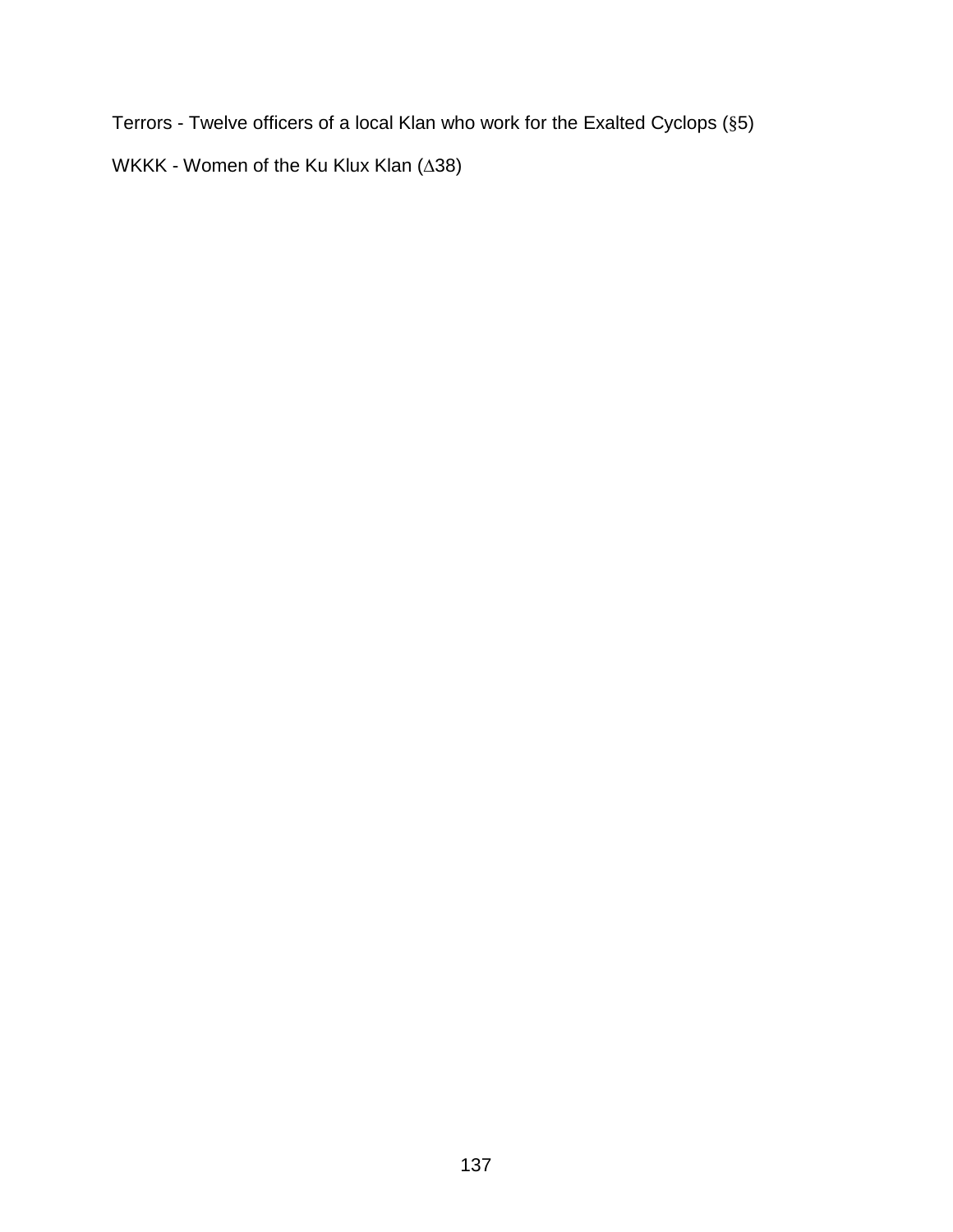#### **BIBLIOGRAPHY**

#### Primary Sources

#### Federal Documents

US Census Bureau

Seventh Census of the United States. Denton County Clerk. Denton, TX Eighth Census of the United States. Denton County Clerk. Denton, TX Ninth Census of the United States. Denton County Clerk. Denton, TX Tenth Census of the United States. Cooke County Clerk. Gainesville, TX Tenth Census of the United States. Denton County Clerk. Denton, TX Twelfth Census of the United States. Denton County Clerk. Denton, TX Thirteenth Census of the United States. Dallas County Clerk. Dallas, TX Thirteenth Census of the United States. Denton County Clerk. Denton, TX Fourteenth Census of the United States. Denton County Clerk. Denton, TX

Fifteenth Census of the United States. Denton County Clerk. Denton, TX Sixteenth Census of the United States. Denton County Clerk. Denton, TX

- US Census Bureau. Enumeration District Maps for the Twelfth through Sixteenth Census. FamilySearch.com.
- US Congress, House, *Congressional Record: Proceedings and Debates of the Second Session of the Sixty-Eighth Congress*. Volume LXVI - Part I US Government Printing Office.
- US Department of Interior. National Park Service. *National Register of Historic Places Application*. Denton (TX), March 1992. [https://www.cityofdenton.com/CoD/media/City-of-](https://www.cityofdenton.com/CoD/media/City-of-Denton/Business/Development%20Review/Historic%20Preservation/NationalRegisteredDistrict-(1).pdf)[Denton/Business/Development%20Review/Historic%20Preservation/Natio](https://www.cityofdenton.com/CoD/media/City-of-Denton/Business/Development%20Review/Historic%20Preservation/NationalRegisteredDistrict-(1).pdf) [nalRegisteredDistrict-\(1\).pdf](https://www.cityofdenton.com/CoD/media/City-of-Denton/Business/Development%20Review/Historic%20Preservation/NationalRegisteredDistrict-(1).pdf)

US Department of Justice.

Federal Bureau of Investigation, Counterterrorism Division. "White Supremacist Infiltration of Law Enforcement." October 17, 2006. Accessed February 15, 2020.

[http://s3.documentcloud.org/documents/402521/doc-26-white](http://s3.documentcloud.org/documents/402521/doc-26-white-supremacist-infiltration.pdf)[supremacist-infiltration.pdf](http://s3.documentcloud.org/documents/402521/doc-26-white-supremacist-infiltration.pdf)

Federal Bureau of Investigation. "Famous Cases and Criminals: KKK Series." Fbi.gov. Accessed March 20, 2019. <https://www.fbi.gov/history/famous-cases/kkk-series>

#### Texas State Documents

Sixteenth District Court, *Scire Facias Docket in Minutes District Court, entry 158, 1915-1930* (Denton, TX). Denton County Archives.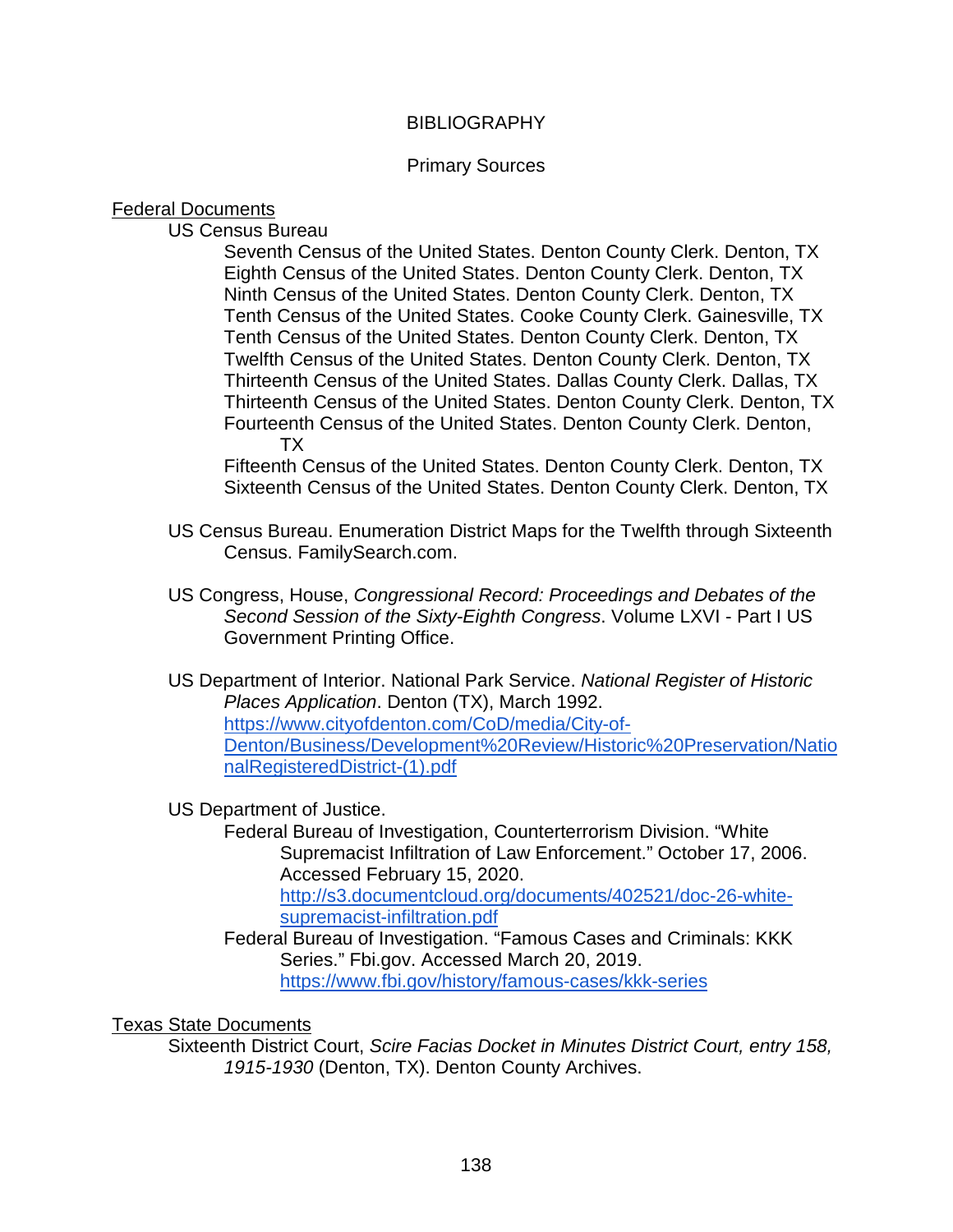Sixteenth District Court, *General Index to Minutes District Court (Civil), 1915- 1930* (Denton, TX). Denton County Archives.

Sixteenth District Court Clerk, *Criminal Docket and Indexes*, Misc. dates, roll 8909 (Denton, TX). Denton County Archives.

Sixteenth District Court, *Criminal Minutes and Indexes, 1914-1941* (Denton, TX).

Denton County Archives.

Sixteenth District Court, *Transcripts, Criminal 1920--* (Denton, TX). Denton County Archives.

State Department of Criminal Justice, *Convict and Conduct Registers 1875-1945* (Austin, TX). Ancestry.com.

#### Denton County Documents

- Denton County Land Office, Land Deeds, Denton County Clerk (Denton, TX). Denton County Archives.
- Denton County Health and Human Services. *Birth Certificates*. Denton County Archives. Denton, TX, 1915-1930.
- Denton County Health and Human Services. *Death Certificates*. Denton County Archives. Denton, TX, 1915-1930.
- Denton County Health and Human Services. *Marriage Certificates*. Denton County Archives. Denton, TX, 1915-1930.
- Denton County Tax Collector. *Tax Rolls*. Denton County Archives. Denton, TX, 1915-1930.

### Newspapers and Media

*Abilene Daily Reporter Appeal, The (St. Paul, MN) Atchison Daily Globe, The (Atchison, KS) Austin American-Statesman Beaumont Enterprise Brownsville Herald (Brownsville, TX) Campus Chat (Denton, TX) Carbondale Free Press (Carbondale, IL) Coffeyville Daily Journal (Coffeyville, KS) Colonel Mayfield's Weekly Colorado Springs Gazette Corsicana Daily Sun Daily Ardmoreite, The (Ardmore, OK) Dallas Morning News Dallas Express Denton County News*

*Denton Record-Chronicle Eagle, The (Bryan, TX) Flint Journal Fort Scott Daily Tribune Fort Worth American Citizen Fort Worth Star-Telegram Huntsville Times, The (Huntsville, AL) Hutchinson News (Hutchinson, KS) Independence Daily Reporter (Independence, MO) Indianapolis Star, The Journal and Tribune, The (Knoxville, TN) Junction City Daily Union Lincoln Evening State Journal (Lincoln, NE) Lincoln Star Lincoln Nebraska State Journal Longview News-Journal*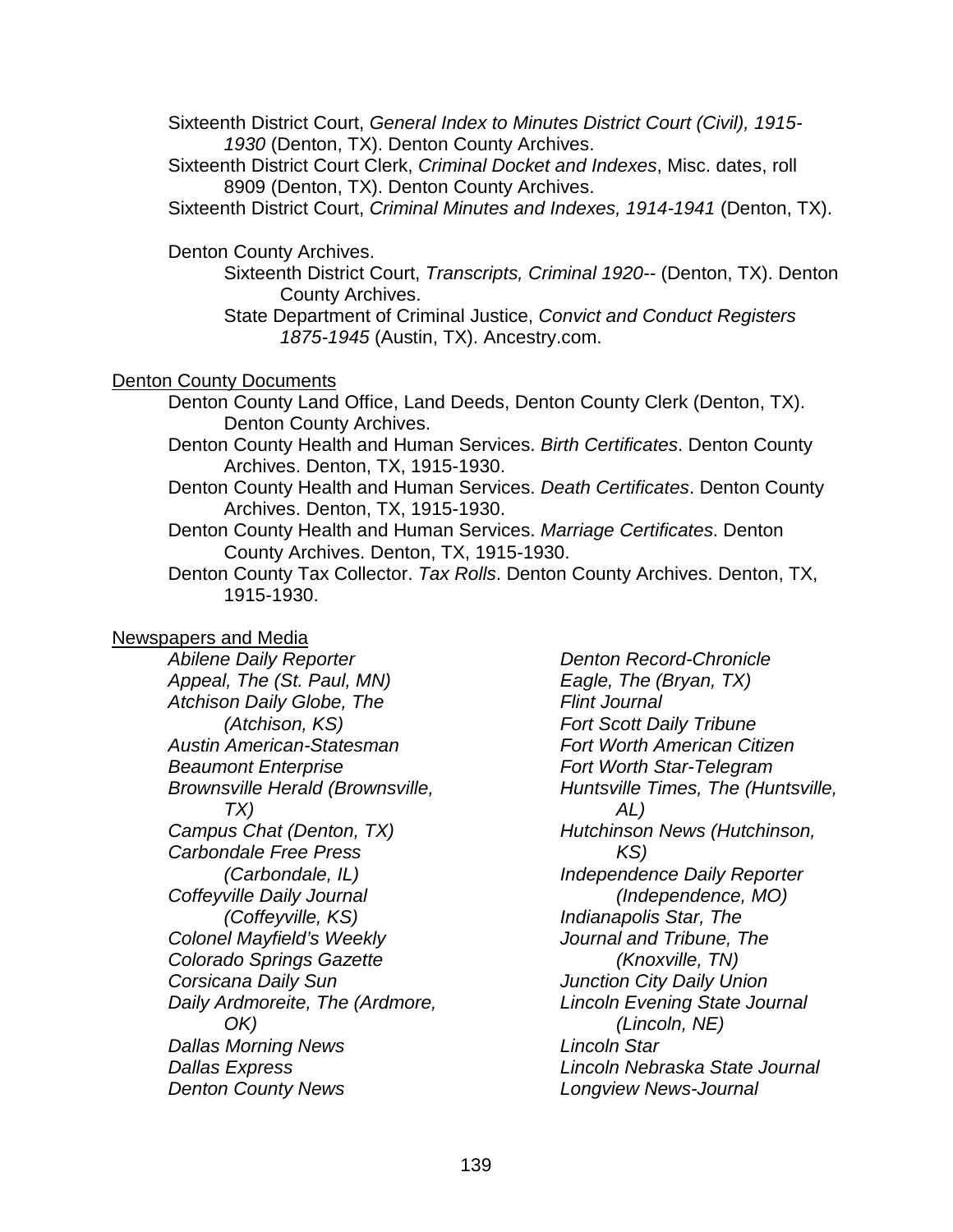*McKinney Courier-Gazette McKinney Daily Courier Montgomery Advisor, The Muskogee Times-Democrat (Muskogee, OK) New York Times Parsons Daily Sun, The (Parsons, KS) Pilot Point Post-Signal Pittsburg Daily Headlight, The (Pittsburg, KS) Port Arthur News, The Reno Gazette-Journal Salina Evening Journal (Salina, KS) Salt Lake Tribune, The Selma Times-Journal, The*

*South Bend Tribune, The Spokane Chronicle (Spokane, WA) Springfield Leader and Press (Springfield, MO) St. Joseph News-Press (St. Joseph, MO) Taylor Daily Press (Taylor, TX) Temple Daily Telegram Texas 100 Per Cent American Topeka State Journal Tuscaloosa News, The Washington Post Weekly Democratic Statesman, The (Austin, TX) Wisconsin Kourier Victoria Advocate*

#### Archival and Other Primary Sources

Retail Merchants' Association. Retail Merchants' Association's Denton City Directory, book, 1923; Denton, Texas. The Portal to Texas History. Wells, Ida B. Speech. Chicago (IL), January 23, 1922.

#### Books

- Bates, Edmond Franklin. *History and Reminiscences of Denton County - Primary Source Edition*. Denton, McNitzky Printing Company, 1924.
- Brooks, V. L. History of the First Baptist Church, Austin, Texas, book, 1923; [\(https://texashistory.unt.edu/ark:/67531/metapth33019/m1/14/\)](https://texashistory.unt.edu/ark:/67531/metapth33019/m1/14/).
- Bolz, Jim, Tricia Bolz, and the Denton County Museums. *Denton County: Postcard History Series*. Charleston (SC): Arcadia Publishing, 2010.
- Dale, Edward Everett. *The Cross Timbers: Memories of a North Texas Boyhood*. Austin: University of Texas Press, 1966.
- Denton County Historical Survey Committee. *Biographical Data: Denton County Judges*. Denton, 1973.
- Ku Klux Klan. *Constitution and laws of the Knights of the Ku Klux Klan Incorporated*. Atlanta: Knights of the Ku Klux Klan, 1922.
- Ku Klux Klan. *Papers Read at the Meeting of Grand Dragons, Knights of the Ku Klux Klan at their First Annual Meeting. Together with Other Articles of Interest to Klansmen*. Atlanta: Knights of the Ku Klux Klan, 1923.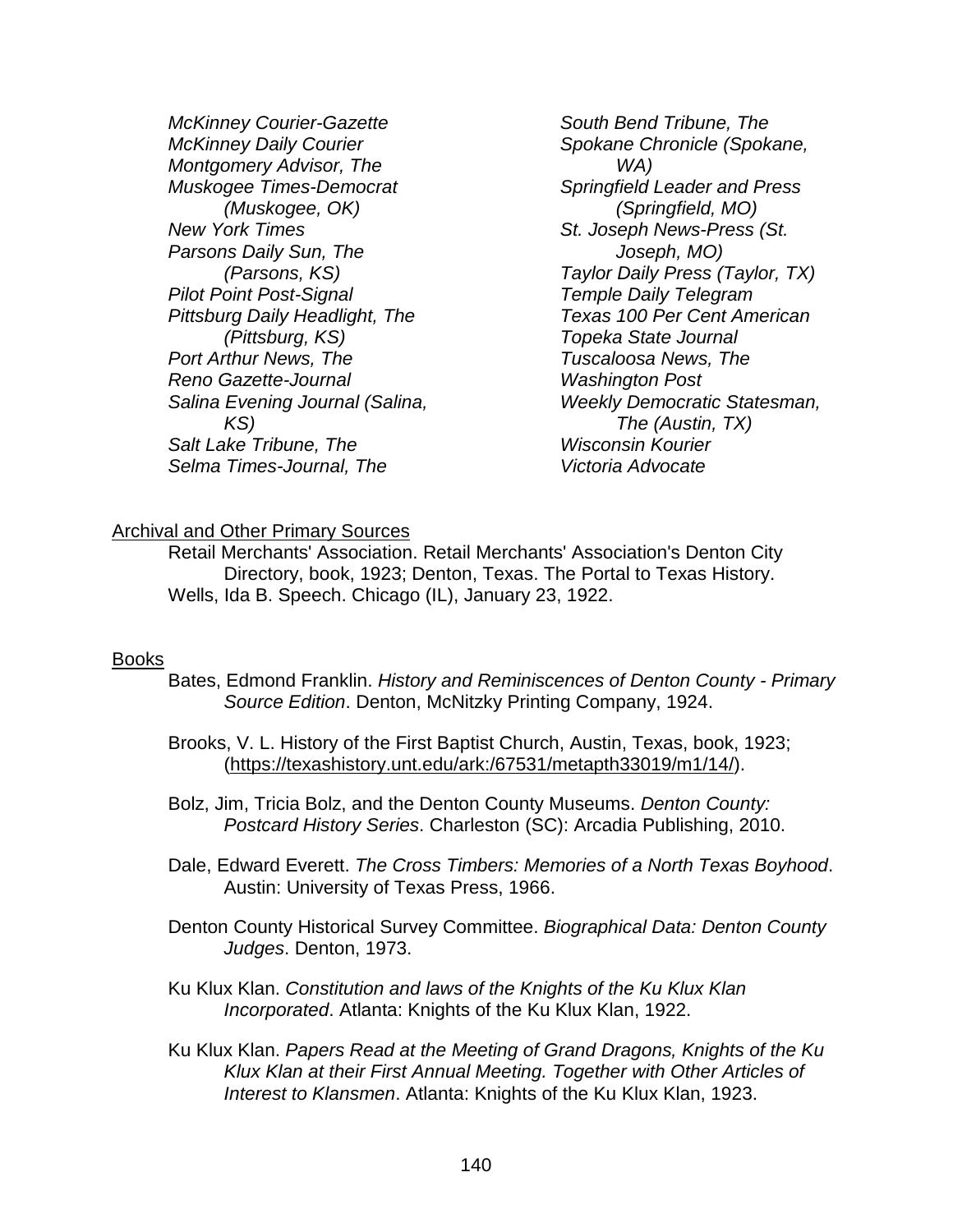- Melugin, Jay. *Images of America: Pilot Point*, Charleston (SC): Arcadia Publishing, 2009.
- Ray, Worth S. *Down in the Cross Timbers*. Austin: Worth S. Ray, 1947.
- Rayzor, J. N. *History of Denton County Baptist Association and the Sixty Churches within its Jurisdiction*. Denton: McNitzky Printing Company, 1936.
- Simmons, William J. *Kloran: Knights of the Ku Klux Klan (K-UNO)*. Atlanta: Ku Klux Press, 1915.
- Thurman, Nina and Weldon Lucas. *150 Years of Denton County Sheriffs 1846- 1996*. Denton: Old Alton Press, 1998.

#### Secondary Sources

- Alexander, Charles C. *Crusade For Conformity: The Ku Klux Klan in Texas 1920-1930*. Texas Gulf Coast Historical Association, 1962.
- Alexander, Charles C. *The Ku Klux Klan in the Southwest*. Lexington: University of Kentucky Press, 1965.
- Anderson, Craig A. "Heat and Violence." *Current Directions in Psychological Science* 10, no. 1. February 2001: 33-38.
- Baker, Terry. *Hangings and Lynchings in Dallas County, Texas 1853-1920*. Fort Worth: Eakin Press, 2016.
- Bernstein, Patricia. *The First Waco Horror: The Lynching of Jesse Washington and the Rise of the NAACP.* College Station: Texas A&M Press, 2005.
- Bills, E. R. *Black Holocaust: The Paris Horror and a Legacy of Texas Terror*. Fort Worth: Eakin Press, 2015.
- Bolz, John, Tricia Bolz, and Denton County Museums. *Denton County*. Charleston: Arcadia Publishing, 2010.
- Buenger, Walter L. *The Path to a Modern South: Northeast Texas Between Reconstruction and the Great Depression*. Austin: University of Texas Press, 2001.
- Caldwell, Clifford R. and Ron DeLord. *Eternity at the End of a Rope: Executions, Lynchings, and Vigilante Justice in Texas 1819-1923*. Santa Fe: Sunstone Press, 2015.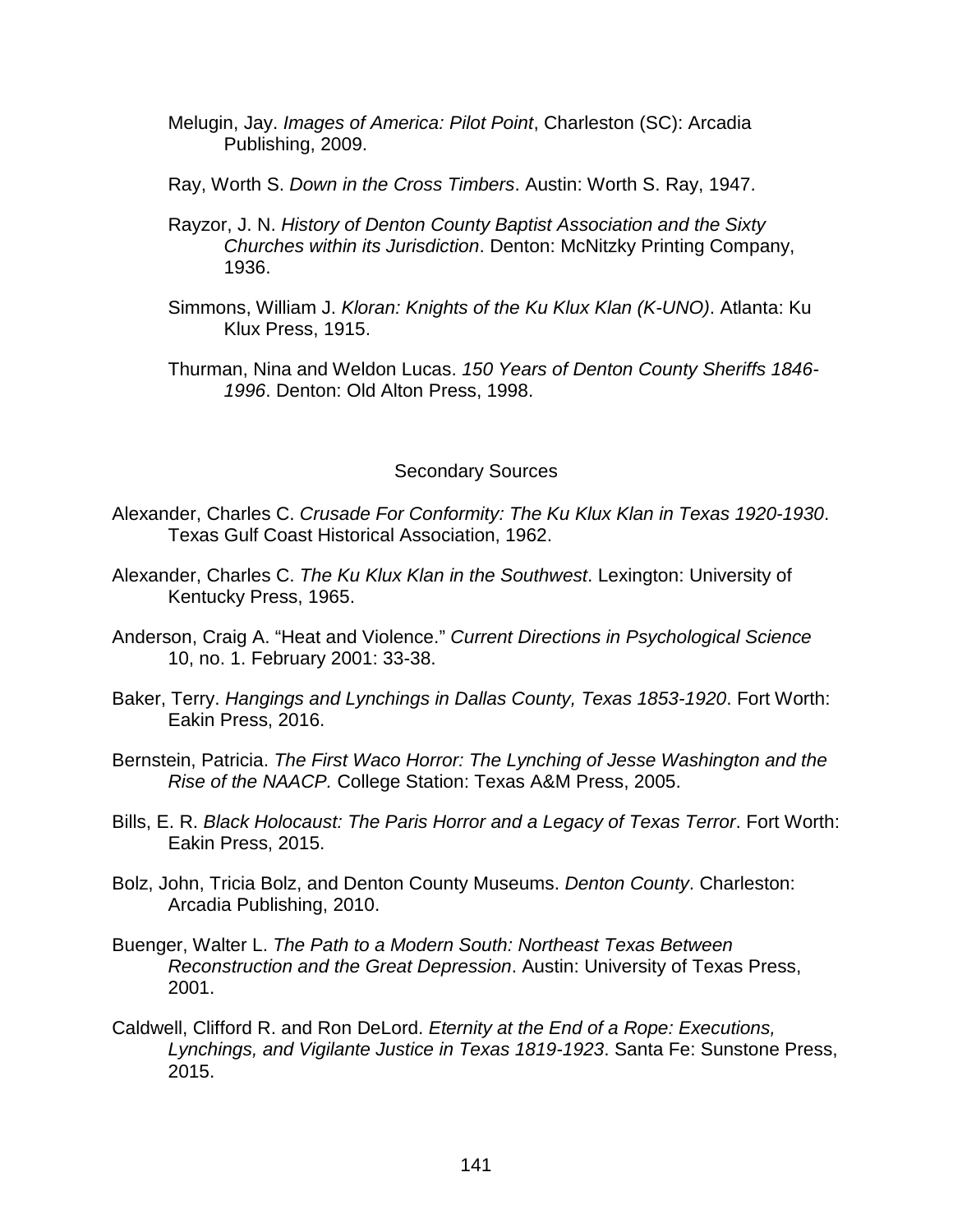- Carrigan, William D. "No Ordinary Crime: Reflections on the Future of the History of Mob Violence." *The Journal of American History* 101, no. 3. December 2014: 847-849.
- Carrigan, William D. *The Making of a Lynching Culture: Violence and Vigilantism in Central Texas 1836-1916*. Urbana, IL: University of Illinois Press, 2006.
- Chafe, William H., Raymond Gavins, and Robert Korstad. *Remembering Jim Crow: African Americans tell about Life in the Segregated South*. New York: The New Press, 2014.
- Chapman, David L. "Lynching in Texas." Master's thesis, Texas Tech University, Lubbock (TX), 1973.
- "Columbus, Texas." *Small Town History Project*. Palo Alto College. [http://pacweb.alamo.edu/InteractiveHistory/projects/rhines/StudentProjects/2006/](http://pacweb.alamo.edu/InteractiveHistory/projects/rhines/StudentProjects/2006/Columbus/buggirl.html) [Columbus/buggirl.html.](http://pacweb.alamo.edu/InteractiveHistory/projects/rhines/StudentProjects/2006/Columbus/buggirl.html)
- Craig, Kellina M. and Craig R. Waldo. "'So, What's a Hate Crime Anyway?' Young Adults' Perceptions of Hate Crimes, Victims, and Perpetrators." *Law and Human Behavior* 20, no. 2. 1996: 113-129.
- Crittenden, Micah and Jessica Floyd, "Violence, Arrests, and Homicides in Denton County 1909-1925." University of North Texas. December 2018. [Unpublished.]
- Cutler, James Elbert. *Lynch-law: An Investigation into the History of Lynching in the United States*. New York: Negro Universities Press, 1969.
- Dray, Philip. *At the Hands of Persons Unknown: The Lynching of Black America*. New York: The Modern Library, 2002.
- Duffus, Robert L. "How the Ku Klux Klan Sells Hate" Worlds Work 46, June 1923: 179.
- Equal Justice Initiative. "Lynching in America: Confronting the Legacy of Racial Terror." 3rd ed., 2017. [https://lynchinginamerica.eji.org/report/.](https://lynchinginamerica.eji.org/report/)
- Equal Justice Initiative. "Racial Terror Lynching." 2020. [https://eji.org/reports/lynching](https://eji.org/reports/lynching-in-america/)[in-america/.](https://eji.org/reports/lynching-in-america/)
- Foucault, Michel. *Discipline and Punish: The Birth of the Prison*. New York: Random House, 1975.
- Fry, Henry Peck. *The Modern Ku Klux Klan*. Boston: Maynard Small, 1922.
- Gantt, Fred. Oral History with Judge Sarah T. Hughes. University of North Texas. 1969.
- Goldsby, Jacqueline. *A Spectacular Secret: Lynching in American Life and Literature*. Chicago: University of Chicago Press, 2006.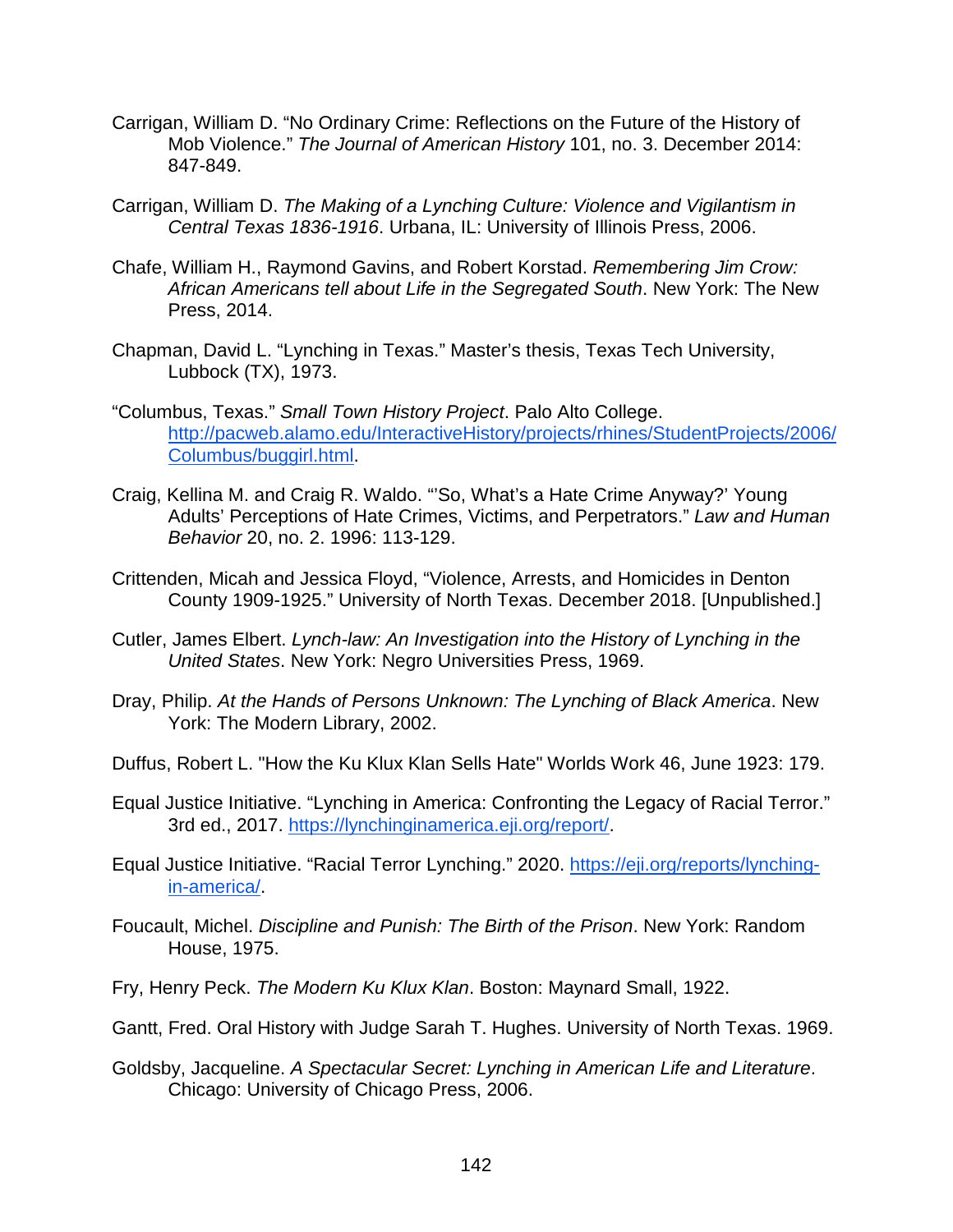- Gordon, Linda. *The Second Coming of the KKK: The Ku Klux Klan of the 1920s and the American Political Tradition*. New York: Liveright Publishing Corporation, 2017.
- Gutman, Herbert G. *The Black Family in Slavery and Freedom 1750-1925*. New York: Random House, 1976.
- Hall, Elizabeth Jane. "The Crusade Against Lynching." Master's thesis, North Texas State University, Denton (TX), 1975.
- Harris, Trudier. *Exorcising Blackness: Historical and Literary Lynching and Burning Rituals*. Bloomington, IN: Indiana University Press, 1984.
- Henry, Shaun David. "The Klan and the Craft: An Analysis of Masonic Dual Membership with the Ku Klux Klan in Dallas 1920-1926." Master's thesis, University of Texas at Dallas, Dallas, 2017.
- hooks, bell. *Reel to Real: Race, Class, and Sex at the Movies*. New York: Routledge, 2008.
- Ifill, Sherrilyn A. *On the Courthouse Lawn: Confronting the Legacy of Lynching in the Twenty-First Century*. Boston: Beacon Press, 2007.
- Jackson, Kenneth T. *The Ku Klux Klan in the City: 1915-1930.* Chicago: Elephant Paperbacks, 1967.
- Jaspin, Elliot. *Buried in the Bitter Waters: The Hidden History of Racial Cleansing in America*. New York: Basic Books, 2007.
- "Julien Capers Hyer." *World Biographical Encyclopedia*. 2009. [https://prabook.com/web/julien\\_capers.hyer/1077552.](https://prabook.com/web/julien_capers.hyer/1077552)
- Knight, Gloria Etheridge. *Poems From Prison*. Detroit: Broadside Press, 1968.
- Koole, S. L., A. P. Dijksterhuis, and A. D. van Kippenberg. "What's in a Name: Implicit Self-Esteem and the Automatic Self," *Journal of Personality and Social Psychology* 80, no. 4 (2016): 669-685.
- Kuhn, Steven. "Prisoner's Dilemma." *The Stanford Encyclopedia of Philosophy*. Winter 2019. [https://plato.stanford.edu/archives/win2019/entries/prisoner-dilemma.](https://plato.stanford.edu/archives/win2019/entries/prisoner-dilemma)
- Littlejohn, Jeffrey L. "Lynching in Texas." Sam Houston State University. 2020. <http://www.lynchingintexas.org/about>
- Litwack, Leon F. *Trouble in Mind: Black Southerners in the Age of Jim Crow*. New York: Random House, 1998.
- Lyons, Christopher J. "Stigma or Sympathy? Attributions of Fault to Hate Crime Victims and Offenders." *Social Psychology Quarterly* 69, no. 1. March 2006: 39-59.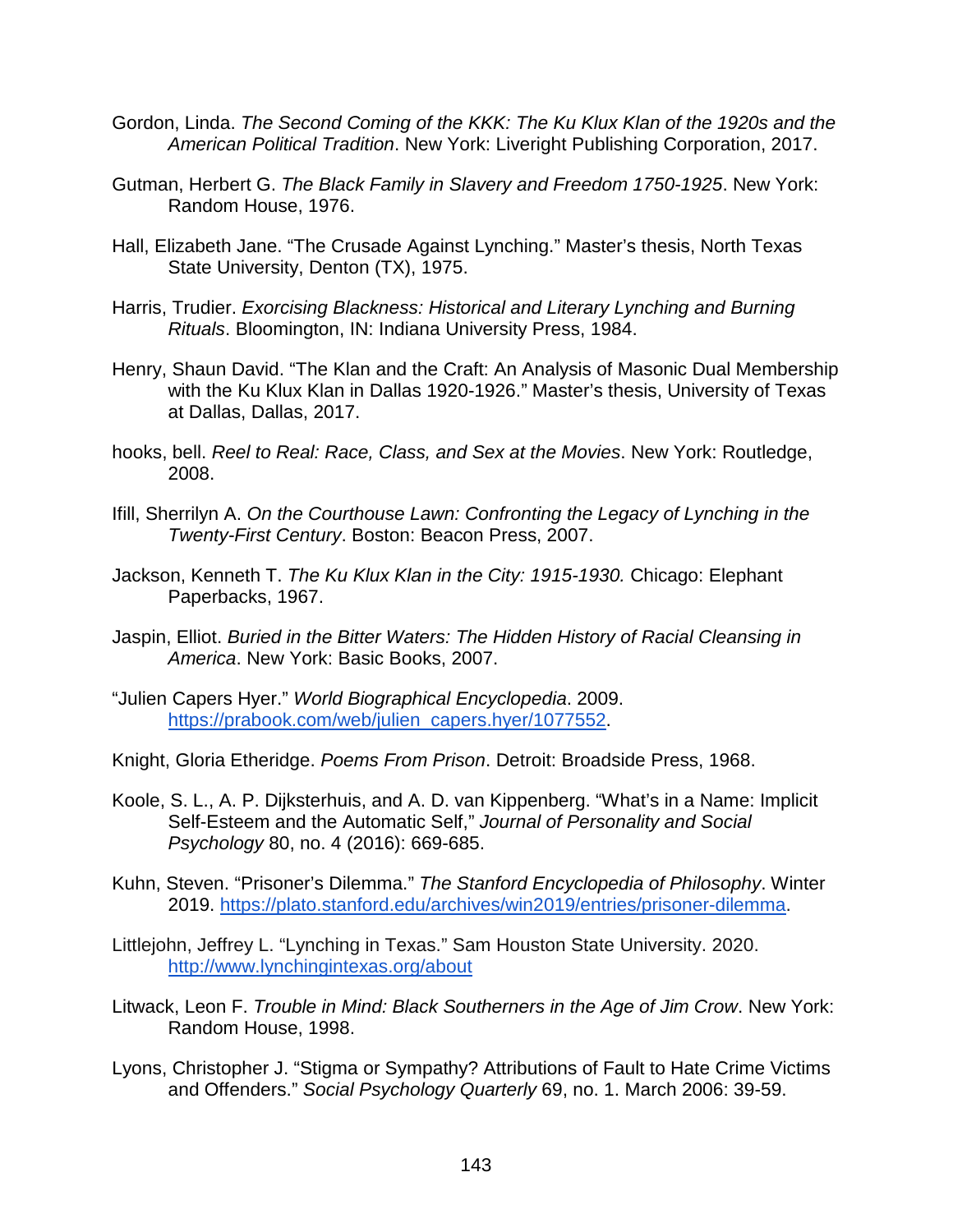- MacLean, Nancy. *Behind the Mask of Chivalry: The Making of the Second Ku Klux Klan*. New York: Oxford University Press, 1994.
- Miller, Nancy K. "But Enough About Me, What Do You Think of My Memoir?" *The Yale Journal of Criticism* 13, no. 2. Fall 2000: 421-436.
- Morris, Mark N. "Saving Society Through Politics: The Ku Klux Klan in Dallas, Texas, in the 1920s." PhD dissertation, University of North Texas, Denton (TX), 1997.
- Nevels, Cynthia Skove. *Lynching to Belong: Claiming Whiteness Through Racial Violence*. College Station: Texas A&M University Press, 2007.
- Ore, Ersula J. *Lynching: Violence, Rhetoric, and American Identity*. Jackson, MS: University Press of Mississippi, 2019.
- Oshinsky, David M. *"Worse Than Slavery:" Parchman Farm and the Ordeal of Jim Crow Justice*. New York: Simon & Schuster, 1996.
- Portz, Kevin G. "Political Turmoil in Dallas: The Electoral Whipping of the Dallas County Citizens League by the Ku Klux Klan, 1922," *Southern Historical Quarterly* 119, no. 2. October 2015: 148-178.
- Raper, Arthur F. *The Tragedy of Lynching*. Chapel Hill: The University of North Carolina Press, 1933.
- Rushdy, Ashraf H. A. *American Lynching*. New Haven: Yale University Press, 2012.
- Shay, Frank. *Judge Lynch, his First Hundred Years*. New York: Ives Washburn, 1938.
- Stallings, Chelsea. "'Removing the Danger in the Business Way': The History and Memory of Quakertown, Denton, Texas." Master's thesis, University of North Texas, Denton (TX), 2015.
- Stewart, Hannah, Jessica Floyd, and Emily Bowles, "Ku Klux Klan Activity in Denton County 1917-1927." University of North Texas. December 2018.
- Taylor, Diana. *Disappearing Acts: Spectacles of Gender and Nationalism in Argentina's "Dirty War."* Durham (SC): Duke University Press, 1997.
- Trouillot, Michel-Rolph. *Silencing the Past: Power and the Production of History*. Boston: Beacon Press, 1995.
- Vaughn, Daniel. "Barbekue: How Barbecue Marked the Rise and Fall of the Texas Klan." *Southern Foodways Alliance*. 2019. [https://www.southernfoodways.org/barbekue/.](https://www.southernfoodways.org/barbekue/)
- Waldrep, Christopher. "War of Words: The Controversy over the Definition of Lynching, 1899-1940." *The Journal of Southern History* 66, no. 1 (February 2000): 75-100.